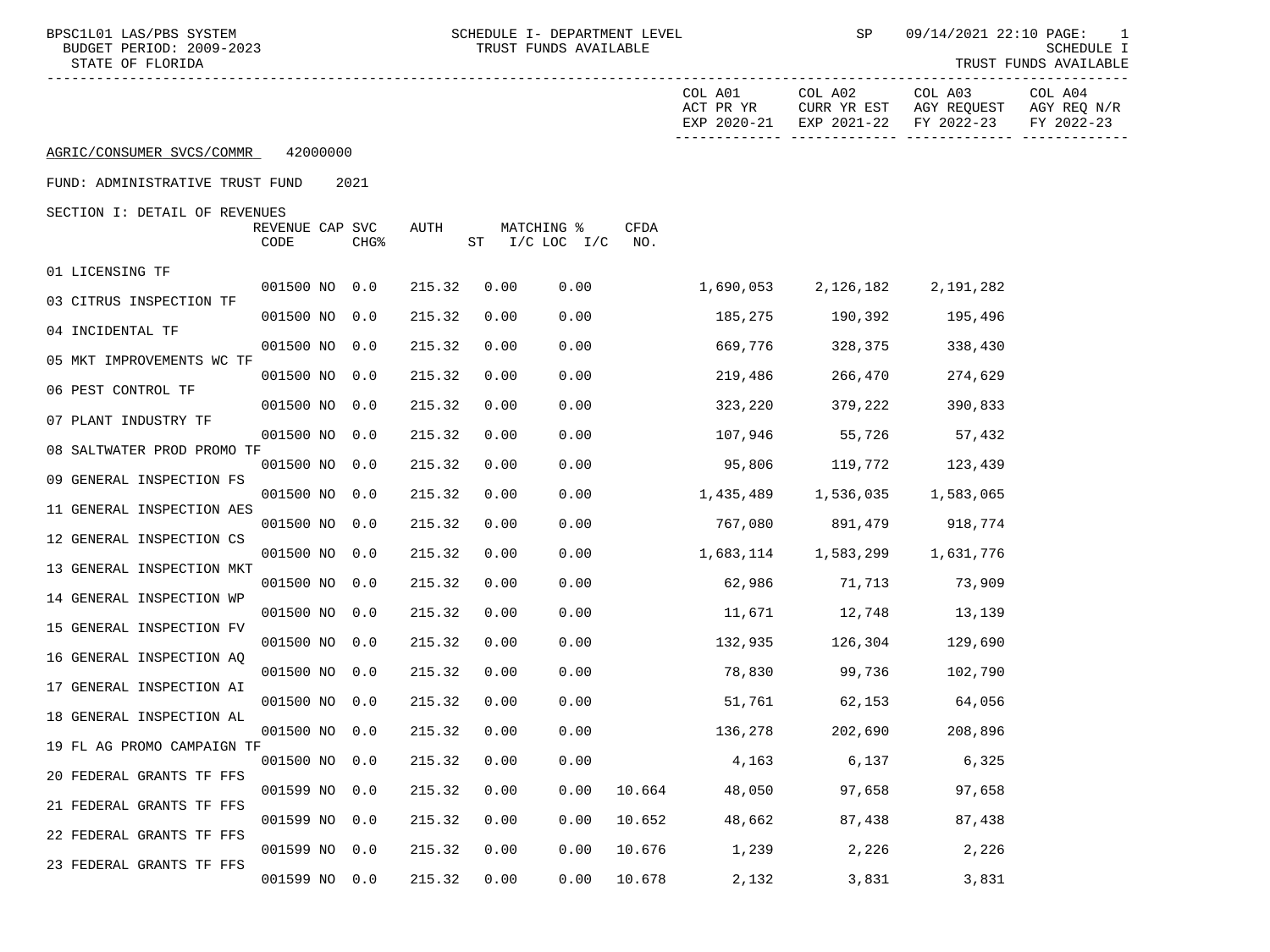| BPSC1L01 LAS/PBS SYSTEM<br>BUDGET PERIOD: 2009-2023<br>STATE OF FLORIDA |                         |                  |        |      | SCHEDULE I- DEPARTMENT LEVEL<br>TRUST FUNDS AVAILABLE |                    |                      | SP                     | 09/14/2021 22:10 PAGE:<br>2<br>SCHEDULE I<br>TRUST FUNDS AVAILABLE |                                      |
|-------------------------------------------------------------------------|-------------------------|------------------|--------|------|-------------------------------------------------------|--------------------|----------------------|------------------------|--------------------------------------------------------------------|--------------------------------------|
|                                                                         |                         |                  |        |      |                                                       |                    | COL A01<br>ACT PR YR | COL A02<br>CURR YR EST | COL A03<br>AGY REQUEST<br>EXP 2020-21 EXP 2021-22 FY 2022-23       | COL A04<br>AGY REQ N/R<br>FY 2022-23 |
| AGRIC/CONSUMER SVCS/COMMR                                               | 42000000                |                  |        |      |                                                       |                    |                      |                        |                                                                    |                                      |
| FUND: ADMINISTRATIVE TRUST FUND                                         |                         | 2021             |        |      |                                                       |                    |                      |                        |                                                                    |                                      |
| SECTION I: DETAIL OF REVENUES                                           | REVENUE CAP SVC<br>CODE | CHG <sup>8</sup> | AUTH   |      | MATCHING %<br>$ST$ $I/C$ LOC $I/C$                    | <b>CFDA</b><br>NO. |                      |                        |                                                                    |                                      |
| 24 FEDERAL GRANTS TF AES                                                |                         |                  |        |      |                                                       |                    |                      |                        |                                                                    |                                      |
| 25 REFUNDS                                                              | 001599 NO 0.0           |                  | 215.32 | 0.00 | 0.00                                                  |                    | 66.605 27,386        |                        | 27,318 27,318                                                      |                                      |
| 26 FEDERAL GRANTS TF OE                                                 | 001800 NO 0.0           |                  | 215.31 | 0.00 | 0.00                                                  |                    | 5,617                |                        |                                                                    |                                      |
| 27 INTEREST ON INVESTMENTS                                              | 001599 NO 0.0           |                  | 215.32 | 0.00 | 0.00                                                  |                    | 81.041 49,242        |                        | 58,067 58,067                                                      |                                      |
| 31 AG EMERGENCY TF MKT                                                  | 000502 NO 4.0           |                  | 215.32 | 0.00 | 0.00                                                  |                    | 23,923               | 25,000                 | 25,000                                                             |                                      |
| 32 AG EMERGENCY TF PI                                                   | 001500 NO 0.0           |                  | 215.32 | 0.00 | 0.00                                                  |                    | 175,162              | 199,642                | 205,755                                                            |                                      |
| 33 AG EMERGENCY TF AL                                                   | 001500 NO 0.0           |                  | 215.32 | 0.00 | 0.00                                                  |                    | 306,478              | 301,709                | 310,947                                                            |                                      |
| 34 AG EMERGENCY TF AI                                                   | 001500 NO 0.0           |                  | 215.32 | 0.00 | 0.00                                                  |                    | 33,454               | 25,505                 | 26,286                                                             |                                      |
|                                                                         | 001500 NO 0.0           |                  | 215.32 | 0.00 | 0.00                                                  |                    |                      | 50,171 57,350          | 59,106                                                             |                                      |
| 35 AG EMERGENCY TF FFS                                                  | 001500 NO 0.0           |                  | 215.32 | 0.00 | 0.00                                                  |                    | 121,800              | 134,533                | 138,652                                                            |                                      |
| 36 FEDERAL GRANTS TF FV                                                 | 001599 NO 0.0           |                  | 215.32 | 0.00 | 0.00                                                  | 93.103             | 48,096               | 28,988                 | 28,988                                                             |                                      |
| 37 FOOD & NUTR SVC TF FNW                                               | 001599 NO 0.0           |                  | 215.32 | 0.00 | 0.00                                                  | 10.560             | 347,679              | 339,354                | 684,411                                                            |                                      |
| 38 FOOD & NUTR SVC TF FNW                                               | 001599 NO 0.0           |                  | 215.32 | 0.00 | 0.00                                                  | 10.559             | 14,629               |                        | 410,646 65,589                                                     |                                      |
| 39 FEDERAL GRANTS TF OAWP                                               | 001599 NO 0.0           |                  | 215.32 | 0.00 | 0.00                                                  | 10.912             |                      |                        | 41,000 41,000                                                      |                                      |
| 40 FEDERAL GRANTS TF FS                                                 | 001599 NO 0.0           |                  | 215.32 | 0.00 | 0.00                                                  | 10.163             |                      | 75,776 74,917 74,917   |                                                                    |                                      |
| 41 FEDERAL GRANTS TF FS                                                 | 001599 NO 0.0           |                  | 215.32 | 0.00 | 0.00                                                  | 93.103             | 15,105               | 14,934                 | 14,934                                                             |                                      |
| 43 FEDERAL GRANTS TF FFS                                                |                         |                  |        | 0.00 |                                                       |                    |                      | 3,606                  |                                                                    |                                      |
| 45 FEDERAL GRANTS TF FS                                                 | 001599 NO 0.0           |                  | 215.32 |      | 0.00                                                  | 10.680             | 2,007                |                        | 3,606                                                              |                                      |
| 46 FEDERAL GRANTS TF FS                                                 | 001599 NO 0.0           |                  | 215.32 | 0.00 | 0.00                                                  | 10.479             | 3,335                | 3,297                  | 3,297                                                              |                                      |
| 53 FEDERAL GRANTS TF OE                                                 | 001599 NO 0.0           |                  | 215.32 | 0.00 | 0.00                                                  | 93.448             | 2,845                | 2,812                  | 2,812                                                              |                                      |
| 54 FEDERAL GRANTS TF OE                                                 | 001599 NO 0.0           |                  | 215.32 | 0.00 | 0.00                                                  | 81.086             | 1,616                | 1,906                  | 1,906                                                              |                                      |
| 55 FEDERAL GRANTS TF OE                                                 | 001599 NO 0.0           |                  | 215.32 | 0.00 | 0.00                                                  | 81.087             | 500                  | 590                    | 590                                                                |                                      |
|                                                                         | 001599 NO 0.0           |                  | 215.32 | 0.00 | 0.00                                                  | 81.119             | 143                  | 168                    | 168                                                                |                                      |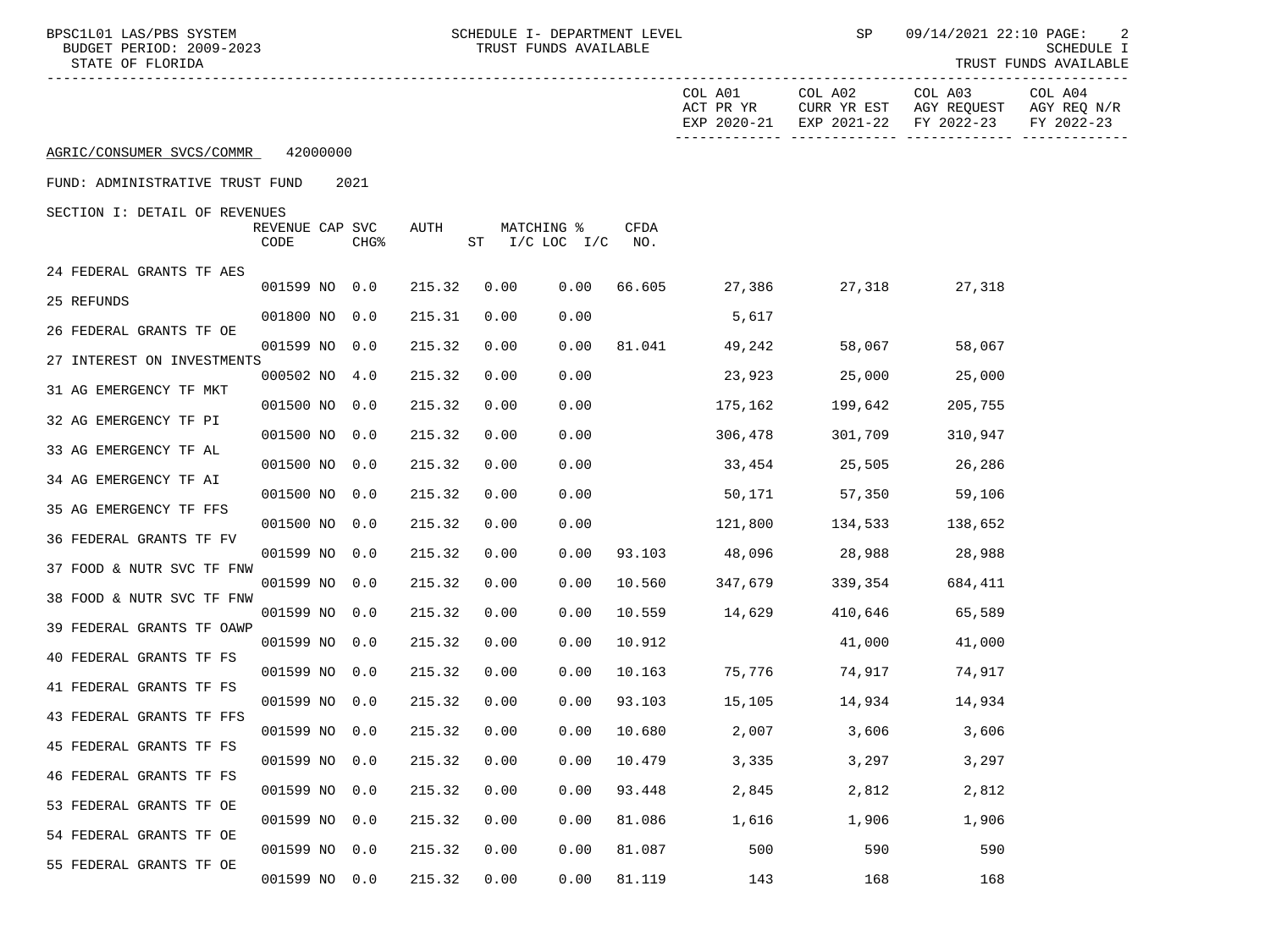| BPSC1L01 LAS/PBS SYSTEM<br>BUDGET PERIOD: 2009-2023<br>STATE OF FLORIDA                                                                                                                                                                                                                                                                             |                                                                                        | SCHEDULE I- DEPARTMENT LEVEL<br>TRUST FUNDS AVAILABLE |     |                                                                                           |                                     | SP 09/14/2021 22:10 PAGE:<br>3<br><b>SCHEDULE I</b><br>TRUST FUNDS AVAILABLE<br>-------------                                         |  |  |
|-----------------------------------------------------------------------------------------------------------------------------------------------------------------------------------------------------------------------------------------------------------------------------------------------------------------------------------------------------|----------------------------------------------------------------------------------------|-------------------------------------------------------|-----|-------------------------------------------------------------------------------------------|-------------------------------------|---------------------------------------------------------------------------------------------------------------------------------------|--|--|
|                                                                                                                                                                                                                                                                                                                                                     |                                                                                        |                                                       |     |                                                                                           | COL A01 COL A02                     | COL A03 COL A04<br>ACT PR YR $\,$ CURR YR EST $\,$ AGY REQUEST $\,$ AGY REQ N/R $\,$<br>EXP 2020-21 EXP 2021-22 FY 2022-23 FY 2022-23 |  |  |
| AGRIC/CONSUMER SVCS/COMMR<br>42000000                                                                                                                                                                                                                                                                                                               |                                                                                        |                                                       |     |                                                                                           |                                     |                                                                                                                                       |  |  |
| FUND: ADMINISTRATIVE TRUST FUND<br>2021                                                                                                                                                                                                                                                                                                             |                                                                                        |                                                       |     |                                                                                           |                                     |                                                                                                                                       |  |  |
| SECTION I: DETAIL OF REVENUES<br>REVENUE CAP SVC<br>CHG% ST I/C LOC I/C NO.<br>CODE                                                                                                                                                                                                                                                                 |                                                                                        | AUTH MATCHING % CFDA                                  |     |                                                                                           |                                     |                                                                                                                                       |  |  |
| 59 FEDERAL GRANTS TF - FFS<br>001599 NO 0.0 215.32 0.00 0.00 10.697 1,509 2,712 2,712                                                                                                                                                                                                                                                               |                                                                                        |                                                       |     |                                                                                           |                                     |                                                                                                                                       |  |  |
| TOTAL TO LINE B IN SECTION IV                                                                                                                                                                                                                                                                                                                       |                                                                                        |                                                       |     |                                                                                           | 9,062,425   10,003,640   10,271,175 |                                                                                                                                       |  |  |
| SECTION II: DETAIL OF NONOPERATING EXPENDITURES                                                                                                                                                                                                                                                                                                     | CODE                                                                                   | OBJECT TRANSFER CFDA<br>TO BE                         | NO. |                                                                                           |                                     |                                                                                                                                       |  |  |
| 01 TRANS TO GITF (2321) OATS<br>02 GR SERVICE CHARGE 4%<br>03 ASSESSMENT ON INVESTMENTS                                                                                                                                                                                                                                                             | 880400<br>830000                                                                       | 810000 42120100                                       |     | 716,822 830,870 977,385<br>889 1,000 1,000<br>1,705 1,782 1,782                           |                                     |                                                                                                                                       |  |  |
| TOTAL TO LINE E IN SECTION IV                                                                                                                                                                                                                                                                                                                       |                                                                                        |                                                       |     |                                                                                           | 719,416 833,652 980,167             |                                                                                                                                       |  |  |
| SECTION III: ADJUSTMENTS                                                                                                                                                                                                                                                                                                                            | OBJECT<br>CODE                                                                         |                                                       |     |                                                                                           |                                     |                                                                                                                                       |  |  |
| 01 PY A/P NOT CF INCL IN LINE A<br>02 PY COMPENSATED ABSENCES INCL IN LINE A<br>03 PY CF ENC (B ITEMS) NOT INCL IN LINE A<br>04 CHANGE IN ALLOWANCE FOR DOUBTFUL ACCOUNTS<br>05 TR10/TR90 NOT INCL IN SECT I OR LINE D<br>06 REVERSIONS- SEP 2020<br>07 ROUNDING<br>10 TR10 - CF ADJ PRIOR TO YEAR END CLOSE<br>11 DFS CRF REC ADJ ENTRIES (310154) | 991000<br>991000<br>991000<br>991000<br>991000<br>991000<br>991000<br>991000<br>991000 |                                                       |     | 514<br>24,707<br>$119,081-$<br>25<br>28,934<br>33,162<br>$\sim$ 1<br>125,055<br>$56,169-$ |                                     |                                                                                                                                       |  |  |
| TOTAL TO LINE H IN SECTION IV                                                                                                                                                                                                                                                                                                                       |                                                                                        |                                                       |     | 37,148                                                                                    |                                     |                                                                                                                                       |  |  |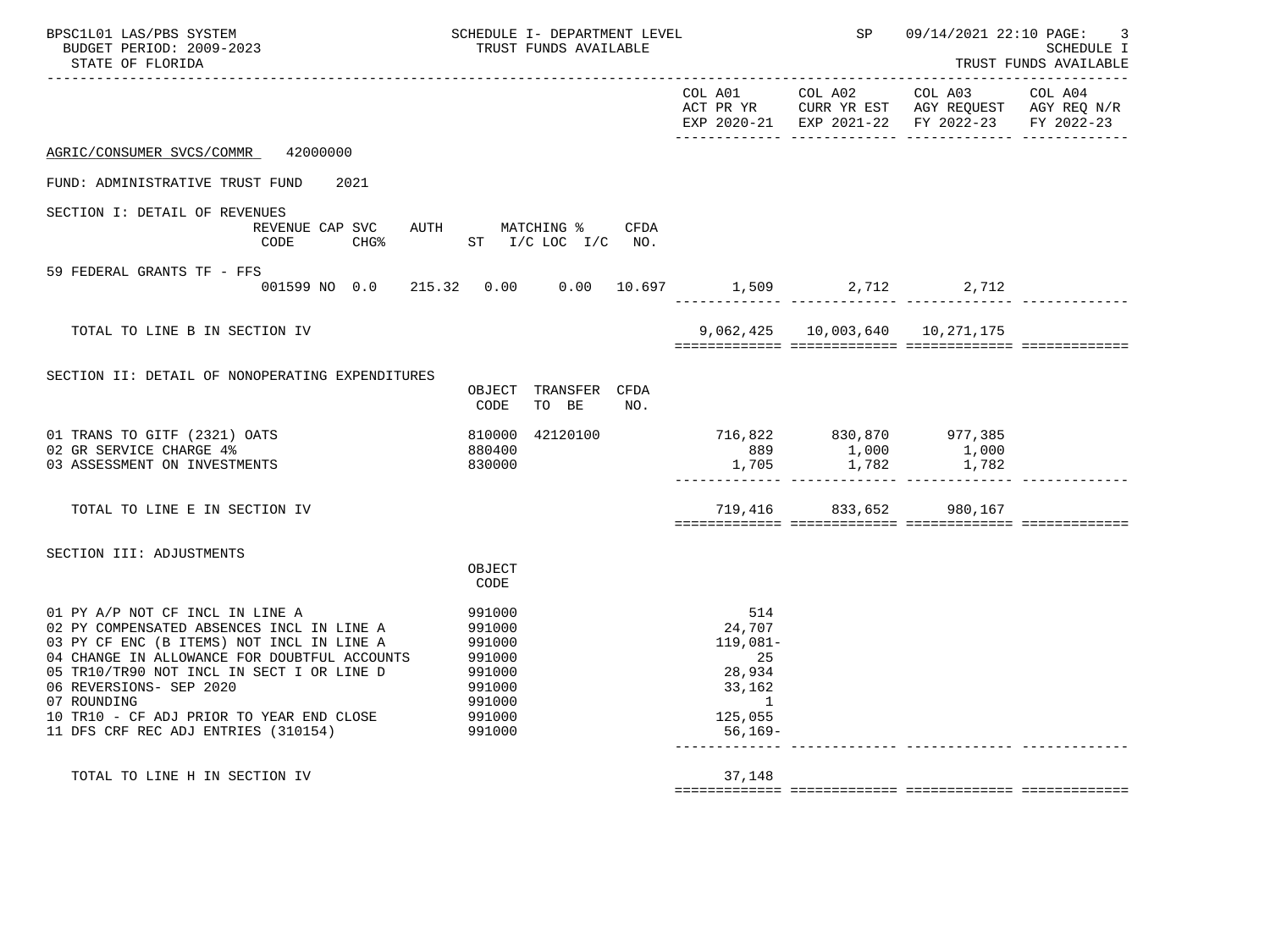| BPSC1L01 LAS/PBS SYSTEM<br>BUDGET PERIOD: 2009-2023<br>STATE OF FLORIDA                                                                                                                                                                                                                                                                                                                                                                                  |                                 | SCHEDULE I- DEPARTMENT LEVEL<br>TRUST FUNDS AVAILABLE |                                                                                        | SP                                                                                                                                     | 09/14/2021 22:10 PAGE:<br>SCHEDULE I<br>TRUST FUNDS AVAILABLE                                    |  |  |
|----------------------------------------------------------------------------------------------------------------------------------------------------------------------------------------------------------------------------------------------------------------------------------------------------------------------------------------------------------------------------------------------------------------------------------------------------------|---------------------------------|-------------------------------------------------------|----------------------------------------------------------------------------------------|----------------------------------------------------------------------------------------------------------------------------------------|--------------------------------------------------------------------------------------------------|--|--|
|                                                                                                                                                                                                                                                                                                                                                                                                                                                          |                                 |                                                       |                                                                                        |                                                                                                                                        | ACT PR YR CURR YR EST AGY REQUEST AGY REQ $N/R$<br>EXP 2020-21 EXP 2021-22 FY 2022-23 FY 2022-23 |  |  |
| AGRIC/CONSUMER SVCS/COMMR 42000000                                                                                                                                                                                                                                                                                                                                                                                                                       |                                 |                                                       |                                                                                        |                                                                                                                                        |                                                                                                  |  |  |
| FUND: ADMINISTRATIVE TRUST FUND 2021                                                                                                                                                                                                                                                                                                                                                                                                                     |                                 |                                                       |                                                                                        |                                                                                                                                        |                                                                                                  |  |  |
| SECTION IV: SUMMARY                                                                                                                                                                                                                                                                                                                                                                                                                                      |                                 |                                                       |                                                                                        |                                                                                                                                        |                                                                                                  |  |  |
| UNRESERVED FUND BALANCE - JULY 1<br>ADD: REVENUES (FROM SECTION I)<br>TOTAL FUNDS AVAILABLE (LINE A + LINE B)<br>LESS: OPERATING EXPENDITURES<br>LESS: NONOPERATING EXPENDITURES (SECTION II) (E)<br>LESS: FIXED CAPITAL OUTLAY (TOTAL ONLY)<br>UNRESERVED FUND BALANCE - JUNE 30 - BEFORE ADJ (G)<br>NET ADJUSTMENTS (FROM SECTION III) (H)<br>ADJUSTED UNRESERVED FUND BALANCE - JUNE 30 (I)<br>TOTAL UNRESERVED FUND BALANCE FROM STATEWIDE CFO FILE: | (A)<br>(B)<br>(C)<br>(D)<br>(F) |                                                       | 1,323,749 514,092 385,762<br>9,062,425<br>10,386,174<br>37,148<br>514,092<br>1,323,749 | 10,003,640<br>10,517,732<br>9,189,814    9,298,318    9,298,318<br>719,416    833,652    980,167<br>476,944 385,762 378,452<br>385,762 | 10,271,175<br>10,656,937<br>378,452                                                              |  |  |
| SCHEDULE IB: DETAIL OF UNRESERVED FUND BALANCE                                                                                                                                                                                                                                                                                                                                                                                                           | FUNDING SOURCE                  | $STATE(S)$ RESTRICTED $(R)$                           |                                                                                        |                                                                                                                                        |                                                                                                  |  |  |
|                                                                                                                                                                                                                                                                                                                                                                                                                                                          |                                 | NONSTATE(N) UNRESTRICTED(U)                           |                                                                                        |                                                                                                                                        |                                                                                                  |  |  |
| $\mathbf S$<br>01 ADMINISTRATION STATE OPERATIONS                                                                                                                                                                                                                                                                                                                                                                                                        |                                 | <b>Example 19</b>                                     |                                                                                        |                                                                                                                                        | 514,092 385,762 378,452                                                                          |  |  |
| ADJUSTED UNRESERVED FUND BALANCE - JUNE 30                                                                                                                                                                                                                                                                                                                                                                                                               |                                 |                                                       |                                                                                        | 514,092 385,762 378,452                                                                                                                |                                                                                                  |  |  |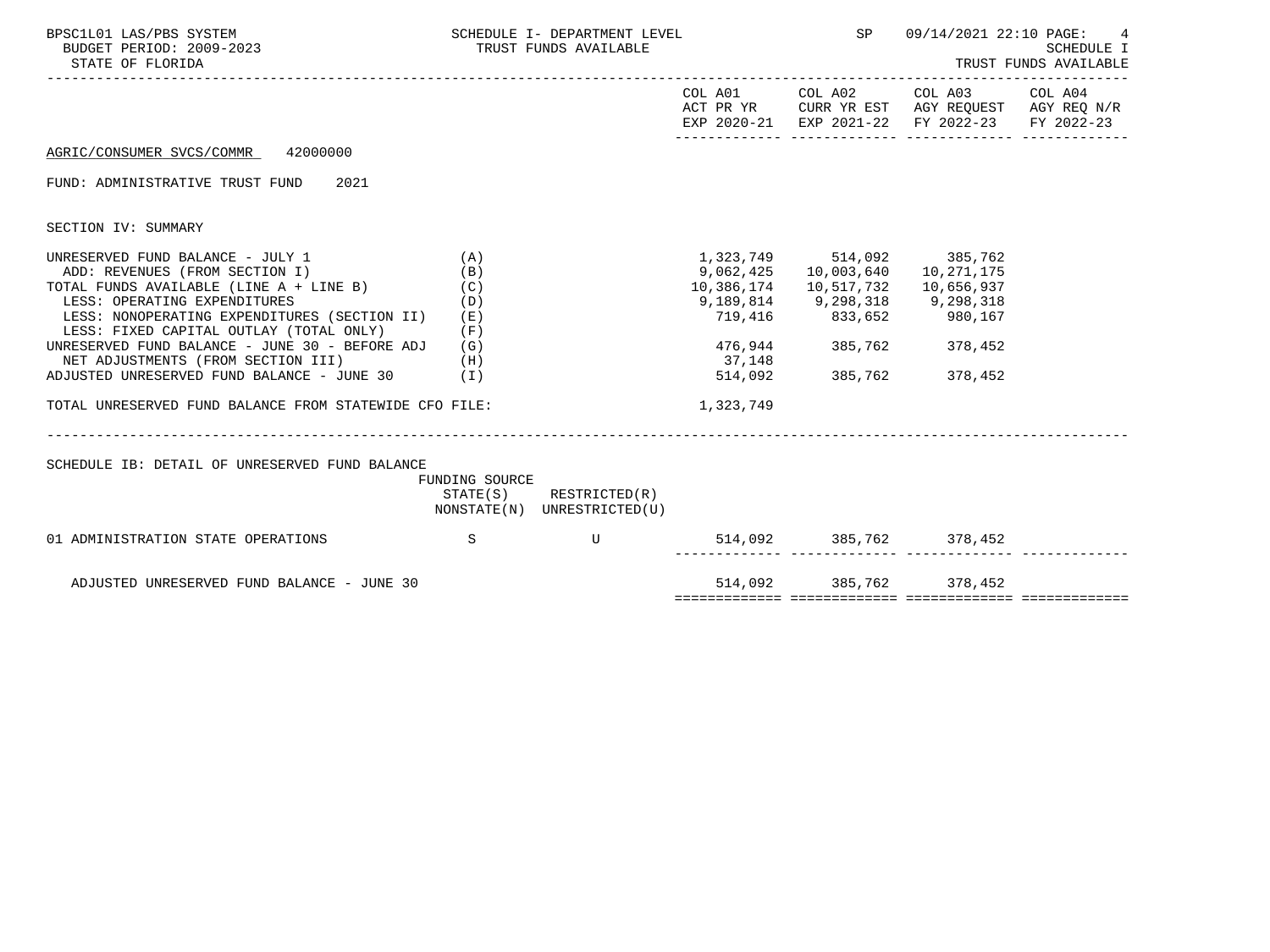| BPSC1L01 LAS/PBS SYSTEM<br>BUDGET PERIOD: 2009-2023<br>STATE OF FLORIDA |                 |                  | SCHEDULE I- DEPARTMENT LEVEL<br>TRUST FUNDS AVAILABLE |                          |             | SP                   | 09/14/2021 22:10 PAGE:<br>5<br>SCHEDULE I<br>TRUST FUNDS AVAILABLE |                                                              |                       |
|-------------------------------------------------------------------------|-----------------|------------------|-------------------------------------------------------|--------------------------|-------------|----------------------|--------------------------------------------------------------------|--------------------------------------------------------------|-----------------------|
|                                                                         |                 |                  |                                                       |                          |             | COL A01<br>ACT PR YR | COL A02<br>EXP 2020-21 EXP 2021-22                                 | COL A03<br>CURR YR EST AGY REQUEST AGY REQ N/R<br>FY 2022-23 | COL A04<br>FY 2022-23 |
| AGRIC/CONSUMER SVCS/COMMR 42000000                                      |                 |                  |                                                       |                          |             |                      |                                                                    |                                                              |                       |
| FUND: CITRUS INSPECTION TF                                              |                 | 2093             |                                                       |                          |             |                      |                                                                    |                                                              |                       |
| SECTION I: DETAIL OF REVENUES                                           | REVENUE CAP SVC | AUTH             |                                                       | MATCHING %               | <b>CFDA</b> |                      |                                                                    |                                                              |                       |
|                                                                         | CODE            | CHG <sup>8</sup> |                                                       | ST $I/C$ LOC $I/C$       | NO.         |                      |                                                                    |                                                              |                       |
| 1A FV FEDERAL FEES                                                      | 000119 NO 0.0   | 570.482          | 0.00                                                  | 0.00                     |             |                      | 3,960,007 3,891,345                                                | 3,696,778                                                    |                       |
| 1B FV INSPECTION FEES                                                   |                 |                  |                                                       |                          |             |                      |                                                                    |                                                              |                       |
| 1C FV PACKING HOUSE FEES                                                | 000100 YES 0.0  | 570.482          | 0.00                                                  | 0.00                     |             | 220,622              | 199,340                                                            | 189,374                                                      |                       |
|                                                                         | 000100 YES 0.0  | 570.482          | 0.00                                                  | 0.00                     |             | 346,773              | 256,828                                                            | 243,987                                                      |                       |
| 1D FV INTEREST ON INVEST                                                | 000502 NO 0.0   | 17.57            | 0.00                                                  | 0.00                     |             | 150,814              | 156,000                                                            | 148,200                                                      |                       |
| 1E FV REFUNDS (REPORTS)                                                 | 001800 NO 0.0   | 215.31           | 0.00                                                  | 0.00                     |             | 1,049                | 100                                                                | 95                                                           |                       |
| 1F FV CITRUS DEALERS LIC                                                | 000200 YES 0.0  | 570.48           | 0.00                                                  | 0.00                     |             | 8,025                | 6,495                                                              | 6,170                                                        |                       |
| 1G FV SALES TAX                                                         |                 |                  |                                                       |                          |             |                      |                                                                    |                                                              |                       |
| 1I FV CACP FEES                                                         | 002500 NO 0.0   | 212.05           | 0.00                                                  | 0.00                     |             | 5,446                | 5,446                                                              | 5,173                                                        |                       |
| 1J FV CITRUS MARKETING ORDERS                                           | 000100 YES 0.0  | 570.48           | 0.00                                                  | 0.00                     |             | 1,177,501            | 1,057,362                                                          | 1,004,494                                                    |                       |
|                                                                         | 000108 YES 0.0  | 573.118          | 0.00                                                  | 0.00                     |             | 1,730,300            | 1,524,000                                                          | 1,447,800                                                    |                       |
| 1K FV CROP ESTIMATES                                                    | 000100 YES 0.0  | 601.28           | 0.00                                                  | 0.00                     |             |                      | 853,614 751,840 714,248                                            |                                                              |                       |
| 11 FV MAINT FEES JUICE EXT                                              | 000100 YES 0.0  | 570.48           | 0.00                                                  | 0.00                     |             | 8,050                | 8,050 7,647                                                        |                                                              |                       |
| 12 FV SALE OF SURPLUS PROPERTY                                          |                 |                  |                                                       |                          |             |                      |                                                                    |                                                              |                       |
| 13 FV CITRUS BUDWOOD                                                    | 001520 NO 0.0   | 570.07           | 0.00                                                  | 0.00                     |             | 14,407               |                                                                    |                                                              |                       |
| 14 FV PENALTIES                                                         | 000100 YES 0.0  | 570.48           | 0.00                                                  | 0.00                     |             | 340,631              | 314,960 299,212                                                    |                                                              |                       |
| 16 FV TRANSFER FROM GR - CIT CROP DECL SUPPL                            | 001202 NO 0.0   | 215.34           | 0.00                                                  | 0.00                     |             | 15                   |                                                                    |                                                              |                       |
|                                                                         | 001500 NO 0.0   | 570.07           | 0.00                                                  | 0.00                     |             | 939,997              |                                                                    | 1,450,000                                                    | 1,450,000             |
| TOTAL TO LINE B IN SECTION IV                                           |                 |                  |                                                       |                          |             | 9,757,251            | 8,171,766                                                          | 9,213,178                                                    | 1,450,000             |
| SECTION II: DETAIL OF NONOPERATING EXPENDITURES                         |                 |                  |                                                       |                          |             |                      |                                                                    |                                                              |                       |
|                                                                         |                 |                  | CODE                                                  | OBJECT TRANSFER<br>TO BE | CFDA<br>NO. |                      |                                                                    |                                                              |                       |
| 01 FV TRANS TO ATF (2021)                                               |                 |                  |                                                       | 810000 42010300          |             | 185,275              | 190,392                                                            | 195,496                                                      |                       |

02 FV TRANS TO GITF (2321) OATS 810000 42120100 124,186 133,443 149,844

03 FV REFUND STATE REV 196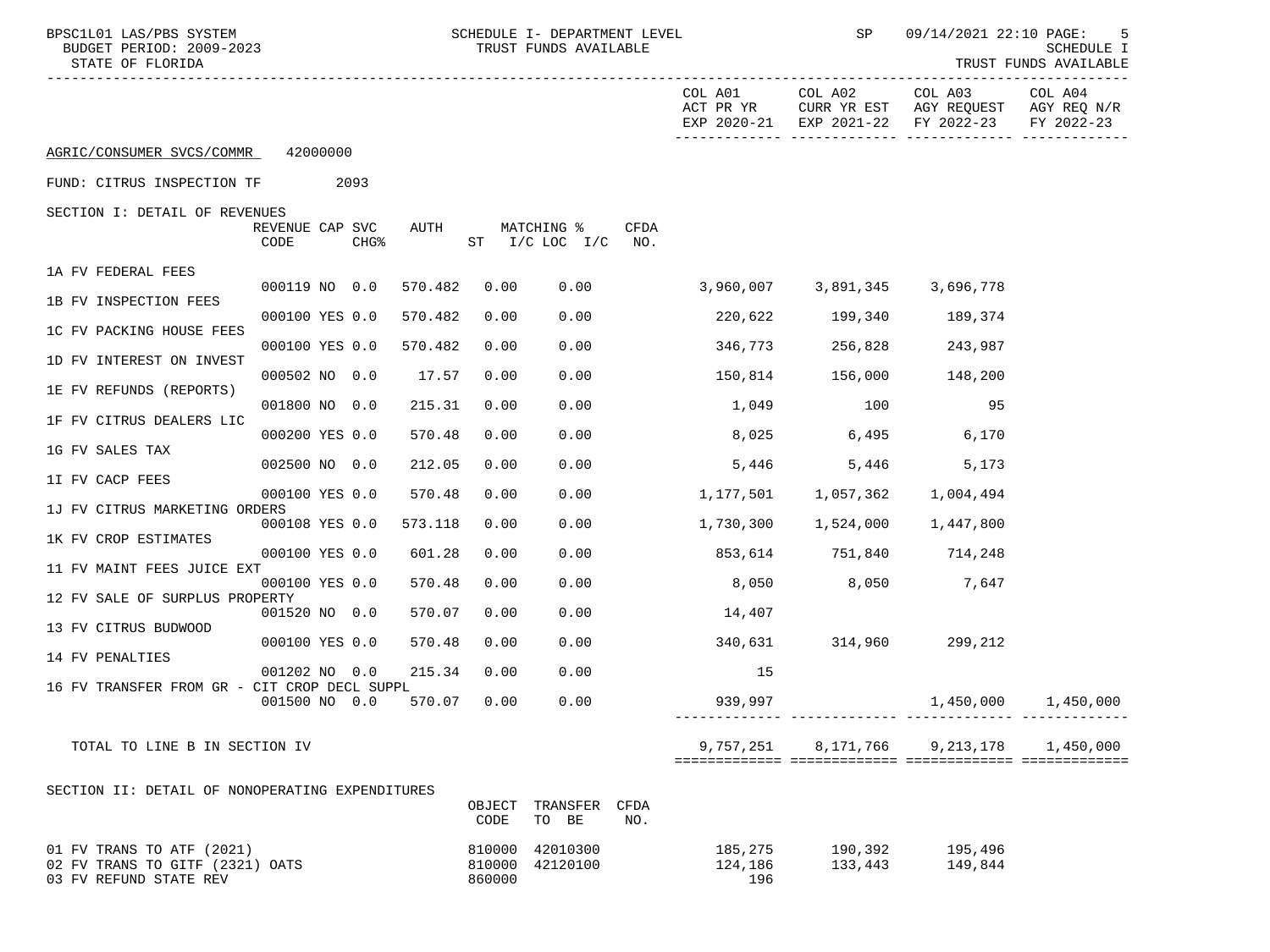| BPSC1L01 LAS/PBS SYSTEM<br>BUDGET PERIOD: 2009-2023<br>STATE OF FLORIDA                                                                                                                                                                                                                                       | SCHEDULE I- DEPARTMENT LEVEL<br>TRUST FUNDS AVAILABLE                        |                                                                                    | <b>SP</b>                                                                      | 09/14/2021 22:10 PAGE:<br>6<br><b>SCHEDULE I</b><br>TRUST FUNDS AVAILABLE                                                         |                        |  |
|---------------------------------------------------------------------------------------------------------------------------------------------------------------------------------------------------------------------------------------------------------------------------------------------------------------|------------------------------------------------------------------------------|------------------------------------------------------------------------------------|--------------------------------------------------------------------------------|-----------------------------------------------------------------------------------------------------------------------------------|------------------------|--|
|                                                                                                                                                                                                                                                                                                               |                                                                              |                                                                                    |                                                                                | COL A01 COL A02 COL A03 COL A04<br>ACT PR YR CURR YR EST AGY REQUEST AGY REQ N/R<br>EXP 2020-21 EXP 2021-22 FY 2022-23 FY 2022-23 |                        |  |
| 42000000<br>AGRIC/CONSUMER SVCS/COMMR                                                                                                                                                                                                                                                                         |                                                                              |                                                                                    |                                                                                |                                                                                                                                   |                        |  |
| FUND: CITRUS INSPECTION TF<br>2093                                                                                                                                                                                                                                                                            |                                                                              |                                                                                    |                                                                                |                                                                                                                                   |                        |  |
| SECTION II: DETAIL OF NONOPERATING EXPENDITURES                                                                                                                                                                                                                                                               | OBJECT TRANSFER CFDA<br>CODE<br>TO BE<br>NO.                                 |                                                                                    |                                                                                |                                                                                                                                   |                        |  |
| 05 FV PAYMENTS TO US TREASURY (160000)<br>06 FV PAYMENT OF SALES TAX<br>07 FV ASSESSMENT ON INVESTMENTS<br>09 UNFUNDED BUDGET (CITRUS MARKET ORDER)<br>10 UNFUNDED BUDGET (FV/PI)<br>11 ADM TRANSFER TO MIWCTF (2473) - CASH                                                                                  | 810000<br>810000<br>830000<br>899000<br>899000<br>810000                     | 1,000,000                                                                          | 3,972,421 4,490,551 3,696,778<br>7,030 5,446 5,173                             | $10,750$ $11,120$ $10,564$<br>$456,000 532,200-$<br>$300,000 - 300,000 -$                                                         |                        |  |
| TOTAL TO LINE E IN SECTION IV                                                                                                                                                                                                                                                                                 |                                                                              |                                                                                    | 5, 299, 858 4, 074, 952 3, 225, 655                                            |                                                                                                                                   |                        |  |
| SECTION III: ADJUSTMENTS                                                                                                                                                                                                                                                                                      | OBJECT<br>CODE                                                               |                                                                                    |                                                                                |                                                                                                                                   |                        |  |
| 01 PY A/P NOT CF INCL IN LINE A<br>02 PY COMPENSATED ABSENCES INCL IN LINE A<br>03 PY CF ENC (B ITEMS) NOT INCL IN LINE A<br>04 CHANGE IN ALLOWANCE FOR DOUBTFUL ACCOUNTS<br>05 TR10/TR90 NOT INCL IN SECT I OR LINE D<br>06 REVERSIONS - SEP 2020<br>07 ROUNDING<br>10 TR10 - CF ADJ PRIOR TO YEAR END CLOSE | 991000<br>991000<br>991000<br>991000<br>991000<br>991000<br>991000<br>991000 | 6,439<br>19,786<br>304,624-<br>5,764–<br>$365,985-$<br>264,159<br>$1 -$<br>464,111 |                                                                                |                                                                                                                                   |                        |  |
| TOTAL TO LINE H IN SECTION IV                                                                                                                                                                                                                                                                                 |                                                                              | 78,121                                                                             |                                                                                |                                                                                                                                   |                        |  |
| SECTION IV: SUMMARY                                                                                                                                                                                                                                                                                           |                                                                              |                                                                                    |                                                                                |                                                                                                                                   |                        |  |
| UNRESERVED FUND BALANCE - JULY 1<br>ADD: REVENUES (FROM SECTION I)<br>TOTAL FUNDS AVAILABLE (LINE A + LINE B)<br>LESS: OPERATING EXPENDITURES<br>LESS: NONOPERATING EXPENDITURES (SECTION II)<br>LESS: FIXED CAPITAL OUTLAY (TOTAL ONLY)<br>UNRESERVED FUND BALANCE - JUNE 30 - BEFORE ADJ                    | (A)<br>(B)<br>(C)<br>(D)<br>(E)<br>(F)<br>(G)                                | 11, 255, 315<br>9,757,251<br>21,012,566<br>6,710,418<br>5,299,858<br>9,002,290     | 9,080,411<br>8,171,766<br>17, 252, 177<br>10,175,455<br>4,074,952<br>3,001,770 | 3,001,770<br>9,213,178<br>12, 214, 948<br>7,175,455<br>3, 225, 655<br>1,813,838                                                   | 1,450,000<br>1,450,000 |  |
| NET ADJUSTMENTS (FROM SECTION III)<br>ADJUSTED UNRESERVED FUND BALANCE - JUNE 30                                                                                                                                                                                                                              | (H)<br>(I)                                                                   | 78,121<br>9,080,411                                                                | 3,001,770                                                                      | 1,813,838                                                                                                                         |                        |  |
| TOTAL UNRESERVED FUND BALANCE FROM STATEWIDE CFO FILE:                                                                                                                                                                                                                                                        |                                                                              | 11, 255, 315                                                                       |                                                                                |                                                                                                                                   |                        |  |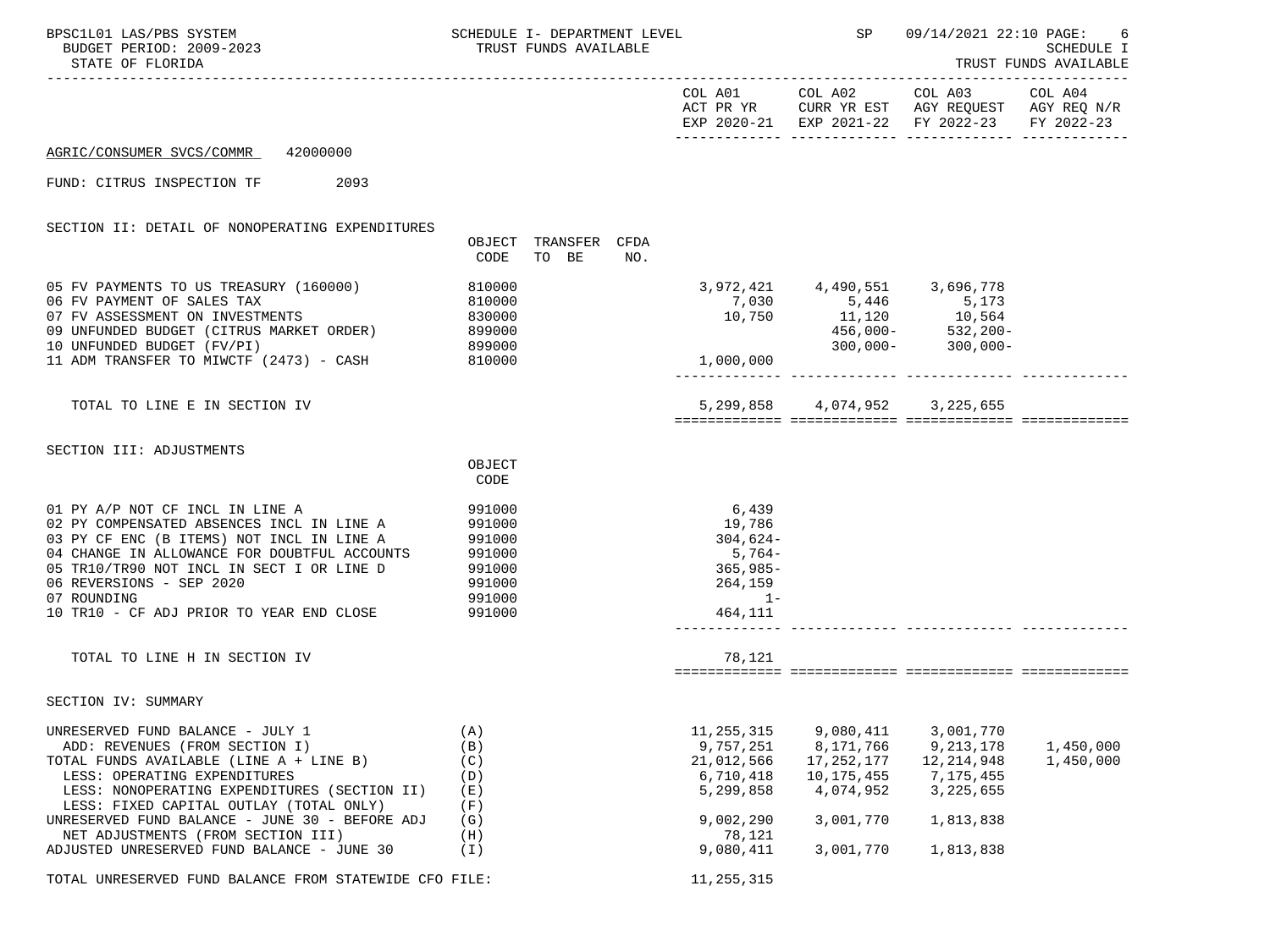| BPSC1L01 LAS/PBS SYSTEM<br>BUDGET PERIOD: 2009-2023<br>STATE OF FLORIDA                                  |                                         | SCHEDULE I- DEPARTMENT LEVEL<br>TRUST FUNDS AVAILABLE      |         | SP                            | 09/14/2021 22:10 PAGE: 7<br><b>SCHEDULE I</b><br>TRUST FUNDS AVAILABLE                                    |         |  |
|----------------------------------------------------------------------------------------------------------|-----------------------------------------|------------------------------------------------------------|---------|-------------------------------|-----------------------------------------------------------------------------------------------------------|---------|--|
|                                                                                                          |                                         |                                                            | COL A01 | COL A02                       | COL A03<br>ACT PR YR CURR YR EST AGY REQUEST AGY REQ N/R<br>EXP 2020-21 EXP 2021-22 FY 2022-23 FY 2022-23 | COL A04 |  |
| AGRIC/CONSUMER SVCS/COMMR 42000000                                                                       |                                         |                                                            |         |                               |                                                                                                           |         |  |
| 2093<br>FUND: CITRUS INSPECTION TF                                                                       |                                         |                                                            |         |                               |                                                                                                           |         |  |
| SCHEDULE IB: DETAIL OF UNRESERVED FUND BALANCE                                                           | FUNDING SOURCE                          | $STATE(S)$ RESTRICTED $(R)$<br>NONSTATE(N) UNRESTRICTED(U) |         |                               |                                                                                                           |         |  |
| 01 CITRUS INSPECTION STATE OPERATIONS<br>02 CITRUS MARKETING ORDERS<br>03 FEDERAL INSPECTION FEES (USDA) | $\mathbf S$<br>$_\mathrm{N}^\mathrm{S}$ | $\mathbf U$<br>R<br>$\mathbb{R}$                           | 599,206 | 2,991,396 2,991,396 2,991,396 | 5,489,809 10,374 1,177,558-                                                                               |         |  |
| ADJUSTED UNRESERVED FUND BALANCE - JUNE 30                                                               |                                         |                                                            |         | 9,080,411 3,001,770 1,813,838 |                                                                                                           |         |  |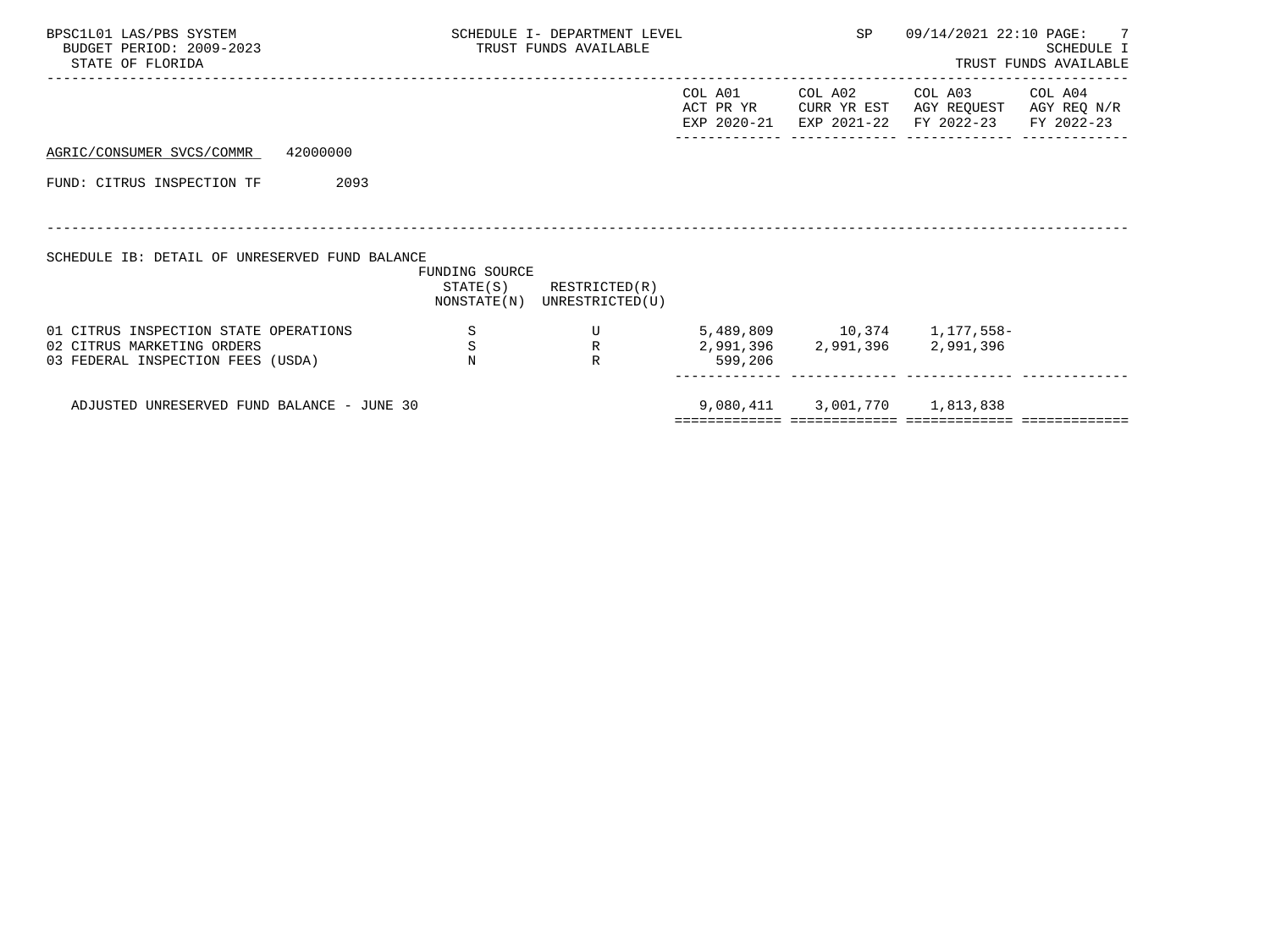| COL A02<br>COL A03<br>COL A04<br>COL A01<br>ACT PR YR CURR YR EST AGY REQUEST AGY REQ N/R<br>EXP 2020-21 EXP 2021-22 FY 2022-23<br>FY 2022-23<br>AGRIC/CONSUMER SVCS/COMMR 42000000<br>FUND: DIV OF LICENSING TF<br>2163<br>SECTION I: DETAIL OF REVENUES<br>AUTH<br>CFDA<br>REVENUE CAP SVC<br>MATCHING %<br>ST $I/C$ LOC $I/C$<br>CODE<br><b>CHG&amp;</b><br>NO.<br>01 PRIV INVEST/SEC LIC<br>000200 YES 4.0 493.6202<br>0.00<br>0.00<br>02 CONCEALED WEAPONS<br>000200 YES 4.0 790.06<br>0.00<br>0.00<br>19,350,918<br>20,769,292<br>21,421,731<br>03 INTEREST ON INVESTMENTS<br>000502 NO 4.0 17.57<br>0.00<br>0.00<br>04 ADMINISTRATIVE FINES<br>001200 NO 4.0 493.6118<br>0.00<br>34,100 202,000 202,000<br>0.00<br>05 REFUNDS<br>0.00<br>5,618 3,959 3,959<br>001800 NO 4.0<br>215.31<br>0.00<br>06 PRIV INVEST/SEC FEES<br>000100 YES 4.0 493.6302<br>0.00<br>0.00<br>3,895,572<br>2,912,758<br>3,895,572<br>07 CONCEALED WEAPONS FEES<br>000100 YES 4.0<br>790.06<br>0.00<br>0.00<br>08 LICENSING LATE FEES<br>21,286 646,322 646,322<br>001202 NO 4.0 493.6113<br>0.00<br>0.00<br>09 PENALTIES<br>001202 NO 4.0 493.6120<br>0.00<br>0.00<br>1,090<br>14 SALE OF SURPLUS PROP<br>570.07<br>0.00<br>001520 NO 4.0<br>0.00<br>1,500<br>15 PY WARRANT CANCEL<br>0.00<br>65<br>003700 NO 0.0<br>215.31<br>0.00<br>65<br>16 DEFERRED REVENUE<br>000200 YES 0.0<br>0.00<br>1,418,990 1,218,949-<br>790.06<br>0.00<br>TOTAL TO LINE B IN SECTION IV<br>46,604,798 46,429,431 39,489,937<br>SECTION II: DETAIL OF NONOPERATING EXPENDITURES<br>OBJECT TRANSFER CFDA<br>CODE<br>TO BE<br>NO.<br>01 TRANSFER TO ATF (2021)<br>42010300<br>1,690,053<br>2,126,182<br>2,191,282<br>810000<br>1,972,283 2,214,686<br>42120100<br>02 TRANSFER TO GITF (2321) OATS<br>810000<br>1,507,431<br>2,117,156<br>1,800,215<br>50.000<br>1,628,153<br>50.000<br>03 GR SERVICE CHARGE 4%<br>880400<br>04 REFUND STATE REV<br>171,122<br>50,000<br>50,000<br>860000<br>126,365<br>133,384<br>105,666<br>06 ASSESSMENT ON INVESTMENTS<br>830000<br>08 5% TRUST FUND RESERVE<br>2,012,066<br>999000 | BPSC1L01 LAS/PBS SYSTEM<br>BUDGET PERIOD: 2009-2023<br>STATE OF FLORIDA |  |  |  |  | SCHEDULE I- DEPARTMENT LEVEL<br>TRUST FUNDS AVAILABLE |  | SP | 09/14/2021 22:10 PAGE:<br>-8<br>SCHEDULE I<br>TRUST FUNDS AVAILABLE |  |  |
|-----------------------------------------------------------------------------------------------------------------------------------------------------------------------------------------------------------------------------------------------------------------------------------------------------------------------------------------------------------------------------------------------------------------------------------------------------------------------------------------------------------------------------------------------------------------------------------------------------------------------------------------------------------------------------------------------------------------------------------------------------------------------------------------------------------------------------------------------------------------------------------------------------------------------------------------------------------------------------------------------------------------------------------------------------------------------------------------------------------------------------------------------------------------------------------------------------------------------------------------------------------------------------------------------------------------------------------------------------------------------------------------------------------------------------------------------------------------------------------------------------------------------------------------------------------------------------------------------------------------------------------------------------------------------------------------------------------------------------------------------------------------------------------------------------------------------------------------------------------------------------------------------------------------------------------------------------------------------------------------------------------------------------------------------------------------------------------|-------------------------------------------------------------------------|--|--|--|--|-------------------------------------------------------|--|----|---------------------------------------------------------------------|--|--|
|                                                                                                                                                                                                                                                                                                                                                                                                                                                                                                                                                                                                                                                                                                                                                                                                                                                                                                                                                                                                                                                                                                                                                                                                                                                                                                                                                                                                                                                                                                                                                                                                                                                                                                                                                                                                                                                                                                                                                                                                                                                                                   |                                                                         |  |  |  |  |                                                       |  |    |                                                                     |  |  |
|                                                                                                                                                                                                                                                                                                                                                                                                                                                                                                                                                                                                                                                                                                                                                                                                                                                                                                                                                                                                                                                                                                                                                                                                                                                                                                                                                                                                                                                                                                                                                                                                                                                                                                                                                                                                                                                                                                                                                                                                                                                                                   |                                                                         |  |  |  |  |                                                       |  |    |                                                                     |  |  |
|                                                                                                                                                                                                                                                                                                                                                                                                                                                                                                                                                                                                                                                                                                                                                                                                                                                                                                                                                                                                                                                                                                                                                                                                                                                                                                                                                                                                                                                                                                                                                                                                                                                                                                                                                                                                                                                                                                                                                                                                                                                                                   |                                                                         |  |  |  |  |                                                       |  |    |                                                                     |  |  |
|                                                                                                                                                                                                                                                                                                                                                                                                                                                                                                                                                                                                                                                                                                                                                                                                                                                                                                                                                                                                                                                                                                                                                                                                                                                                                                                                                                                                                                                                                                                                                                                                                                                                                                                                                                                                                                                                                                                                                                                                                                                                                   |                                                                         |  |  |  |  |                                                       |  |    |                                                                     |  |  |
|                                                                                                                                                                                                                                                                                                                                                                                                                                                                                                                                                                                                                                                                                                                                                                                                                                                                                                                                                                                                                                                                                                                                                                                                                                                                                                                                                                                                                                                                                                                                                                                                                                                                                                                                                                                                                                                                                                                                                                                                                                                                                   |                                                                         |  |  |  |  |                                                       |  |    |                                                                     |  |  |
|                                                                                                                                                                                                                                                                                                                                                                                                                                                                                                                                                                                                                                                                                                                                                                                                                                                                                                                                                                                                                                                                                                                                                                                                                                                                                                                                                                                                                                                                                                                                                                                                                                                                                                                                                                                                                                                                                                                                                                                                                                                                                   |                                                                         |  |  |  |  |                                                       |  |    |                                                                     |  |  |
|                                                                                                                                                                                                                                                                                                                                                                                                                                                                                                                                                                                                                                                                                                                                                                                                                                                                                                                                                                                                                                                                                                                                                                                                                                                                                                                                                                                                                                                                                                                                                                                                                                                                                                                                                                                                                                                                                                                                                                                                                                                                                   |                                                                         |  |  |  |  |                                                       |  |    |                                                                     |  |  |
|                                                                                                                                                                                                                                                                                                                                                                                                                                                                                                                                                                                                                                                                                                                                                                                                                                                                                                                                                                                                                                                                                                                                                                                                                                                                                                                                                                                                                                                                                                                                                                                                                                                                                                                                                                                                                                                                                                                                                                                                                                                                                   |                                                                         |  |  |  |  |                                                       |  |    |                                                                     |  |  |
|                                                                                                                                                                                                                                                                                                                                                                                                                                                                                                                                                                                                                                                                                                                                                                                                                                                                                                                                                                                                                                                                                                                                                                                                                                                                                                                                                                                                                                                                                                                                                                                                                                                                                                                                                                                                                                                                                                                                                                                                                                                                                   |                                                                         |  |  |  |  |                                                       |  |    |                                                                     |  |  |
|                                                                                                                                                                                                                                                                                                                                                                                                                                                                                                                                                                                                                                                                                                                                                                                                                                                                                                                                                                                                                                                                                                                                                                                                                                                                                                                                                                                                                                                                                                                                                                                                                                                                                                                                                                                                                                                                                                                                                                                                                                                                                   |                                                                         |  |  |  |  |                                                       |  |    |                                                                     |  |  |
|                                                                                                                                                                                                                                                                                                                                                                                                                                                                                                                                                                                                                                                                                                                                                                                                                                                                                                                                                                                                                                                                                                                                                                                                                                                                                                                                                                                                                                                                                                                                                                                                                                                                                                                                                                                                                                                                                                                                                                                                                                                                                   |                                                                         |  |  |  |  |                                                       |  |    |                                                                     |  |  |
|                                                                                                                                                                                                                                                                                                                                                                                                                                                                                                                                                                                                                                                                                                                                                                                                                                                                                                                                                                                                                                                                                                                                                                                                                                                                                                                                                                                                                                                                                                                                                                                                                                                                                                                                                                                                                                                                                                                                                                                                                                                                                   |                                                                         |  |  |  |  |                                                       |  |    |                                                                     |  |  |
|                                                                                                                                                                                                                                                                                                                                                                                                                                                                                                                                                                                                                                                                                                                                                                                                                                                                                                                                                                                                                                                                                                                                                                                                                                                                                                                                                                                                                                                                                                                                                                                                                                                                                                                                                                                                                                                                                                                                                                                                                                                                                   |                                                                         |  |  |  |  |                                                       |  |    |                                                                     |  |  |
|                                                                                                                                                                                                                                                                                                                                                                                                                                                                                                                                                                                                                                                                                                                                                                                                                                                                                                                                                                                                                                                                                                                                                                                                                                                                                                                                                                                                                                                                                                                                                                                                                                                                                                                                                                                                                                                                                                                                                                                                                                                                                   |                                                                         |  |  |  |  |                                                       |  |    |                                                                     |  |  |
|                                                                                                                                                                                                                                                                                                                                                                                                                                                                                                                                                                                                                                                                                                                                                                                                                                                                                                                                                                                                                                                                                                                                                                                                                                                                                                                                                                                                                                                                                                                                                                                                                                                                                                                                                                                                                                                                                                                                                                                                                                                                                   |                                                                         |  |  |  |  |                                                       |  |    |                                                                     |  |  |
|                                                                                                                                                                                                                                                                                                                                                                                                                                                                                                                                                                                                                                                                                                                                                                                                                                                                                                                                                                                                                                                                                                                                                                                                                                                                                                                                                                                                                                                                                                                                                                                                                                                                                                                                                                                                                                                                                                                                                                                                                                                                                   |                                                                         |  |  |  |  |                                                       |  |    |                                                                     |  |  |
|                                                                                                                                                                                                                                                                                                                                                                                                                                                                                                                                                                                                                                                                                                                                                                                                                                                                                                                                                                                                                                                                                                                                                                                                                                                                                                                                                                                                                                                                                                                                                                                                                                                                                                                                                                                                                                                                                                                                                                                                                                                                                   |                                                                         |  |  |  |  |                                                       |  |    |                                                                     |  |  |
|                                                                                                                                                                                                                                                                                                                                                                                                                                                                                                                                                                                                                                                                                                                                                                                                                                                                                                                                                                                                                                                                                                                                                                                                                                                                                                                                                                                                                                                                                                                                                                                                                                                                                                                                                                                                                                                                                                                                                                                                                                                                                   |                                                                         |  |  |  |  |                                                       |  |    |                                                                     |  |  |
|                                                                                                                                                                                                                                                                                                                                                                                                                                                                                                                                                                                                                                                                                                                                                                                                                                                                                                                                                                                                                                                                                                                                                                                                                                                                                                                                                                                                                                                                                                                                                                                                                                                                                                                                                                                                                                                                                                                                                                                                                                                                                   |                                                                         |  |  |  |  |                                                       |  |    |                                                                     |  |  |
|                                                                                                                                                                                                                                                                                                                                                                                                                                                                                                                                                                                                                                                                                                                                                                                                                                                                                                                                                                                                                                                                                                                                                                                                                                                                                                                                                                                                                                                                                                                                                                                                                                                                                                                                                                                                                                                                                                                                                                                                                                                                                   |                                                                         |  |  |  |  |                                                       |  |    |                                                                     |  |  |

TOTAL TO LINE E IN SECTION IV 6,075,045 8,229,571 ============= ============= ============= =============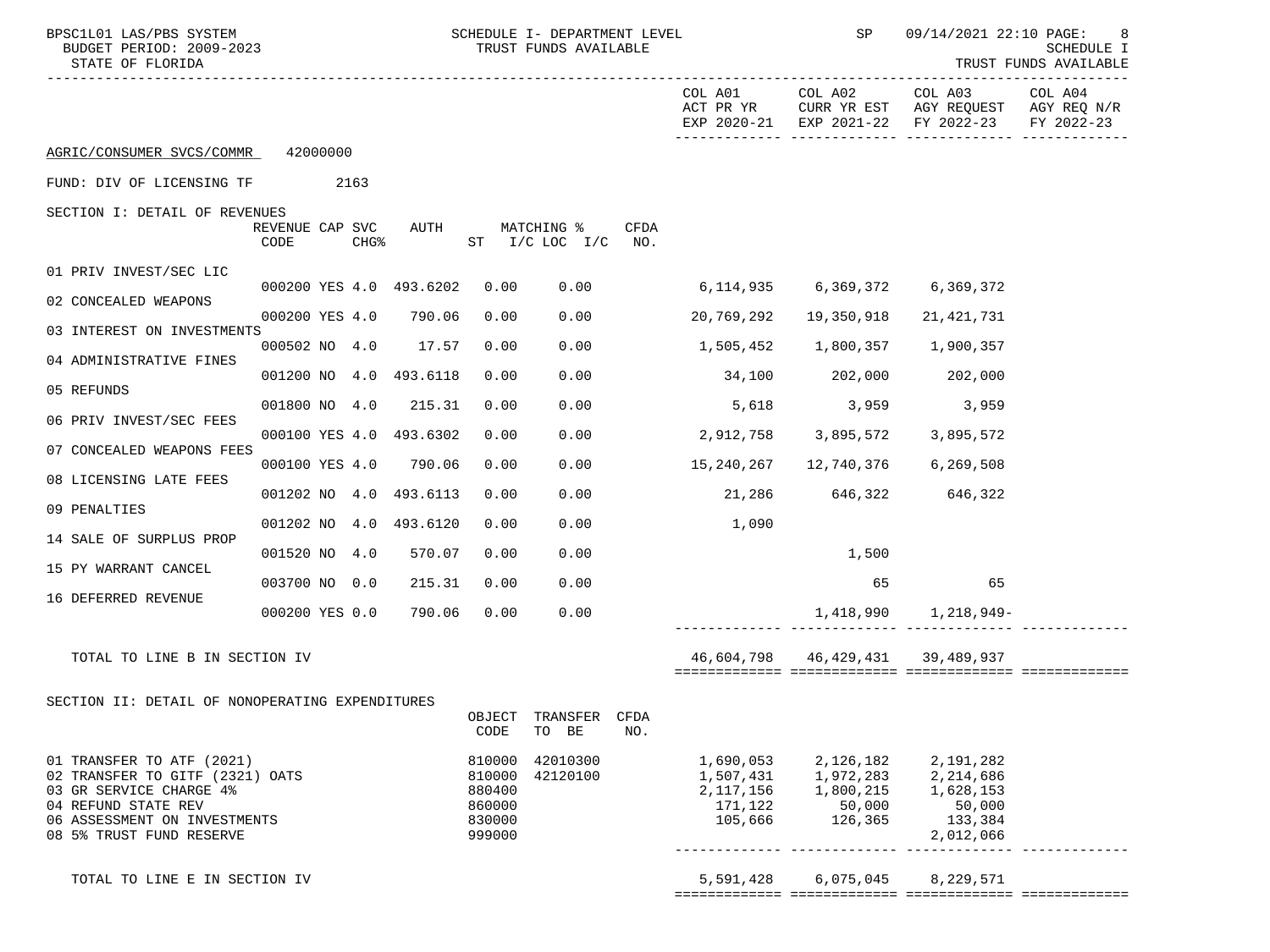| BPSC1L01 LAS/PBS SYSTEM<br>BUDGET PERIOD: 2009-2023<br>STATE OF FLORIDA                                                                                                                                                                                                                                                                                                                                                                      | SCHEDULE I- DEPARTMENT LEVEL<br>TRUST FUNDS AVAILABLE                      |                                                                                            |                                                                                                                                                                              | SP 09/14/2021 22:10 PAGE:                                                                                                 | 9<br><b>SCHEDULE I</b><br>TRUST FUNDS AVAILABLE |
|----------------------------------------------------------------------------------------------------------------------------------------------------------------------------------------------------------------------------------------------------------------------------------------------------------------------------------------------------------------------------------------------------------------------------------------------|----------------------------------------------------------------------------|--------------------------------------------------------------------------------------------|------------------------------------------------------------------------------------------------------------------------------------------------------------------------------|---------------------------------------------------------------------------------------------------------------------------|-------------------------------------------------|
|                                                                                                                                                                                                                                                                                                                                                                                                                                              |                                                                            |                                                                                            |                                                                                                                                                                              | COL A01 COL A02 COL A03<br>ACT PR YR CURR YR EST AGY REQUEST AGY REQ N/R<br>EXP 2020-21 EXP 2021-22 FY 2022-23 FY 2022-23 | COL A04                                         |
| AGRIC/CONSUMER SVCS/COMMR<br>42000000                                                                                                                                                                                                                                                                                                                                                                                                        |                                                                            |                                                                                            |                                                                                                                                                                              |                                                                                                                           |                                                 |
| FUND: DIV OF LICENSING TF<br>2163                                                                                                                                                                                                                                                                                                                                                                                                            |                                                                            |                                                                                            |                                                                                                                                                                              |                                                                                                                           |                                                 |
| SECTION III: ADJUSTMENTS                                                                                                                                                                                                                                                                                                                                                                                                                     |                                                                            |                                                                                            |                                                                                                                                                                              |                                                                                                                           |                                                 |
|                                                                                                                                                                                                                                                                                                                                                                                                                                              | OBJECT<br>CODE                                                             |                                                                                            |                                                                                                                                                                              |                                                                                                                           |                                                 |
| 01 PY A/P NOT CF INCL IN LINE A<br>02 PY COMPENSATED ABSENCES INCL IN LINE A<br>03 PY CF ENC (B ITEMS) NOT INCL IN LINE A<br>04 CHANGE IN ALLOWANCE FOR DOUBTFUL ACCOUNTS<br>05 TR10/TR90 NOT INCL IN SECT I OR LINE D<br>06 REVERSIONS - SEP 2020<br>10 TR10 - CF ADJ PRIOR TO YEAR END CLOSE 991000<br>11 DFS CRF REC ADJ ENTRIES (310154)                                                                                                 | 991000<br>991000<br>991000<br>991000<br>991000<br>991000<br>991000         | 11,846<br>407,085<br>884,973-<br>116,298-<br>2,200,234<br>228,581<br>1,163,105<br>131,499– |                                                                                                                                                                              |                                                                                                                           |                                                 |
| TOTAL TO LINE H IN SECTION IV                                                                                                                                                                                                                                                                                                                                                                                                                |                                                                            | 2,878,081                                                                                  |                                                                                                                                                                              |                                                                                                                           |                                                 |
| SECTION IV: SUMMARY                                                                                                                                                                                                                                                                                                                                                                                                                          |                                                                            |                                                                                            |                                                                                                                                                                              |                                                                                                                           |                                                 |
| UNRESERVED FUND BALANCE - JULY 1<br>ADD: REVENUES (FROM SECTION I)<br>TOTAL FUNDS AVAILABLE (LINE A + LINE B)<br>LESS: OPERATING EXPENDITURES<br>LESS: NONOPERATING EXPENDITURES (SECTION II)<br>LESS: FIXED CAPITAL OUTLAY (TOTAL ONLY)<br>UNRESERVED FUND BALANCE - JUNE 30 - BEFORE ADJ (G)<br>NET ADJUSTMENTS (FROM SECTION III)<br>ADJUSTED UNRESERVED FUND BALANCE - JUNE 30<br>TOTAL UNRESERVED FUND BALANCE FROM STATEWIDE CFO FILE: | (A)<br>(B)<br>(C)<br>(D)<br>(E)<br>(F)<br>(H)<br>$(\lrcorner)$             | 41,169,772  41,981,029  47,623,665<br>64,815,204<br>2,878,081<br>67,693,285<br>64,971,606  | 64,971,606 67,693,285 66,066,642<br>46,604,798 46,429,431 39,489,937<br>111,576,404   114,122,716   105,556,579<br>5,591,428 6,075,045 8,229,571<br>66,066,642<br>66,066,642 | 49,703,343<br>49,703,343                                                                                                  | 372,487                                         |
|                                                                                                                                                                                                                                                                                                                                                                                                                                              |                                                                            |                                                                                            |                                                                                                                                                                              |                                                                                                                           |                                                 |
| SCHEDULE IB: DETAIL OF UNRESERVED FUND BALANCE                                                                                                                                                                                                                                                                                                                                                                                               | FUNDING SOURCE<br>RESTRICTED(R)<br>STATE(S)<br>NONSTATE(N) UNRESTRICTED(U) |                                                                                            |                                                                                                                                                                              |                                                                                                                           |                                                 |
| 02 CH. 790 CONCEALED WEAPONS LICENSES                                                                                                                                                                                                                                                                                                                                                                                                        | S<br>U                                                                     |                                                                                            | 67,693,285 66,066,642 49,703,343                                                                                                                                             |                                                                                                                           |                                                 |
| ADJUSTED UNRESERVED FUND BALANCE - JUNE 30                                                                                                                                                                                                                                                                                                                                                                                                   |                                                                            | 67,693,285                                                                                 | 66,066,642                                                                                                                                                                   | 49,703,343                                                                                                                |                                                 |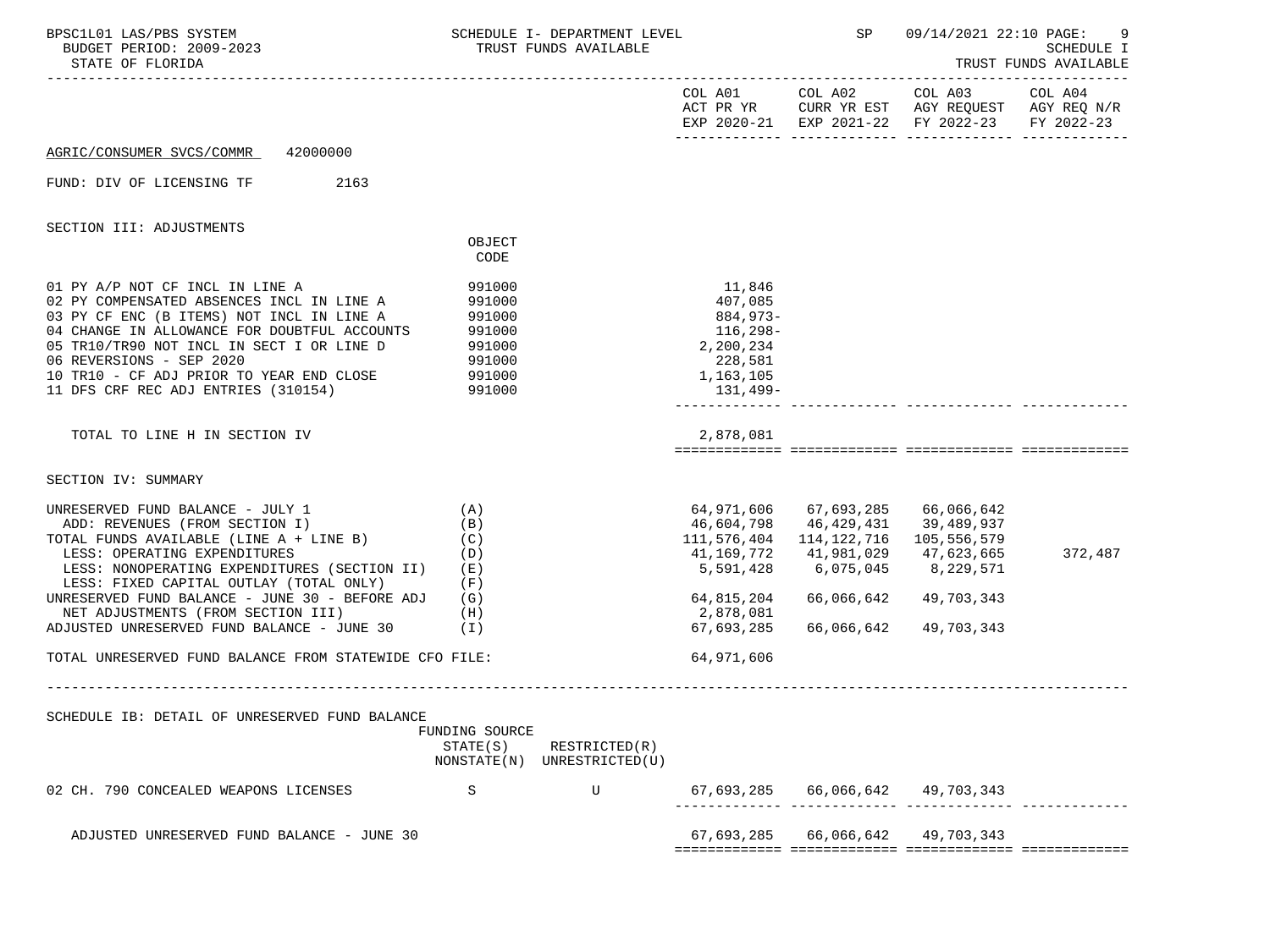| BPSC1L01 LAS/PBS SYSTEM<br>BUDGET PERIOD: 2009-2023<br>STATE OF FLORIDA |                         |                  |         |      | SCHEDULE I- DEPARTMENT LEVEL<br>TRUST FUNDS AVAILABLE |                    |                      | SP        | 09/14/2021 22:10 PAGE: 10<br>SCHEDULE I<br>TRUST FUNDS AVAILABLE                     |                       |
|-------------------------------------------------------------------------|-------------------------|------------------|---------|------|-------------------------------------------------------|--------------------|----------------------|-----------|--------------------------------------------------------------------------------------|-----------------------|
|                                                                         |                         |                  |         |      |                                                       |                    | COL A01<br>ACT PR YR | COL A02   | COL A03<br>CURR YR EST AGY REQUEST AGY REQ N/R<br>EXP 2020-21 EXP 2021-22 FY 2022-23 | COL A04<br>FY 2022-23 |
| AGRIC/CONSUMER SVCS/COMMR                                               | 42000000                |                  |         |      |                                                       |                    |                      |           |                                                                                      |                       |
| FUND: FEDERAL GRANTS TRUST FUND                                         |                         | 2261             |         |      |                                                       |                    |                      |           |                                                                                      |                       |
| SECTION I: DETAIL OF REVENUES                                           |                         |                  |         |      |                                                       |                    |                      |           |                                                                                      |                       |
|                                                                         | REVENUE CAP SVC<br>CODE | CHG <sup>8</sup> | AUTH    |      | MATCHING %<br>$ST$ $I/C$ LOC $I/C$                    | <b>CFDA</b><br>NO. |                      |           |                                                                                      |                       |
| A2 ADM INTEREST ON INVESTMENTS                                          |                         |                  |         |      |                                                       |                    |                      |           |                                                                                      |                       |
| A6 ADM TRANSFER FROM DFS - TRUST FUND LOAN 2732                         | 000504 NO 0.0           |                  | 17.57   | 0.00 | 0.00                                                  |                    |                      |           | 157,432 250,000 250,000                                                              |                       |
| B2 MKT SPECIALTY CROP                                                   | 001500 NO 0.0           |                  | 215.18  | 0.00 | 0.00                                                  |                    |                      | 6,000,000 | 6,000,000                                                                            |                       |
|                                                                         | 000700 NO 0.0           |                  | 570.07  | 0.00 | 0.00                                                  |                    | 10.170 4,009,646     |           | 4, 274, 160 4, 274, 160                                                              |                       |
| B6 MKT US GRANTS - OTHER (SUPPORT FAPC)                                 | 000700 NO 0.0           |                  | 570.21  | 0.00 | 0.00                                                  | 10.171             |                      |           | 29,500 206,586 206,586                                                               |                       |
| <b>B8 MKT REFUNDS</b>                                                   |                         |                  |         |      |                                                       |                    |                      |           |                                                                                      |                       |
| B9 MKT ANTICIPATED REV FOR GRANT ENCUMBRANCES                           | 001800 NO 0.0           |                  | 215.31  | 0.00 | 0.00                                                  | 10.170             | 4                    |           |                                                                                      |                       |
| D1 PI CITRUS CANKER/CITRUS HEALTH RESPONSE                              | 000700 NO 0.0           |                  | 570.07  | 0.00 | 0.00                                                  | 10.170             | 569,023              |           |                                                                                      |                       |
|                                                                         | 000700 NO 0.0           |                  | 570.07  | 0.00 | 0.00                                                  | 10.025             | 6,417,873            | 6,038,637 | 6,038,637                                                                            |                       |
| D2 PI US GRANTS - OTHER                                                 | 000700 NO 0.0           |                  | 570.07  | 0.00 | 0.00                                                  | 10.025             | 8,592,808            |           | 8,513,607 7,515,970                                                                  |                       |
| D6 PI RECOVERY OF INDIRECT COSTS FROM FED                               |                         |                  |         |      |                                                       |                    |                      |           |                                                                                      |                       |
| E1 PI REFUNDS                                                           | 000799 NO 0.0           |                  | 570.07  | 0.00 | 0.00                                                  | 10.025             | $132 -$              |           |                                                                                      |                       |
|                                                                         | 001800 NO 0.0           |                  | 215.31  | 0.00 | 0.00                                                  | 10.025             | 66,467               |           |                                                                                      |                       |
| E2 PI ANTICIPATED REV FOR GRANT ENCUMBRANCES                            | 000700 NO 0.0           |                  | 570.07  | 0.00 | 0.00                                                  | 10.025             | 4,729,505            |           |                                                                                      |                       |
| G3 AI TRANSFER FROM DEM (2261) HOMELAND SECURITY                        |                         |                  |         |      |                                                       |                    |                      |           |                                                                                      |                       |
| G5 AI US GRANTS - OTHER                                                 | 001510 NO 0.0           |                  | 585.11  | 0.00 | 0.00                                                  | 97.067             | 92,532               |           |                                                                                      |                       |
|                                                                         | 000700 NO 0.0           |                  | 585.11  | 0.00 | 0.00                                                  | 10.025             | 1,015,427            |           | 1,100,000 1,100,000                                                                  |                       |
| G7 AI ANTICIPATED REV FOR GRANT ENCUMBRANCES                            | 000700 NO 0.0           |                  | 570.07  | 0.00 | 0.00                                                  | 10.025             | 43,618               |           |                                                                                      |                       |
| IO AQ US GRANTS - OTHER                                                 |                         |                  |         |      |                                                       |                    |                      |           |                                                                                      |                       |
|                                                                         | 000700 NO 0.0           |                  | 597.010 | 0.00 | 0.00                                                  | 10.525             |                      | 60,000    |                                                                                      |                       |
| I1 AQ US GRANTS - OTHER                                                 | 000700 NO 0.0           |                  | 597.010 | 0.00 | 0.00                                                  | 93.103             | 9,969                | 29,313    | 9,000                                                                                |                       |
| I5 AQ US GRANTS - OTHER                                                 |                         |                  |         |      |                                                       |                    |                      |           |                                                                                      |                       |
| I6 AQ US GRANTS (USDA HARD CLAM R&D)                                    | 000700 NO               | 0.0              | 597.010 | 0.00 | 0.00                                                  | 11.022             | $1,381-$             |           |                                                                                      |                       |
|                                                                         | 000700 NO 0.0           |                  | 570.07  | 0.00 | 0.00                                                  | 10.200             | 84,900               | 195,444   | 41,255                                                                               |                       |
| I7 AQ ANTICIPATED REVENUE FOR GRANT ENCUMBRANCES                        | 000700 NO 0.0           |                  | 570.07  | 0.00 | 0.00                                                  | 10.200             | 54,186               |           |                                                                                      |                       |
| 18 AQ TRANSFERS FROM FWCC (2261)                                        |                         |                  |         |      |                                                       |                    |                      |           |                                                                                      |                       |
| J3 FV US GRANTS - OTHER                                                 | 001510 NO               | 0.0              | 597.010 | 0.00 | 0.00                                                  | 11.022             | 5,779                | 3,835     |                                                                                      |                       |
|                                                                         | 000700 NO 0.0           |                  | 570.21  | 0.00 | 0.00                                                  | 93.103             | 615,708              | 1,128,614 | 1,169,384                                                                            |                       |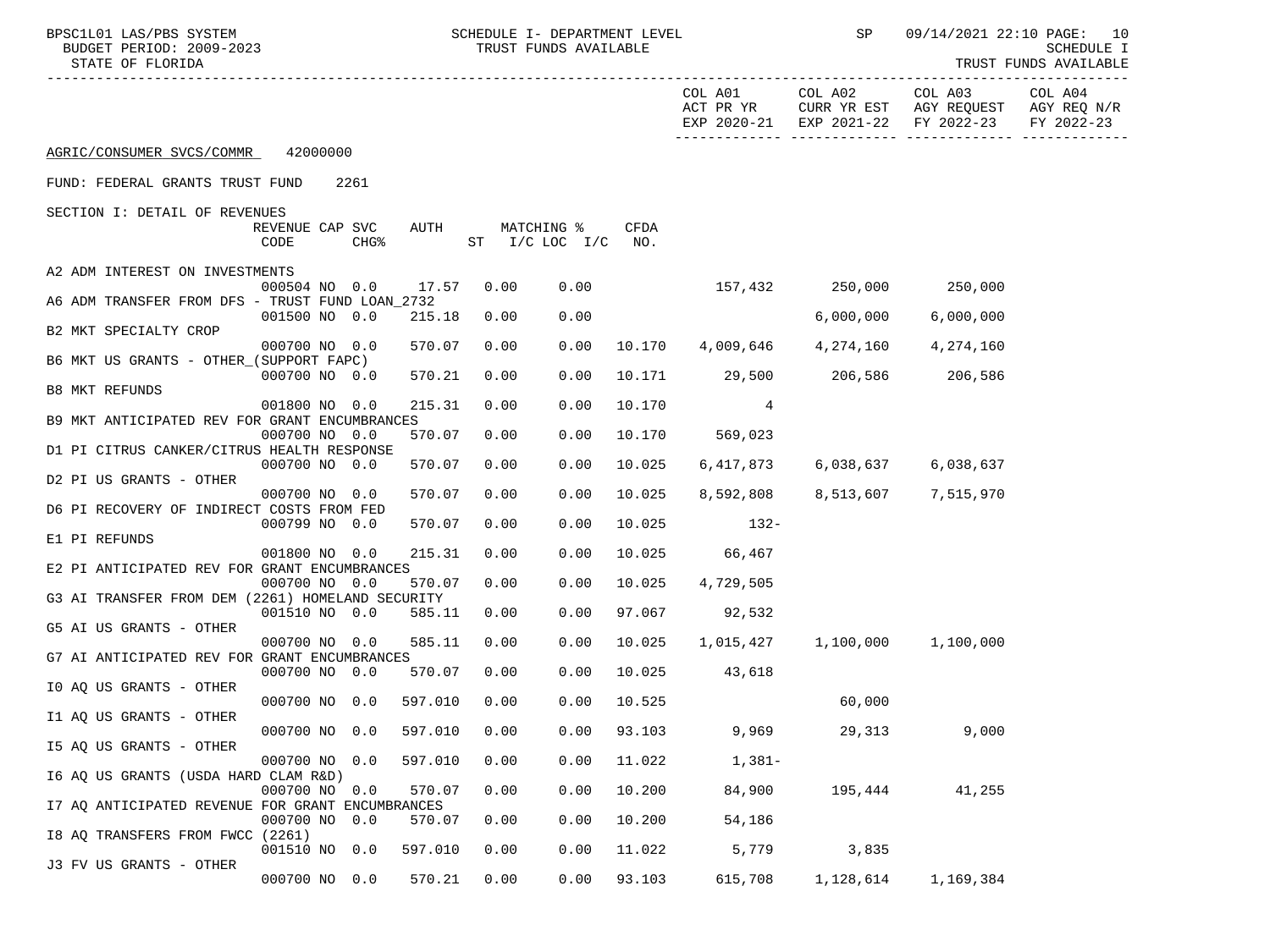|                                                |                 |                  |         |             |                    |        | COL A01<br>ACT PR YR | COL A02                        | COL A03<br>CURR YR EST AGY REQUEST<br>EXP 2020-21 EXP 2021-22 FY 2022-23 | COL A04<br>AGY REQ N/R<br>FY 2022-23 |
|------------------------------------------------|-----------------|------------------|---------|-------------|--------------------|--------|----------------------|--------------------------------|--------------------------------------------------------------------------|--------------------------------------|
| AGRIC/CONSUMER SVCS/COMMR 42000000             |                 |                  |         |             |                    |        |                      |                                |                                                                          |                                      |
| FUND: FEDERAL GRANTS TRUST FUND                |                 | 2261             |         |             |                    |        |                      |                                |                                                                          |                                      |
| SECTION I: DETAIL OF REVENUES                  |                 |                  |         |             |                    |        |                      |                                |                                                                          |                                      |
|                                                | REVENUE CAP SVC |                  | AUTH    |             | MATCHING %         | CFDA   |                      |                                |                                                                          |                                      |
|                                                | CODE            | CHG <sup>8</sup> |         |             | ST I/C LOC I/C NO. |        |                      |                                |                                                                          |                                      |
|                                                |                 |                  |         |             |                    |        |                      |                                |                                                                          |                                      |
| J4 FV ANTICIPATED REV FOR GRANT ENCUMBRANCES   |                 |                  |         |             |                    |        |                      |                                |                                                                          |                                      |
|                                                | 000700 NO 0.0   |                  |         | 570.07 0.00 | 0.00               | 66.605 | 138,497              |                                |                                                                          |                                      |
| J5 FV REFUNDS                                  |                 |                  | 570.21  | 0.00        | 0.00               | 93.103 | 33                   |                                |                                                                          |                                      |
| K1 FV RECOVERY OF INDIRECT COSTS FROM FED GOVT | 001800 NO 0.0   |                  |         |             |                    |        |                      |                                |                                                                          |                                      |
|                                                | 000799 NO 0.0   |                  | 570.07  | 0.00        | 0.00               | 66.605 | 119,107              | 35,298                         | 35,521                                                                   |                                      |
| K1 AES US GRANTS - OTHER                       |                 |                  |         |             |                    |        |                      |                                |                                                                          |                                      |
|                                                | 000700 NO 0.0   |                  | 487.13  | 0.00        | 0.00               | 66.605 | 277,211              | 662,088                        | 662,088                                                                  |                                      |
| K2 AES US GRANTS - OTHER                       |                 |                  |         |             |                    |        |                      |                                |                                                                          |                                      |
|                                                | 000700 NO 0.0   |                  | 487.13  | 0.00        | 0.00               | 93.103 | 503,105              | 765,000                        | 820,000                                                                  |                                      |
| K4 AES GRANTS - ENFORCEMENT                    |                 |                  |         |             |                    |        |                      |                                |                                                                          |                                      |
|                                                | 000700 NO 0.0   |                  | 487.13  | 0.00        | 0.00               | 66.605 | 137,677              | 500,000                        | 500,000                                                                  |                                      |
| K5 AES TRANSFERS FROM DOH (2261) COAG          |                 |                  |         |             |                    |        |                      |                                |                                                                          |                                      |
|                                                | 001510 NO 0.0   |                  | 570.07  | 0.00        | 0.00               | 93.323 | 52,062               |                                |                                                                          |                                      |
| K7 AES REFUNDS                                 |                 |                  |         |             |                    |        |                      |                                |                                                                          |                                      |
|                                                | 001800 NO 0.0   |                  | 215.32  | 0.00        | 0.00               | 10.025 | 357                  |                                |                                                                          |                                      |
| K8 AES RECOVERY OF INDIRECT COSTS FROM FED     |                 |                  |         |             |                    |        |                      |                                |                                                                          |                                      |
| K9 AES ANTICIPATED REV FOR GRANT ENCUMBRANCES  | 000799 NO 0.0   |                  | 215.32  | 0.00        | 0.00               | 66.605 | 37,430               | 31,081 31,187                  |                                                                          |                                      |
|                                                | 000700 NO 0.0   |                  | 570.07  | 0.00        | 0.00               | 66.605 | 351,198              |                                |                                                                          |                                      |
| MO FS CHEMICAL RESIDUE LAB - FERN GRANT        |                 |                  |         |             |                    |        |                      |                                |                                                                          |                                      |
|                                                | 000700 NO 0.0   |                  | 570.07  | 0.00        | 0.00               | 93.448 | 220,742              |                                |                                                                          |                                      |
| M1 FS FERN GRANT USDA/FDA                      |                 |                  |         |             |                    |        |                      |                                |                                                                          |                                      |
|                                                | 000700 NO 0.0   |                  | 500.032 | 0.00        | 0.00               | 10.479 | 59,836               | 233,000                        | 233,000                                                                  |                                      |
| M2 FS FDA FLEXIBLE FUNDING MODEL               |                 |                  |         |             |                    |        |                      |                                |                                                                          |                                      |
|                                                | 000700 NO 0.0   |                  | 500.032 | 0.00        | 0.00               | 93.103 |                      | 895,000                        | 895,000                                                                  |                                      |
| M3 FS PESTICIDE DATA PROGRAM                   |                 |                  |         |             |                    |        |                      |                                |                                                                          |                                      |
|                                                | 000700 NO 0.0   |                  | 500.032 | 0.00        | 0.00               | 10.163 |                      | 1,240,081 1,250,000 1,250,000  |                                                                          |                                      |
| M4 FS US GRANTS - OTHER                        |                 |                  |         |             |                    |        |                      |                                |                                                                          |                                      |
|                                                | 000700 NO 0.0   |                  | 500.032 | 0.00        | 0.00               | 93.448 | 76,811               |                                |                                                                          |                                      |
| M6 FS US GRANTS - OTHER                        |                 |                  |         |             |                    |        |                      |                                |                                                                          |                                      |
| NO FS RECOVERY OF INDIRECT COSTS FROM FED      | 000700 NO 0.0   |                  | 500.032 | 0.00        | 0.00               |        |                      | 93.103 334,676 300,000 300,000 |                                                                          |                                      |
|                                                | 000799 NO 0.0   |                  | 570.07  | 0.00        | 0.00               |        |                      | 10.163 95,668 86,048           | 86,048                                                                   |                                      |
| N3 FS RECOVERY OF INDIRECT COSTS FROM FED      |                 |                  |         |             |                    |        |                      |                                |                                                                          |                                      |
|                                                | 000799 NO 0.0   |                  | 570.07  | 0.00        | 0.00               | 10.479 |                      | $3,598$ 4,000                  | 4,000                                                                    |                                      |
| N4 FS RECOVERY OF INDIRECT COSTS FROM FED      |                 |                  |         |             |                    |        |                      |                                |                                                                          |                                      |
|                                                | 000799 NO 0.0   |                  | 570.07  | 0.00        | 0.00               | 93.448 | 3,972                | 4,000                          | 4,000                                                                    |                                      |
| N7 FS FDA FOOD LAB ISO ACCREDITATION           |                 |                  |         |             |                    |        |                      |                                |                                                                          |                                      |
|                                                | 000700 NO 0.0   |                  | 570.07  | 0.00        | 0.00               |        | 93.103 73,679        |                                |                                                                          |                                      |
| N8 FS RECOVERY OF INDIRECT COSTS FROM FED      |                 |                  |         |             |                    |        |                      |                                |                                                                          |                                      |

000799 NO 0.0 570.07 0.00 0.00 93.103 7,127 10,000 10,000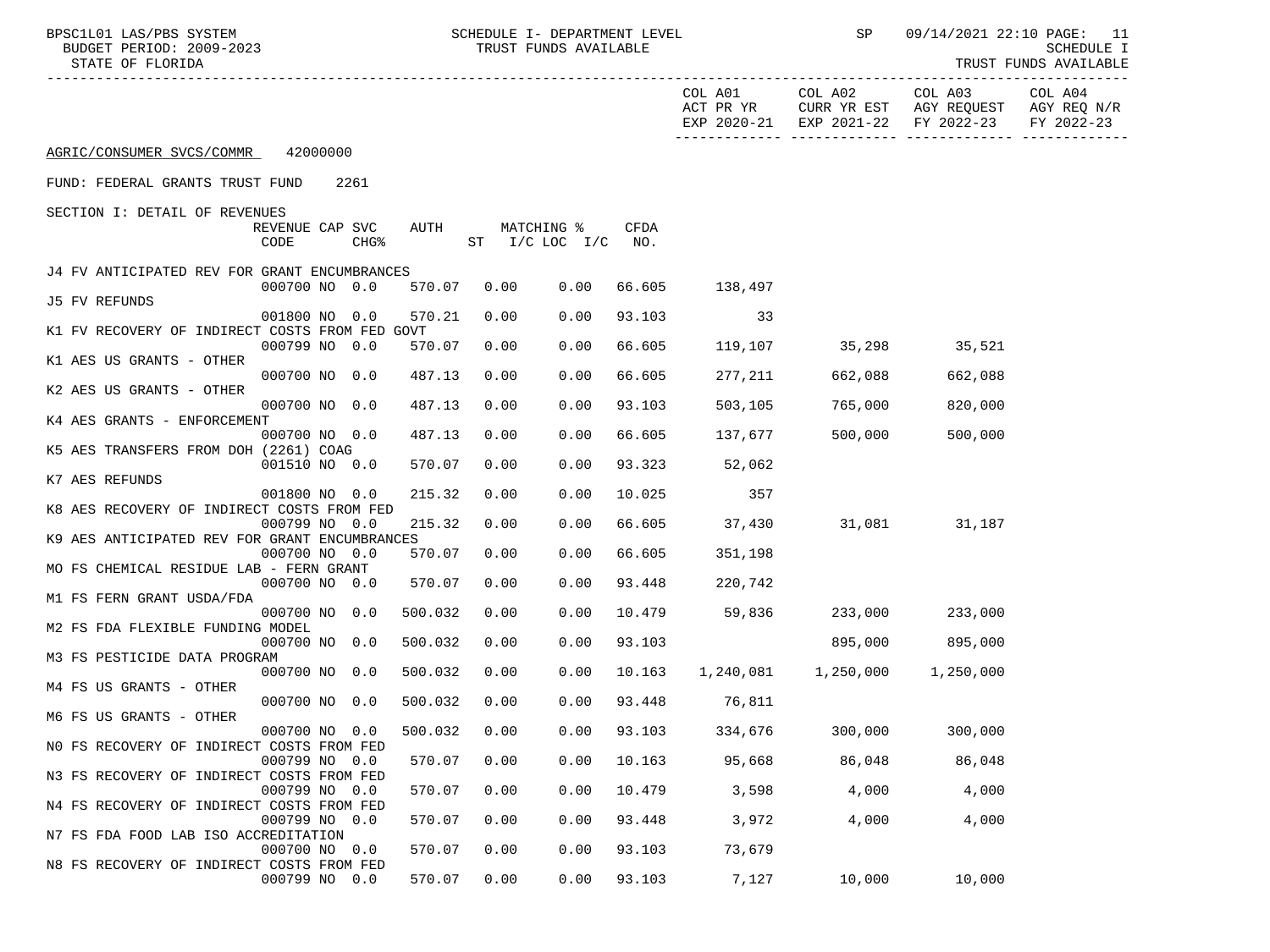BPSC1L01 LAS/PBS SYSTEM SCHEDULE I- DEPARTMENT LEVEL SP 09/14/2021 22:10 PAGE: 12<br>BUDGET PERIOD: 2009-2023 TRUST FUNDS AVAILABLE

TRUST FUNDS AVAILABLE

|                                                 |                         |                  |        |                    |            |             | COL A01<br>ACT PR YR          | COL A02                     | COL A03<br>CURR YR EST AGY REQUEST AGY REQ N/R<br>EXP 2020-21 EXP 2021-22 FY 2022-23 | COL A04<br>FY 2022-23 |
|-------------------------------------------------|-------------------------|------------------|--------|--------------------|------------|-------------|-------------------------------|-----------------------------|--------------------------------------------------------------------------------------|-----------------------|
| AGRIC/CONSUMER SVCS/COMMR 42000000              |                         |                  |        |                    |            |             |                               |                             |                                                                                      |                       |
| FUND: FEDERAL GRANTS TRUST FUND                 |                         | 2261             |        |                    |            |             |                               |                             |                                                                                      |                       |
| SECTION I: DETAIL OF REVENUES                   |                         |                  |        |                    |            |             |                               |                             |                                                                                      |                       |
|                                                 | REVENUE CAP SVC<br>CODE | CHG <sup>8</sup> | AUTH   | ST I/C LOC I/C NO. | MATCHING % | <b>CFDA</b> |                               |                             |                                                                                      |                       |
| N9 FS ANTICIPATED REV FOR GRANT ENCUMBRANCES    | 000700 NO 0.0           |                  | 570.07 | 0.00               | 0.00       | 10.163      | 174,051                       |                             |                                                                                      |                       |
| OO FFS USFS HURRICANE MICHAEL SUPPLEMENTAL      |                         |                  |        |                    |            |             |                               |                             |                                                                                      |                       |
| O1 FFS USDA HURRICANE MICHAEL BLOCK GRANT (DEM) | 000700 NO 0.0           |                  | 589.04 | 0.00               | 0.00       | 10.664      | 2,149,473                     | 4,698,849                   |                                                                                      |                       |
|                                                 | 001510 NO 0.0           |                  | 570.07 | 0.00               | 0.00       | 10.129      |                               | 495,127 1,734,953           | 500,000                                                                              |                       |
| 02 FFS USFS HAZARD MITIGATION                   | 000700 NO 0.0           |                  | 589.04 | 0.00               | 0.00       | 10.664      |                               | 45,564 502,520              | 473,136                                                                              |                       |
| 03 FFS URBAN FORESTRY ASSIST                    | 000700 NO 0.0           |                  | 589.04 | 0.00               | 0.00       | 10.664      |                               | 71,183- 1,106,584 1,106,584 |                                                                                      |                       |
| 05 FFS US GRANTS - OTHER                        |                         |                  |        |                    |            |             |                               |                             |                                                                                      |                       |
| 07 FFS US GRANTS - OTHER                        | 000700 NO 0.0           |                  | 589.04 | 0.00               | 0.00       | 10.652      | 503,418                       | 500,000                     | 500,000                                                                              |                       |
|                                                 | 000700 NO 0.0           |                  | 589.04 | 0.00               | 0.00       | 10.676      | 103,779                       | 300,000                     | 200,000                                                                              |                       |
| 08 FFS US GRANTS - OTHER                        | 000700 NO 0.0           |                  | 589.04 | 0.00               | 0.00       | 10.680      | 250,640                       | 250,000                     | 250,000                                                                              |                       |
| 09 FFS US GRANTS - OTHER                        |                         |                  |        |                    |            |             |                               |                             |                                                                                      |                       |
| P1 FFS USFS PREPAREDNESS                        | 000700 NO 0.0           |                  | 589.04 | 0.00               | 0.00       | 10.902      | $26,408-$                     |                             |                                                                                      |                       |
|                                                 | 000700 NO 0.0           |                  | 589.04 | 0.00               | 0.00       | 10.664      | $288-$                        | 505,431                     | 533,395                                                                              |                       |
| P3 FFS US GRANTS                                | 000700 NO 0.0           |                  | 589.04 | 0.00               | 0.00       | 10.683      | 55,955                        | 42,600                      |                                                                                      |                       |
| P7 FFS TRANSFER FROM FWCC (2672)                |                         |                  |        |                    |            |             |                               |                             |                                                                                      |                       |
| P9 FFS TRANSFER FROM FWCC (2261)                | 001510 NO 0.0           |                  | 215.32 | 0.00               | 0.00       | 15.634      | 20,000                        | 150,000                     | 150,000                                                                              |                       |
|                                                 | 001510 NO 0.0           |                  | 215.32 | 0.00               | 0.00       | 15.634      | $46,028-$                     |                             |                                                                                      |                       |
| O1 FFS PLANT CONSERVATION                       | 000700 NO 0.0           |                  | 570.07 | 0.00               | 0.00       | 15.615      |                               | 321,958 255,000             | 255,000                                                                              |                       |
| 02 FFS US GRANTS BP RESTORE                     |                         |                  |        |                    |            |             |                               |                             |                                                                                      |                       |
| Q4 FFS US GRANTS FOREST INVENTORY               | 000700 NO 0.0           |                  | 570.07 | 0.00               | 0.00       | 87.051      |                               | 1,341,843 1,200,000         | 411,204                                                                              |                       |
|                                                 | 000700 NO 0.0           |                  | 570.07 | 0.00               | 0.00       | 10.652      |                               | 17,433                      | 17,433                                                                               |                       |
| Q5 FFS US GRANTS                                | 000700 NO 0.0           |                  | 570.07 | 0.00               | 0.00       | 10.664      |                               | 1,398,531 2,535,949         | 1,402,367                                                                            |                       |
| Q8 FFS REFUNDS                                  |                         |                  |        |                    |            |             |                               |                             |                                                                                      |                       |
| Q9 FFS REFUNDS                                  | 001800 NO 0.0           |                  | 215.31 | 0.00               | 0.00       | 10.664      | 5,000                         | 1,675                       | 1,675                                                                                |                       |
|                                                 | 001800 NO 0.0           |                  | 215.31 | 0.00               | 0.00       | 10.676      |                               | 1,414                       | 1,414                                                                                |                       |
| RO FFS RECOVERY OF INDIRECT COSTS FROM FED      | 000799 NO 0.0           |                  | 215.32 | 0.00               | 0.00       |             | 10.664 70,230 119,172 119,172 |                             |                                                                                      |                       |
| R1 FFS RECOVERY OF INDIRECT COSTS FROM FED      |                         |                  |        |                    |            |             |                               |                             |                                                                                      |                       |

000799 NO 0.0 215.32 0.00 0.00 10.652 62,502 62,000 62,000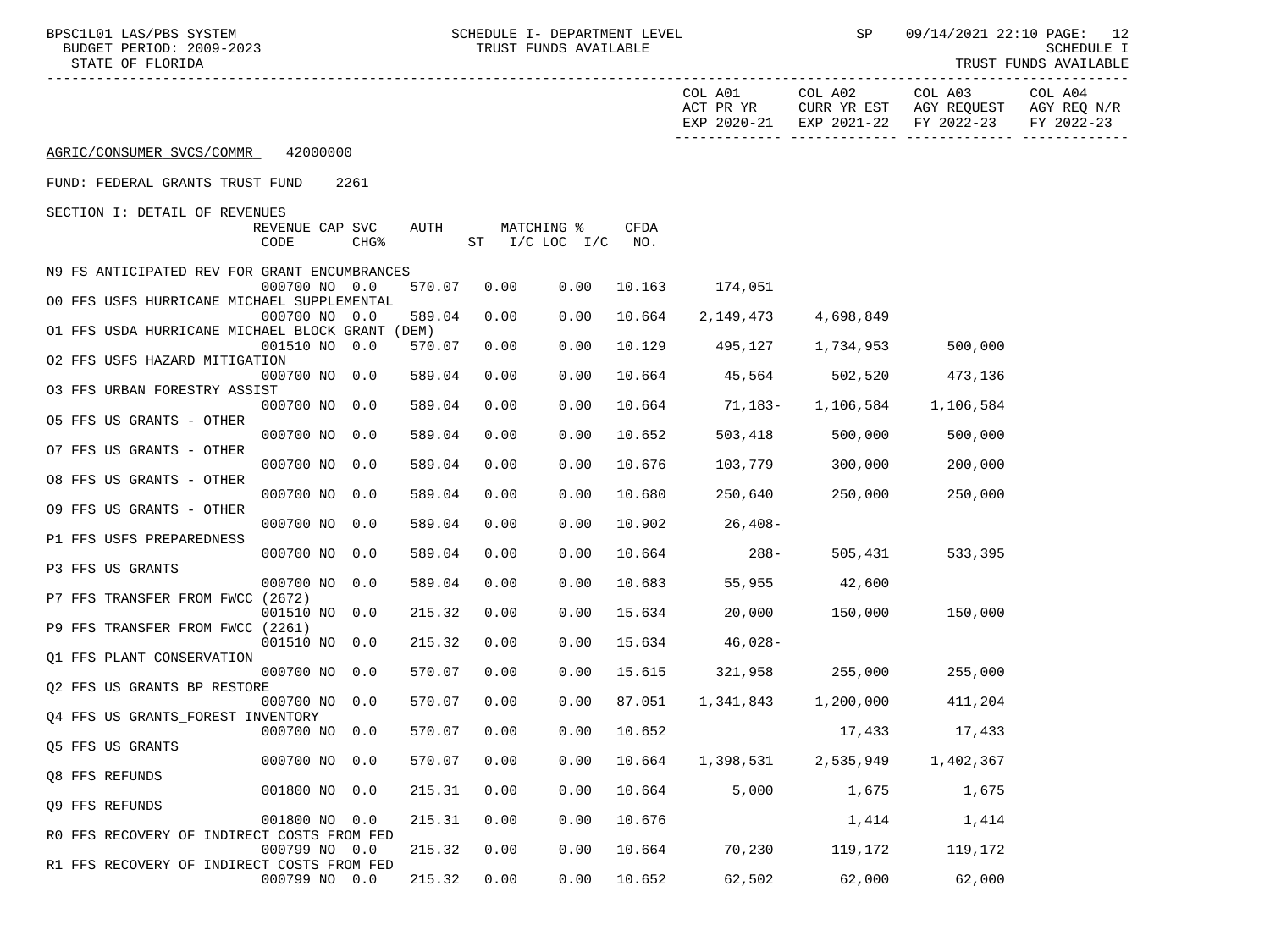| BPSC1L01 LAS/PBS SYSTEM<br>BUDGET PERIOD: 2009-2023<br>STATE OF FLORIDA |                | SCHEDULE I- DEPARTMENT LEVEL<br>TRUST FUNDS AVAILABLE |        |                | SP                                 | 09/14/2021 22:10 PAGE: 13<br>SCHEDULE I<br>TRUST FUNDS AVAILABLE                                       |                       |
|-------------------------------------------------------------------------|----------------|-------------------------------------------------------|--------|----------------|------------------------------------|--------------------------------------------------------------------------------------------------------|-----------------------|
|                                                                         |                |                                                       |        | COL A01        |                                    | COL A02 COL A03<br>ACT PR YR CURR YR EST AGY REQUEST AGY REQ N/R<br>EXP 2020-21 EXP 2021-22 FY 2022-23 | COL A04<br>FY 2022-23 |
| AGRIC/CONSUMER SVCS/COMMR 42000000                                      |                |                                                       |        |                |                                    |                                                                                                        |                       |
| FUND: FEDERAL GRANTS TRUST FUND 2261                                    |                |                                                       |        |                |                                    |                                                                                                        |                       |
| SECTION I: DETAIL OF REVENUES                                           |                |                                                       |        |                |                                    |                                                                                                        |                       |
| REVENUE CAP SVC<br>CODE<br>CHG%                                         | <b>AUTH</b>    | MATCHING %<br>ST I/C LOC I/C NO.                      | CFDA   |                |                                    |                                                                                                        |                       |
| R2 FFS RECOVERY OF INDIRECT COSTS FROM FED                              |                |                                                       |        |                |                                    |                                                                                                        |                       |
| 000799 NO 0.0                                                           | 215.32         | 0.00                                                  |        |                | $0.00$ 10.676 1,383 1,500 1,500    |                                                                                                        |                       |
| R3 FFS RECOVERY OF INDIRECT COSTS FROM FED<br>000799 NO 0.0             | 215.32<br>0.00 | 0.00                                                  |        |                | 10.678 2,249 1,605                 | 1,605                                                                                                  |                       |
| R4 FFS ANTICIPATED REV FOR GRANT ENCUMBRANCES                           |                |                                                       |        |                |                                    |                                                                                                        |                       |
| 000700 NO 0.0                                                           | 570.07<br>0.00 | 0.00                                                  |        | 10.664 429,839 |                                    |                                                                                                        |                       |
| R5 FFS RECOVERY OF INDIRECT COSTS FROM FED GOVT<br>000799 NO 0.0        | 215.32<br>0.00 | 0.00                                                  |        |                | 10.680 35,458 35,000 35,000        |                                                                                                        |                       |
| R8 FFS SOUTHERN PINE BEETLE                                             |                |                                                       |        |                |                                    |                                                                                                        |                       |
| 000700 NO 0.0                                                           | 570.07<br>0.00 | 0.00                                                  | 10.680 |                | 275,000                            | 275,000                                                                                                |                       |
| R9 FFS ANTICIPATED REV FOR FCO ENCUMBRANCES<br>377.703                  |                |                                                       |        |                |                                    |                                                                                                        |                       |
| 000700 NO 0.0<br>SO OE US GRANTS - OTHER (ENERGY & EFFICIENCY)          | 0.00           | 0.00                                                  | 87.051 |                | 1, 161, 204 1, 161, 204-           |                                                                                                        |                       |
| 000700 NO 0.0 377.7033                                                  | 0.00           | 0.00                                                  | 81.128 |                | 487,558                            |                                                                                                        |                       |
| S1 OE RECOVERY OF INDIRECT COSTS FROM FED GOVT                          |                |                                                       |        |                |                                    |                                                                                                        |                       |
| 000799 NO 0.0<br>377.703<br>S2 OE US GRANTS - OTHER (SEP BASE)          | 0.00           | 0.00                                                  |        |                | 81.041 51,974 64,176 64,176        |                                                                                                        |                       |
| 000700 NO 0.0<br>377.703                                                | 0.00           | 0.00                                                  |        |                | 81.041 618,639 8,421,590 4,677,927 |                                                                                                        |                       |
| S3 OE US GRANTS - OTHER                                                 |                |                                                       |        |                |                                    |                                                                                                        |                       |
| 000700 NO 0.0<br>377.703<br>S6 OE US GRANTS - OTHER (ALT FUEL PLAN)     | 0.00           | 0.00                                                  | 10.117 |                |                                    | 1,674,216                                                                                              |                       |
| 000700 NO 0.0<br>377.703                                                | 0.00           | 0.00                                                  | 81.086 |                |                                    | 390,439 50,000                                                                                         |                       |
| S7 OE US GRANTS - OTHER (USDOE SHOPP)                                   |                |                                                       |        |                |                                    |                                                                                                        |                       |
| 000700 NO 0.0<br>377.703                                                | 0.00           | 0.00                                                  | 81.138 |                | 943 500                            |                                                                                                        |                       |
| S8 OE US GRANTS - OTHER_(BP RESTORE)<br>377.703<br>000700 NO 0.0        | 0.00           | 0.00                                                  | 87.051 |                |                                    | 75,000 75,000                                                                                          |                       |
| S9 OE US GRANTS - OTHER_(WASTEWATER)                                    |                |                                                       |        |                |                                    |                                                                                                        |                       |
| 000700 NO 0.0<br>377.703                                                | 0.00           | 0.00                                                  |        | 81.119 42,018  |                                    |                                                                                                        |                       |
| T1 OE RECOVERY OF INDIRECT COST FROM FED GOVT                           |                |                                                       |        |                |                                    |                                                                                                        |                       |
| 000799 NO 0.0<br>T2 OE REFUNDS                                          | 377.703 0.00   | 0.00                                                  | 81.119 | 159            |                                    |                                                                                                        |                       |
| 001800 NO 0.0                                                           | 215.31<br>0.00 | 0.00                                                  | 81.041 | 192            | 1,000                              | 1,000                                                                                                  |                       |
| T4 OE REFUNDS                                                           |                |                                                       |        |                |                                    |                                                                                                        |                       |
| 001800 NO<br>0.0<br>T5 OE ANTICIPATED REVENUES FOR GRANT ENC            | 215.31<br>0.00 | 0.00                                                  | 81.128 | 300,000        |                                    |                                                                                                        |                       |
| 000700 NO<br>377.703<br>0.0                                             | 0.00           | 0.00                                                  | 81.041 | 6,329          |                                    |                                                                                                        |                       |
| T6 OE ANTICIPATED REVENUES FOR FCO ENC                                  |                |                                                       |        |                |                                    |                                                                                                        |                       |
| 377.703<br>000700 NO<br>0.0                                             | 0.00           | 0.00                                                  | 81.041 | 6,826,751      | $6,826,751-$                       |                                                                                                        |                       |
| T9 OE REFUNDS<br>001800 NO<br>0.0                                       | 215.31<br>0.00 | 0.00                                                  | 81.087 | 75,588         |                                    |                                                                                                        |                       |
| UO FFS RECOVERY OF INDIRECT COSTS FROM FED                              |                |                                                       |        |                |                                    |                                                                                                        |                       |
| 000799 NO 0.0                                                           | 0.00<br>215.32 | 0.00                                                  | 10.697 | 226            | 5,000                              | 5,000                                                                                                  |                       |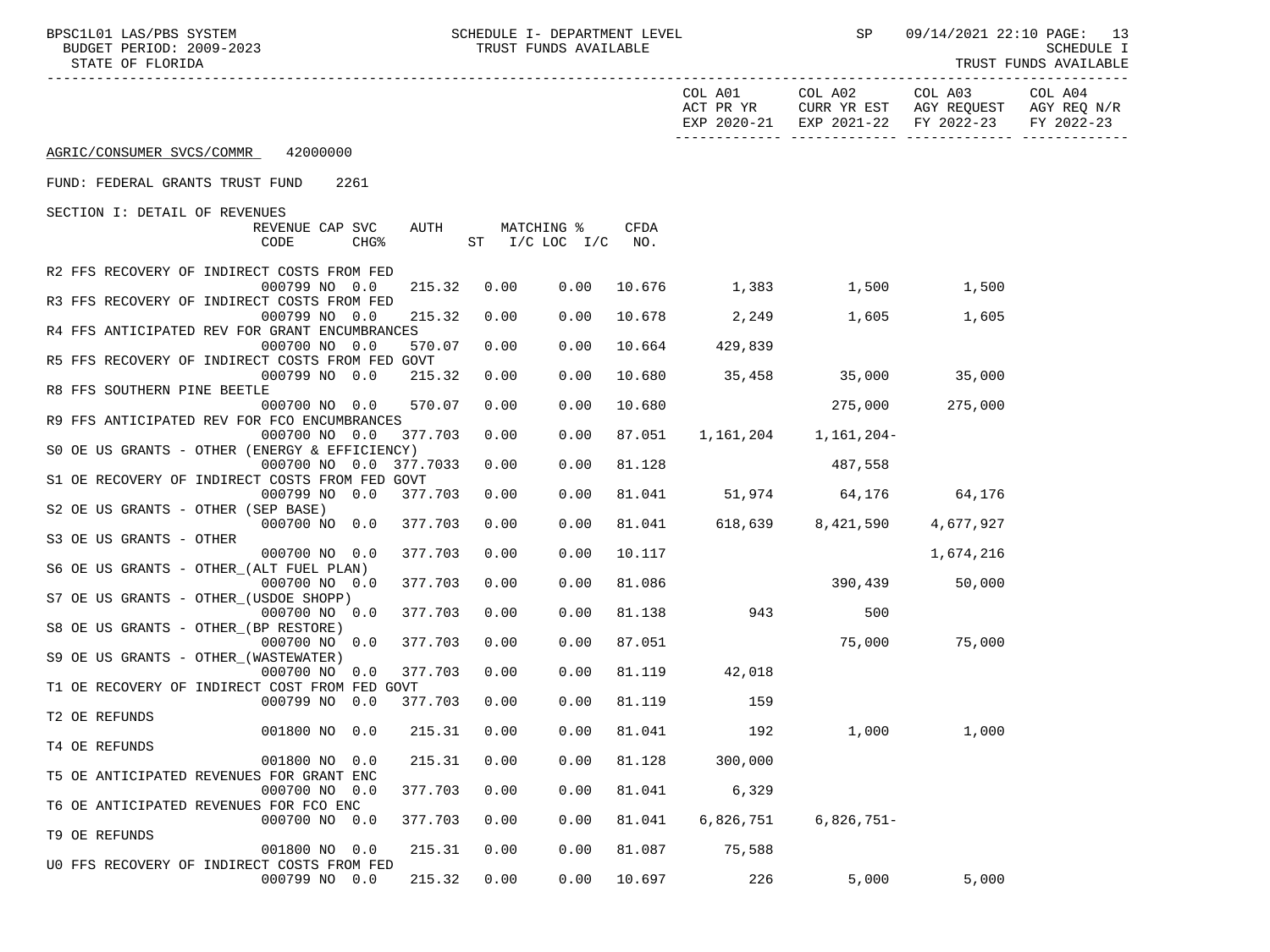| BPSC1L01 LAS/PBS SYSTEM<br>STATE OF FLORIDA     | SCHEDULE I- DEPARTMENT LEVEL<br>BUDGET PERIOD: 2009-2023<br>TRUST FUNDS AVAILABLE<br>----------------- |             |         |                |                                  |        | SP                            | 09/14/2021 22:10 PAGE: 14<br>SCHEDULE I<br>TRUST FUNDS AVAILABLE |                                                                                                        |            |
|-------------------------------------------------|--------------------------------------------------------------------------------------------------------|-------------|---------|----------------|----------------------------------|--------|-------------------------------|------------------------------------------------------------------|--------------------------------------------------------------------------------------------------------|------------|
|                                                 |                                                                                                        |             |         |                |                                  |        | COL A01                       | COL A02                                                          | COL A03 COL A04<br>ACT PR YR CURR YR EST AGY REQUEST AGY REQ N/R<br>EXP 2020-21 EXP 2021-22 FY 2022-23 | FY 2022-23 |
| AGRIC/CONSUMER SVCS/COMMR 42000000              |                                                                                                        |             |         |                |                                  |        |                               |                                                                  |                                                                                                        |            |
| FUND: FEDERAL GRANTS TRUST FUND                 |                                                                                                        | 2261        |         |                |                                  |        |                               |                                                                  |                                                                                                        |            |
| SECTION I: DETAIL OF REVENUES                   | REVENUE CAP SVC<br>CODE                                                                                | <b>CHG%</b> | AUTH    |                | MATCHING %<br>ST I/C LOC I/C NO. | CFDA   |                               |                                                                  |                                                                                                        |            |
| U4 FFS US GRANTS - OTHER                        | 000700 NO 0.0                                                                                          |             | 589.04  | 0.00           |                                  |        | $0.00$ 10.678 144,818 150,000 |                                                                  |                                                                                                        |            |
| U7 FFS US GRANTS OTHER                          |                                                                                                        |             |         |                |                                  |        |                               |                                                                  | 150,000                                                                                                |            |
|                                                 | 000700 NO 0.0                                                                                          |             | 589.04  | 0.00           | 0.00                             |        | 10.691 39,506                 | 40,000                                                           | 40,000                                                                                                 |            |
| U8 FFS US GRANTS OTHER                          | 000700 NO 0.0                                                                                          |             | 589.04  | 0.00           | 0.00                             | 10.932 | 17,498                        | 18,000                                                           | 18,000                                                                                                 |            |
| U9 FFS US GRANTS OTHER                          |                                                                                                        |             |         |                |                                  |        |                               |                                                                  |                                                                                                        |            |
|                                                 | 000700 NO 0.0                                                                                          |             | 589.04  | 0.00           | 0.00                             | 10.697 | 280,493                       | 200,000                                                          | 200,000                                                                                                |            |
| 01 AL ANTICIPATED REV FOR GRANT ENCUMBRANCES    | 000700 NO 0.0                                                                                          |             | 377.703 | 0.00           | 0.00                             | 10.025 | 94,240                        |                                                                  |                                                                                                        |            |
| 03 AL US GRANTS - OTHER (MARIJUANA ERADICATION) |                                                                                                        |             |         |                |                                  |        |                               |                                                                  |                                                                                                        |            |
|                                                 | 000700 NO 0.0                                                                                          |             | 570.07  | 0.00           | 0.00                             | 10.025 | 224,236                       | 230,000 230,000                                                  |                                                                                                        |            |
| 05 WP TRANSFER FROM DEP - BP RESTORE            |                                                                                                        |             |         |                |                                  |        |                               |                                                                  |                                                                                                        |            |
|                                                 | 001510 NO 0.0                                                                                          |             | 570.07  | 0.00           | 0.00                             | 87.051 | 464,116                       |                                                                  | 1,485,800 1,659,630                                                                                    |            |
| 06 WP ANTICIPATED REV FOR GRANT ENCUMBRANCES    |                                                                                                        |             |         |                |                                  |        |                               |                                                                  |                                                                                                        |            |
|                                                 | 000700 NO 0.0                                                                                          |             | 377.703 | 0.00           | 0.00                             | 66.475 | 1,766                         |                                                                  |                                                                                                        |            |
| 06 AL TRANSFERS FROM FDLE - CESF (COVID)        | 001510 NO 0.0                                                                                          |             | 215.32  | 0.00           | 0.00                             |        | 16.034 138,368 241,973        |                                                                  |                                                                                                        |            |
| 07 WP ANTICIPATED REV FOR FCO ENCUMBRNCE        |                                                                                                        |             |         |                |                                  |        |                               |                                                                  |                                                                                                        |            |
|                                                 | 000700 NO 0.0                                                                                          |             | 377.703 | 0.00           | 0.00                             | 87.051 |                               | $3, 145, 430$ $3, 145, 430$                                      |                                                                                                        |            |
| 08 WP SARP GRANT - CHIPOLA RIVER AG BMP         |                                                                                                        |             |         |                |                                  |        |                               |                                                                  |                                                                                                        |            |
|                                                 | 000700 NO 0.0                                                                                          |             | 570.07  | 0.00           | 0.00                             | 66.475 |                               | 377,207                                                          |                                                                                                        |            |
| TOTAL TO LINE B IN SECTION IV                   |                                                                                                        |             |         |                |                                  |        |                               | 51, 183, 318 47, 927, 254 46, 577, 270                           |                                                                                                        |            |
| SECTION II: DETAIL OF NONOPERATING EXPENDITURES |                                                                                                        |             |         | OBJECT<br>CODE | TRANSFER CFDA<br>TO BE           | NO.    |                               |                                                                  |                                                                                                        |            |

| 01 FFS TRANSFER TO GR (1000) - SWCAP | 810000 |          | 14,063  | 26,806  | 26,806  |
|--------------------------------------|--------|----------|---------|---------|---------|
| 01 AES TRANSFER TO GR (1000) - SWCAP | 810000 |          | 1,937   | 2,791   | 2,869   |
| 01 OE TRANSFER TO GR (1000) - SWCAP  | 810000 |          | 2,921   | 3,445   | 3,445   |
| 01 FS TRANSFER TO GR (1000) - SWCAP  | 810000 |          | 6,658   | 8,088   | 8,088   |
| 01 FV TRANSFER TO GR (1000) SWCAP    | 810000 |          | 4,735   | 6,310   | 6,533   |
| 02 FV TRANSFER TO ATF (2021)         | 810000 | 42010300 | 48,096  | 28,988  | 28,988  |
| 02 FS TRANSFER TO ATF (2021)         | 810000 | 42010300 | 97,061  | 95,960  | 95,960  |
| 02 OE TRANSFER TO ATF (2021)         | 810000 | 42010300 | 51,501  | 60,731  | 60,731  |
| 02 AES TRANSFER TO ATF (2021)        | 810000 | 42010300 | 27,386  | 27,318  | 27,318  |
| 02 FFS TRANSFER TO ATF (2021)        | 810000 | 42010300 | 103,599 | 197,471 | 197,471 |
| 02 OAWP TRANSFER TO ATF (2021)       | 810000 | 42010300 |         | 41,000  | 41,000  |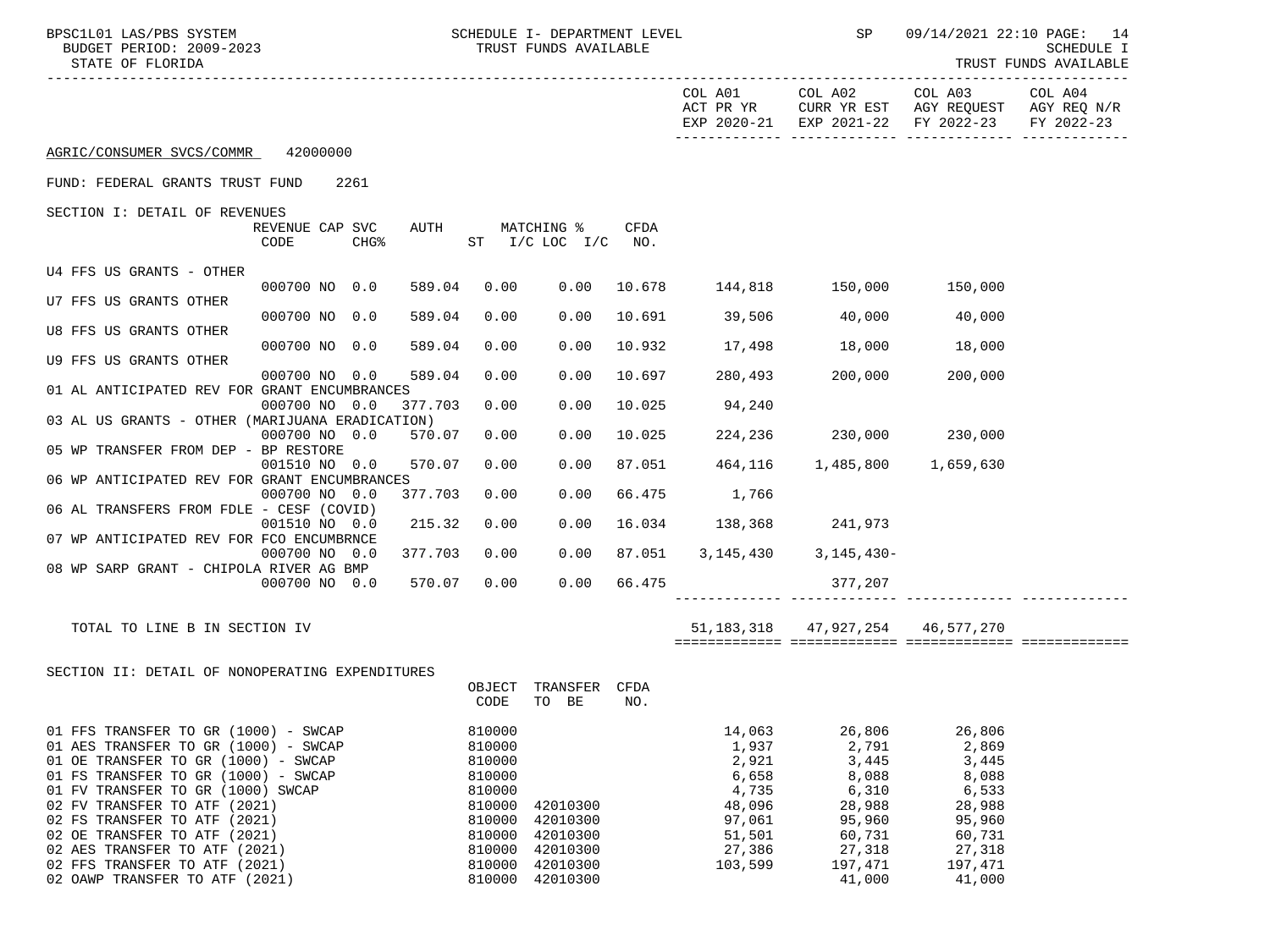-----------------------------------------------------------------------------------------------------------------------------------

| COL A04<br>COL A03<br>COL A02<br>COL A01<br>AGY REOUEST<br>AGY REO N/R<br>CURR YR EST<br>ACT PR YR<br>EXP 2021-22 FY 2022-23<br>FY 2022-23<br>EXP 2020-21 |  |
|-----------------------------------------------------------------------------------------------------------------------------------------------------------|--|
|-----------------------------------------------------------------------------------------------------------------------------------------------------------|--|

## AGRIC/CONSUMER SVCS/COMMR 42000000

FUND: FEDERAL GRANTS TRUST FUND 2261

SECTION II: DETAIL OF NONOPERATING EXPENDITURES

|                                              | OBJECT | TRANSFER | CFDA |         |               |               |  |
|----------------------------------------------|--------|----------|------|---------|---------------|---------------|--|
|                                              | CODE   | BE<br>TO | NO.  |         |               |               |  |
| 03 PI TRANS TO GITF (2321) OATS              | 810000 | 42120100 |      | 245,339 | 240,502       | 270,351       |  |
|                                              |        |          |      |         |               |               |  |
| 03 OE TRANSFER TO GITF<br>(2321) OATS        | 810000 | 42120100 |      | 34,764  | 37,356        | 41,947        |  |
| 03 FS TRANSFER TO GITF (2321) OATS           | 810000 | 42120100 |      | 11,980  | 12,873        | 14,455        |  |
| 04 FFS REFUNDS NON-STATE REVENUES            | 860000 |          |      | 63,377  |               |               |  |
| 05 ADM REFUND CMIA                           | 860000 |          |      |         | 232,916       | 232,916       |  |
| 06 ADM ASSESSMENT ON INVESTMENTS             | 830000 |          |      | 10,758  | 17,084        | 17,084        |  |
| 08 ADM TRANSFER TO DFS TF LOAN REPAY 180049  | 810000 |          |      |         | 6,000,000     | 6,000,000     |  |
| 11 UNFUNDED BUDGET                           | 899000 |          |      |         | $3.547.340 -$ | $1.417.351 -$ |  |
| 12 FFS REVERT AND REAPPROPRIATE SEC 92 & 93  | 899000 |          |      |         | 5,433,802     |               |  |
| 12 AL REVERT AND REAPPROPRIATE SEC 91 CESF   | 899000 |          |      |         | 241,973       |               |  |
| 13 FFS TRANSFER TO INCIDENTAL TF (2381) PY C | 810000 |          |      | 454,538 |               |               |  |
| 14 AO BUDGET AMENDMENT EOG 0088              | 899000 |          |      |         | 238,337       |               |  |
|                                              |        |          |      |         |               |               |  |

 TOTAL TO LINE E IN SECTION IV 1,178,713 9,406,411 5,658,611 ============= ============= ============= =============

SECTION III: ADJUSTMENTS

|                                           | OBJECT |                  |
|-------------------------------------------|--------|------------------|
|                                           | CODE   |                  |
|                                           |        |                  |
| 02 PY COMPENSATED ABSENCES INCL IN LINE A | 991000 | 4,328            |
| 03 PY CF ENC (B ITEMS) NOT INCL IN LINE A | 991000 | $2,890,843-$     |
| 05 TR10/TR90 NOT INCL IN SECT I OR LINE D | 991000 | 474,169          |
| 06 REVERSIONS - SEP 2020                  | 991000 | 1,071,273        |
| 07 PY FCO EXP IN CY NOT INCL IN LINE D    | 991000 | $2,936,523-$     |
| 08 PY FCO APPROVED CF NOT INCL IN LINE A  | 991000 | $10, 283, 385 -$ |
| 09 ROUNDING                               | 991000 |                  |
| 10 SWFS ADJUSTMENTS (POST CLOSE 3, 10)    | 991000 | 60,313           |
| 13 TR10 - CF ADJ PRIOR TO YEAR END CLOSE  | 991000 | 2,359,941        |
|                                           |        |                  |

TOTAL TO LINE H IN SECTION IV 12, 140, 720-

============= ============= ============= =============

------------- ------------- ------------- -------------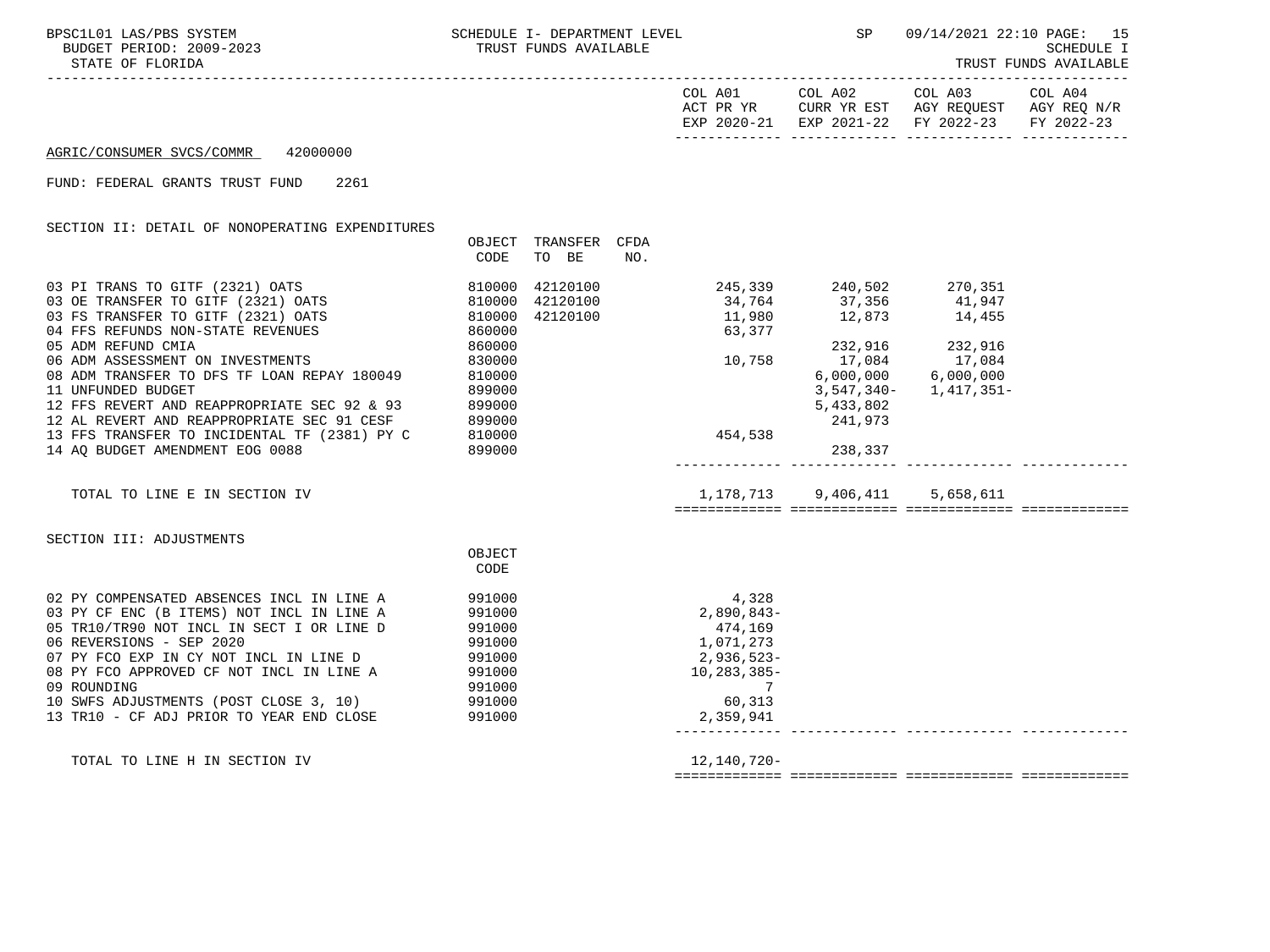| BPSC1L01 LAS/PBS SYSTEM<br>BUDGET PERIOD: 2009-2023<br>STATE OF FLORIDA                                                                                                                                                                                                                                                                                                                                                                                     |                                 | SCHEDULE I- DEPARTMENT LEVEL<br>TRUST FUNDS AVAILABLE      |                                                                | SP                                           | 09/14/2021 22:10 PAGE:<br>16<br>SCHEDULE I<br>TRUST FUNDS AVAILABLE                                                                                    |                        |  |
|-------------------------------------------------------------------------------------------------------------------------------------------------------------------------------------------------------------------------------------------------------------------------------------------------------------------------------------------------------------------------------------------------------------------------------------------------------------|---------------------------------|------------------------------------------------------------|----------------------------------------------------------------|----------------------------------------------|--------------------------------------------------------------------------------------------------------------------------------------------------------|------------------------|--|
|                                                                                                                                                                                                                                                                                                                                                                                                                                                             |                                 |                                                            |                                                                | COL A01 COL A02                              | COL A03 COL A04<br>ACT PR YR CURR YR EST AGY REQUEST AGY REQ N/R<br>EXP 2020-21 EXP 2021-22 FY 2022-23                                                 | FY 2022-23             |  |
| AGRIC/CONSUMER SVCS/COMMR 42000000                                                                                                                                                                                                                                                                                                                                                                                                                          |                                 |                                                            |                                                                |                                              |                                                                                                                                                        |                        |  |
| FUND: FEDERAL GRANTS TRUST FUND<br>2261                                                                                                                                                                                                                                                                                                                                                                                                                     |                                 |                                                            |                                                                |                                              |                                                                                                                                                        |                        |  |
| SECTION IV: SUMMARY                                                                                                                                                                                                                                                                                                                                                                                                                                         |                                 |                                                            |                                                                |                                              |                                                                                                                                                        |                        |  |
| UNRESERVED FUND BALANCE - JULY 1<br>ADD: REVENUES (FROM SECTION I)<br>TOTAL FUNDS AVAILABLE (LINE A + LINE B)<br>LESS: OPERATING EXPENDITURES<br>LESS: NONOPERATING EXPENDITURES (SECTION II) (E)<br>LESS: FIXED CAPITAL OUTLAY (TOTAL ONLY)<br>UNRESERVED FUND BALANCE - JUNE 30 - BEFORE ADJ (G)<br>NET ADJUSTMENTS (FROM SECTION III)<br>(H)<br>ADJUSTED UNRESERVED FUND BALANCE - JUNE 30 (I)<br>TOTAL UNRESERVED FUND BALANCE FROM STATEWIDE CFO FILE: | (A)<br>(B)<br>(C)<br>(D)<br>(F) |                                                            | 850,000<br>14,965,520<br>12,140,720-<br>2,824,800<br>8,146,869 | 8,146,869 2,824,800<br>51,183,318 47,927,254 | 46,577,270<br>59,330,187 50,752,054 46,577,270<br>42, 335, 954 39, 645, 643 37, 418, 659<br>1, 178, 713 9, 406, 411 5, 658, 611<br>1,700,000 3,500,000 | 6,423,820<br>3,500,000 |  |
|                                                                                                                                                                                                                                                                                                                                                                                                                                                             |                                 |                                                            |                                                                |                                              |                                                                                                                                                        |                        |  |
| SCHEDULE IB: DETAIL OF UNRESERVED FUND BALANCE                                                                                                                                                                                                                                                                                                                                                                                                              | FUNDING SOURCE                  | $STATE(S)$ RESTRICTED $(R)$<br>NONSTATE(N) UNRESTRICTED(U) |                                                                |                                              |                                                                                                                                                        |                        |  |
| 01 FEDERAL GRANTS TRUST FUND OPERATIONS<br>$\mathbf N$                                                                                                                                                                                                                                                                                                                                                                                                      |                                 | R                                                          | 2,824,800                                                      |                                              |                                                                                                                                                        |                        |  |
| ADJUSTED UNRESERVED FUND BALANCE - JUNE 30                                                                                                                                                                                                                                                                                                                                                                                                                  |                                 |                                                            | 2,824,800                                                      |                                              |                                                                                                                                                        |                        |  |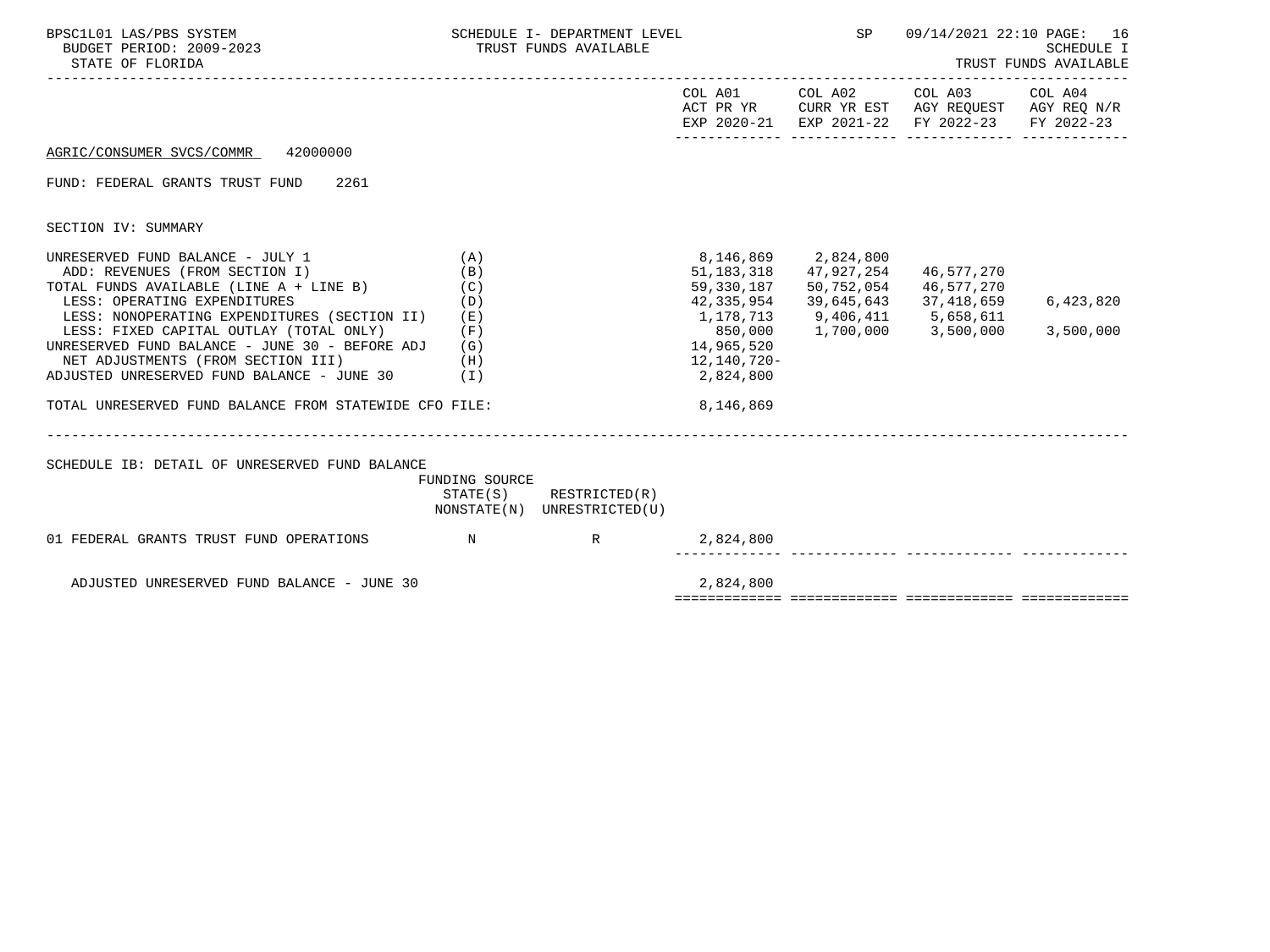25 REFUNDS

31 PY WARRANT CANCELLATION

30 ANTICIPATED REVENUE - GRANT ENCUMBRANCES

BPSC1L01 LAS/PBS SYSTEM SCHEDULE I- DEPARTMENT LEVEL SERE SP 09/14/2021 22:10 PAGE: 17<br>BUDGET PERIOD: 2009-2023 TRUST FUNDS AVAILABLE

TRUST FUNDS AVAILABLE

|                                                                              |                |            |        | COL A01             | COL A02<br>ACT PR YR $\,$ CURR YR EST $\,$ AGY REQUEST $\,$ AGY REQ $\,$ N/R $\,$<br>EXP 2020-21 EXP 2021-22 FY 2022-23 | COL A03    | COL A04<br>FY 2022-23 |
|------------------------------------------------------------------------------|----------------|------------|--------|---------------------|-------------------------------------------------------------------------------------------------------------------------|------------|-----------------------|
| AGRIC/CONSUMER SVCS/COMMR 42000000                                           |                |            |        |                     |                                                                                                                         |            |                       |
| FUND: FOOD & NUTRITION SVCS TF<br>2315                                       |                |            |        |                     |                                                                                                                         |            |                       |
| SECTION I: DETAIL OF REVENUES                                                |                |            |        |                     |                                                                                                                         |            |                       |
| REVENUE CAP SVC<br>AUTH                                                      |                | MATCHING % | CFDA   |                     |                                                                                                                         |            |                       |
| CODE<br>CHG <sup>8</sup>                                                     | ST I/C LOC I/C |            | NO.    |                     |                                                                                                                         |            |                       |
| 01 US GRANTS - OTHER (USDA TRADE MITIGATION)                                 |                |            |        |                     |                                                                                                                         |            |                       |
| 000700 NO 0.0<br>595.404                                                     | 0.00           | 0.00       | 10.178 | 934,000             |                                                                                                                         |            |                       |
| 02 US GRANTS - OTHER (USDA SCHL BRKFST PROGRAM)                              |                |            |        |                     |                                                                                                                         |            |                       |
| 000700 NO 0.0<br>595.404                                                     | 0.00           | 0.00       |        | 10.553 90,986,410   | 285,000,000 285,000,000                                                                                                 |            |                       |
| 03 US GRANTS - OTHER (USDA NAT SCHL LUNCH PROG)                              |                |            |        |                     |                                                                                                                         |            |                       |
| 000700 NO 0.0<br>595.404<br>04 US GRANTS - OTHER (USDA SPECIAL MILK PROGRAM) | 0.00           | 0.00       |        |                     | 10.555 333,948,099 888,191,697 911,325,310                                                                              |            |                       |
| 000700 NO 0.0<br>595.404                                                     | 0.00           | 0.00       | 10.556 |                     | 1,471 5,000                                                                                                             | 5,000      |                       |
| 05 US GRANTS - OTHER (USDA SUMMER FOOD SERVICE)                              |                |            |        |                     |                                                                                                                         |            |                       |
| 000700 NO 0.0<br>595.404                                                     | 0.00           | 0.00       |        | 10.559 832,032,790  | 42,000,000                                                                                                              | 42,000,000 |                       |
| 06 US GRANTS - OTHER (USDA STATE ADMIN EXPENSE)                              |                |            |        |                     |                                                                                                                         |            |                       |
| 000700 NO 0.0<br>595.404                                                     | 0.00           | 0.00       |        | 10.560   11,699,175 | 13,400,000                                                                                                              | 13,400,000 |                       |
| 07 US GRANTS - OTHER (USDA COMM SUPPL FOOD)<br>000700 NO 0.0<br>595.404      | 0.00           | 0.00       | 10.565 |                     | 515,323 650,000 650,000                                                                                                 |            |                       |
| 08 US GRANTS - OTHER (USDA EMERGENCY FEEDING)                                |                |            |        |                     |                                                                                                                         |            |                       |
| 000700 NO 0.0<br>595.404                                                     | 0.00           | 0.00       | 10.568 |                     | 26,957,110 7,904,092 7,904,092                                                                                          |            |                       |
| 09 US GRANTS - OTHER (USDA WIC/FMNP)                                         |                |            |        |                     |                                                                                                                         |            |                       |
| 000700 NO 0.0<br>595.404                                                     | 0.00           | 0.00       | 10.572 |                     | 108,801 280,000 280,000                                                                                                 |            |                       |
| 11 US GRANTS - OTHER (USDA CHILD NUTR DISCR)                                 |                |            |        |                     |                                                                                                                         |            |                       |
| 000700 NO 0.0<br>595.404<br>12 US GRANTS - OTHER (USDA FRESH FRUIT & VEG)    | 0.00           | 0.00       | 10.579 | 1,092,823           | 2,500,000                                                                                                               | 2,500,000  |                       |
| 000700 NO 0.0<br>595.404                                                     | 0.00           | 0.00       | 10.582 | 5,547,084           | 8,100,000                                                                                                               | 8,100,000  |                       |
| 14 RECOVERY OF INDIRECT COSTS FROM FEDERAL GOVT                              |                |            |        |                     |                                                                                                                         |            |                       |
| 000799 NO 0.0<br>215.32                                                      | 0.00           | 0.00       | 10.559 |                     | 19,629 417,410                                                                                                          | 69,000     |                       |
| 15 RECOVERY OF INDIRECT COSTS FROM FEDERAL GOVT                              |                |            |        |                     |                                                                                                                         |            |                       |
| 000799 NO 0.0<br>215.32                                                      | 0.00           | 0.00       | 10.560 |                     | 368,304 357,000                                                                                                         | 705,861    |                       |
| 17 RESTITUTION PAYMENTS<br>001200 NO 0.0<br>570.07                           | 0.00           | 0.00       | 10.555 |                     | 150                                                                                                                     | 150        |                       |
| 20 COMMODITY SALVAGE                                                         |                |            |        |                     |                                                                                                                         |            |                       |
| 001800 NO 0.0<br>595.404                                                     | 0.00           | 0.00       | 10.560 | 268,714             |                                                                                                                         |            |                       |
| 21 REFUNDS                                                                   |                |            |        |                     |                                                                                                                         |            |                       |
| 001800 NO 0.0<br>215.31                                                      | 0.00           | 0.00       | 10.553 | 33,661              |                                                                                                                         |            |                       |
| 22 REFUNDS<br>001800 NO 0.0<br>215.31                                        | 0.00           | 0.00       | 10.555 | 69,278              |                                                                                                                         |            |                       |
| 24 REFUNDS                                                                   |                |            |        |                     |                                                                                                                         |            |                       |
| 001800 NO 0.0<br>215.31                                                      | 0.00           | 0.00       | 10.559 | 651,896             | 250,000                                                                                                                 | 250,000    |                       |

001800 NO 0.0 215.31 0.00 0.00 10.560 474

000700 NO 0.0 595.404 0.00 0.00 10.560 6,005,435

003700 NO 0.0 215.31 0.00 0.00 10.559 4,964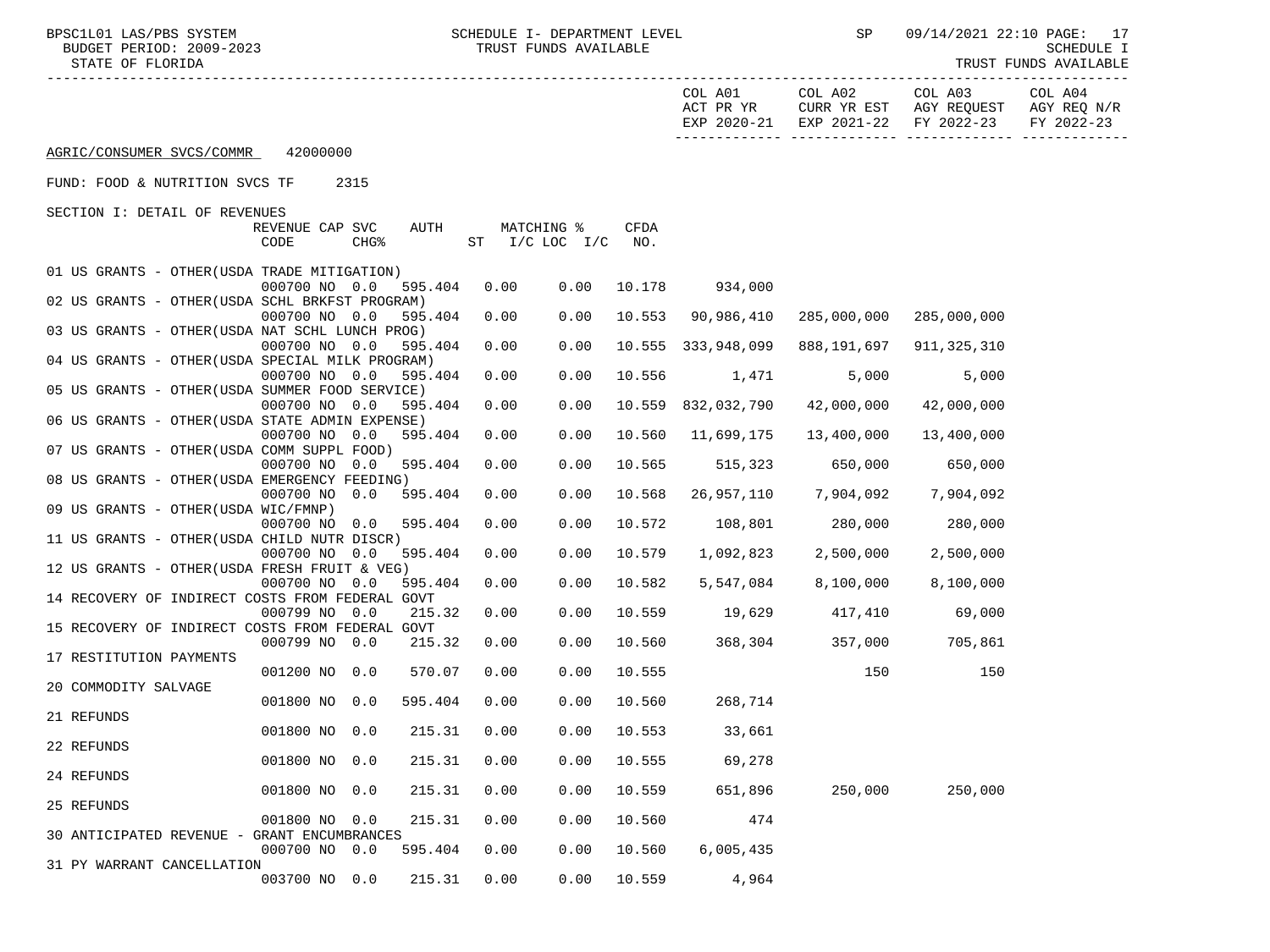| BPSC1L01 LAS/PBS SYSTEM<br>BUDGET PERIOD: 2009-2023<br>STATE OF FLORIDA                                                                                                                                                                                                                                                                   | SCHEDULE I- DEPARTMENT LEVEL<br>TRUST FUNDS AVAILABLE                        |                               |        |                                                                                              | SP                                           | 09/14/2021 22:10 PAGE: 18<br><b>SCHEDULE I</b><br>TRUST FUNDS AVAILABLE                                        |                       |  |
|-------------------------------------------------------------------------------------------------------------------------------------------------------------------------------------------------------------------------------------------------------------------------------------------------------------------------------------------|------------------------------------------------------------------------------|-------------------------------|--------|----------------------------------------------------------------------------------------------|----------------------------------------------|----------------------------------------------------------------------------------------------------------------|-----------------------|--|
|                                                                                                                                                                                                                                                                                                                                           |                                                                              |                               |        |                                                                                              |                                              | COL A01 COL A02 COL A03<br>ACT PR YR CURR YR EST AGY REQUEST AGY REQ N/R<br>EXP 2020-21 EXP 2021-22 FY 2022-23 | COL A04<br>FY 2022-23 |  |
| AGRIC/CONSUMER SVCS/COMMR 42000000                                                                                                                                                                                                                                                                                                        |                                                                              |                               |        |                                                                                              |                                              |                                                                                                                |                       |  |
| FUND: FOOD & NUTRITION SVCS TF 2315                                                                                                                                                                                                                                                                                                       |                                                                              |                               |        |                                                                                              |                                              |                                                                                                                |                       |  |
| SECTION I: DETAIL OF REVENUES<br>REVENUE CAP SVC<br>CHG <sup>8</sup><br>CODE                                                                                                                                                                                                                                                              | AUTH MATCHING %<br>ST I/C LOC I/C NO.                                        |                               | CFDA   |                                                                                              |                                              |                                                                                                                |                       |  |
| 32 PY WARRANT CANCELLATION                                                                                                                                                                                                                                                                                                                |                                                                              |                               |        |                                                                                              |                                              |                                                                                                                |                       |  |
| 003700 NO 0.0<br>33 12 MO WARRANT CANCELLATION                                                                                                                                                                                                                                                                                            | 215.31 0.00                                                                  |                               |        | 0.00 10.560 500                                                                              |                                              |                                                                                                                |                       |  |
| 003800 NO 0.0<br>34 12 MO WARRANT CANCELLATION                                                                                                                                                                                                                                                                                            | 215.31<br>0.00                                                               | 0.00                          |        | 10.553 3,847                                                                                 |                                              |                                                                                                                |                       |  |
| 003800 NO 0.0<br>35 12 MO WARRANT CANCELLATION                                                                                                                                                                                                                                                                                            | 215.31<br>0.00                                                               | 0.00                          |        | 10.555 18,851                                                                                |                                              |                                                                                                                |                       |  |
| 003800 NO 0.0<br>36 12 MO WARRANT CANCELLATION                                                                                                                                                                                                                                                                                            | 215.31<br>0.00                                                               | 0.00                          | 10.560 | 500                                                                                          |                                              |                                                                                                                |                       |  |
| 003800 NO 0.0                                                                                                                                                                                                                                                                                                                             | 215.31<br>0.00                                                               | 0.00                          | 10.582 | 272                                                                                          |                                              |                                                                                                                |                       |  |
| 37 US GRANTS EPA ENVIRONMENTAL EDUCATION<br>000700 NO 0.0                                                                                                                                                                                                                                                                                 | 595.404 0.00                                                                 | 0.00                          |        | 66.951 39,500 60,500                                                                         |                                              |                                                                                                                |                       |  |
| TOTAL TO LINE B IN SECTION IV                                                                                                                                                                                                                                                                                                             |                                                                              |                               |        |                                                                                              | 1311, 308, 911 1249, 115, 849 1272, 189, 413 |                                                                                                                |                       |  |
| SECTION II: DETAIL OF NONOPERATING EXPENDITURES                                                                                                                                                                                                                                                                                           | CODE                                                                         | OBJECT TRANSFER CFDA<br>TO BE | NO.    |                                                                                              |                                              |                                                                                                                |                       |  |
| 01 TRANSFER TO GR - SWCAP                                                                                                                                                                                                                                                                                                                 | 810000                                                                       |                               |        | $10.560$ $25,625$ $24,410$ $24,861$<br>$2010300$ $362,308$ $750,000$ $750,000$               |                                              |                                                                                                                |                       |  |
| 02 TRANSFER TO ATF (2021)<br>03 TRANSFER TO GITF (2321) OATS<br>05 REFUND NON-STATE REV                                                                                                                                                                                                                                                   | 810000 42010300<br>860000                                                    |                               |        | 810000 42120100 10.560 253,398<br>860000 272.335<br>272,335                                  | 272, 287 305, 752                            |                                                                                                                |                       |  |
| TOTAL TO LINE E IN SECTION IV                                                                                                                                                                                                                                                                                                             |                                                                              |                               |        |                                                                                              | 913,666 1,046,697 1,080,613                  |                                                                                                                |                       |  |
| SECTION III: ADJUSTMENTS                                                                                                                                                                                                                                                                                                                  |                                                                              |                               |        |                                                                                              |                                              |                                                                                                                |                       |  |
|                                                                                                                                                                                                                                                                                                                                           | OBJECT<br>CODE                                                               |                               |        |                                                                                              |                                              |                                                                                                                |                       |  |
| 01 PY A/P NOT CF INCL IN LINE A<br>02 PY COMPENSATED ABSENCES INCL IN LINE A<br>03 PY CF ENC (B ITEMS) NOT INCL IN LINE A<br>04 CHANGE IN ALLOWANCE FOR DOUBTFUL ACCOUNTS<br>05 TR10/90 NOT INCL IN SECT I OR LINE D<br>06 REVERSIONS - SEP 2020<br>08 SWFS ADJUSTMENTS (POST CLOSING 16, 23)<br>10 TR10 - CF ADJ PRIOR TO YEAR END CLOSE | 991000<br>991000<br>991000<br>991000<br>991000<br>991000<br>991000<br>991000 |                               |        | $2,809-$<br>5,729<br>16,540,566-<br>31,658<br>87,802<br>11,365,487<br>2,123,978<br>1,672,647 |                                              |                                                                                                                |                       |  |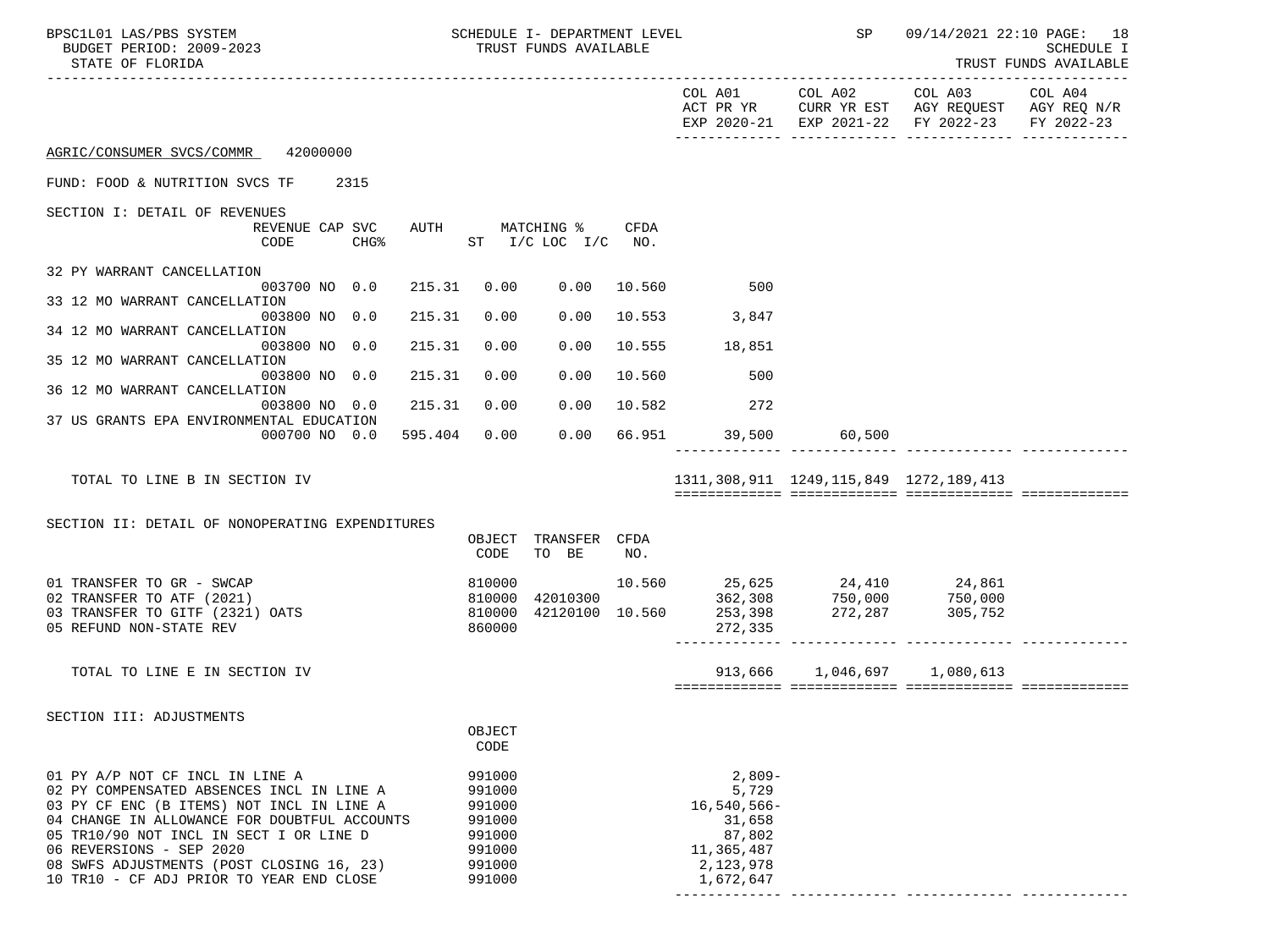| BPSC1L01 LAS/PBS SYSTEM<br>BUDGET PERIOD: 2009-2023<br>STATE OF FLORIDA                                                                                                                                                                                                                                                                                                                                                                  | SCHEDULE I- DEPARTMENT LEVEL<br>TRUST FUNDS AVAILABLE       |                                              |                                                   | SP and the set of the set of the set of the set of the set of the set of the set of the set of the set of the s                                                    | 09/14/2021 22:10 PAGE: 19<br><b>SCHEDULE I</b><br>TRUST FUNDS AVAILABLE             |                       |  |
|------------------------------------------------------------------------------------------------------------------------------------------------------------------------------------------------------------------------------------------------------------------------------------------------------------------------------------------------------------------------------------------------------------------------------------------|-------------------------------------------------------------|----------------------------------------------|---------------------------------------------------|--------------------------------------------------------------------------------------------------------------------------------------------------------------------|-------------------------------------------------------------------------------------|-----------------------|--|
|                                                                                                                                                                                                                                                                                                                                                                                                                                          |                                                             |                                              | COL A01                                           | COL A02 COL A03                                                                                                                                                    | ACT PR YR CURR YR EST AGY REQUEST AGY REQ N/R<br>EXP 2020-21 EXP 2021-22 FY 2022-23 | COL A04<br>FY 2022-23 |  |
| AGRIC/CONSUMER SVCS/COMMR 42000000                                                                                                                                                                                                                                                                                                                                                                                                       |                                                             |                                              |                                                   |                                                                                                                                                                    |                                                                                     |                       |  |
| FUND: FOOD & NUTRITION SVCS TF 2315                                                                                                                                                                                                                                                                                                                                                                                                      |                                                             |                                              |                                                   |                                                                                                                                                                    |                                                                                     |                       |  |
| SECTION III: ADJUSTMENTS                                                                                                                                                                                                                                                                                                                                                                                                                 | OBJECT<br>CODE                                              |                                              |                                                   |                                                                                                                                                                    |                                                                                     |                       |  |
| TOTAL TO LINE H IN SECTION IV                                                                                                                                                                                                                                                                                                                                                                                                            |                                                             |                                              | 1,256,074-                                        |                                                                                                                                                                    |                                                                                     |                       |  |
| SECTION IV: SUMMARY                                                                                                                                                                                                                                                                                                                                                                                                                      |                                                             |                                              |                                                   |                                                                                                                                                                    |                                                                                     |                       |  |
| UNRESERVED FUND BALANCE - JULY 1<br>ADD: REVENUES (FROM SECTION I)<br>TOTAL FUNDS AVAILABLE (LINE A + LINE B)<br>LESS: OPERATING EXPENDITURES<br>LESS: NONOPERATING EXPENDITURES (SECTION II)<br>LESS: FIXED CAPITAL OUTLAY (TOTAL ONLY)<br>UNRESERVED FUND BALANCE - JUNE 30 - BEFORE ADJ<br>NET ADJUSTMENTS (FROM SECTION III)<br>ADJUSTED UNRESERVED FUND BALANCE - JUNE 30<br>TOTAL UNRESERVED FUND BALANCE FROM STATEWIDE CFO FILE: | (A)<br>(B)<br>(C)<br>(D)<br>(E)<br>(F)<br>(G)<br>(H)<br>(1) |                                              | 23,842,285<br>1,256,074-<br>22,586,211<br>818,077 | 818,077 22,586,211<br>1311, 308, 911 1249, 115, 849 1272, 189, 413<br>1312, 126, 988 1271, 702, 060 1272, 189, 413<br>1287, 371, 037 1270, 655, 363 1271, 108, 800 |                                                                                     | 29,928                |  |
| SCHEDULE IB: DETAIL OF UNRESERVED FUND BALANCE                                                                                                                                                                                                                                                                                                                                                                                           | FUNDING SOURCE<br>STATE(S)                                  | RESTRICTED(R)<br>NONSTATE(N) UNRESTRICTED(U) |                                                   |                                                                                                                                                                    |                                                                                     |                       |  |
| 01 FOOD AND NUTRITION OPERATIONS<br>$\mathbb N$                                                                                                                                                                                                                                                                                                                                                                                          |                                                             | $\mathbb R$ and $\mathbb R$ and $\mathbb R$  | 22,586,211                                        |                                                                                                                                                                    |                                                                                     |                       |  |
| ADJUSTED UNRESERVED FUND BALANCE - JUNE 30                                                                                                                                                                                                                                                                                                                                                                                               |                                                             |                                              | 22,586,211                                        |                                                                                                                                                                    |                                                                                     |                       |  |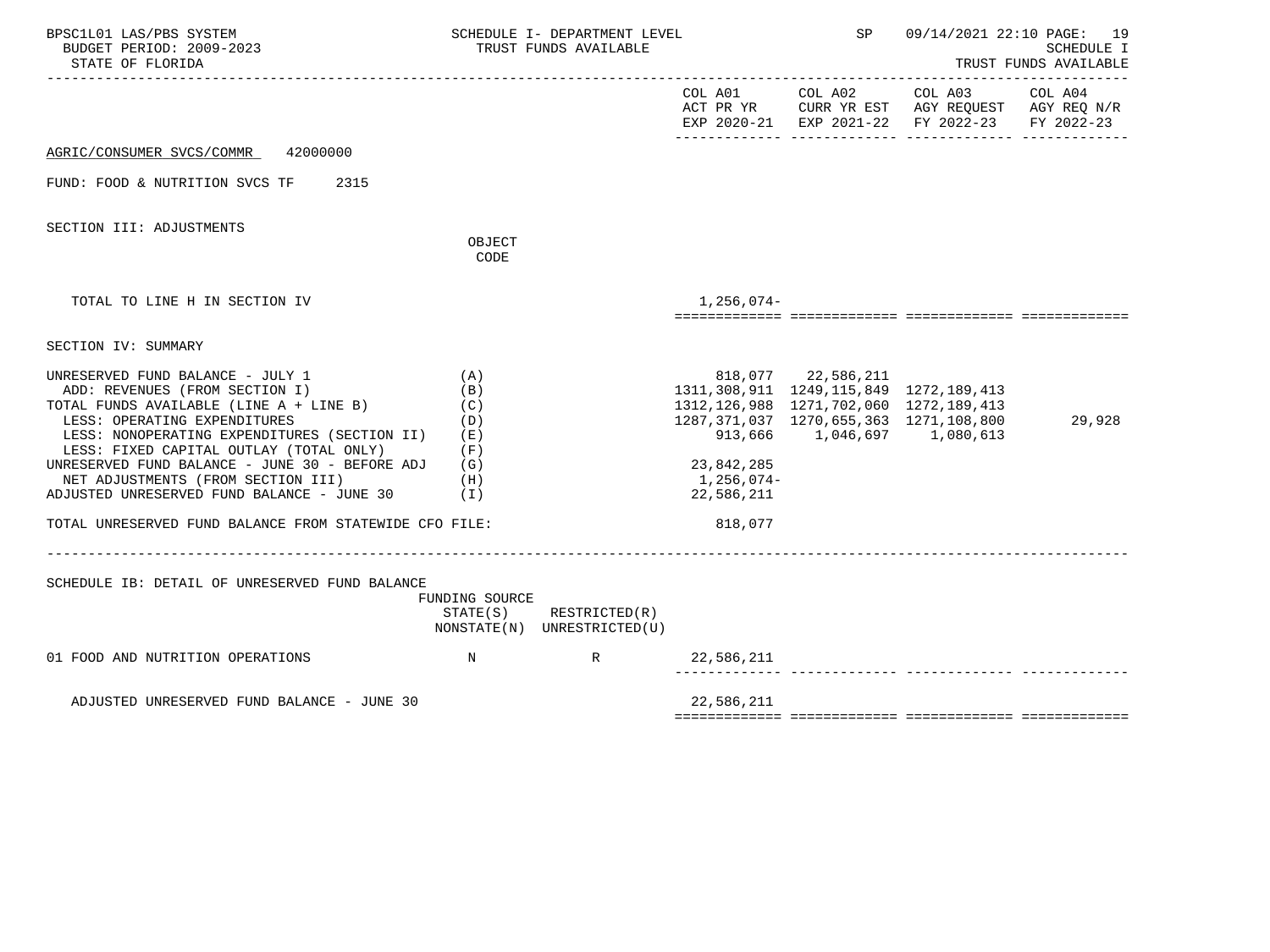| BPSC1L01 LAS/PBS SYSTEM<br>SCHEDULE I- DEPARTMENT LEVEL<br>BUDGET PERIOD: 2009-2023<br>TRUST FUNDS AVAILABLE<br>STATE OF FLORIDA |                 |                  |         |      |                              | SP          | 09/14/2021 22:10 PAGE: 20<br>SCHEDULE I<br>TRUST FUNDS AVAILABLE |           |                                                                                      |                       |
|----------------------------------------------------------------------------------------------------------------------------------|-----------------|------------------|---------|------|------------------------------|-------------|------------------------------------------------------------------|-----------|--------------------------------------------------------------------------------------|-----------------------|
|                                                                                                                                  |                 |                  |         |      |                              |             | COL A01<br>ACT PR YR                                             | COL A02   | COL A03<br>CURR YR EST AGY REQUEST AGY REQ N/R<br>EXP 2020-21 EXP 2021-22 FY 2022-23 | COL A04<br>FY 2022-23 |
| AGRIC/CONSUMER SVCS/COMMR 42000000                                                                                               |                 |                  |         |      |                              |             |                                                                  |           |                                                                                      |                       |
| FUND: GENERAL INSPECTION TF                                                                                                      | 2321            |                  |         |      |                              |             |                                                                  |           |                                                                                      |                       |
| SECTION I: DETAIL OF REVENUES                                                                                                    |                 |                  |         |      |                              |             |                                                                  |           |                                                                                      |                       |
| CODE                                                                                                                             | REVENUE CAP SVC | CHG <sup>8</sup> | AUTH    |      | MATCHING %<br>ST I/C LOC I/C | CFDA<br>NO. |                                                                  |           |                                                                                      |                       |
| C1 ADM CONVENIENCE FEE COLLECTION                                                                                                |                 |                  |         |      |                              |             |                                                                  |           |                                                                                      |                       |
| C2 ADM INTERESET (CLEARING ACCOUNT)                                                                                              | 001800 NO       | 0.0              | 215.31  | 0.00 | 0.00                         |             |                                                                  |           | 674,681 899,574                                                                      |                       |
| C4 ADM REFUNDS                                                                                                                   | 000500 NO 8.0   |                  | 17.57   | 0.00 | 0.00                         |             | 94                                                               |           |                                                                                      |                       |
| C5 TRANSFER FROM DEM (2750) IRMA                                                                                                 | 001800 NO 0.0   |                  | 215.31  | 0.00 | 0.00                         |             | 127,083                                                          |           |                                                                                      |                       |
|                                                                                                                                  | 001510 NO 0.0   |                  | 570.07  | 0.00 | 0.00                         | 97.036      | 301,174                                                          |           |                                                                                      |                       |
| C6 TRANSFER FROM DEM (2750) IRMA (TRANSFER GR)                                                                                   | 001510 NO 0.0   |                  | 570.07  | 0.00 | 0.00                         | 97.036      |                                                                  | 667,415   |                                                                                      |                       |
| C7 TRANSFER FROM DEM (2750) MICHAEL                                                                                              |                 |                  |         |      |                              |             |                                                                  |           |                                                                                      |                       |
| C8 TRANSFER FROM DEM (2750) MICHAEL (TRANS GR)                                                                                   | 001510 NO 0.0   |                  | 570.07  | 0.00 | 0.00                         | 97.036      | 46,456                                                           |           |                                                                                      |                       |
| C9 TRANSFER FROM DEM (2750) DORIAN                                                                                               | 001510 NO 0.0   |                  | 570.07  | 0.00 | 0.00                         | 97.036      | 2,130,522                                                        | 3,370,698 |                                                                                      |                       |
|                                                                                                                                  | 001510 NO 0.0   |                  | 570.07  | 0.00 | 0.00                         |             | 97.036 45,456                                                    |           |                                                                                      |                       |
| F7 FFS INSURANCE RECOVERIES_- DFS (2078)                                                                                         | 002801 NO 0.0   |                  | 570.07  | 0.00 | 0.00                         |             |                                                                  |           | 126,768 126,768                                                                      |                       |
| OA CS SOLICITATION OF CONTRIBUTIONS                                                                                              |                 |                  |         |      |                              |             |                                                                  |           |                                                                                      |                       |
| OB CS MOTOR VEHICLE REPAIR                                                                                                       | 000100 YES 8.0  |                  | 496.405 | 0.00 | 0.00                         |             | 3,942,629                                                        | 3,942,726 | 3,942,726                                                                            |                       |
| OD CS SELLERS OF TRAVEL                                                                                                          | 000100 YES 8.0  |                  | 559.904 | 0.00 | 0.00                         |             | 1,313,006                                                        | 1,246,002 | 1,246,002                                                                            |                       |
|                                                                                                                                  | 000100 YES 8.0  |                  | 559.928 | 0.00 | 0.00                         |             | 971,465                                                          | 974,937   | 974,937                                                                              |                       |
| OE CS ADMIN FINES/PENALTIES                                                                                                      | 001202 NO 8.0   |                  | 501.922 | 0.00 | 0.00                         |             | 1,091,975-835,043                                                |           | 835,043                                                                              |                       |
| OF CS GAME PROMOTIONS                                                                                                            |                 |                  |         |      |                              |             |                                                                  |           |                                                                                      |                       |
| OH CS PAWN SHOPS                                                                                                                 | 000100 YES 8.0  |                  | 849.094 | 0.00 | 0.00                         |             | 321,000                                                          | 300,733   | 300,733                                                                              |                       |
|                                                                                                                                  | 000100 YES 8.0  |                  | 539.001 | 0.00 | 0.00                         |             | 370,438                                                          | 377,884   | 377,884                                                                              |                       |
| OI CS HEALTH STUDIOS                                                                                                             | 000100 YES 8.0  |                  | 501.015 | 0.00 | 0.00                         |             | 944,165                                                          | 908,030   | 908,030                                                                              |                       |
| OJ CS MOVER REGISTRATION                                                                                                         |                 |                  |         |      |                              |             |                                                                  |           |                                                                                      |                       |
| OK CS BOND PROCEEDS (TRAVEL, DANCE, ETC)                                                                                         | 000100 YES 8.0  |                  | 507.03  | 0.00 | 0.00                         |             | 439,500                                                          | 406,608   | 406,608                                                                              |                       |
| OL CS BUSINESS OPPORTUNITY                                                                                                       | 005030 NO 0.0   |                  | 559.929 | 0.00 | 0.00                         |             | 28,990                                                           | 105,973   | 105,973                                                                              |                       |
|                                                                                                                                  | 000100 YES 8.0  |                  | 559.805 | 0.00 | 0.00                         |             | 276,400                                                          | 265,892   | 265,892                                                                              |                       |
| OM CS TELEMARKETING LICENSES                                                                                                     | 000200 YES 8.0  |                  | 501.605 | 0.00 | 0.00                         |             | 840,170                                                          | 941,227   | 941,227                                                                              |                       |
| OO CS REFUNDS                                                                                                                    |                 |                  |         |      |                              |             |                                                                  |           |                                                                                      |                       |
|                                                                                                                                  | 001800 NO 0.0   |                  | 215.31  | 0.00 | 0.00                         |             | 16,332                                                           |           |                                                                                      |                       |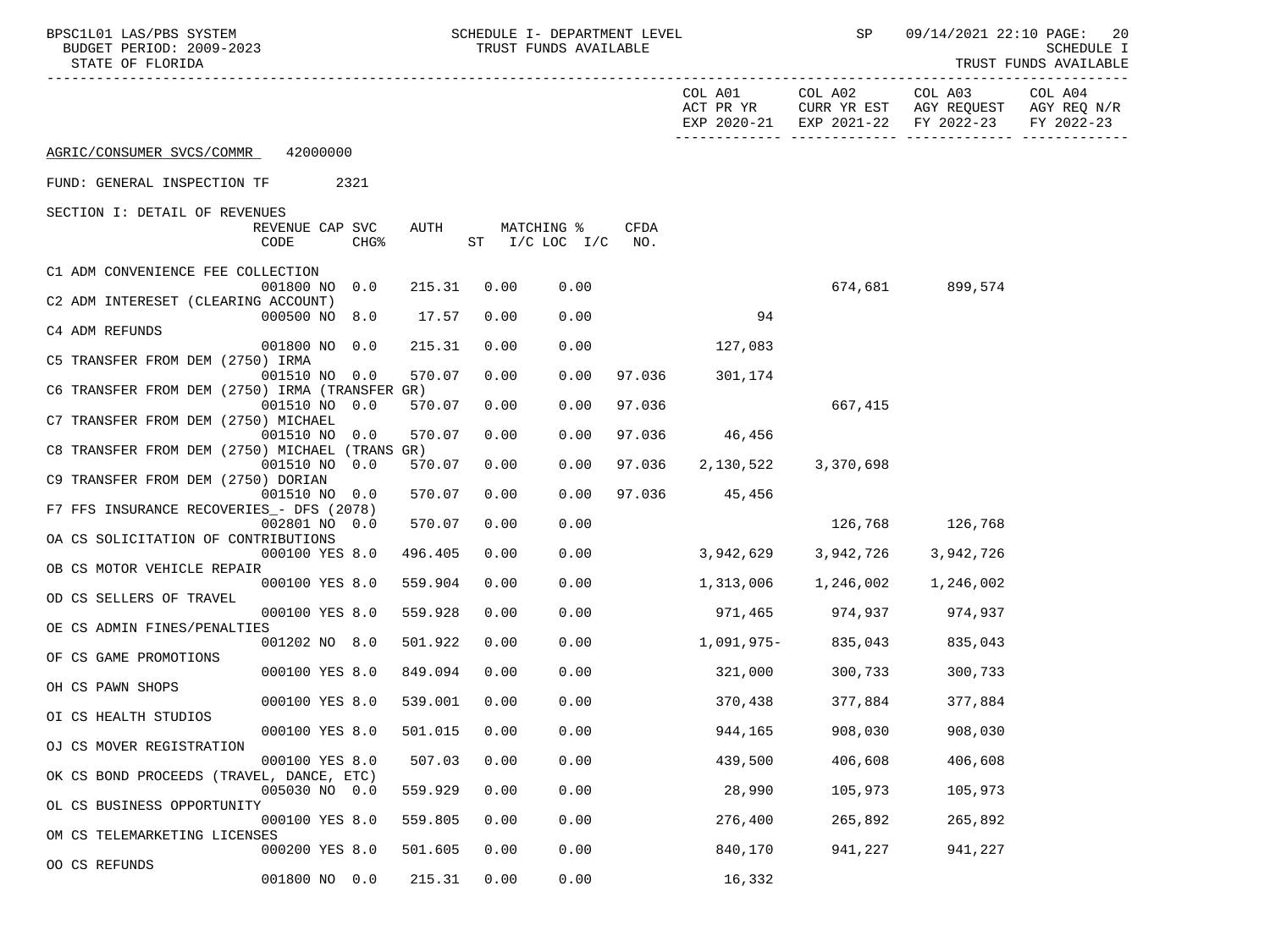| BPSC1L01 LAS/PBS SYSTEM<br>BUDGET PERIOD: 2009-2023<br>STATE OF FLORIDA |         |      | SCHEDULE I- DEPARTMENT LEVEL<br>TRUST FUNDS AVAILABLE  |                      | SP          | 09/14/2021 22:10 PAGE:<br>21<br>SCHEDULE I<br>TRUST FUNDS AVAILABLE                  |                       |
|-------------------------------------------------------------------------|---------|------|--------------------------------------------------------|----------------------|-------------|--------------------------------------------------------------------------------------|-----------------------|
|                                                                         |         |      |                                                        | COL A01<br>ACT PR YR | COL A02     | COL A03<br>CURR YR EST AGY REQUEST AGY REQ N/R<br>EXP 2020-21 EXP 2021-22 FY 2022-23 | COL A04<br>FY 2022-23 |
| 42000000<br>AGRIC/CONSUMER SVCS/COMMR                                   |         |      |                                                        |                      |             |                                                                                      |                       |
| FUND: GENERAL INSPECTION TF<br>2321                                     |         |      |                                                        |                      |             |                                                                                      |                       |
| SECTION I: DETAIL OF REVENUES                                           |         |      |                                                        |                      |             |                                                                                      |                       |
| REVENUE CAP SVC<br>CODE<br>CHG%                                         | AUTH    |      | MATCHING %<br><b>CFDA</b><br>ST $I/C$ LOC $I/C$<br>NO. |                      |             |                                                                                      |                       |
| OP CS TELEMARKETING SOLICITORS CHANGES                                  |         |      |                                                        |                      |             |                                                                                      |                       |
| 000100 YES 8.0<br>OQ CS TELEMARKETING SOLICITORS                        | 501.609 | 0.00 | 0.00                                                   | 4,650                | 9,887 9,887 |                                                                                      |                       |
| 000100 YES 8.0<br>OR CS TRAVEL INDEPENDENT AGENTS                       | 501.059 | 0.00 | 0.00                                                   | 66,570               | 66,037      | 66,037                                                                               |                       |
| 000100 YES 8.0                                                          | 559.928 | 0.00 | 0.00                                                   | 493,792              | 553,941     | 553,941                                                                              |                       |
| OV CS SURVEYORS AND MAPPERS FEES<br>000100 YES 8.0                      | 472.011 | 0.00 | 0.00                                                   | 38,590               | 22,859      | 22,859                                                                               |                       |
| OW CS SURVEYORS AND MAPPERS LICENSES                                    |         |      |                                                        |                      |             |                                                                                      |                       |
| 000200 YES 8.0<br>1A WP NITROGEN                                        | 472.011 | 0.00 | 0.00                                                   | 508,058              | 500,602     | 500,602                                                                              |                       |
| 000100 YES 0.0<br>1B WP FERTILIZER LICENSES                             | 576.045 | 0.00 | 0.00                                                   | 1,126,002            | 1,142,840   | 1,147,390                                                                            |                       |
| 000200 YES 0.0                                                          | 576.045 | 0.00 | 0.00                                                   | 89,750               |             | 85,267 85,267                                                                        |                       |
| 1F WP INTEREST<br>000502 NO 8.0                                         | 17.57   | 0.00 | 0.00                                                   | 47                   | 1,200       | 1,400                                                                                |                       |
| 1H WP REFUNDS                                                           |         |      |                                                        |                      |             |                                                                                      |                       |
| 001800 NO 0.0<br>1M WP SUWANNEE RIVER MIL                               | 215.31  | 0.00 | 0.00                                                   | 338,180              | 320,500     | 350,000                                                                              |                       |
| 001903 NO 0.0                                                           | 570.085 | 0.00 | 0.00                                                   | 54,531               | 350,000     | 350,000                                                                              |                       |
| 1P WP SALE OF SURPLUS PROPERTY<br>001520 NO 8.0                         | 570.57  | 0.00 | 0.00                                                   |                      | 6,500       | 8,000                                                                                |                       |
| 2A ADM RESTITUTION                                                      |         |      |                                                        |                      |             |                                                                                      |                       |
| 001204 NO 8.0<br>2B ADM SALE OF SURPLUS PROPERTY                        | 215.31  | 0.00 | 0.00                                                   | 65                   |             |                                                                                      |                       |
| 001520 NO 8.0                                                           | 570.07  | 0.00 | 0.00                                                   | 978                  | 1,000       | 1,000                                                                                |                       |
| 2D ADM SALES OF GOODS AND SERVICES<br>001903 NO 0.0                     | 570.07  | 0.00 | 0.00                                                   | 521                  |             |                                                                                      |                       |
| 2E ADM TENANT BROKER COMMISSIONS                                        |         |      |                                                        |                      |             |                                                                                      |                       |
| 004001 NO 0.0<br>2F AL ROAD GUARD FEES (FROM CITRUS)                    | 255.25  | 0.00 | 0.00                                                   | 72,493               | 84,000      | 84,000                                                                               |                       |
| 000100 YES 8.0                                                          | 601.281 | 0.00 | 0.00                                                   | 59,577               | 60,542      | 57,515                                                                               |                       |
| 2H AL REFUNDS<br>001800 NO 0.0                                          | 215.31  | 0.00 | 0.00                                                   | 45,897               | 30,331      | 30,331                                                                               |                       |
| 2J AL FINES, FORFEITURES, RESTITUTION                                   |         |      |                                                        |                      |             |                                                                                      |                       |
| 001200 NO 8.0<br>2L AL SALE OF SURPLUS PROPERTY                         | 507.01  | 0.00 | 0.00                                                   | 29,824               | 29,779      | 29,779                                                                               |                       |
| 001520 NO<br>8.0                                                        | 570.07  | 0.00 | 0.00                                                   | 9,657                |             |                                                                                      |                       |
| 2M AL INSURANCE RECOVERIES<br>002800 NO 0.0                             | 215.31  | 0.00 | 0.00                                                   | 23,491               |             |                                                                                      |                       |
| 3A AES PESTICIDE REGISTRATIONS                                          |         |      |                                                        |                      |             |                                                                                      |                       |
| 000100 YES 8.0                                                          | 487.045 | 0.00 | 0.00                                                   | 5,494,454            | 7,580,290   | 7,580,290                                                                            |                       |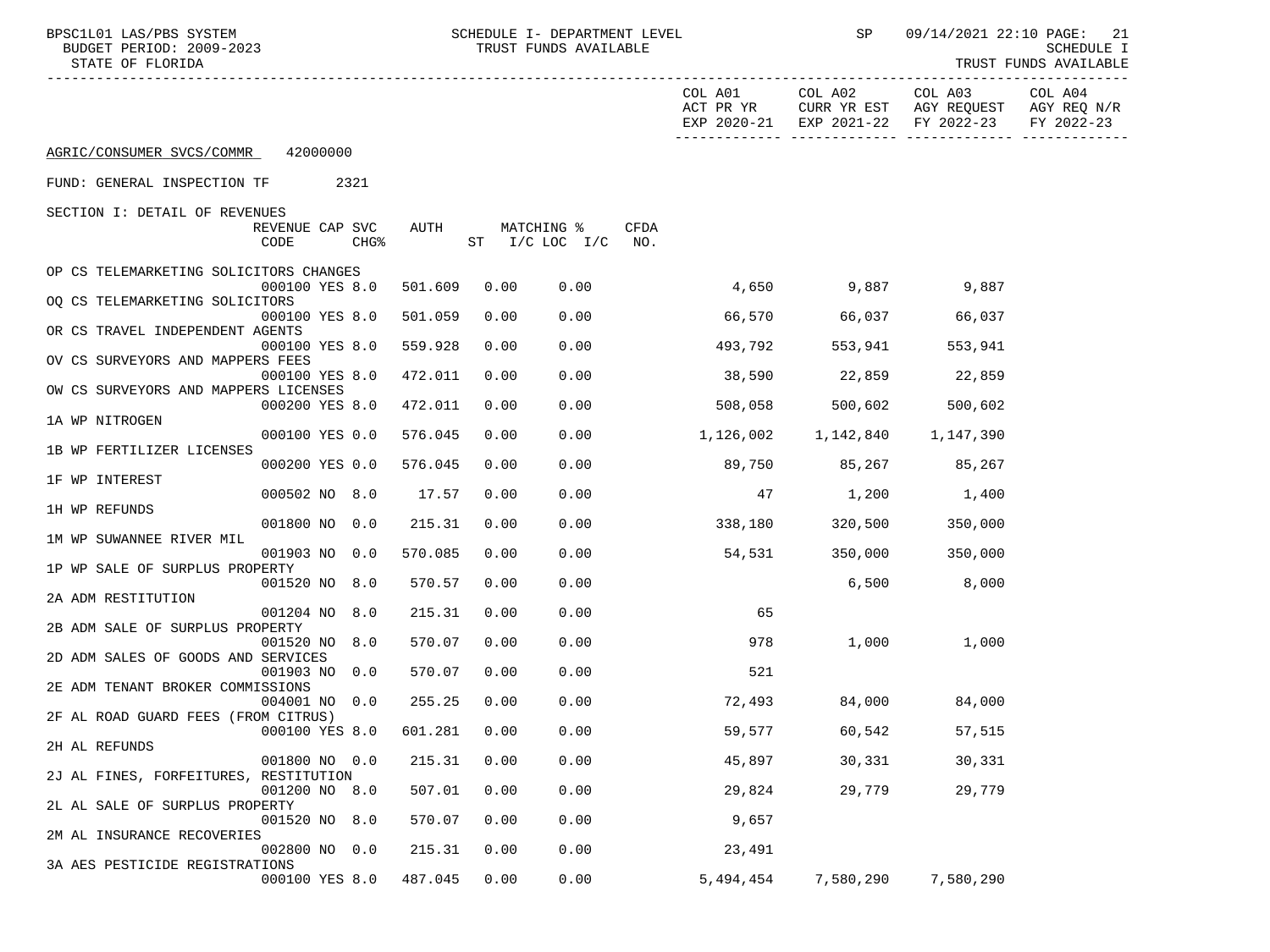-----------------------------------------------------------------------------------------------------------------------------------

COL A02 COL A03 COL A04

STATE OF FLORIDA AND INTERNATIONAL STATE OF FUNDS AVAILABLE

|                                                  |                         |      |                  |         |      |                              |             | ⊂∪⊥ 110 ±<br>ACT PR YR | COLL 2102<br>EXP 2020-21 EXP 2021-22 FY 2022-23 | כטונ בטט<br>CURR YR EST AGY REQUEST | ⊂∪ ⊥ ⊥∪ ⊥<br>AGY REQ N/R<br>FY 2022-23 |
|--------------------------------------------------|-------------------------|------|------------------|---------|------|------------------------------|-------------|------------------------|-------------------------------------------------|-------------------------------------|----------------------------------------|
| AGRIC/CONSUMER SVCS/COMMR                        | 42000000                |      |                  |         |      |                              |             |                        |                                                 |                                     |                                        |
| FUND: GENERAL INSPECTION TF                      |                         | 2321 |                  |         |      |                              |             |                        |                                                 |                                     |                                        |
| SECTION I: DETAIL OF REVENUES                    | REVENUE CAP SVC<br>CODE |      | CHG <sup>8</sup> | AUTH    |      | MATCHING %<br>ST I/C LOC I/C | CFDA<br>NO. |                        |                                                 |                                     |                                        |
| 3B AES TRANSFER FROM DEP - MOSQUITO CONTROL 2644 | 001500 NO 0.0           |      |                  | 403.709 | 0.00 | 0.00                         |             | 2,660,000              | 2,660,000                                       | 2,660,000                           |                                        |
| 3C AES FERTILIZER INSP FEES                      | 000100 YES 8.0          |      |                  | 576.041 | 0.00 | 0.00                         |             | 1,900,406              | 1,900,500                                       | 1,900,500                           |                                        |
| 3D AES SEED REGISTRATIONS                        |                         |      |                  |         | 0.00 |                              |             |                        |                                                 |                                     |                                        |
| 3E AES FEED MASTER REGISTRATIONS                 | 000100 YES 8.0          |      |                  | 578.08  |      | 0.00                         |             | 1,140,761              | 1,180,127                                       | 1,180,127                           |                                        |
| 3F AES PESTICIDE APPLICATOR LICENSES             | 000100 YES 8.0          |      |                  | 580.041 | 0.00 | 0.00                         |             | 572,230                | 579,923                                         | 579,923                             |                                        |
| 3G AES PHOSPHATE AND LIME FEES                   | 000100 YES 8.0          |      |                  | 487.045 | 0.00 | 0.00                         |             | 408,500                | 450,793                                         | 450,793                             |                                        |
| 3H AES FERTILIZER BRAND REGISTRATIONS            | 000100 YES 8.0          |      |                  | 576.041 | 0.00 | 0.00                         |             | 159,546                | 162,992                                         | 162,992                             |                                        |
| 3I AES PESTICIDE DEALERS LICENSES                | 000100 YES 8.0          |      |                  | 576.021 | 0.00 | 0.00                         |             | 247,200                | 243,233                                         | 243,233                             |                                        |
| 3J AES ADMIN FINES/PENALTIES                     | 000200 YES 8.0          |      |                  | 487.048 | 0.00 | 0.00                         |             | 97,200                 | 94,400                                          | 94,400                              |                                        |
| 3K AES FDA BSE INSP                              | 001202 NO 8.0           |      |                  | 487.175 | 0.00 | 0.00                         |             | 258,515                | 192,609                                         | 192,609                             |                                        |
| 3L AES FERTILIZER DEALERS LICENSES               | 001970 NO 8.0           |      |                  | 570.20  | 0.00 | 0.00                         |             | 11,471                 | 17,622                                          | 17,622                              |                                        |
| 3M AES REFUNDS                                   | 000200 YES 8.0          |      |                  | 576.021 | 0.00 | 0.00                         |             | 87,500                 | 85,267                                          | 85,267                              |                                        |
| 3N AES FEED LAB CERTIFICATION                    | 001800 NO 0.0           |      |                  | 215.31  | 0.00 | 0.00                         |             | 1,606                  | 2,479                                           | 2,479                               |                                        |
| 3P AES SEED CERTIFICATION AND COMPLAINT FILINGS  | 000100 YES 8.0          |      |                  | 580.065 | 0.00 | 0.00                         |             | 3,900                  | 3,800                                           | 3,800                               |                                        |
| 30 AES SALE OF SURPLUS PROPERTY                  | 000100 YES 8.0          |      |                  | 578.08  | 0.00 | 0.00                         |             | 1,402                  | 772                                             | 772                                 |                                        |
| 3S AES PY WARRANT CANCEL                         | 001520 NO 8.0           |      |                  | 570.07  | 0.00 | 0.00                         |             | 36,607                 | 23,813                                          | 23,813                              |                                        |
|                                                  | 003700 NO 0.0           |      |                  | 215.31  | 0.00 | 0.00                         |             |                        | 333                                             | 333                                 |                                        |
| 3U AES TRANSFER FROM DEP - CLEAN SWEEP_2644      | 001500 NO 0.0           |      |                  | GAA     | 0.00 | 0.00                         |             | 100,000                | 100,000                                         | 100,000                             |                                        |
| 4A FS FOOD ESTABLISHMENT PERMITS                 | 000200 YES 8.0          |      |                  | 500.12  | 0.00 | 0.00                         |             | 18,597,073             | 19,750,000                                      | 21,575,000                          |                                        |
| 4B FS ADMIN FINES/PENALTIES                      | 001202 NO 8.0           |      |                  | 500.12  | 0.00 | 0.00                         |             | 624,514                | 826,250                                         | 826,250                             |                                        |
| 4C FS EPIDEMIOLOGY SURCHARGE                     | 000100 YES 8.0          |      |                  | 381.006 | 0.00 | 0.00                         |             | 489,643                | 450,000                                         | 450,000                             |                                        |
| 4D FS REINSPECTION FEES                          | 000100 YES 8.0          |      |                  | 500.09  | 0.00 | 0.00                         |             | 110,179                | 125,000                                         | 125,000                             |                                        |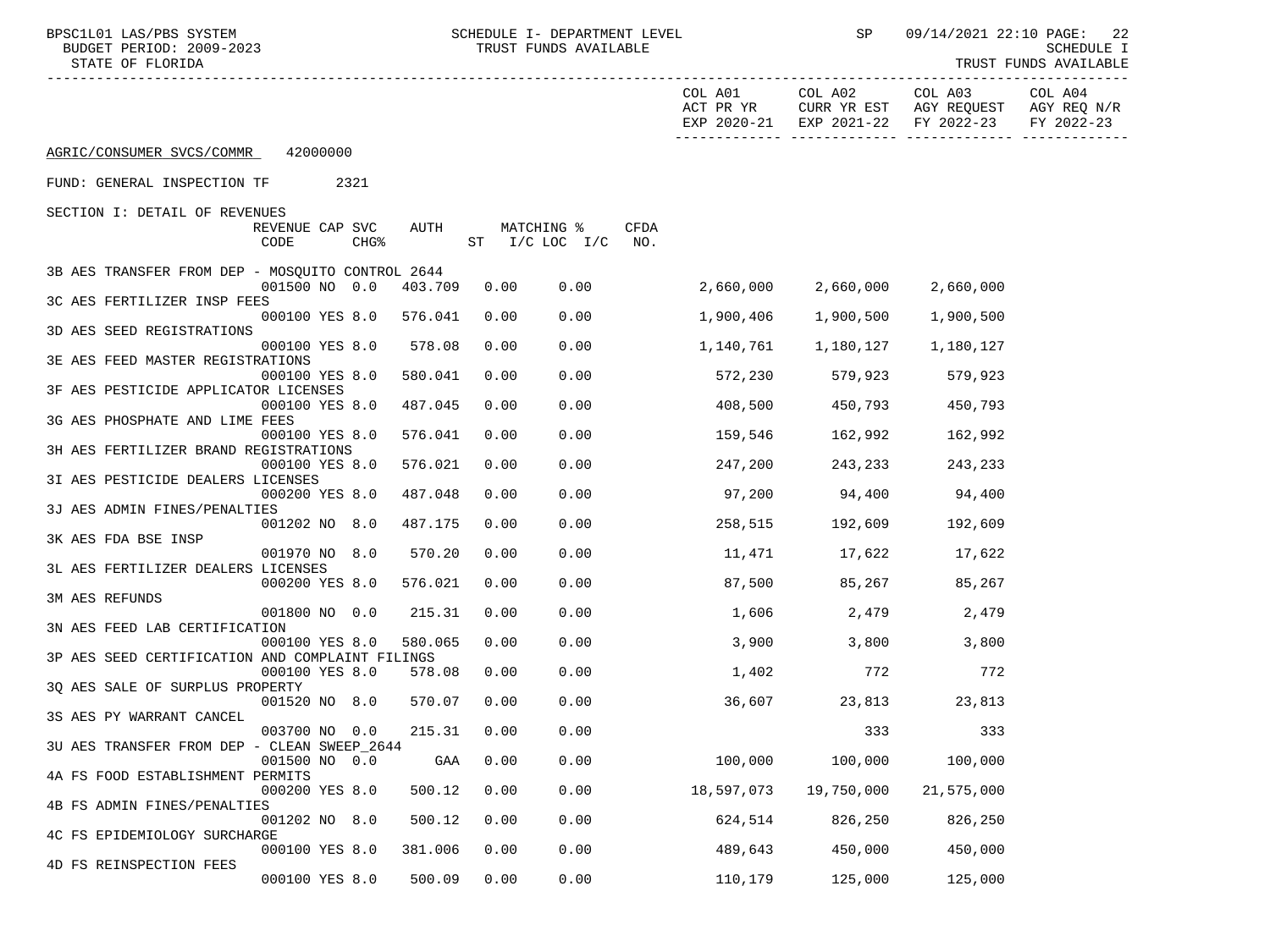| BPSC1L01 LAS/PBS SYSTEM<br>BUDGET PERIOD: 2009-2023<br>STATE OF FLORIDA |         |      | SCHEDULE I- DEPARTMENT LEVEL<br>TRUST FUNDS AVAILABLE |             |                      | SP                                 | 09/14/2021 22:10 PAGE:                                       | 23<br>SCHEDULE I<br>TRUST FUNDS AVAILABLE |
|-------------------------------------------------------------------------|---------|------|-------------------------------------------------------|-------------|----------------------|------------------------------------|--------------------------------------------------------------|-------------------------------------------|
|                                                                         |         |      |                                                       |             | COL A01<br>ACT PR YR | COL A02<br>EXP 2020-21 EXP 2021-22 | COL A03<br>CURR YR EST AGY REQUEST AGY REQ N/R<br>FY 2022-23 | COL A04<br>FY 2022-23                     |
| AGRIC/CONSUMER SVCS/COMMR 42000000                                      |         |      |                                                       |             |                      |                                    |                                                              |                                           |
| FUND: GENERAL INSPECTION TF<br>2321                                     |         |      |                                                       |             |                      |                                    |                                                              |                                           |
| SECTION I: DETAIL OF REVENUES                                           |         |      |                                                       |             |                      |                                    |                                                              |                                           |
| REVENUE CAP SVC<br><b>CHG&amp;</b><br>CODE                              | AUTH    |      | MATCHING %<br>ST $I/C$ LOC $I/C$                      | CFDA<br>NO. |                      |                                    |                                                              |                                           |
| 4F FS WATER VENDING PERMITS                                             |         |      |                                                       |             |                      |                                    |                                                              |                                           |
| 000200 YES 8.0<br>4G FS USDA POULTRY AND EGG GRADING AGEEMENTS          | 500.459 | 0.00 | 0.00                                                  |             | 77,870               | 100,000                            | 100,000                                                      |                                           |
| 001905 YES 8.0                                                          | 583.051 | 0.00 | 0.00                                                  |             | 830,398              |                                    |                                                              |                                           |
| 4H FS PLAN REVIEW FEES<br>000100 YES 8.0                                | 500.12  | 0.00 | 0.00                                                  |             | 21,153               | 25,000                             | 25,000                                                       |                                           |
| 4I FS REFUNDS<br>001800 NO 0.0                                          |         | 0.00 | 0.00                                                  |             |                      |                                    |                                                              |                                           |
| 4J FS FDA INSPECTIONS                                                   | 215.31  |      |                                                       |             | 7,753                | 11,250                             | 11,250                                                       |                                           |
| 001970 NO 8.0<br>4K FS COOL AGREEMENTS                                  | 500.032 | 0.00 | 0.00                                                  |             | 139,294              | 339,040                            | 355,000                                                      |                                           |
| 001970 NO 8.0                                                           | 500.032 | 0.00 | 0.00                                                  |             | 129,400              | 130,000                            | 130,000                                                      |                                           |
| 4L FS CERTIFICATION REPORT<br>000100 YES 8.0                            | 500.12  | 0.00 | 0.00                                                  |             | 160                  |                                    |                                                              |                                           |
| 40 FS USDA VOLUME CHARGES                                               |         |      |                                                       |             |                      |                                    |                                                              |                                           |
| 001801 NO 0.0<br>4Q FS SALE OF SURPLUS PROPERTY                         | 583.051 | 0.00 | 0.00                                                  |             | 2,415                |                                    |                                                              |                                           |
| 001520 NO 8.0                                                           | 570.07  | 0.00 | 0.00                                                  |             | 12,460               | 10,000                             | 10,000                                                       |                                           |
| 4T FS FROZEN DESSERT LICENSES<br>000200 YES 8.0                         | 502.053 | 0.00 | 0.00                                                  |             | 18,600               | 20,000                             | 20,000                                                       |                                           |
| 4V FS TRANS DEM - DISASTER 2339 MATTHEW                                 |         |      |                                                       |             |                      |                                    |                                                              |                                           |
| 001500 NO 0.0                                                           | 570.07  | 0.00 | 0.00                                                  |             | 170                  |                                    |                                                              |                                           |
| 5A AQ TRANSFER FROM DHSMV - COMM VESSEL 2488<br>001620 NO 8.0           | 328.76  | 0.00 | 0.00                                                  |             | 332,475              | 382,333                            | 397,053                                                      |                                           |
| 5C AQ AQUACULTURE LEASES                                                |         |      |                                                       |             |                      |                                    |                                                              |                                           |
| 002101 NO 8.0<br>5D AQ AQUACULTURE CERTIFICATIONS                       | 597.010 | 0.00 | 0.00                                                  |             | 77,021               | 81,000                             | 81,000                                                       |                                           |
| 000100 YES 8.0                                                          | 597.004 | 0.00 | 0.00                                                  |             | 102,600              | 105,000                            | 105,000                                                      |                                           |
| 5E AQ ADMIN FINES/PENALTIES<br>001202 NO 8.0                            | 597.010 | 0.00 | 0.00                                                  |             | 3,665                | 5,500                              | 5,500                                                        |                                           |
| 5F AQ REFUNDS                                                           |         |      |                                                       |             |                      |                                    |                                                              |                                           |
| 001800 NO<br>0.0<br>5H AQ SALE OF GOODS AND SERVICES TO STATE AGE       | 215.31  | 0.00 | 0.00                                                  |             | 1,900                |                                    |                                                              |                                           |
| 001903 NO<br>0.0                                                        | 597.010 | 0.00 | 0.00                                                  |             | 2,335                |                                    |                                                              |                                           |
| 5I AQ TRANSFER FROM DOR - DOC STAMPS                                    |         |      |                                                       |             |                      |                                    |                                                              |                                           |
| 001500 NO 0.0<br>6A OATS TRANSFER FROM GITF (2321)                      | 201.15  | 0.00 | 0.00                                                  |             | 300,000              | 300,000                            | 300,000                                                      |                                           |
| 001500 NO 0.0                                                           | 215.32  | 0.00 | 0.00                                                  |             | 2,464,189            | 2,638,088                          | 2,979,679                                                    |                                           |
| 6B OATS TRANSFER FROM ITF (2381)<br>001500 NO 0.0                       | 215.32  | 0.00 | 0.00                                                  |             | 241,323              | 331,483                            | 583,307                                                      |                                           |
| 6D OATS TRANSFER FROM ATF (2021)<br>001500 NO 0.0                       | 215.32  | 0.00 |                                                       |             |                      |                                    |                                                              |                                           |
|                                                                         |         |      | 0.00                                                  |             | 716,822              | 830,870                            | 977,385                                                      |                                           |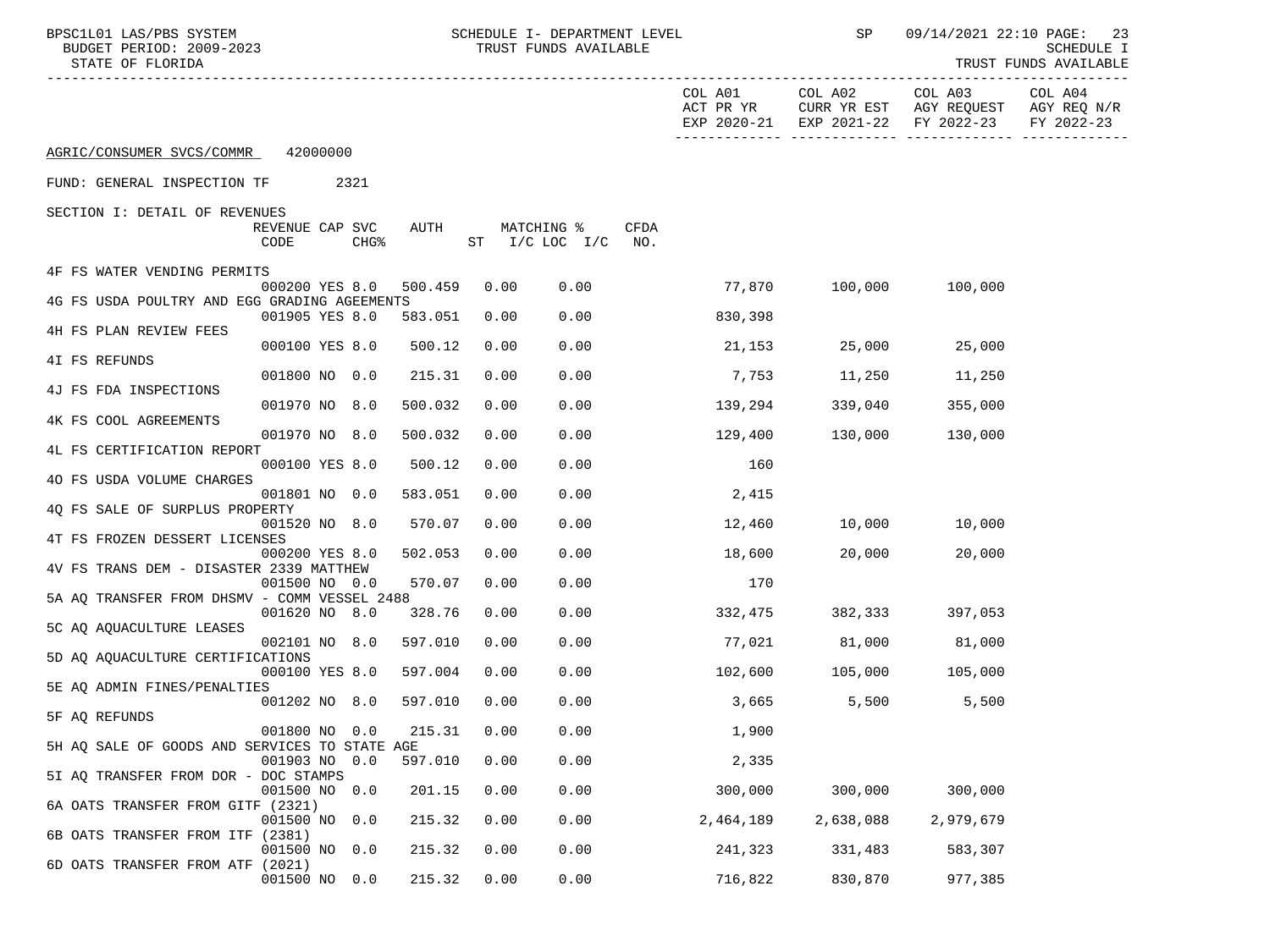| BPSC1L01 LAS/PBS SYSTEM<br>BUDGET PERIOD: 2009-2023<br>STATE OF FLORIDA | SCHEDULE I- DEPARTMENT LEVEL<br>TRUST FUNDS AVAILABLE |      |                                             |                                     | <b>SP</b>              | 09/14/2021 22:10 PAGE:<br>24<br>SCHEDULE I<br>TRUST FUNDS AVAILABLE |                       |  |
|-------------------------------------------------------------------------|-------------------------------------------------------|------|---------------------------------------------|-------------------------------------|------------------------|---------------------------------------------------------------------|-----------------------|--|
|                                                                         |                                                       |      |                                             | COL A01<br>ACT PR YR<br>EXP 2020-21 | COL A02<br>EXP 2021-22 | COL A03<br>CURR YR EST AGY REQUEST AGY REQ N/R<br>FY 2022-23        | COL A04<br>FY 2022-23 |  |
| AGRIC/CONSUMER SVCS/COMMR 42000000                                      |                                                       |      |                                             |                                     |                        |                                                                     |                       |  |
| FUND: GENERAL INSPECTION TF 2321                                        |                                                       |      |                                             |                                     |                        |                                                                     |                       |  |
| SECTION I: DETAIL OF REVENUES                                           |                                                       |      |                                             |                                     |                        |                                                                     |                       |  |
| REVENUE CAP SVC<br>CODE<br>CHG <sup>8</sup>                             | AUTH                                                  |      | MATCHING %<br>CFDA<br>ST I/C LOC I/C<br>NO. |                                     |                        |                                                                     |                       |  |
| 6E OATS TRANSFER FROM CITF (2093)                                       |                                                       |      |                                             |                                     |                        |                                                                     |                       |  |
| 001500 NO 0.0<br>6F OATS TRANSFER FROM DLTF (2163)                      | 215.32                                                | 0.00 | 0.00                                        | $124,186$ $133,443$ $149,844$       |                        |                                                                     |                       |  |
| 001500 NO 0.0                                                           | 215.32                                                | 0.00 | 0.00                                        |                                     |                        |                                                                     |                       |  |
| 6G OATS TRANSFER FROM MIWCTF (2473)<br>001500 NO 0.0                    | 215.32                                                | 0.00 | 0.00                                        |                                     | 60,159 64,643 72,588   |                                                                     |                       |  |
| 6I OATS TRANSFER FROM PCTF (2528)<br>001500 NO 0.0                      | 215.32                                                | 0.00 | 0.00                                        | 209,687                             | 224,664                | 253,410                                                             |                       |  |
| 6J OATS TRANSFER FROM FSPPTF (2609)                                     |                                                       |      |                                             |                                     |                        |                                                                     |                       |  |
| 001500 NO 0.0<br>6K OATS TRANSFER FROM PITF (2507)                      | 215.32                                                | 0.00 | 0.00                                        | $14,689$ $15,784$ $17,724$          |                        |                                                                     |                       |  |
| 001500 NO 0.0                                                           | 215.32                                                | 0.00 | 0.00                                        | 199,305                             | 280,047                | 346,572                                                             |                       |  |
| 6L OATS REFUNDS<br>001800 NO 0.0                                        | 215.31                                                | 0.00 | 0.00                                        | 107                                 |                        |                                                                     |                       |  |
| 6M OATS TRANSFER FROM FGTF (2261) - FS<br>001500 NO 0.0                 |                                                       | 0.00 | 0.00                                        |                                     |                        |                                                                     |                       |  |
| 6N OATS TRANSFER FROM FGTF (2261) - PI                                  | 215.32                                                |      |                                             |                                     | 11,980 12,873 14,455   |                                                                     |                       |  |
| 001500 NO 0.0<br>60 OATS TRANSFER FROM FGTF (2261) - OE                 | 215.32                                                | 0.00 | 0.00                                        | 245,339                             | 240,502                | 270,351                                                             |                       |  |
| 001500 NO 0.0                                                           | 215.32                                                | 0.00 | 0.00                                        | 34,764 37,356 41,947                |                        |                                                                     |                       |  |
| 6P OATS TRANSFER FROM AEETF (2360) - PI                                 |                                                       |      |                                             |                                     |                        |                                                                     |                       |  |
| 001500 NO 0.0<br>6R OATS TRANSFER FROM FNSTF (2315) - FNW               | 215.32                                                | 0.00 | 0.00                                        | 394,778                             | 369,120                | 403,473                                                             |                       |  |
| 001500 NO 0.0                                                           | 215.32                                                | 0.00 | 0.00                                        | 253,398 272,287                     |                        | 305,752                                                             |                       |  |
| 7A CS WEIGHTS AND MEASURES<br>000200 YES 8.0                            | 531.62                                                | 0.00 | 0.00                                        | 2,247,581                           | 2,133,024              | 2,133,024                                                           |                       |  |
| 7C CS LP GAS LICENSES                                                   |                                                       |      |                                             |                                     |                        |                                                                     |                       |  |
| 000200 YES 8.0<br>7D CS FAIR RIDE INSP                                  | 527.02                                                | 0.00 | 0.00                                        | 1,681,565                           | 1,935,955              | 1,935,955                                                           |                       |  |
| 000100 YES 8.0<br>7E CS FAIR RIDE PERMITS                               | 616.242                                               | 0.00 | 0.00                                        |                                     | 164,074 759,782        | 759,782                                                             |                       |  |
| 000200 YES 8.0                                                          | 616.242                                               | 0.00 | 0.00                                        | 531,126                             | 766,169                | 766,169                                                             |                       |  |
| 7F CS INTEREST<br>000502 NO 8.0                                         | 17.57                                                 | 0.00 | 0.00                                        | 358,173                             | 510,174                | 510,174                                                             |                       |  |
| 7G CS LP GAS MARKET ORDERS                                              |                                                       |      |                                             |                                     |                        |                                                                     |                       |  |
| 000108 YES 4.0<br>7H CS LP GAS FEES                                     | 527.23                                                | 0.00 | 0.00                                        | 775,873                             | 603,487                | 603,487                                                             |                       |  |
| 000100 YES 8.0                                                          | 527.02                                                | 0.00 | 0.00                                        | 25,645                              | 43,302                 | 43,302                                                              |                       |  |
| 7J CS METROLOGY AND TESTING<br>000100 YES 8.0                           | 531.415                                               | 0.00 | 0.00                                        | 51,824                              | 58,026                 | 58,026                                                              |                       |  |
| 7K CS ANTIFREEZE REGISTRATION                                           |                                                       |      |                                             |                                     |                        |                                                                     |                       |  |
| 000100 YES 8.0                                                          | 501.913                                               | 0.00 | 0.00                                        | 150,200                             | 140,200                | 140,200                                                             |                       |  |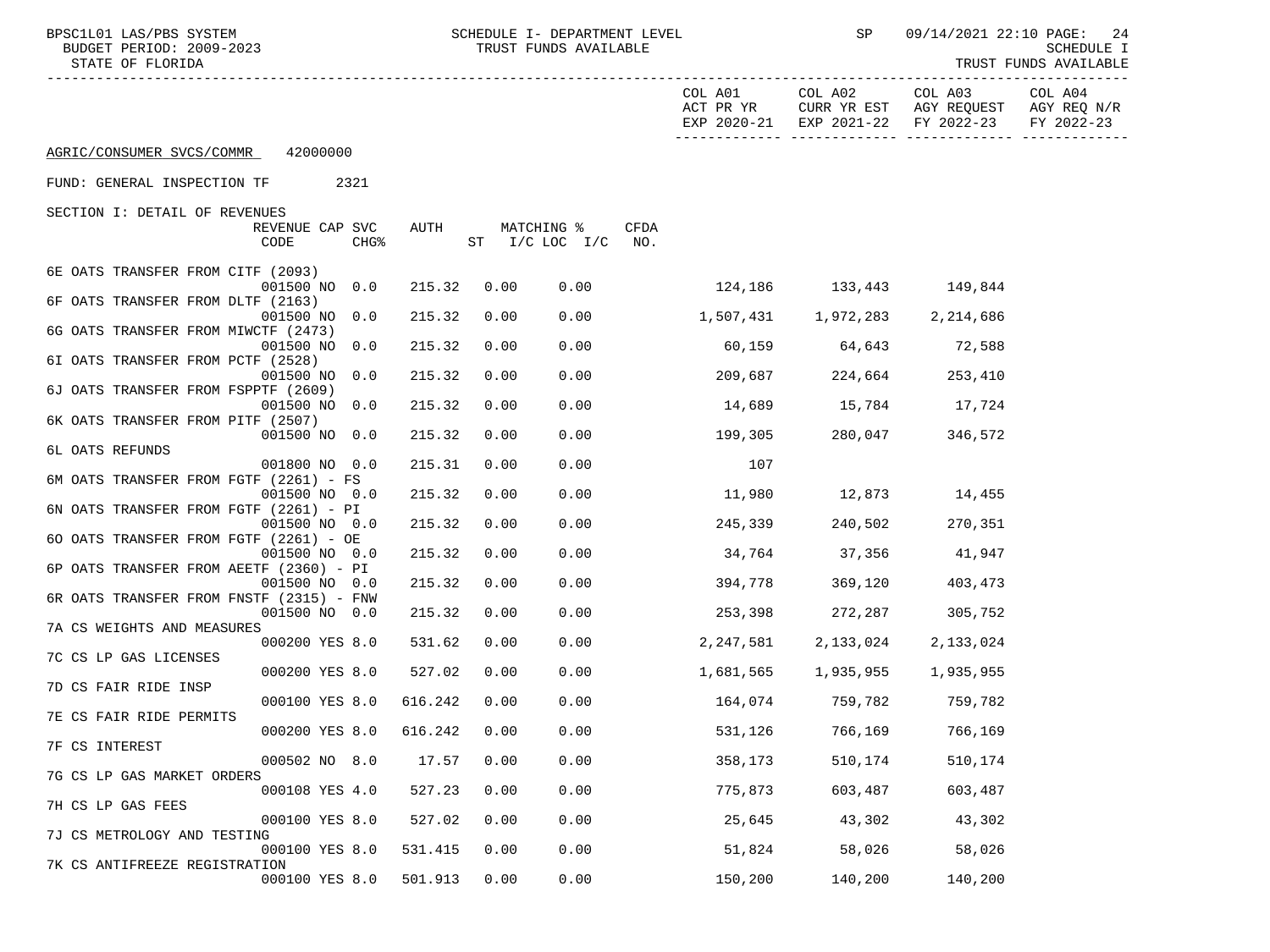| BPSC1L01 LAS/PBS SYSTEM<br>BUDGET PERIOD: 2009-2023<br>STATE OF FLORIDA |         |      | SCHEDULE I- DEPARTMENT LEVEL<br>TRUST FUNDS AVAILABLE |                         | <b>SP</b>            | 09/14/2021 22:10 PAGE:                                                                                 | -25<br><b>SCHEDULE I</b><br>TRUST FUNDS AVAILABLE |
|-------------------------------------------------------------------------|---------|------|-------------------------------------------------------|-------------------------|----------------------|--------------------------------------------------------------------------------------------------------|---------------------------------------------------|
|                                                                         |         |      |                                                       |                         | COL A01 COL A02      | COL A03 COL A04<br>ACT PR YR CURR YR EST AGY REQUEST AGY REQ N/R<br>EXP 2020-21 EXP 2021-22 FY 2022-23 | FY 2022-23                                        |
| AGRIC/CONSUMER SVCS/COMMR 42000000                                      |         |      |                                                       |                         |                      |                                                                                                        |                                                   |
| FUND: GENERAL INSPECTION TF 2321                                        |         |      |                                                       |                         |                      |                                                                                                        |                                                   |
| SECTION I: DETAIL OF REVENUES                                           |         |      |                                                       |                         |                      |                                                                                                        |                                                   |
| REVENUE CAP SVC<br>CODE<br><b>CHG&amp;</b>                              | AUTH    |      | MATCHING %<br>$ST$ $I/C$ LOC $I/C$                    | CFDA<br>NO.             |                      |                                                                                                        |                                                   |
| 7L CS BRAKE FLUID REGISTRATION                                          |         |      |                                                       |                         |                      |                                                                                                        |                                                   |
| 000100 YES 8.0<br>7R CS SALE OF SURPLUS PROPERTY                        | 526.51  | 0.00 | 0.00                                                  |                         |                      | 28,705 16,193 16,193                                                                                   |                                                   |
| 001520 NO 8.0                                                           | 570.07  | 0.00 | 0.00                                                  | 32,103                  |                      |                                                                                                        |                                                   |
| 7S CS FINES - SURVEYORS AND MAPPERS<br>001200 NO 8.0                    | 472.011 | 0.00 | 0.00                                                  |                         |                      | 140,106 115,190 115,190                                                                                |                                                   |
| 7T CS TRANSFER FROM OTHER DEPART<br>001500 NO 0.0                       | 570.07  | 0.00 | 0.00                                                  | 11,222                  |                      |                                                                                                        |                                                   |
| 7U CS TRANSFER FROM DOR - PETRO PRODUCTS 2319                           |         |      |                                                       |                         |                      |                                                                                                        |                                                   |
| 001500 NO 0.0<br>7V CS PY WARRANT CANCELLATIONS                         | 570.07  | 0.00 | 0.00                                                  | 9,288,181               |                      | 10,966,678    11,192,592                                                                               |                                                   |
| 003700 NO 0.0<br>8A CS PRODUCE DEALERS LICENSES                         | 215.31  | 0.00 | 0.00                                                  | 315                     |                      |                                                                                                        |                                                   |
| 000200 YES 8.0                                                          | 604.19  | 0.00 | 0.00                                                  | 850,175 859,072 859,072 |                      |                                                                                                        |                                                   |
| 8C FV MARKETING ORDER ASSESSMENTS - TOBACCO<br>000108 YES 4.0           | 573.118 | 0.00 | 0.00                                                  | 7,826                   | 7,500 7,500          |                                                                                                        |                                                   |
| 8D MKT TRANSFER FROM FWCC 2467 ALLIGATOR MKTG                           |         |      |                                                       |                         |                      |                                                                                                        |                                                   |
| 001500 NO 0.0 379.3751<br>8E FV MARKETING ORDER ASSESSMENTS - PEANUT    |         | 0.00 | 0.00                                                  |                         | 95,000               | 90,000                                                                                                 |                                                   |
| 000108 YES 4.0<br>8F MKT ADMIN FINES/PENALTIES                          | 573.118 | 0.00 | 0.00                                                  | 664,247                 | 675,000              | 675,000                                                                                                |                                                   |
| 001202 NO 8.0                                                           | 604.30  | 0.00 | 0.00                                                  | $2,000-$                |                      |                                                                                                        |                                                   |
| 8G MKT FAIR PERMITS<br>000100 YES 8.0                                   | 616.15  | 0.00 | 0.00                                                  |                         | 12,025 13,500 13,500 |                                                                                                        |                                                   |
| 8H CS LIVESTOCK MARKET LICENSES                                         | 534.48  |      |                                                       |                         |                      |                                                                                                        |                                                   |
| 000200 YES 8.0<br>8I MKT REFUNDS                                        |         | 0.00 | 0.00                                                  | 600                     | 833                  | 833                                                                                                    |                                                   |
| 001800 NO 0.0<br>8K MKT TRANSFER FROM MIWCTF (2473) LOAN REPAY          | 215.31  | 0.00 | 0.00                                                  | 351                     |                      |                                                                                                        |                                                   |
| 001500 NO 0.0                                                           | 215.31  | 0.00 | 0.00                                                  | 1,000,000               |                      | 2,000,000                                                                                              |                                                   |
| 8K CS COMPLAINT FILING FEE LIC AND BONDS<br>000100 YES 8.0              | 604.21  | 0.00 | 0.00                                                  | 200                     | 643                  | 643                                                                                                    |                                                   |
| 80 FV VEGETABLE INSP (MARKET ORDERS)                                    |         |      |                                                       |                         |                      |                                                                                                        |                                                   |
| 000108 YES 4.0<br>8P FV REFUNDS                                         | 603.13  | 0.00 | 0.00                                                  | 2,665,916               | 2,750,000            | 2,700,000                                                                                              |                                                   |
| 001800 NO 0.0                                                           | 215.31  | 0.00 | 0.00                                                  | 400,350                 | 376,000              | 376,000                                                                                                |                                                   |
| 8Q FV PACKING HOUSE FEES<br>000108 YES 4.0                              | 570.481 | 0.00 | 0.00                                                  | 6,609                   | 8,500                | 8,500                                                                                                  |                                                   |
| 8R FV MISCELLANEOUS CITRUS<br>000100 YES 8.0                            | 603.13  | 0.00 | 0.00                                                  | 33,924                  | 28,000               | 28,000                                                                                                 |                                                   |
| 8T FV PENALTIES                                                         |         |      |                                                       |                         |                      |                                                                                                        |                                                   |
| 001202 NO 8.0                                                           | 603.13  | 0.00 | 0.00                                                  | 125                     |                      |                                                                                                        |                                                   |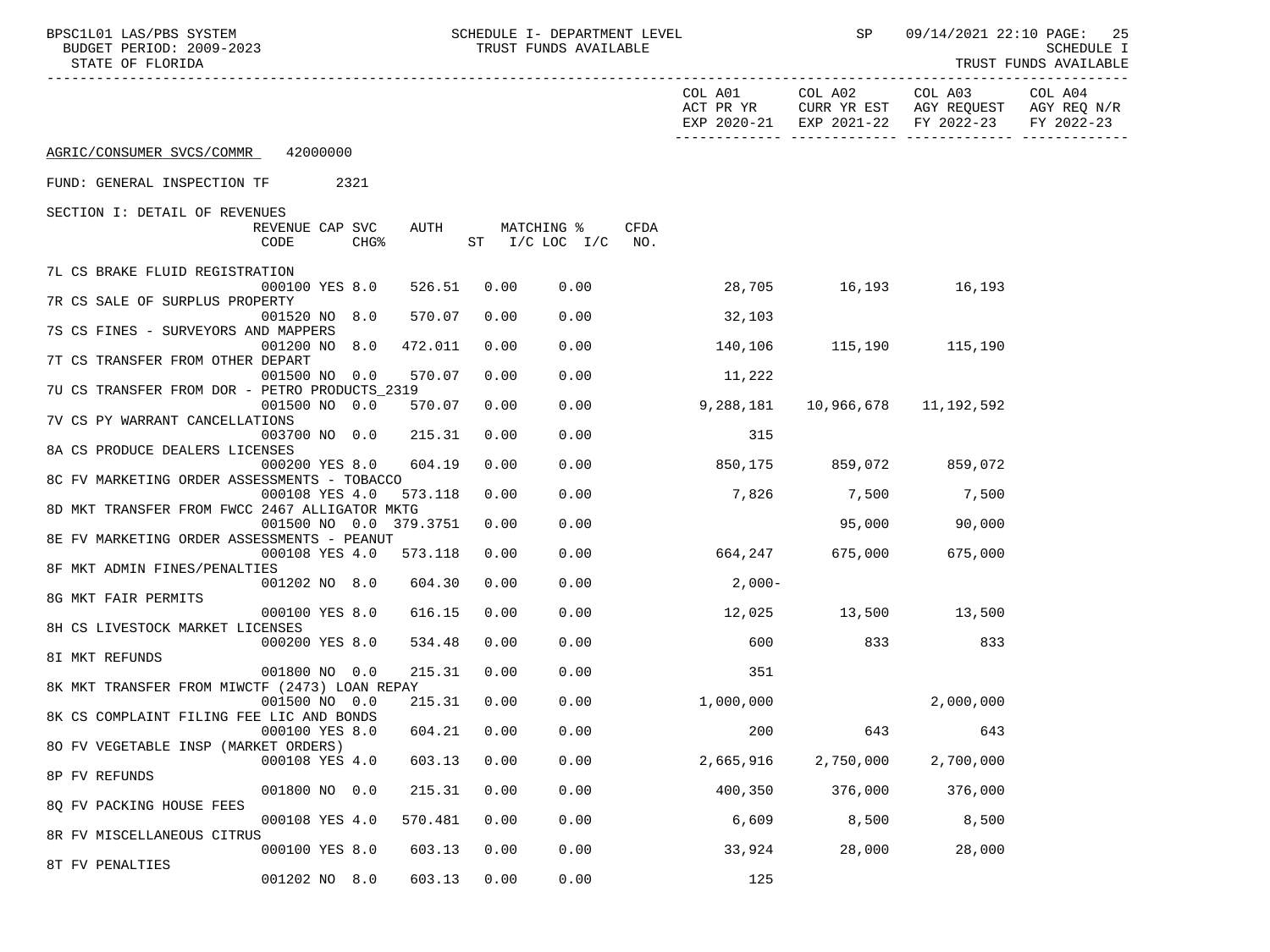| BPSC1L01 LAS/PBS SYSTEM<br>BUDGET PERIOD: 2009-2023<br>STATE OF FLORIDA |         |      | SCHEDULE I- DEPARTMENT LEVEL<br>TRUST FUNDS AVAILABLE |             |                      | <b>SP</b>       | 09/14/2021 22:10 PAGE:                                                                                 | 26<br><b>SCHEDULE I</b><br>TRUST FUNDS AVAILABLE |
|-------------------------------------------------------------------------|---------|------|-------------------------------------------------------|-------------|----------------------|-----------------|--------------------------------------------------------------------------------------------------------|--------------------------------------------------|
|                                                                         |         |      |                                                       |             |                      | COL A01 COL A02 | COL A03 COL A04<br>ACT PR YR CURR YR EST AGY REQUEST AGY REQ N/R<br>EXP 2020-21 EXP 2021-22 FY 2022-23 | FY 2022-23                                       |
| AGRIC/CONSUMER SVCS/COMMR<br>42000000                                   |         |      |                                                       |             |                      |                 |                                                                                                        |                                                  |
| FUND: GENERAL INSPECTION TF 2321                                        |         |      |                                                       |             |                      |                 |                                                                                                        |                                                  |
| SECTION I: DETAIL OF REVENUES                                           |         |      |                                                       |             |                      |                 |                                                                                                        |                                                  |
| REVENUE CAP SVC<br>CODE<br>CHG <sup>8</sup>                             | AUTH    |      | MATCHING %<br>ST I/C LOC I/C                          | CFDA<br>NO. |                      |                 |                                                                                                        |                                                  |
| 8U FV VEGETABLE INSP (NON-MARKET ORDERS)                                |         |      |                                                       |             |                      |                 |                                                                                                        |                                                  |
| 000100 YES 8.0<br>8V FV VEGETABLE INSP (MARKET ORDERS)                  | 603.13  | 0.00 | 0.00                                                  |             |                      |                 | 286,447 225,000 225,000                                                                                |                                                  |
| 000119 NO 0.0                                                           | 603.13  | 0.00 | 0.00                                                  |             |                      | 157,795 159,000 | 159,000                                                                                                |                                                  |
| 8W FV SALES TAXES<br>002500 NO 0.0                                      | 603.13  | 0.00 | 0.00                                                  |             |                      | 1,567 875       | 875                                                                                                    |                                                  |
| 8Z CS THOROUGHBRED HORSE SALES LICENSES                                 |         |      |                                                       |             |                      |                 |                                                                                                        |                                                  |
| 000200 YES 8.0                                                          | 535.05  | 0.00 | 0.00                                                  |             | 1,800                |                 | 2,000<br>2,000                                                                                         |                                                  |
| 9A AI DIAGNOSTIC LAB FEES<br>000100 YES 8.0                             | 585.61  | 0.00 | 0.00                                                  |             | 1,051,489            | 1,060,000       | 1,100,000                                                                                              |                                                  |
| 9B AI VETERNIARY INSP CERTIFICATES                                      |         |      |                                                       |             |                      |                 |                                                                                                        |                                                  |
| 000100 YES 8.0                                                          | 585.145 | 0.00 | 0.00                                                  |             |                      | 150,154 169,900 | 169,900                                                                                                |                                                  |
| 9C AI CONTAGIOUS EQUINE METRITIS FEES<br>000100 YES 8.0                 | 585.145 | 0.00 | 0.00                                                  |             | 641,000              | 650,000         | 650,000                                                                                                |                                                  |
| 9D AI PERMITS                                                           |         |      |                                                       |             |                      |                 |                                                                                                        |                                                  |
| 000200 YES 8.0                                                          | 585.002 | 0.00 | 0.00                                                  |             | 11,800 11,933 11,933 |                 |                                                                                                        |                                                  |
| 9E AI BRAND CERTIFICATION<br>000100 YES 8.0                             | 534.021 | 0.00 | 0.00                                                  |             | $4,095$ 3,500        |                 | 3,500                                                                                                  |                                                  |
| 9F AI ADMIN FINES/PENALTIES                                             |         |      |                                                       |             |                      |                 |                                                                                                        |                                                  |
| 001202 NO 8.0                                                           | 585.007 | 0.00 | 0.00                                                  |             | $15,479-$            |                 | 5,775<br>5,775                                                                                         |                                                  |
| 9G AI REFUNDS<br>001800 NO 0.0                                          | 215.31  | 0.00 | 0.00                                                  |             | 326                  | 2,100           | 2,100                                                                                                  |                                                  |
| 9I AI EQUINE EVENT/PASSPORT                                             |         |      |                                                       |             |                      |                 |                                                                                                        |                                                  |
| 000100 YES 8.0                                                          | 585.145 | 0.00 | 0.00                                                  |             | 530                  | 800             | 800                                                                                                    |                                                  |
| 9J AI SALE OF SURPLUS PROPERTY<br>001520 NO 8.0                         | 570.07  | 0.00 | 0.00                                                  |             | 103,545              | 10,000          | 2,000                                                                                                  |                                                  |
| 9K AI GARBAGE FEEDING FACILITY INSP                                     |         |      |                                                       |             |                      |                 |                                                                                                        |                                                  |
| 000100 YES 8.0                                                          | 585.08  | 0.00 | 0.00                                                  |             | 350                  | 250             | 250                                                                                                    |                                                  |
| 9N AI INSURANCE RECOVERIES - DFS (2078)<br>002801 NO 0.0                | 215.31  | 0.00 | 0.00                                                  |             |                      | 1,000           | 1,000                                                                                                  |                                                  |
|                                                                         |         |      |                                                       |             |                      |                 |                                                                                                        |                                                  |
| TOTAL TO LINE B IN SECTION IV                                           |         |      |                                                       |             | 79,048,571           | 88,937,032      | 90,422,859                                                                                             |                                                  |
|                                                                         |         |      |                                                       |             |                      |                 |                                                                                                        |                                                  |

 SECTION II: DETAIL OF NONOPERATING EXPENDITURES OBJECT TRANSFER CFDA CODE TO BE NO. 01 AI TRANS TO ATF (2021) 810000 42010300 51,761 62,153 64,056 01 AQ TRANS TO ATF (2021) 810000 42010300 78,830 99,736 102,790 01 CS TRANS TO ATF (2021) 2010 02010300 1,683,114 1,583,299 1,631,776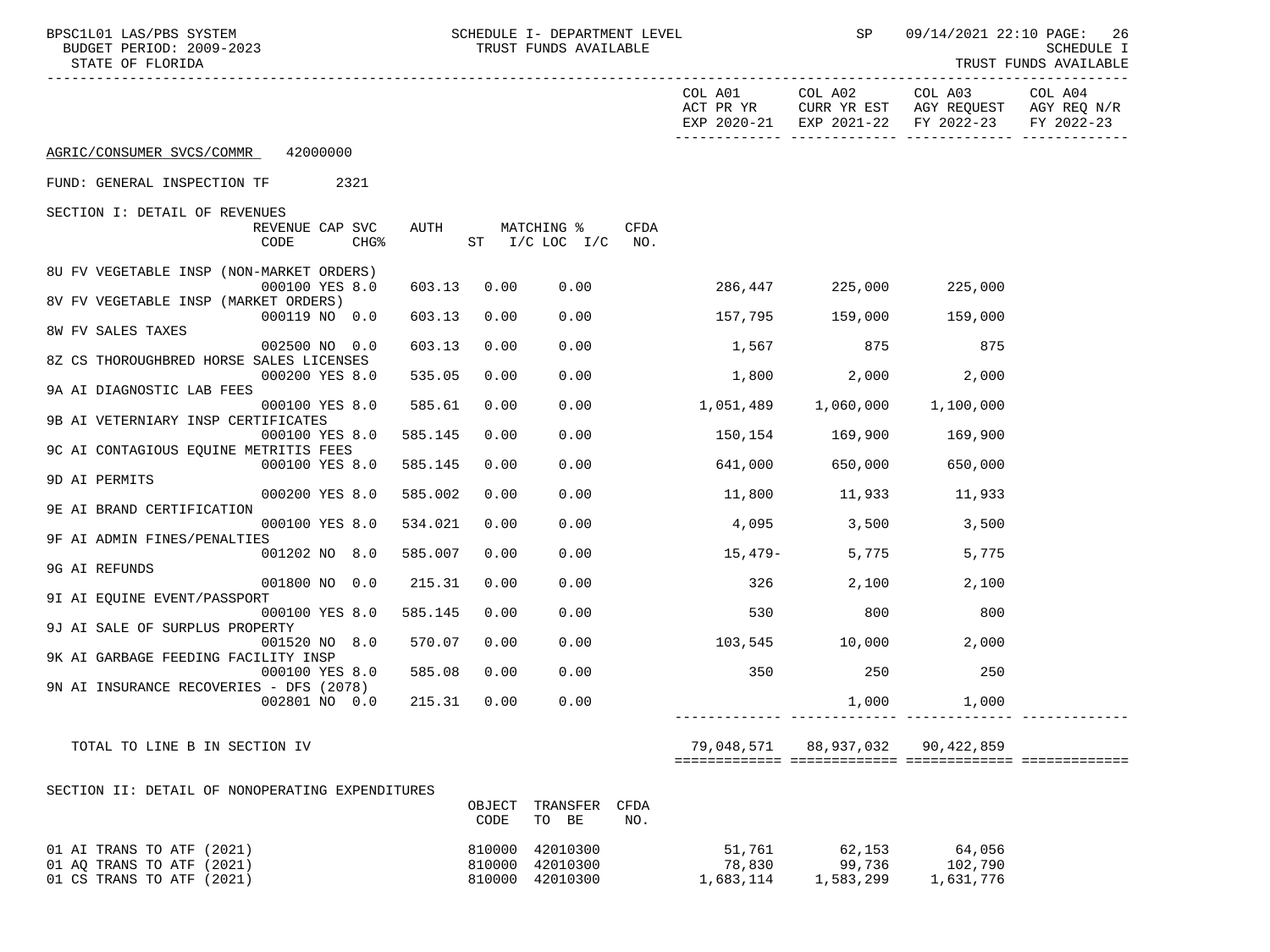STATE OF FLORIDA TRUST FUNDS AVAILABLE

| COL A01   |             | COL A02                 | COL A03 | COL A04     |
|-----------|-------------|-------------------------|---------|-------------|
| ACT PR YR |             | CURR YR EST AGY REOUEST |         | AGY REO N/R |
|           | EXP 2020-21 | EXP 2021-22 FY 2022-23  |         | FY 2022-23  |
|           |             |                         |         |             |

## AGRIC/CONSUMER SVCS/COMMR 42000000

FUND: GENERAL INSPECTION TF 2321

SECTION II: DETAIL OF NONOPERATING EXPENDITURES

|                                               | OBJECT | TRANSFER                         | CFDA                                                                                                                                                                                                                                                                            |                                                    |                                           |
|-----------------------------------------------|--------|----------------------------------|---------------------------------------------------------------------------------------------------------------------------------------------------------------------------------------------------------------------------------------------------------------------------------|----------------------------------------------------|-------------------------------------------|
|                                               | CODE   | TO BE                            | NO.                                                                                                                                                                                                                                                                             |                                                    |                                           |
|                                               |        |                                  |                                                                                                                                                                                                                                                                                 |                                                    |                                           |
|                                               |        | 42010300                         |                                                                                                                                                                                                                                                                                 |                                                    | 129,690                                   |
|                                               |        | 42010300                         |                                                                                                                                                                                                                                                                                 |                                                    | 73,909                                    |
|                                               |        | 42010300                         | 136,278                                                                                                                                                                                                                                                                         | 202,690                                            | 208,896                                   |
|                                               |        | 42010300                         |                                                                                                                                                                                                                                                                                 |                                                    | 1,583,065                                 |
|                                               |        | 42010300                         | 1,435,489<br>11,671<br>767,080                                                                                                                                                                                                                                                  | 1,536,035<br>12,748<br>891,479                     | 13,139                                    |
|                                               |        | 42010300                         |                                                                                                                                                                                                                                                                                 | 891,479                                            | 918,774                                   |
|                                               |        | 42120100                         | 322,799                                                                                                                                                                                                                                                                         | 345,130                                            | 390,933                                   |
|                                               |        | 42120100<br>42120100<br>42120100 | 13,042                                                                                                                                                                                                                                                                          | 14,014<br>858,998                                  | 15,736                                    |
|                                               |        |                                  | 799,408                                                                                                                                                                                                                                                                         | 858,998                                            | 964,573                                   |
|                                               |        | 42120100                         |                                                                                                                                                                                                                                                                                 | 98,031 103,468<br>66,979 71,971<br>805,603 865,654 | 119,429                                   |
|                                               |        | 42120100                         |                                                                                                                                                                                                                                                                                 |                                                    | $71,971$<br>865,654<br>865,654<br>972.047 |
|                                               |        | 42120100                         |                                                                                                                                                                                                                                                                                 |                                                    |                                           |
|                                               |        | 42120100                         | 79,716                                                                                                                                                                                                                                                                          | 84,473 96,911                                      |                                           |
|                                               |        |                                  |                                                                                                                                                                                                                                                                                 |                                                    | 339,233                                   |
|                                               |        |                                  |                                                                                                                                                                                                                                                                                 |                                                    | 155,533                                   |
|                                               |        |                                  |                                                                                                                                                                                                                                                                                 |                                                    | 47,084                                    |
|                                               |        |                                  |                                                                                                                                                                                                                                                                                 |                                                    | 1,495,438                                 |
|                                               |        |                                  |                                                                                                                                                                                                                                                                                 |                                                    | 20,240                                    |
|                                               |        |                                  |                                                                                                                                                                                                                                                                                 |                                                    | 1,080                                     |
|                                               |        |                                  |                                                                                                                                                                                                                                                                                 |                                                    | 1,889,300                                 |
|                                               |        |                                  |                                                                                                                                                                                                                                                                                 |                                                    | 80                                        |
|                                               |        |                                  |                                                                                                                                                                                                                                                                                 |                                                    | 752                                       |
|                                               |        |                                  |                                                                                                                                                                                                                                                                                 |                                                    | 1,001,291                                 |
|                                               |        |                                  |                                                                                                                                                                                                                                                                                 |                                                    | 6,984                                     |
|                                               |        |                                  |                                                                                                                                                                                                                                                                                 |                                                    | 135,640                                   |
|                                               |        |                                  |                                                                                                                                                                                                                                                                                 | $24,139$ $24,139$                                  |                                           |
|                                               |        |                                  |                                                                                                                                                                                                                                                                                 |                                                    | 75,000                                    |
|                                               |        |                                  |                                                                                                                                                                                                                                                                                 |                                                    |                                           |
|                                               |        |                                  |                                                                                                                                                                                                                                                                                 |                                                    |                                           |
|                                               |        |                                  |                                                                                                                                                                                                                                                                                 |                                                    |                                           |
|                                               |        |                                  |                                                                                                                                                                                                                                                                                 |                                                    |                                           |
|                                               |        |                                  |                                                                                                                                                                                                                                                                                 |                                                    |                                           |
|                                               |        |                                  |                                                                                                                                                                                                                                                                                 |                                                    | 10,000    10,000                          |
|                                               |        |                                  |                                                                                                                                                                                                                                                                                 |                                                    | 10,000                                    |
|                                               |        |                                  |                                                                                                                                                                                                                                                                                 |                                                    |                                           |
|                                               |        |                                  |                                                                                                                                                                                                                                                                                 |                                                    |                                           |
|                                               |        |                                  |                                                                                                                                                                                                                                                                                 |                                                    |                                           |
|                                               |        |                                  |                                                                                                                                                                                                                                                                                 |                                                    | 105,973                                   |
|                                               |        |                                  |                                                                                                                                                                                                                                                                                 |                                                    | 38,028                                    |
| 08 FV PAYMENTS TO US TREASURY (160000) 820000 |        |                                  |                                                                                                                                                                                                                                                                                 |                                                    | 159,000                                   |
| 09 WP TRANS TO DEP (2780) NITRATE REM 181131  | 810000 |                                  | $\begin{array}{cccc} 1.1111000 & 809, 0018 & 865, 654 & 9\\ 21201000 & 79, 716 & 84, 473\\ 42120100 & 278, 611 & 294, 380 & 3;\\ 153, 336 & 152, 973 & 1!\\ 44, 361 & 45, 907 & 4\\ 86, 922 & 20, 240 & 2\\ 86, 980 & 1, 080 & 1\\ 90 & 1, 670, 334 & 1, 742, 023 &$<br>389,230 | 430,000                                            | 430,000                                   |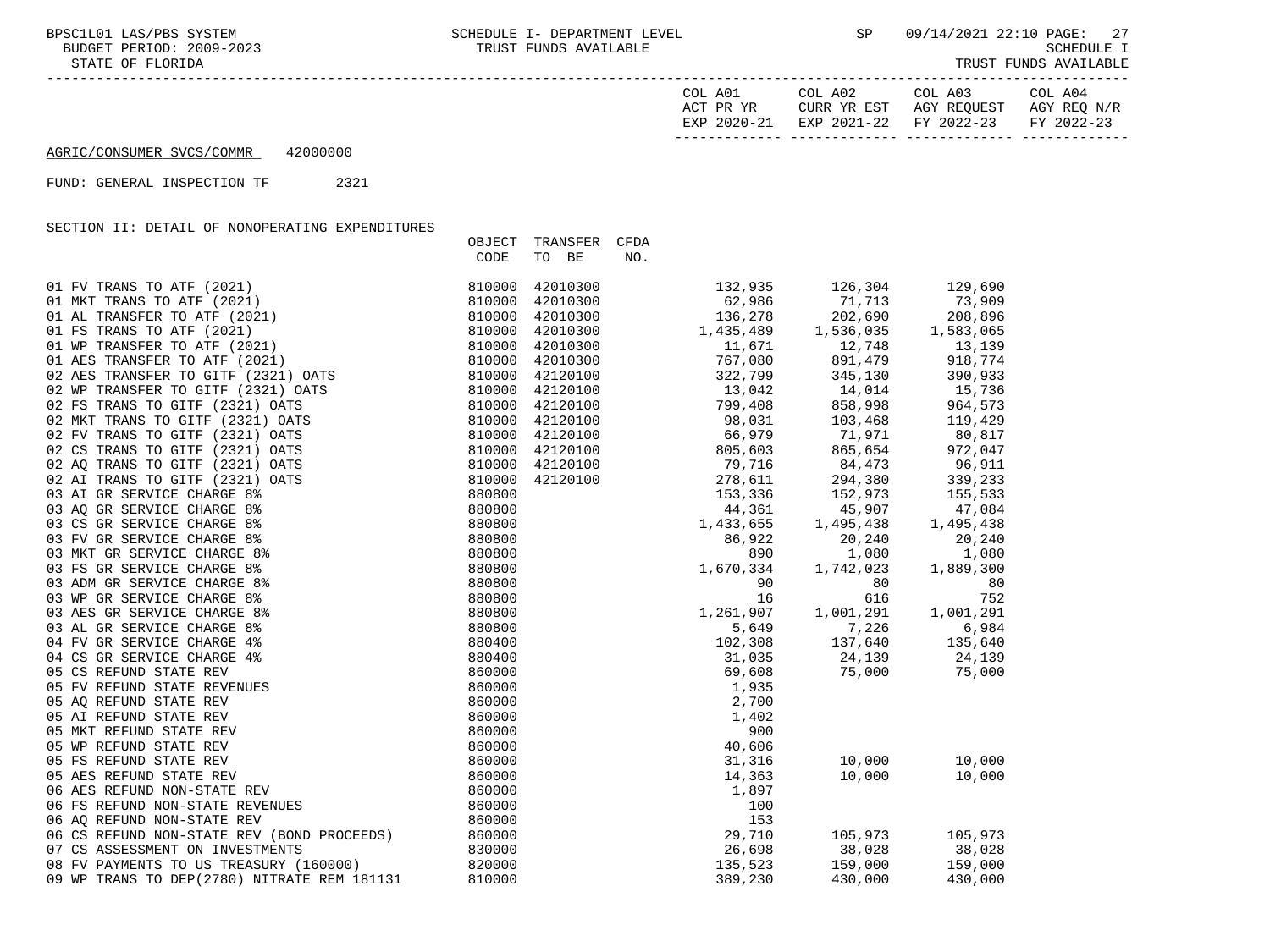| BPSC1L01 LAS/PBS SYSTEM<br>BUDGET PERIOD: 2009-2023<br>STATE OF FLORIDA                                                                                                                                                                                                                          |                                                                    | SCHEDULE I- DEPARTMENT LEVEL<br>TRUST FUNDS AVAILABLE |     |                                                                             | SP <sub>3</sub>                    |                                                                                                                           | 09/14/2021 22:10 PAGE: 28<br><b>SCHEDULE I</b><br>TRUST FUNDS AVAILABLE |
|--------------------------------------------------------------------------------------------------------------------------------------------------------------------------------------------------------------------------------------------------------------------------------------------------|--------------------------------------------------------------------|-------------------------------------------------------|-----|-----------------------------------------------------------------------------|------------------------------------|---------------------------------------------------------------------------------------------------------------------------|-------------------------------------------------------------------------|
|                                                                                                                                                                                                                                                                                                  |                                                                    |                                                       |     |                                                                             |                                    | COL A01 COL A02 COL A03<br>ACT PR YR CURR YR EST AGY REQUEST AGY REQ N/R<br>EXP 2020-21 EXP 2021-22 FY 2022-23 FY 2022-23 | COL A04                                                                 |
| AGRIC/CONSUMER SVCS/COMMR 42000000                                                                                                                                                                                                                                                               |                                                                    |                                                       |     |                                                                             |                                    |                                                                                                                           |                                                                         |
| 2321<br>FUND: GENERAL INSPECTION TF                                                                                                                                                                                                                                                              |                                                                    |                                                       |     |                                                                             |                                    |                                                                                                                           |                                                                         |
| SECTION II: DETAIL OF NONOPERATING EXPENDITURES                                                                                                                                                                                                                                                  | CODE                                                               | OBJECT TRANSFER CFDA<br>TO BE                         | NO. |                                                                             |                                    |                                                                                                                           |                                                                         |
| 11 FS TRANS TO DOH 2339- EPIDEMIOLOGY 181127<br>12 5% TRUST FUND RESERVE                                                                                                                                                                                                                         | 810000<br>999000                                                   |                                                       |     |                                                                             | 445,915 450,000 450,000            | 3,349,602                                                                                                                 |                                                                         |
| 13 FS PASS-THRU USDA VOLUME CHARGE (310231) 810000<br>15 FV PAYMENT OF SALES TAXES<br>17 AI REVERT AND REAPPROPRIATE B0005                                                                                                                                                                       | 860000<br>899000                                                   |                                                       |     | 732,021                                                                     | 875<br>306,447                     | 875                                                                                                                       |                                                                         |
| 20 ADM TRANSFER TO GR DISASTER (181094)<br>24 MKT TRANSFER TO MIWCTF (2473) (180205) 899000                                                                                                                                                                                                      |                                                                    |                                                       |     | $2,130,522$ $4,038,113$<br>1,004,878                                        |                                    |                                                                                                                           |                                                                         |
| TOTAL TO LINE E IN SECTION IV                                                                                                                                                                                                                                                                    |                                                                    |                                                       |     |                                                                             | 16,674,313  17,476,334  17,111,813 |                                                                                                                           |                                                                         |
| SECTION III: ADJUSTMENTS                                                                                                                                                                                                                                                                         | OBJECT<br>CODE                                                     |                                                       |     |                                                                             |                                    |                                                                                                                           |                                                                         |
| 01 PY A/P NOT CF INCLUDED IN LINE A<br>02 PY COMPENSATED ABSENCES INCL IN LINE A<br>03 PY CF ENC (B ITEMS) NOT INCL IN LINE A<br>04 CHANGE IN ALLOWANCE FOR DOUBTFUL ACCOUNTS<br>05 TR10/TR90 NOT INCL IN SECT I OR LINE D<br>06 REVERSIONS - SEP 2020<br>07 PY FCO EXP IN CY NOT INCL IN LINE D | 991000<br>991000<br>991000<br>991000<br>991000<br>991000<br>991000 |                                                       |     | 5,285<br>85,011<br>3,089,920-<br>525,734-<br>568,238<br>477,846<br>316,130- |                                    |                                                                                                                           |                                                                         |
| 08 PY FCO APPROVED CF NOT INCL IN LINE A<br>09 ROUNDING<br>10 SWFS ADJUSTMENTS (POST CLOSING 3, 10, 12, 19<br>12 TR10 - CF ADJ PRIOR TO YEAR END CLOSE<br>13 DFS CRF ADJ ENTRIES (310154)                                                                                                        | 991000<br>991000<br>991000<br>991000<br>991000                     |                                                       |     | 950,995-<br>-2<br>566,235<br>5,563,557<br>715,945-                          |                                    |                                                                                                                           |                                                                         |

TOTAL TO LINE H IN SECTION IV 1,667,450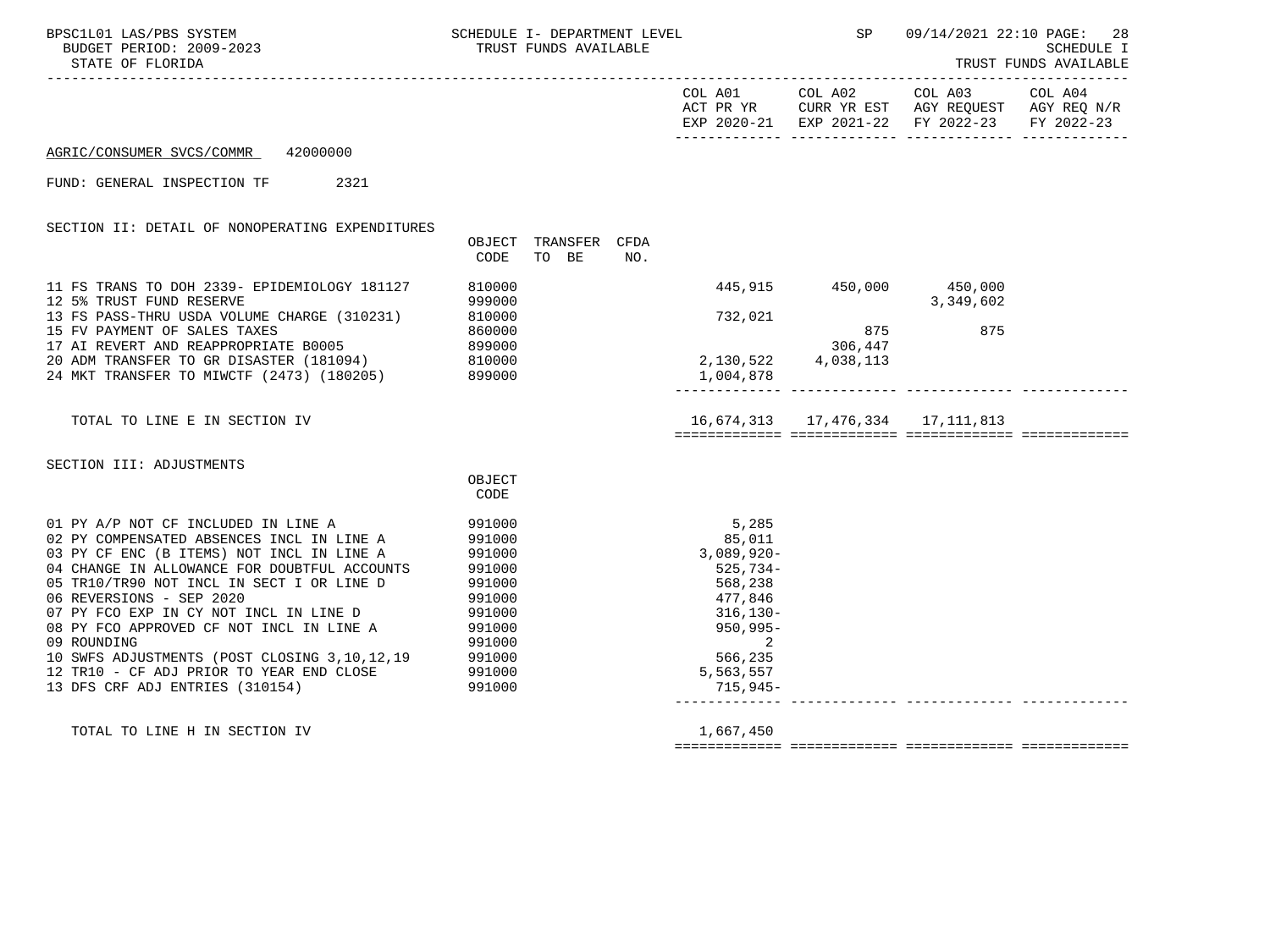| BPSC1L01 LAS/PBS SYSTEM<br>BUDGET PERIOD: 2009-2023<br>STATE OF FLORIDA                                                                                                                                                                                                                                                                      |                                 | SCHEDULE I- DEPARTMENT LEVEL<br>TRUST FUNDS AVAILABLE      |                                                                    | <b>SP</b>                                                          | 09/14/2021 22:10 PAGE:<br>-29<br><b>SCHEDULE I</b><br>TRUST FUNDS AVAILABLE                                    |                       |  |
|----------------------------------------------------------------------------------------------------------------------------------------------------------------------------------------------------------------------------------------------------------------------------------------------------------------------------------------------|---------------------------------|------------------------------------------------------------|--------------------------------------------------------------------|--------------------------------------------------------------------|----------------------------------------------------------------------------------------------------------------|-----------------------|--|
|                                                                                                                                                                                                                                                                                                                                              |                                 |                                                            |                                                                    |                                                                    | COL A01 COL A02 COL A03<br>ACT PR YR CURR YR EST AGY REQUEST AGY REQ N/R<br>EXP 2020-21 EXP 2021-22 FY 2022-23 | COL A04<br>FY 2022-23 |  |
| AGRIC/CONSUMER SVCS/COMMR 42000000                                                                                                                                                                                                                                                                                                           |                                 |                                                            |                                                                    |                                                                    |                                                                                                                |                       |  |
| 2321<br>FUND: GENERAL INSPECTION TF                                                                                                                                                                                                                                                                                                          |                                 |                                                            |                                                                    |                                                                    |                                                                                                                |                       |  |
| SECTION IV: SUMMARY                                                                                                                                                                                                                                                                                                                          |                                 |                                                            |                                                                    |                                                                    |                                                                                                                |                       |  |
| UNRESERVED FUND BALANCE - JULY 1<br>ADD: REVENUES (FROM SECTION I)<br>TOTAL FUNDS AVAILABLE (LINE A + LINE B)<br>LESS: OPERATING EXPENDITURES<br>LESS: NONOPERATING EXPENDITURES (SECTION II) (E)<br>LESS: FIXED CAPITAL OUTLAY (TOTAL ONLY)<br>UNRESERVED FUND BALANCE - JUNE 30 - BEFORE ADJ (G)<br>NET ADJUSTMENTS (FROM SECTION III) (H) | (A)<br>(B)<br>(C)<br>(D)<br>(F) |                                                            | 79,048,571<br>102,021,210<br>16,674,313<br>14,486,910<br>1,667,450 | 88,937,032<br>105,091,392<br>17,476,334<br>8, 212, 831 1, 586, 882 | 90,422,859<br>98,635,690<br>79,936,995<br>17,111,813                                                           | 2,488,414             |  |
| ADJUSTED UNRESERVED FUND BALANCE - JUNE 30 $(1)$                                                                                                                                                                                                                                                                                             |                                 |                                                            | 16,154,360                                                         | 8, 212, 831 1, 586, 882                                            |                                                                                                                |                       |  |
| TOTAL UNRESERVED FUND BALANCE FROM STATEWIDE CFO FILE:                                                                                                                                                                                                                                                                                       |                                 |                                                            | 22,972,639                                                         |                                                                    |                                                                                                                |                       |  |
| SCHEDULE IB: DETAIL OF UNRESERVED FUND BALANCE                                                                                                                                                                                                                                                                                               | FUNDING SOURCE                  | $STATE(S)$ RESTRICTED $(R)$<br>NONSTATE(N) UNRESTRICTED(U) |                                                                    |                                                                    |                                                                                                                |                       |  |
| $\mathbf S$<br>01 GENERAL INSPECTION STATE OPERATIONS                                                                                                                                                                                                                                                                                        |                                 | U 16,154,360 8,212,831 1,586,882                           |                                                                    |                                                                    |                                                                                                                |                       |  |
| ADJUSTED UNRESERVED FUND BALANCE - JUNE 30                                                                                                                                                                                                                                                                                                   |                                 |                                                            | 16,154,360 8,212,831 1,586,882                                     |                                                                    |                                                                                                                |                       |  |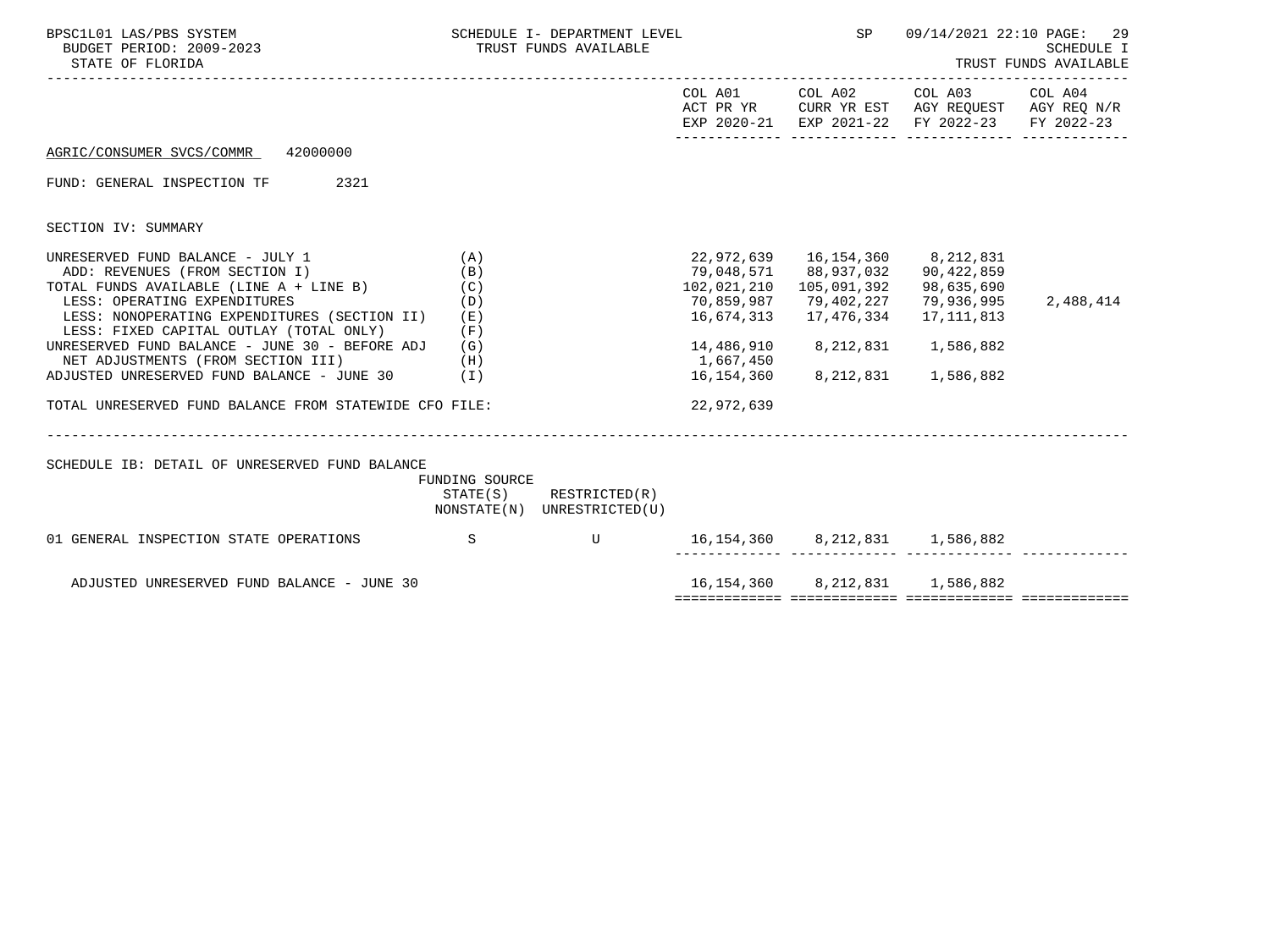| BPSC1L01 LAS/PBS SYSTEM<br>BUDGET PERIOD: 2009-2023<br>STATE OF FLORIDA                                                                                                                                                                  | SCHEDULE I- DEPARTMENT LEVEL<br>TRUST FUNDS AVAILABLE       |                     | SP                      | 09/14/2021 22:10 PAGE: 30                                                                      | <b>SCHEDULE I</b><br>TRUST FUNDS AVAILABLE |
|------------------------------------------------------------------------------------------------------------------------------------------------------------------------------------------------------------------------------------------|-------------------------------------------------------------|---------------------|-------------------------|------------------------------------------------------------------------------------------------|--------------------------------------------|
|                                                                                                                                                                                                                                          |                                                             |                     | COL A01 COL A02 COL A03 | ACT PR YR CURR YR EST AGY REQUEST AGY REQ N/R<br>EXP 2020-21 EXP 2021-22 FY 2022-23 FY 2022-23 | COL A04                                    |
| AGRIC/CONSUMER SVCS/COMMR 42000000                                                                                                                                                                                                       |                                                             |                     |                         |                                                                                                |                                            |
| FUND: FL FOREVER PROGRAM TF 2349                                                                                                                                                                                                         |                                                             |                     |                         |                                                                                                |                                            |
| SECTION I: DETAIL OF REVENUES<br>REVENUE CAP SVC<br>CODE                                                                                                                                                                                 | AUTH MATCHING % CFDA<br>CHG <sup>*</sup> ST I/C LOC I/C NO. |                     |                         |                                                                                                |                                            |
| 01 TRANSFER FROM DEP - FLORIDA FOREVER (2348)<br>001500 NO 0.0 259.105 0.00 0.00                                                                                                                                                         |                                                             |                     | 860 481,291             |                                                                                                |                                            |
| 03 ANTICIPATED REVENUE FROM DEP - PY FCO<br>001500 NO 0.0 259.105 0.00                                                                                                                                                                   | 0.00                                                        |                     | 481,291 481,291-        |                                                                                                |                                            |
| TOTAL TO LINE B IN SECTION IV                                                                                                                                                                                                            |                                                             | 482,151             |                         |                                                                                                |                                            |
| SECTION II: DETAIL OF NONOPERATING EXPENDITURES                                                                                                                                                                                          | OBJECT TRANSFER CFDA<br>CODE<br>TO BE<br>NO.                |                     |                         |                                                                                                |                                            |
| TOTAL TO LINE E IN SECTION IV                                                                                                                                                                                                            |                                                             |                     |                         |                                                                                                |                                            |
| SECTION III: ADJUSTMENTS                                                                                                                                                                                                                 | OBJECT<br>CODE                                              |                     |                         |                                                                                                |                                            |
| 01 PY FCO EXP IN CY NOT INCL IN LINE D<br>02 PY FCO APPROVED CF NOT INCL IN LINE A                                                                                                                                                       | 991000<br>991000                                            | $860 -$<br>481,291– |                         |                                                                                                |                                            |
| TOTAL TO LINE H IN SECTION IV                                                                                                                                                                                                            |                                                             | $482,151-$          |                         |                                                                                                |                                            |
| SECTION IV: SUMMARY                                                                                                                                                                                                                      |                                                             |                     |                         |                                                                                                |                                            |
| UNRESERVED FUND BALANCE - JULY 1<br>ADD: REVENUES (FROM SECTION I)<br>TOTAL FUNDS AVAILABLE (LINE A + LINE B)<br>LESS: OPERATING EXPENDITURES<br>LESS: NONOPERATING EXPENDITURES (SECTION II)<br>LESS: FIXED CAPITAL OUTLAY (TOTAL ONLY) | (A)<br>(B)<br>(C)<br>(D)<br>(E)<br>(F)                      | 482,151<br>482,151  |                         |                                                                                                |                                            |
| UNRESERVED FUND BALANCE - JUNE 30 - BEFORE ADJ<br>NET ADJUSTMENTS (FROM SECTION III)<br>ADJUSTED UNRESERVED FUND BALANCE - JUNE 30                                                                                                       | (G)<br>(H)<br>(I)                                           | 482,151<br>482,151- |                         |                                                                                                |                                            |

TOTAL UNRESERVED FUND BALANCE FROM STATEWIDE CFO FILE: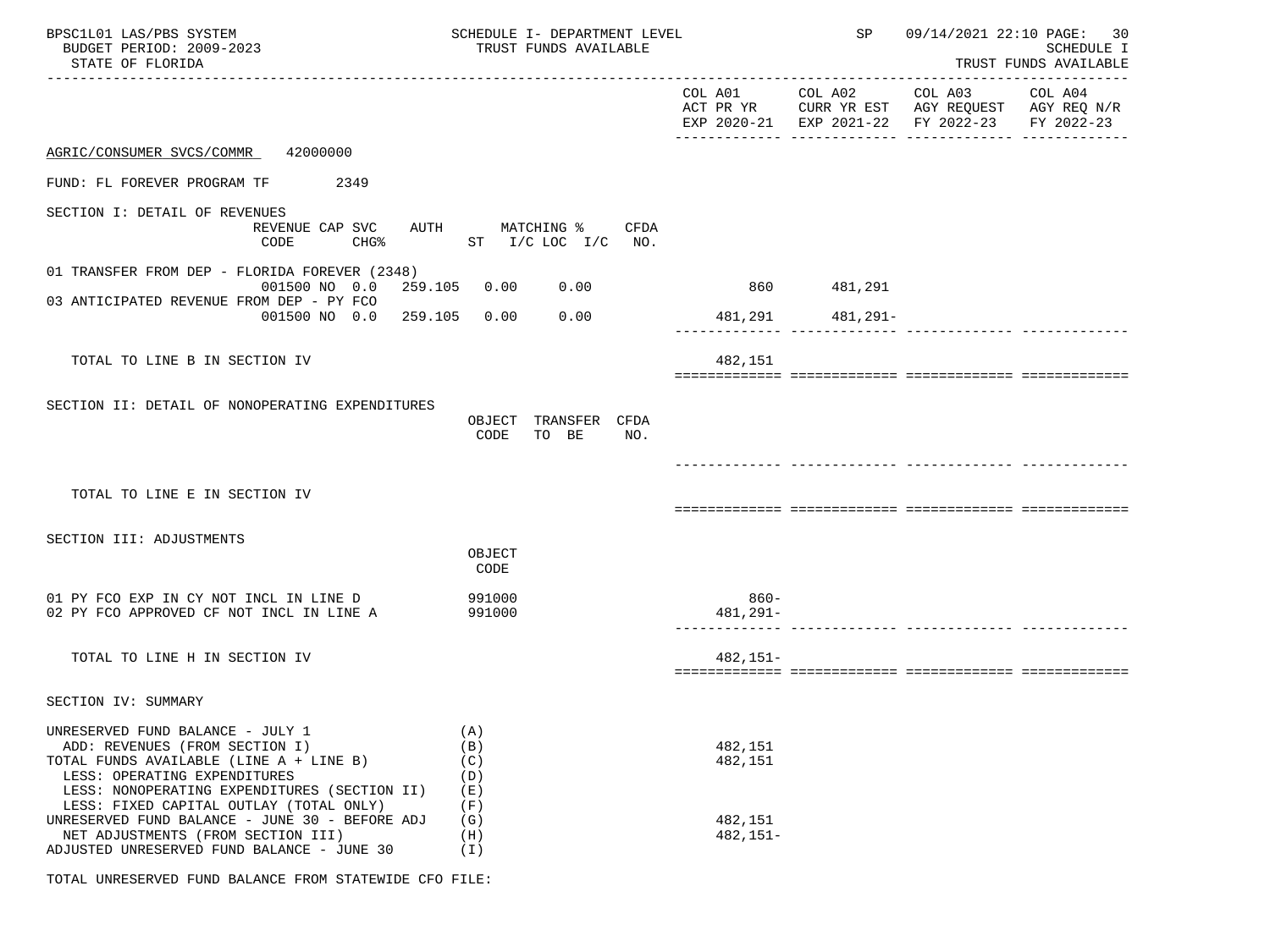| BPSC1L01 LAS/PBS SYSTEM<br>SCHEDULE I- DEPARTMENT LEVEL<br>BUDGET PERIOD: 2009-2023<br>TRUST FUNDS AVAILABLE<br>STATE OF FLORIDA |      |         |                |                        | SP     | 09/14/2021 22:10 PAGE: 31<br>SCHEDULE I<br>TRUST FUNDS AVAILABLE |                                        |                                                                                                                        |            |
|----------------------------------------------------------------------------------------------------------------------------------|------|---------|----------------|------------------------|--------|------------------------------------------------------------------|----------------------------------------|------------------------------------------------------------------------------------------------------------------------|------------|
|                                                                                                                                  |      |         |                |                        |        |                                                                  |                                        | COL A01 COL A02 COL A03 COL A04<br>ACT PR YR CURR YR EST AGY REQUEST AGY REQ N/R<br>EXP 2020-21 EXP 2021-22 FY 2022-23 | FY 2022-23 |
| AGRIC/CONSUMER SVCS/COMMR 42000000                                                                                               |      |         |                |                        |        |                                                                  |                                        |                                                                                                                        |            |
| FUND: AG EMERGENCY ERAD TF<br>2360                                                                                               |      |         |                |                        |        |                                                                  |                                        |                                                                                                                        |            |
| SECTION I: DETAIL OF REVENUES<br>REVENUE CAP SVC                                                                                 |      |         |                | AUTH MATCHING %        | CFDA   |                                                                  |                                        |                                                                                                                        |            |
| CODE                                                                                                                             | CHG% |         |                | $ST$ $I/C$ $LOC$ $I/C$ | NO.    |                                                                  |                                        |                                                                                                                        |            |
| XX FV TRANSFER FROM GR - AEETF CASH<br>001500 NO 0.0                                                                             |      | 570.191 | 0.00           |                        |        | $0.00$ $7,519,980$ $5,000,000$                                   |                                        | 8,000,000                                                                                                              |            |
| 1A ADM TRANSFER FROM DOR (FUEL TAX - REC)                                                                                        |      |         |                |                        |        |                                                                  |                                        |                                                                                                                        |            |
| 001500 NO 0.0<br>1B ADM INTEREST ON INVESTMENTS                                                                                  |      | 206.606 | 0.00           | 0.00                   |        | 11,527,112                                                       | 13,500,000                             | 14,300,000                                                                                                             |            |
| 000502 NO 4.0<br>1D ADM TRANSFER FROM GR (1000) AEETF CASH                                                                       |      | 17.57   | 0.00           | 0.00                   |        |                                                                  | 100,987 135,000 135,000                |                                                                                                                        |            |
| 001500 NO 0.0                                                                                                                    |      | 570.191 | 0.00           | 0.00                   |        |                                                                  | 3,781,791                              | 3,500,000                                                                                                              |            |
| 2B MKT REFUNDS                                                                                                                   |      |         |                |                        |        |                                                                  |                                        |                                                                                                                        |            |
| 001800 NO 0.0<br>3A FFS TRANSFER FROM GR (1000) AEETF                                                                            |      | 215.31  | 0.00           | 0.00                   |        | 662                                                              |                                        |                                                                                                                        |            |
| 001500 NO 0.0<br>4B FFS TRANSFER FROM DEM (2750)                                                                                 |      | 570.191 | 0.00           | 0.00                   |        | 3,289,991                                                        |                                        |                                                                                                                        |            |
| 001510 NO 0.0                                                                                                                    |      | 570.191 | 0.00           | 0.00                   | 97.036 | 195                                                              |                                        |                                                                                                                        |            |
| 7A PI REFUNDS                                                                                                                    |      |         |                |                        |        |                                                                  |                                        |                                                                                                                        |            |
| 001800 NO 0.0                                                                                                                    |      | 215.31  | 0.00           | 0.00                   |        | 65,306                                                           |                                        |                                                                                                                        |            |
| 7C PI TRANSFER FROM GR - AEETF CASH<br>001500 NO 0.0                                                                             |      | 570.191 | 0.00           | 0.00                   |        | 1,879,995 3,318,209 2,000,000                                    |                                        |                                                                                                                        |            |
|                                                                                                                                  |      |         |                |                        |        |                                                                  |                                        |                                                                                                                        |            |
| TOTAL TO LINE B IN SECTION IV                                                                                                    |      |         |                |                        |        |                                                                  | 24, 384, 228 25, 735, 000 27, 935, 000 |                                                                                                                        |            |
|                                                                                                                                  |      |         |                |                        |        |                                                                  |                                        |                                                                                                                        |            |
| SECTION II: DETAIL OF NONOPERATING EXPENDITURES                                                                                  |      |         | OBJECT<br>CODE | TRANSFER CFDA<br>TO BE | NO.    |                                                                  |                                        |                                                                                                                        |            |
| 01 PI TRANS TO ATF (2021)                                                                                                        |      |         | 810000         | 42010300               |        | 306,478 301,709 310,947                                          |                                        |                                                                                                                        |            |
| 01 AI TRANS TO ATF (2021)                                                                                                        |      |         | 810000         | 42010300               |        | 50,171                                                           | 57,350                                 | 59,106                                                                                                                 |            |
| 01 FFS TRANS TO ATF (2021)                                                                                                       |      |         |                | 810000 42010300        |        | 121,800                                                          | 134,533                                | 138,652                                                                                                                |            |
| 01 MKT TRANS TO ATF (2021)                                                                                                       |      |         |                | 810000 42010300        |        | 175,162                                                          | 199,642                                | 205,755                                                                                                                |            |
| 01 AL TRANSFER TO ATF (2021)                                                                                                     |      |         | 810000         | 42010300               |        | 33,454                                                           | 25,505                                 | 26,286                                                                                                                 |            |
| 02 PI TRANS TO GITF (2321) OATS                                                                                                  |      |         | 810000         | 42120100               |        | 394,778                                                          | 369,120                                | 403,473                                                                                                                |            |
| 04 ADM ASSESSMENT ON INVESTMENTS                                                                                                 |      |         | 830000         |                        |        | 7,979                                                            | 10,666                                 | 10,666                                                                                                                 |            |
| 06 ADM GR SERVICE CHARGE 4%                                                                                                      |      |         | 880400         |                        |        | 3,720                                                            | 5,400                                  | 5,400                                                                                                                  |            |
| 08 5% RESERVE                                                                                                                    |      |         | 999000         |                        |        |                                                                  |                                        | 1,225,379                                                                                                              |            |
| TOTAL TO LINE E IN SECTION IV                                                                                                    |      |         |                |                        |        | 1,093,542                                                        | 1,103,925                              | 2,385,664                                                                                                              |            |
|                                                                                                                                  |      |         |                |                        |        |                                                                  |                                        |                                                                                                                        |            |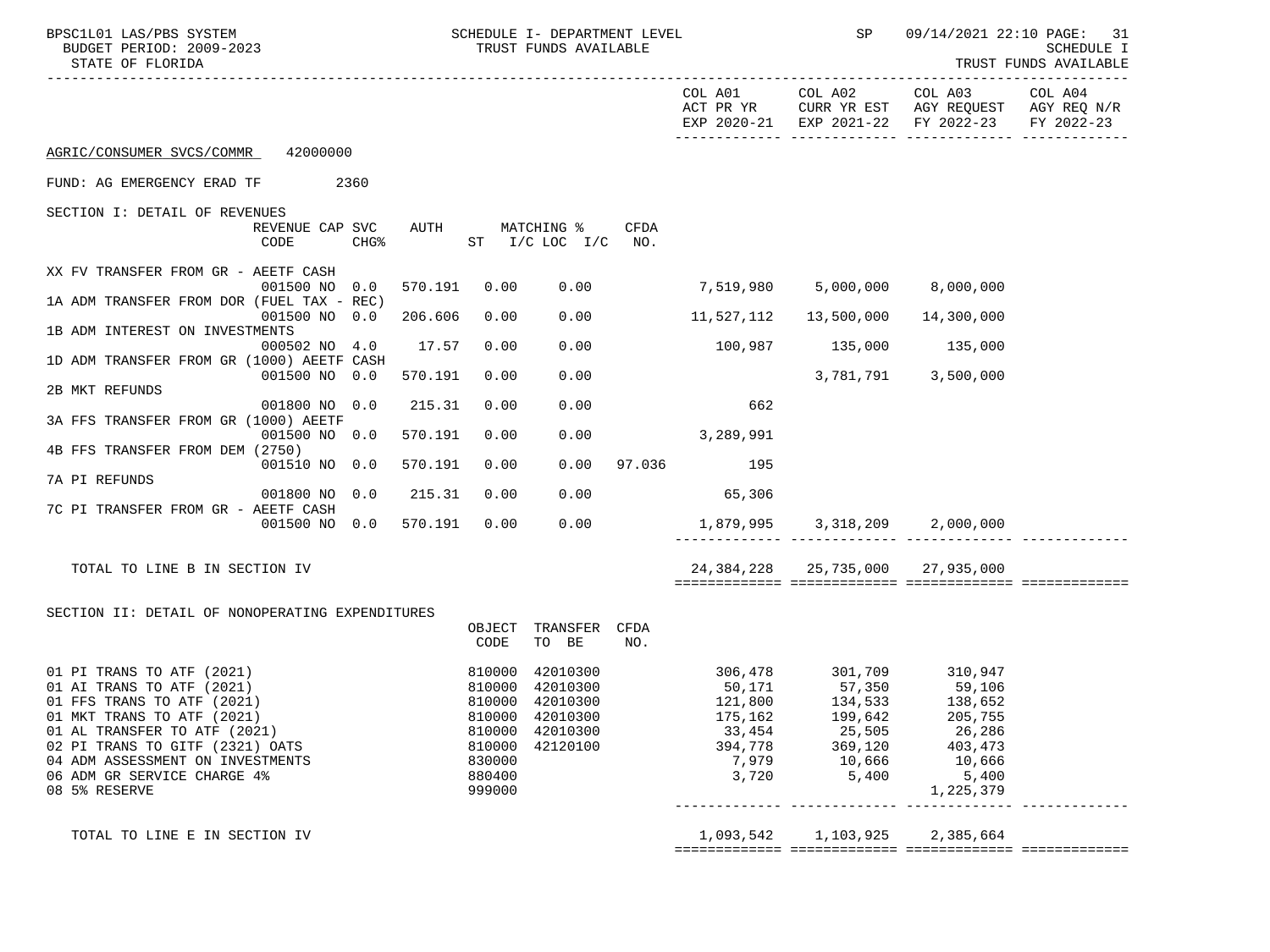| BPSC1L01 LAS/PBS SYSTEM<br>BUDGET PERIOD: 2009-2023<br>STATE OF FLORIDA                                                                                                                                                                                                                                                                                                            |                                                                    | SCHEDULE I- DEPARTMENT LEVEL<br>TRUST FUNDS AVAILABLE |                                                                                 | SP                                                                                                                                          | 09/14/2021 22:10 PAGE:                                                                                                            | 32<br>SCHEDULE I<br>TRUST FUNDS AVAILABLE |
|------------------------------------------------------------------------------------------------------------------------------------------------------------------------------------------------------------------------------------------------------------------------------------------------------------------------------------------------------------------------------------|--------------------------------------------------------------------|-------------------------------------------------------|---------------------------------------------------------------------------------|---------------------------------------------------------------------------------------------------------------------------------------------|-----------------------------------------------------------------------------------------------------------------------------------|-------------------------------------------|
|                                                                                                                                                                                                                                                                                                                                                                                    |                                                                    |                                                       |                                                                                 |                                                                                                                                             | COL A01 COL A02 COL A03 COL A04<br>ACT PR YR CURR YR EST AGY REQUEST AGY REQ N/R<br>EXP 2020-21 EXP 2021-22 FY 2022-23 FY 2022-23 |                                           |
| AGRIC/CONSUMER SVCS/COMMR<br>42000000                                                                                                                                                                                                                                                                                                                                              |                                                                    |                                                       |                                                                                 |                                                                                                                                             |                                                                                                                                   |                                           |
| FUND: AG EMERGENCY ERAD TF<br>2360                                                                                                                                                                                                                                                                                                                                                 |                                                                    |                                                       |                                                                                 |                                                                                                                                             |                                                                                                                                   |                                           |
| SECTION III: ADJUSTMENTS                                                                                                                                                                                                                                                                                                                                                           |                                                                    |                                                       |                                                                                 |                                                                                                                                             |                                                                                                                                   |                                           |
|                                                                                                                                                                                                                                                                                                                                                                                    | OBJECT<br>CODE                                                     |                                                       |                                                                                 |                                                                                                                                             |                                                                                                                                   |                                           |
| 02 PY COMPENSATED ABSENCES INCL IN LINE A<br>03 PY CF ENC (B ITEMS) NOT INCL IN LINE A<br>04 TR10/TR90 NOT INCL IN SECT I OR LINE D<br>05 REVERSIONS - SEP 2020<br>10 SWFS ADJUSTMENTS (POST CLOSING )<br>12 TR10 CF ADJ PRIOR TO YEAR END CLOSE<br>13 DFS CRF ADJ ENTRIES (310154)                                                                                                | 991000<br>991000<br>991000<br>991000<br>991000<br>991000<br>991000 |                                                       | 62,586<br>1,183,219–<br>133,472<br>142,852<br>1,067,560<br>1,123,029<br>41,098– |                                                                                                                                             |                                                                                                                                   |                                           |
| TOTAL TO LINE H IN SECTION IV                                                                                                                                                                                                                                                                                                                                                      |                                                                    |                                                       | 1,305,182                                                                       |                                                                                                                                             |                                                                                                                                   |                                           |
| SECTION IV: SUMMARY                                                                                                                                                                                                                                                                                                                                                                |                                                                    |                                                       |                                                                                 |                                                                                                                                             |                                                                                                                                   |                                           |
| UNRESERVED FUND BALANCE - JULY 1<br>ADD: REVENUES (FROM SECTION I)<br>TOTAL FUNDS AVAILABLE (LINE A + LINE B)<br>LESS: OPERATING EXPENDITURES<br>LESS: NONOPERATING EXPENDITURES (SECTION II)<br>LESS: FIXED CAPITAL OUTLAY (TOTAL ONLY)<br>UNRESERVED FUND BALANCE - JUNE 30 - BEFORE ADJ<br>NET ADJUSTMENTS (FROM SECTION III)<br>ADJUSTED UNRESERVED FUND BALANCE - JUNE 30 (I) | (A)<br>(B)<br>(C)<br>(D)<br>(E)<br>(F)<br>(G)<br>(H)               |                                                       | 24,384,228<br>27,748,988<br>24,990,183<br>1,093,542<br>1,305,182                | 3,364,760 2,970,445 5,547,166<br>28,705,445<br>20,254,354<br>1,103,925<br>1,800,000<br>1,665,263 5,547,166<br>2,970,445 5,547,166 3,064,211 | 25,735,000 27,935,000<br>33,482,166<br>28,032,291<br>2,385,664<br>3,064,211                                                       | 15,243,390                                |
| TOTAL UNRESERVED FUND BALANCE FROM STATEWIDE CFO FILE:                                                                                                                                                                                                                                                                                                                             |                                                                    |                                                       | 3,364,760                                                                       |                                                                                                                                             |                                                                                                                                   |                                           |
| SCHEDULE IB: DETAIL OF UNRESERVED FUND BALANCE                                                                                                                                                                                                                                                                                                                                     | FUNDING SOURCE<br>STATE(S)                                         | RESTRICTED(R)<br>NONSTATE(N) UNRESTRICTED(U)          |                                                                                 |                                                                                                                                             |                                                                                                                                   |                                           |
| 01 AGRICULTURAL EMERGENCY STATE OPERATIONS                                                                                                                                                                                                                                                                                                                                         | S                                                                  | U                                                     |                                                                                 | 2,970,445 5,547,166 3,064,211                                                                                                               |                                                                                                                                   |                                           |
| ADJUSTED UNRESERVED FUND BALANCE - JUNE 30                                                                                                                                                                                                                                                                                                                                         |                                                                    |                                                       | 2,970,445                                                                       | 5,547,166                                                                                                                                   | 3,064,211                                                                                                                         |                                           |
|                                                                                                                                                                                                                                                                                                                                                                                    |                                                                    |                                                       |                                                                                 |                                                                                                                                             |                                                                                                                                   |                                           |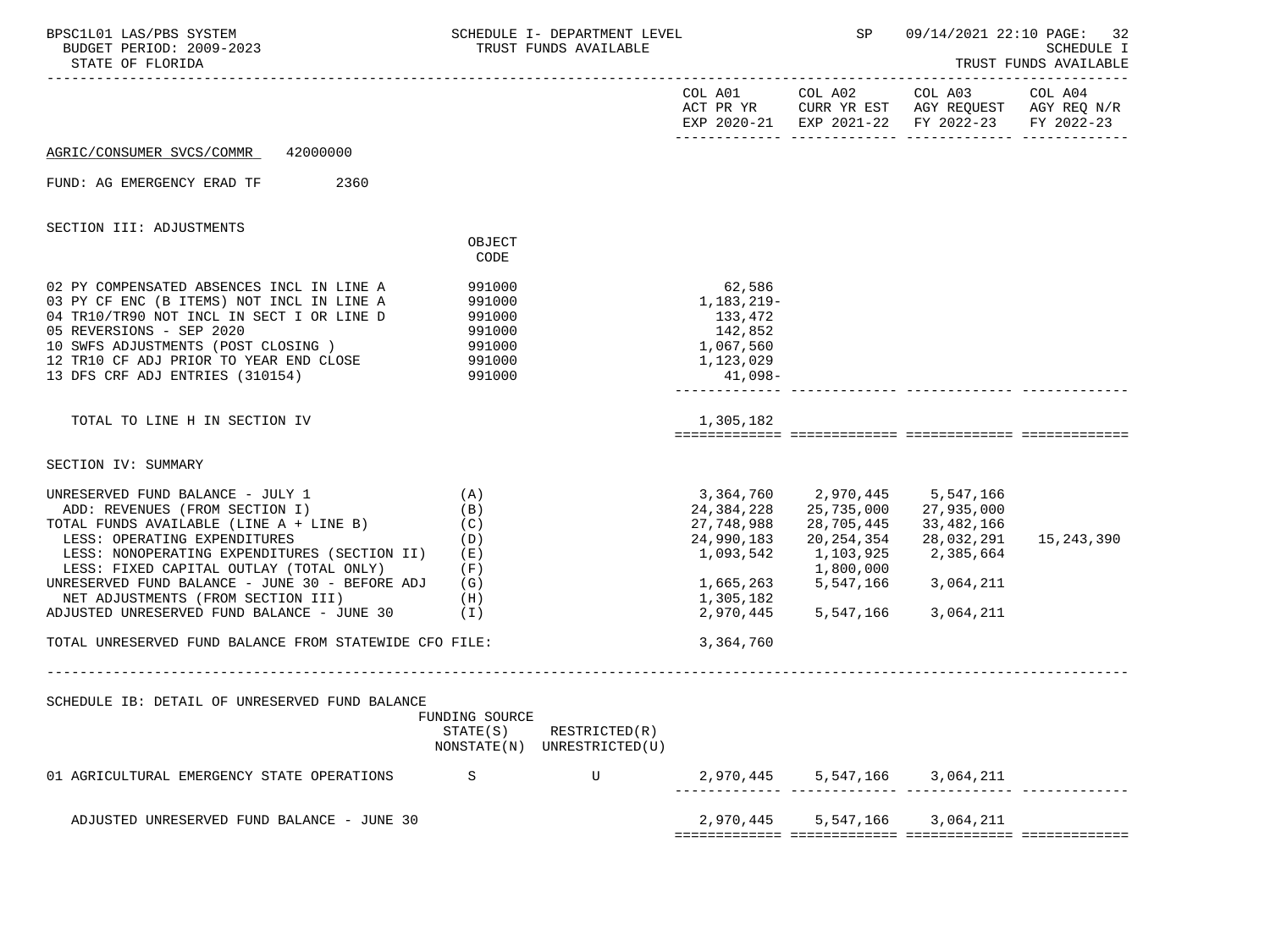29 TRAINING CENTER FEES (NON-STATE AGENCY)

-----------------------------------------------------------------------------------------------------------------------------------

STATE OF FLORIDA AND INTERNATIONAL STATE OF FUNDS AVAILABLE

|                                               |                         |          |                  |         |      |                               |             | COL A01<br>ACT PR YR<br>EXP 2020-21 | COL A02<br>CURR YR EST<br>EXP 2021-22 | COL A03<br>AGY REQUEST<br>FY 2022-23 | COL A04<br>AGY REQ N/R<br>FY 2022-23 |
|-----------------------------------------------|-------------------------|----------|------------------|---------|------|-------------------------------|-------------|-------------------------------------|---------------------------------------|--------------------------------------|--------------------------------------|
| AGRIC/CONSUMER SVCS/COMMR                     |                         | 42000000 |                  |         |      |                               |             |                                     |                                       |                                      |                                      |
| FUND: INCIDENTAL TRUST FUND                   |                         |          | 2381             |         |      |                               |             |                                     |                                       |                                      |                                      |
| SECTION I: DETAIL OF REVENUES                 | REVENUE CAP SVC<br>CODE |          | CHG <sup>8</sup> | AUTH    | ST   | MATCHING %<br>$I/C$ LOC $I/C$ | CFDA<br>NO. |                                     |                                       |                                      |                                      |
| 01 FOREST PRODUCTS                            |                         |          |                  |         |      |                               |             |                                     |                                       |                                      |                                      |
| 03 NURSERY RECEIPTS                           | 000900 NO               |          | 4.0              | 589.011 | 0.00 | 0.00                          |             | 4,152,127                           | 5,561,000                             | 5,561,000                            |                                      |
| 04 RECREATION RECEIPTS                        | 000900 NO 4.0           |          |                  | 589.011 | 0.00 | 0.00                          |             | 1,205,533                           | 1,061,889                             | 1,061,889                            |                                      |
| 05 SALE FROM NON DOF LANDS                    | 000100 YES 4.0          |          |                  | 589.04  | 0.00 | 0.00                          |             | 2,291,581                           | 2,106,151                             | 2,216,151                            |                                      |
| 06 TRANSFER FROM DHSMV (2488) OFF-HIGHWAY VEH | 000900 NO               |          | -4.0             | 589.011 | 0.00 | 0.00                          |             | 91,436                              | 50,000                                | 50,000                               |                                      |
| 07 REFUNDS                                    | 001520 NO 4.0           |          |                  | 261.12  | 0.00 | 0.00                          |             | 1,300,235                           | 1,513,336                             | 1,556,295                            |                                      |
|                                               | 001800 NO               |          | 0.0              | 215.31  | 0.00 | 0.00                          |             | 66,543                              | 45,586                                | 45,586                               |                                      |
| 08 SECURITY DEPOSITS                          | 002700 NO 0.0           |          |                  | 589.011 | 0.00 | 0.00                          |             | 213,000                             | 250,000                               | 250,000                              |                                      |
| 10 FIRE SUPPRESSION                           | 000100 YES 4.0          |          |                  | 590.02  | 0.00 | 0.00                          |             | 135,208                             | 271,901                               | 247,462                              |                                      |
| 11 FIRELINE PLOWING                           | 000100 YES 4.0          |          |                  | 590.02  | 0.00 | 0.00                          |             | 98,859                              | 149,916                               | 133,976                              |                                      |
| 12 COUNTY CFA ASSESSMENTS                     | 002600 YES 4.0          |          |                  | 589.31  | 0.00 | 0.00                          |             | 153,885                             | 112,967                               | 112,967                              |                                      |
| 13 PRIVATE DONATIONS                          |                         |          |                  |         |      |                               |             |                                     |                                       |                                      |                                      |
| 14 RENTAL (EQUIPMENT)                         | 001101 NO 4.0           |          |                  | 589.04  | 0.00 | 0.00                          |             | 3                                   | 500                                   | 1,000                                |                                      |
| 15 SALES TAXES                                | 002101 NO               |          | 4.0              | 589.04  | 0.00 | 0.00                          |             | 45                                  | 1,796                                 | 1,796                                |                                      |
| 16 INTEREST ON INVESTMENTS                    | 002500 NO               |          | 0.0              | 212.054 | 0.00 | 0.00                          |             | 18,265                              | 38,400                                | 60,000                               |                                      |
| 17 PRESCRIBED BURNING                         | 000502 NO 4.0           |          |                  | 17.61   | 0.00 | 0.00                          |             | 43,675                              | 80,000                                | 80,000                               |                                      |
|                                               | 000100 YES 4.0          |          |                  | 590.02  | 0.00 | 0.00                          |             | 201,348                             | 194,897                               | 186,037                              |                                      |
| 19 RENTALS & LEASES                           | 002101 NO               |          | 4.0              | 589.011 | 0.00 | 0.00                          |             | 81,483                              | 80,084                                | 91,566                               |                                      |
| 20 LEASES - OIL & GAS BRSF & JAY              | 002100 NO 4.0           |          |                  | 589.101 | 0.00 | 0.00                          |             | 16,111                              | 26,782                                | 26,782                               |                                      |
| 23 ADMINISTRATIVE FINES                       | 001202 NO               |          | 4.0              | 215.31  | 0.00 | 0.00                          |             | 3,319                               | 1,721                                 | 1,721                                |                                      |
| 27 CECIL FIELD                                | 000900 NO               |          | 4.0              | 589.011 | 0.00 | 0.00                          |             | 503,263                             | 400,000                               | 400,000                              |                                      |
| 28 TRAINING CENTER FEES (STATE AGENCY)        | 001903 NO 0.0           |          |                  | 590.02  | 0.00 | 0.00                          |             | 15,185                              | 7,000                                 | 10,000                               |                                      |

000100 YES 4.0 590.02 0.00 0.00 15,692 26,000 32,000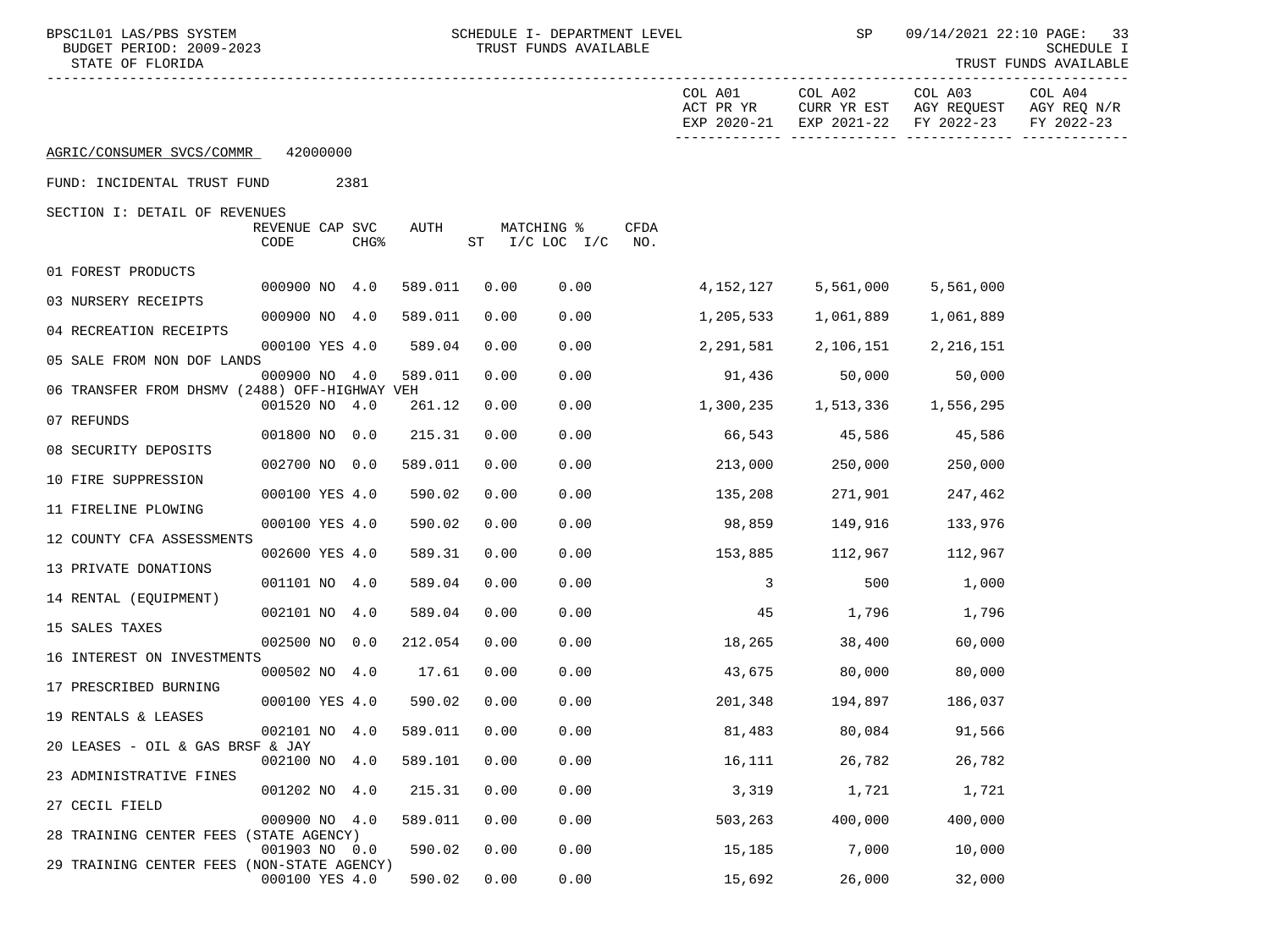| SCHEDULE I- DEPARTMENT LEVEL<br>BPSC1L01 LAS/PBS SYSTEM<br>BUDGET PERIOD: 2009-2023<br>STATE OF FLORIDA |         |                  | TRUST FUNDS AVAILABLE             |             |                               | <b>SP</b>                            | 09/14/2021 22:10 PAGE: 34<br>SCHEDULE I<br>TRUST FUNDS AVAILABLE<br>--------------                           |            |  |
|---------------------------------------------------------------------------------------------------------|---------|------------------|-----------------------------------|-------------|-------------------------------|--------------------------------------|--------------------------------------------------------------------------------------------------------------|------------|--|
|                                                                                                         |         |                  |                                   |             | ACT PR YR                     |                                      | COL A01 COL A02 COL A03 COL A04<br>CURR YR EST AGY REQUEST AGY REQ N/R<br>EXP 2020-21 EXP 2021-22 FY 2022-23 | FY 2022-23 |  |
| AGRIC/CONSUMER SVCS/COMMR 42000000                                                                      |         |                  |                                   |             |                               |                                      |                                                                                                              |            |  |
| FUND: INCIDENTAL TRUST FUND 2381                                                                        |         |                  |                                   |             |                               |                                      |                                                                                                              |            |  |
| SECTION I: DETAIL OF REVENUES                                                                           |         |                  |                                   |             |                               |                                      |                                                                                                              |            |  |
| REVENUE CAP SVC<br><b>CHG%</b><br>CODE                                                                  |         |                  | AUTH MATCHING %<br>ST I/C LOC I/C | CFDA<br>NO. |                               |                                      |                                                                                                              |            |  |
| 30 SALE OF SURPLUS PROPERTY - DMS                                                                       |         |                  |                                   |             |                               |                                      |                                                                                                              |            |  |
| 001520 NO 4.0<br>31 SALE OF SURPLUS PROPERTY - NON-DMS                                                  | 570.07  | 0.00             | 0.00                              |             | 790                           | 790                                  | 790                                                                                                          |            |  |
| 002900 NO 4.0<br>32 TRANSFER FROM DEM (2750) SEV STORM                                                  | 570.07  | 0.00             | 0.00                              |             | $608,921$ $675,000$ $675,000$ |                                      |                                                                                                              |            |  |
| 001510 NO 0.0                                                                                           | 589.011 | 0.00             | 0.00                              | 97.036      | 308,153                       |                                      |                                                                                                              |            |  |
| 35 MISCELLANEOUS REVENUE<br>000400 YES 4.0                                                              | 570.07  | 0.00             | 0.00                              |             | 275                           | 238                                  | 238                                                                                                          |            |  |
| 36 SALE OF GOODS/SVCS TO STATE AGENCIES<br>001903 NO 0.0                                                | 590.02  | 0.00             | 0.00                              |             |                               | 184                                  | 184                                                                                                          |            |  |
| 38 REIMBURSEMENT - FIRE SUPPR ASST                                                                      |         |                  |                                   |             |                               |                                      |                                                                                                              |            |  |
| 001801 NO 0.0<br>39 ASSESSMENTS - FIRE CONTROL                                                          | 590.02  | 0.00             | 0.00                              |             |                               | 368,334 1,084,058                    | 843,472                                                                                                      |            |  |
| 002600 YES 4.0<br>42 INSURANCE RECOVERIES OTHER THAN FIRE                                               | 125.27  | 0.00             | 0.00                              |             |                               | 785,272 793,600                      | 793,955                                                                                                      |            |  |
| 002801 NO 0.0                                                                                           | 215.31  | 0.00             | 0.00                              |             | 306,726                       | 100,000                              | 100,000                                                                                                      |            |  |
| 43 LAND SALES OR LEASES<br>002100 NO 4.0                                                                | 589.011 | 0.00             | 0.00                              |             | 144,201                       | 500,000                              | 500,000                                                                                                      |            |  |
| 49 ANTICIPATED REVENUES - VARIOUS SOURCES<br>001500 NO 0.0                                              | 589     | 0.00             | 0.00                              |             |                               | 930,447 930,447-                     |                                                                                                              |            |  |
| 50 TRANSFERS FROM DEM 2750 MICHAEL                                                                      |         |                  |                                   |             |                               |                                      |                                                                                                              |            |  |
| 001510 NO 0.0<br>51 TRANSFERS FROM DEM 2750 WILDFIRES                                                   | 589.011 | 0.00             | 0.00                              |             | 97.036                        | 2,618,402                            |                                                                                                              |            |  |
| 001510 NO 0.0<br>53 TRANSFERS FROM FGTF (2261)                                                          | 589.011 | 0.00             | 0.00                              | 97.036      |                               | 1,700,000 500,000                    |                                                                                                              |            |  |
| 001500 NO 0.0                                                                                           | 215.34  | 0.00             | 0.00                              |             | 454,538                       |                                      |                                                                                                              |            |  |
| 54 REVOLVING FUND REPAYMENT<br>004700 NO 0.0                                                            | 215.31  | 0.00             | 0.00                              |             | 260                           |                                      |                                                                                                              |            |  |
| TOTAL TO LINE B IN SECTION IV                                                                           |         |                  |                                   |             |                               | 14,514,713   18,521,751   15,539,867 |                                                                                                              |            |  |
|                                                                                                         |         |                  |                                   |             |                               |                                      |                                                                                                              |            |  |
| SECTION II: DETAIL OF NONOPERATING EXPENDITURES                                                         |         |                  |                                   |             |                               |                                      |                                                                                                              |            |  |
|                                                                                                         |         | OBJECT<br>CODE   | TRANSFER<br>TO BE                 | CFDA<br>NO. |                               |                                      |                                                                                                              |            |  |
| 01 TRANS TO ATF (2021)                                                                                  |         | 810000           | 42010300                          |             | 669,776                       | 328,375                              | 338,430                                                                                                      |            |  |
| 02 TRANS TO GITF (2321) OATS<br>03 GR SERVICE CHARGE 4%                                                 |         | 810000<br>880400 | 42120100                          |             | 241,323<br>492,973            | 331,483<br>544,343                   | 583,307<br>549,225                                                                                           |            |  |
| 04 REFUND STATE REV                                                                                     |         | 860000           |                                   |             | 3,585                         | 10,000                               | 10,000                                                                                                       |            |  |
| 05 REFUND NON-STATE REV                                                                                 |         | 860000           |                                   |             | 224,004                       | 250,000                              | 250,000                                                                                                      |            |  |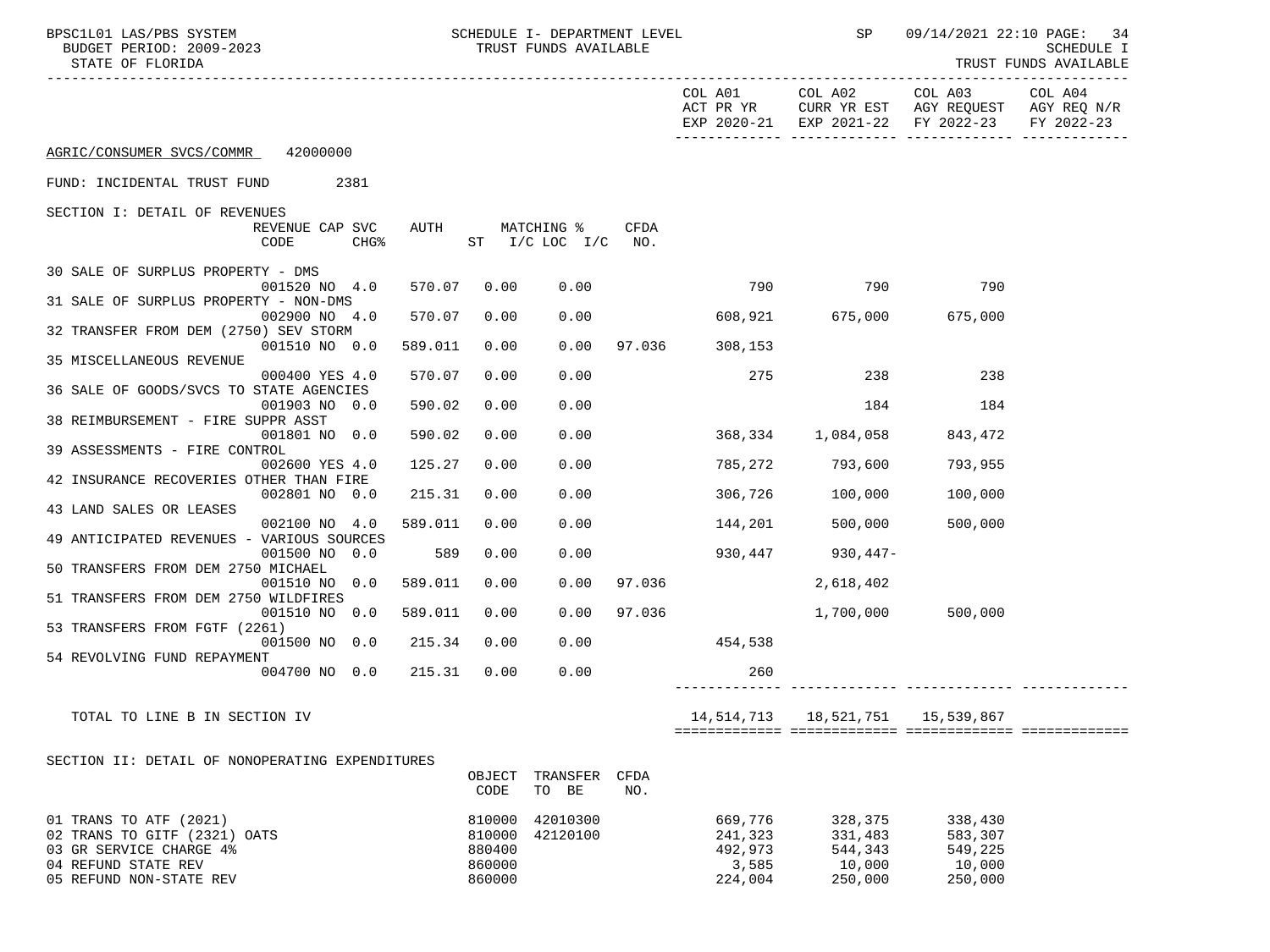| BPSC1L01 LAS/PBS SYSTEM<br>BUDGET PERIOD: 2009-2023<br>STATE OF FLORIDA                                                                                                                                                                                                                                                                                                                                                                                                                                 | SCHEDULE I- DEPARTMENT LEVEL<br>TRUST FUNDS AVAILABLE                                            |                                                                                                                                             | <b>SP</b>                                                                                  | 09/14/2021 22:10 PAGE: 35<br><b>SCHEDULE I</b><br>TRUST FUNDS AVAILABLE                                                           |         |  |
|---------------------------------------------------------------------------------------------------------------------------------------------------------------------------------------------------------------------------------------------------------------------------------------------------------------------------------------------------------------------------------------------------------------------------------------------------------------------------------------------------------|--------------------------------------------------------------------------------------------------|---------------------------------------------------------------------------------------------------------------------------------------------|--------------------------------------------------------------------------------------------|-----------------------------------------------------------------------------------------------------------------------------------|---------|--|
|                                                                                                                                                                                                                                                                                                                                                                                                                                                                                                         |                                                                                                  |                                                                                                                                             |                                                                                            | COL A01 COL A02 COL A03 COL A04<br>ACT PR YR CURR YR EST AGY REQUEST AGY REQ N/R<br>EXP 2020-21 EXP 2021-22 FY 2022-23 FY 2022-23 |         |  |
| AGRIC/CONSUMER SVCS/COMMR 42000000                                                                                                                                                                                                                                                                                                                                                                                                                                                                      |                                                                                                  |                                                                                                                                             |                                                                                            |                                                                                                                                   |         |  |
| FUND: INCIDENTAL TRUST FUND<br>2381                                                                                                                                                                                                                                                                                                                                                                                                                                                                     |                                                                                                  |                                                                                                                                             |                                                                                            |                                                                                                                                   |         |  |
| SECTION II: DETAIL OF NONOPERATING EXPENDITURES                                                                                                                                                                                                                                                                                                                                                                                                                                                         | OBJECT TRANSFER CFDA<br>CODE<br>TO BE<br>NO.                                                     |                                                                                                                                             |                                                                                            |                                                                                                                                   |         |  |
| 06 PAYMENT OF SALES TAX<br>07 ASSESSMENT ON INVESTMENTS<br>09 BUDGET AMEND (SUPPRESSION EQUIP) B0106<br>10 5% TRUST FUND RESERVE                                                                                                                                                                                                                                                                                                                                                                        | 810000<br>830000<br>899000<br>999000                                                             |                                                                                                                                             | 18,265 38,400 60,000<br>3,489 6,391 6,391<br>580,596                                       | 753,978                                                                                                                           |         |  |
| TOTAL TO LINE E IN SECTION IV                                                                                                                                                                                                                                                                                                                                                                                                                                                                           |                                                                                                  |                                                                                                                                             | 1,653,415 2,089,588 2,551,331                                                              |                                                                                                                                   |         |  |
| SECTION III: ADJUSTMENTS                                                                                                                                                                                                                                                                                                                                                                                                                                                                                | OBJECT<br>CODE                                                                                   |                                                                                                                                             |                                                                                            |                                                                                                                                   |         |  |
| 01 PY A/P NOT CF INCL IN LINE A<br>02 PY COMPENSATED ABSENCES INCL IN LINE A<br>03 PY CF ENC (B ITEMS) NOT INCL IN LINE A<br>04 CHANGE IN ALLOWANCE FOR DOUBTFUL ACCOUNTS<br>05 TR 10/90 NOT INCL IN SECT 1 OR LINE D<br>06 REVERSIONS - SEPT 2020<br>07 PY FCO EXP IN CY NOT INCL IN LINE D<br>08 PY FCO APPROVED CF NOT INCL IN LINE A<br>09 ROUNDING<br>10 SWFS ADJUSTMENTS (POST CLOSING 12,16,19) 991000<br>12 TR10 - CF ADJ PRIOR TO YEAR END CLOSE 991000<br>13 DFS CRF REC ADJ ENTRIES (310154) | 991000<br>991000<br>991000<br>991000<br>991000<br>991000<br>991000<br>991000<br>991000<br>991000 | 17<br>14,586<br>409,577-<br>760,862<br>1,821,144-<br>725,676<br>13,947-<br>$930,447-$<br>$\overline{9}$<br>61,711<br>4,458,586<br>$58,200-$ |                                                                                            |                                                                                                                                   |         |  |
| TOTAL TO LINE H IN SECTION IV                                                                                                                                                                                                                                                                                                                                                                                                                                                                           |                                                                                                  | 2,788,132                                                                                                                                   |                                                                                            |                                                                                                                                   |         |  |
| SECTION IV: SUMMARY                                                                                                                                                                                                                                                                                                                                                                                                                                                                                     |                                                                                                  |                                                                                                                                             |                                                                                            |                                                                                                                                   |         |  |
| UNRESERVED FUND BALANCE - JULY 1<br>ADD: REVENUES (FROM SECTION I)<br>TOTAL FUNDS AVAILABLE (LINE A + LINE B)<br>LESS: OPERATING EXPENDITURES<br>LESS: NONOPERATING EXPENDITURES (SECTION II)<br>LESS: FIXED CAPITAL OUTLAY (TOTAL ONLY)<br>UNRESERVED FUND BALANCE - JUNE 30 - BEFORE ADJ<br>NET ADJUSTMENTS (FROM SECTION III)<br>ADJUSTED UNRESERVED FUND BALANCE - JUNE 30                                                                                                                          | (A)<br>(B)<br>(C)<br>(D)<br>(E)<br>(F)<br>(G)<br>(H)<br>(I)                                      | 2,356,078<br>14,514,713<br>16,870,791<br>12,908,644<br>1,653,415<br>2,308,732<br>2,788,132<br>5,096,864                                     | 5,096,864<br>18,521,751<br>23,618,615<br>14,939,387<br>2,089,588<br>6,589,640<br>6,589,640 | 6,589,640<br>15,539,867<br>22,129,507<br>14,939,387<br>2,551,331<br>680,000<br>3,958,789<br>3,958,789                             | 680,000 |  |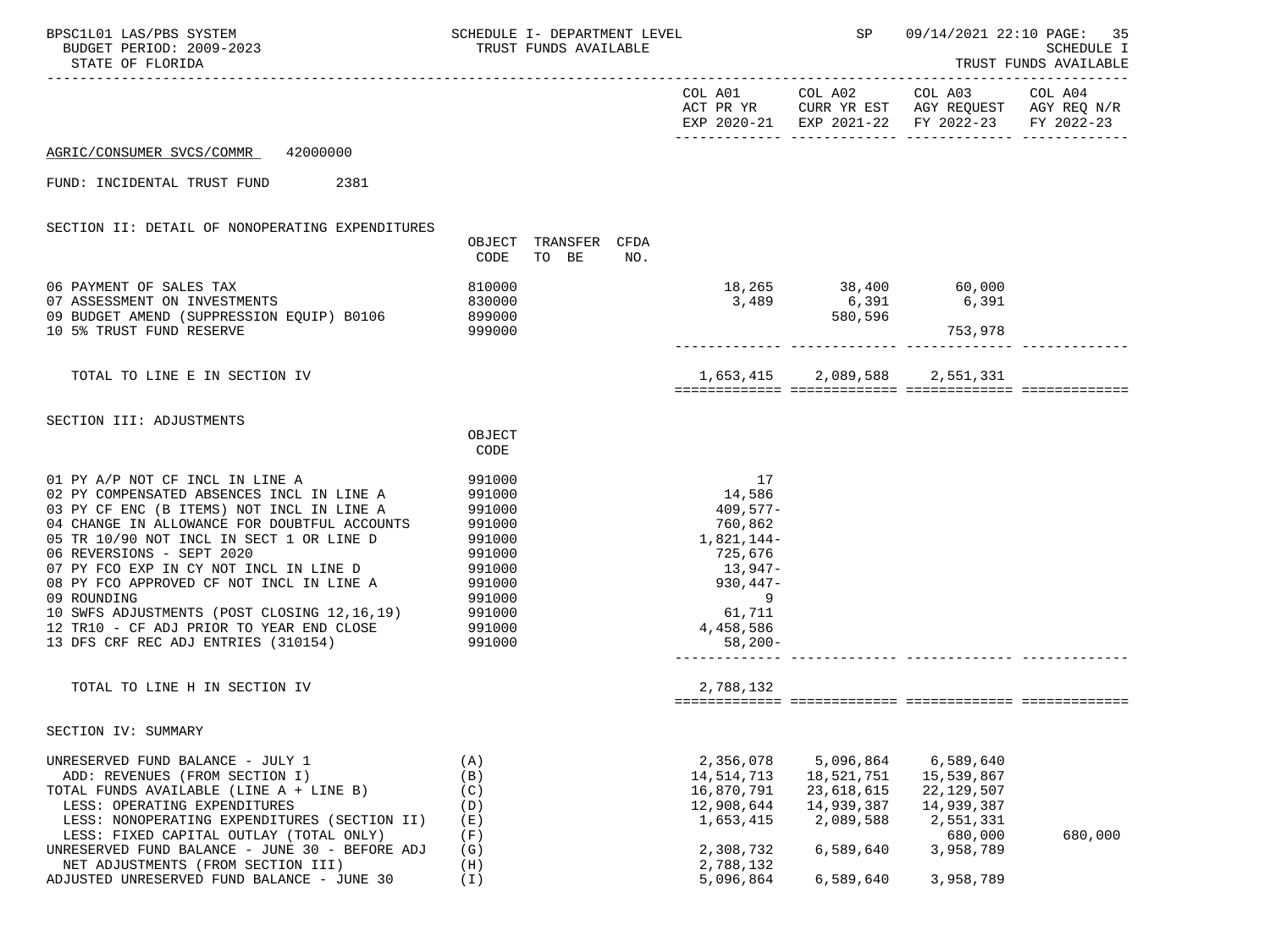| BPSC1L01 LAS/PBS SYSTEM<br>BUDGET PERIOD: 2009-2023<br>STATE OF FLORIDA | SCHEDULE I- DEPARTMENT LEVEL<br>TRUST FUNDS AVAILABLE |                                                            |           |                               | SP 09/14/2021 22:10 PAGE: 36<br>_____________________________________                                                     | SCHEDULE I<br>TRUST FUNDS AVAILABLE |  |
|-------------------------------------------------------------------------|-------------------------------------------------------|------------------------------------------------------------|-----------|-------------------------------|---------------------------------------------------------------------------------------------------------------------------|-------------------------------------|--|
|                                                                         |                                                       |                                                            | COL A01   |                               | COL A02 COL A03 COL A04<br>ACT PR YR CURR YR EST AGY REOUEST AGY REO N/R<br>EXP 2020-21 EXP 2021-22 FY 2022-23 FY 2022-23 |                                     |  |
| AGRIC/CONSUMER SVCS/COMMR 42000000                                      |                                                       |                                                            |           |                               |                                                                                                                           |                                     |  |
| 2381<br>FUND: INCIDENTAL TRUST FUND                                     |                                                       |                                                            |           |                               |                                                                                                                           |                                     |  |
| SECTION IV: SUMMARY                                                     |                                                       |                                                            |           |                               |                                                                                                                           |                                     |  |
| TOTAL UNRESERVED FUND BALANCE FROM STATEWIDE CFO FILE:                  |                                                       |                                                            | 2,356,078 |                               |                                                                                                                           |                                     |  |
| SCHEDULE IB: DETAIL OF UNRESERVED FUND BALANCE                          | FUNDING SOURCE                                        | $STATE(S)$ RESTRICTED $(R)$<br>NONSTATE(N) UNRESTRICTED(U) |           |                               |                                                                                                                           |                                     |  |
| 01 FLORIDA FOREST SERVICE STATE OPERATIONS S                            |                                                       | $\overline{U}$                                             |           | 5,096,864 6,589,640 3,958,789 |                                                                                                                           |                                     |  |
| ADJUSTED UNRESERVED FUND BALANCE - JUNE 30                              |                                                       |                                                            |           | 5,096,864 6,589,640 3,958,789 |                                                                                                                           |                                     |  |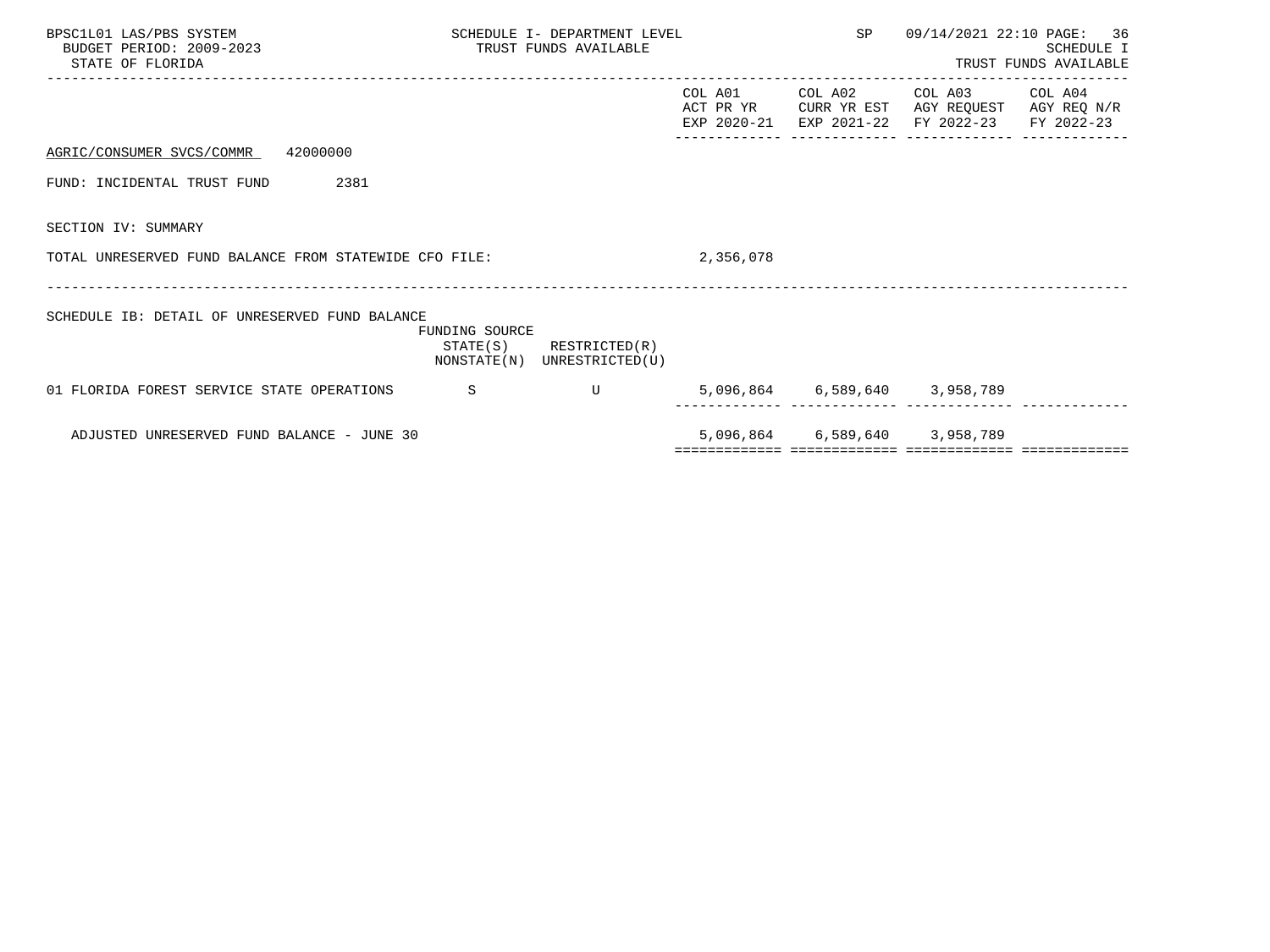| BPSC1L01 LAS/PBS SYSTEM<br>BUDGET PERIOD: 2009-2023<br>STATE OF FLORIDA                                                                                                                                                                                                                                                                                                                            | SCHEDULE I- DEPARTMENT LEVEL<br>TRUST FUNDS AVAILABLE                                                                                                                                                                    | 09/14/2021 22:10 PAGE: 37<br>SP<br>SCHEDULE I<br>TRUST FUNDS AVAILABLE                                                      |
|----------------------------------------------------------------------------------------------------------------------------------------------------------------------------------------------------------------------------------------------------------------------------------------------------------------------------------------------------------------------------------------------------|--------------------------------------------------------------------------------------------------------------------------------------------------------------------------------------------------------------------------|-----------------------------------------------------------------------------------------------------------------------------|
|                                                                                                                                                                                                                                                                                                                                                                                                    | COL A01<br>ACT PR YR                                                                                                                                                                                                     | COL A02<br>COL A03<br>COL A04<br>CURR YR EST AGY REQUEST<br>AGY REQ N/R<br>EXP 2020-21 EXP 2021-22 FY 2022-23<br>FY 2022-23 |
| 42000000<br>AGRIC/CONSUMER SVCS/COMMR                                                                                                                                                                                                                                                                                                                                                              |                                                                                                                                                                                                                          |                                                                                                                             |
| FUND: LAND ACOUISITION TF<br>2423                                                                                                                                                                                                                                                                                                                                                                  |                                                                                                                                                                                                                          |                                                                                                                             |
| SECTION I: DETAIL OF REVENUES<br>REVENUE CAP SVC<br>AUTH<br>CODE<br>CHG <sup>8</sup>                                                                                                                                                                                                                                                                                                               | MATCHING %<br>CFDA<br>ST I/C LOC I/C NO.                                                                                                                                                                                 |                                                                                                                             |
| L1 FFS TRANSFER FROM DEP LATF<br>001500 NO 0.0<br>20.142                                                                                                                                                                                                                                                                                                                                           | 0.00<br>0.00                                                                                                                                                                                                             |                                                                                                                             |
| L2 FFS REFUNDS<br>001800 NO 0.0<br>215.31                                                                                                                                                                                                                                                                                                                                                          | 0.00<br>0.00<br>15,100                                                                                                                                                                                                   |                                                                                                                             |
| L3 WP REFUNDS                                                                                                                                                                                                                                                                                                                                                                                      |                                                                                                                                                                                                                          |                                                                                                                             |
| 001800 NO 0.0<br>215.31<br>L4 ADM REFUNDS                                                                                                                                                                                                                                                                                                                                                          | 0.00<br>0.00<br>5,696                                                                                                                                                                                                    |                                                                                                                             |
| 001800 NO 0.0<br>215.31<br>L5 OATS REFUNDS                                                                                                                                                                                                                                                                                                                                                         | 0.00<br>0.00<br>48                                                                                                                                                                                                       |                                                                                                                             |
| 001800 NO 0.0<br>215.31<br>L9 ANTICIPATED REVENUE FOR FCO ENCUMBRANCES                                                                                                                                                                                                                                                                                                                             | 0.00<br>0.00<br>31                                                                                                                                                                                                       |                                                                                                                             |
| 570.07<br>001500 NO 0.0                                                                                                                                                                                                                                                                                                                                                                            | 0.00<br>0.00<br>11,202,803                                                                                                                                                                                               |                                                                                                                             |
| TOTAL TO LINE B IN SECTION IV                                                                                                                                                                                                                                                                                                                                                                      |                                                                                                                                                                                                                          | 128,828,240  142,301,792  209,539,536                                                                                       |
| SECTION II: DETAIL OF NONOPERATING EXPENDITURES                                                                                                                                                                                                                                                                                                                                                    | TRANSFER CFDA<br>OBJECT<br>TO BE<br>CODE<br>NO.                                                                                                                                                                          |                                                                                                                             |
| TOTAL TO LINE E IN SECTION IV                                                                                                                                                                                                                                                                                                                                                                      |                                                                                                                                                                                                                          |                                                                                                                             |
| SECTION III: ADJUSTMENTS                                                                                                                                                                                                                                                                                                                                                                           | OBJECT<br>CODE                                                                                                                                                                                                           |                                                                                                                             |
| 01 PY A/P NOT CF INCLUDED IN LINE A<br>02 PY COMP ABSENCES INCLUDED IN LINE A<br>03 PY CF ENCUMB (B ITEM) NOT INCL IN LINE A<br>05 TR10/TR90 NOT INCL IN SEC 1 OR LINE D<br>06 REVERSIONS - SEPT 2020<br>07 PY FCO EXPENDS IN CY NOT INCL IN LINE D<br>08 PY FCO APPROVED CF NOT INCL IN LINE A<br>09 ROUNDING<br>10 SWFS ADJUSTMENTS (POST CLOSING 7)<br>12 TR10 - CF ADJ PRIOR TO YEAR END CLOSE | 991000<br>1,221<br>234,224<br>991000<br>$5,280,967-$<br>991000<br>888,025<br>991000<br>511,971<br>991000<br>991000<br>$6,465,464-$<br>$5,712,545-$<br>991000<br>1<br>991000<br>4,379,295-<br>991000<br>991000<br>829,913 |                                                                                                                             |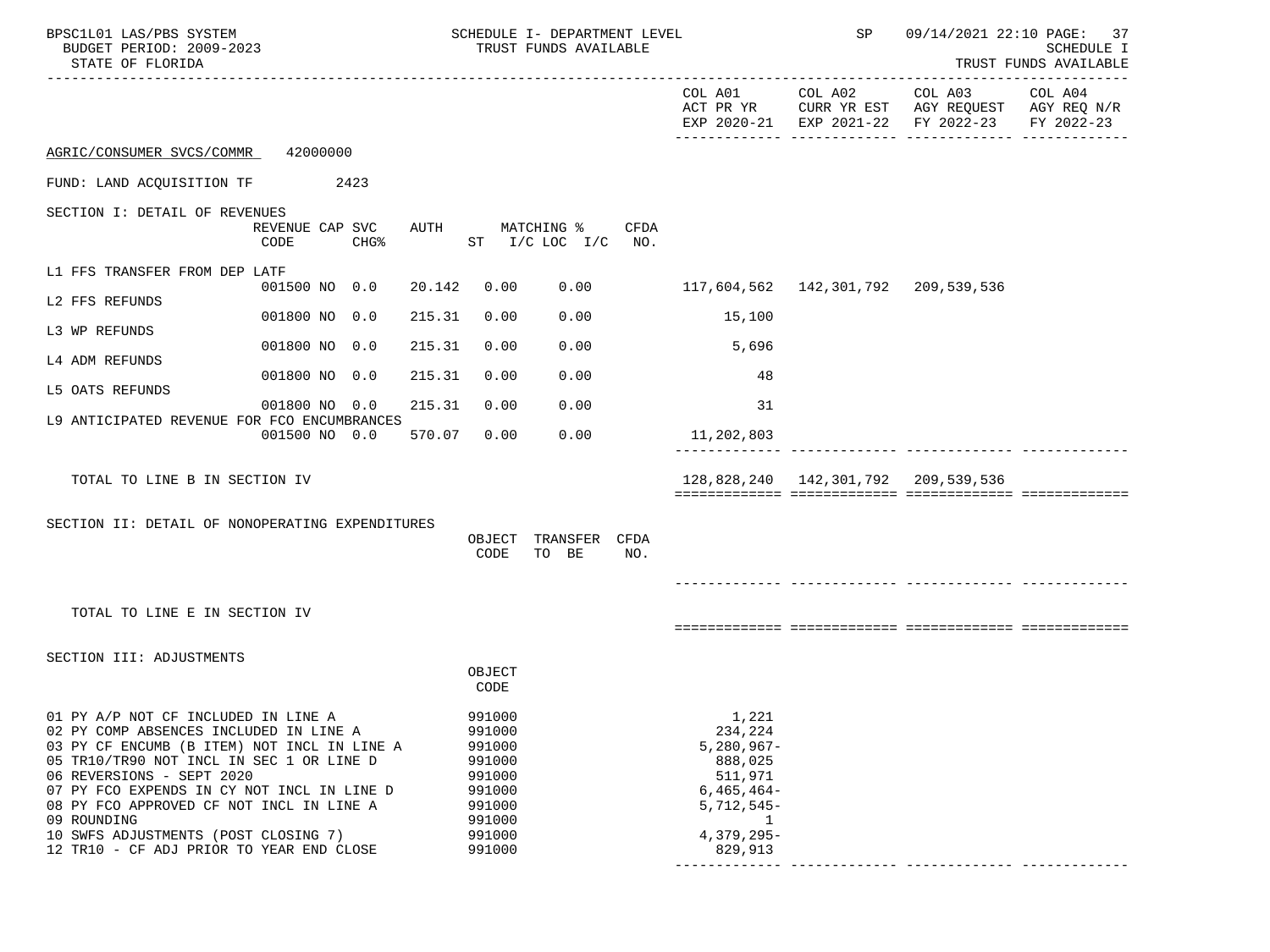| BPSC1L01 LAS/PBS SYSTEM<br>BUDGET PERIOD: 2009-2023<br>STATE OF FLORIDA                                                                                                                                                       |                                 | SCHEDULE I- DEPARTMENT LEVEL<br>TRUST FUNDS AVAILABLE |                                                                         |                                           | SP<br>09/14/2021 22:10 PAGE: 38<br><b>SCHEDULE I</b><br>TRUST FUNDS AVAILABLE                                  |                       |  |
|-------------------------------------------------------------------------------------------------------------------------------------------------------------------------------------------------------------------------------|---------------------------------|-------------------------------------------------------|-------------------------------------------------------------------------|-------------------------------------------|----------------------------------------------------------------------------------------------------------------|-----------------------|--|
|                                                                                                                                                                                                                               |                                 |                                                       |                                                                         |                                           | COL A01 COL A02 COL A03<br>ACT PR YR CURR YR EST AGY REQUEST AGY REQ N/R<br>EXP 2020-21 EXP 2021-22 FY 2022-23 | COL A04<br>FY 2022-23 |  |
| AGRIC/CONSUMER SVCS/COMMR 42000000                                                                                                                                                                                            |                                 |                                                       |                                                                         |                                           |                                                                                                                |                       |  |
| FUND: LAND ACQUISITION TF<br>2423                                                                                                                                                                                             |                                 |                                                       |                                                                         |                                           |                                                                                                                |                       |  |
| SECTION III: ADJUSTMENTS                                                                                                                                                                                                      | OBJECT                          |                                                       |                                                                         |                                           |                                                                                                                |                       |  |
|                                                                                                                                                                                                                               | CODE                            |                                                       |                                                                         |                                           |                                                                                                                |                       |  |
| TOTAL TO LINE H IN SECTION IV                                                                                                                                                                                                 |                                 |                                                       | 19,372,916-                                                             |                                           |                                                                                                                |                       |  |
| SECTION IV: SUMMARY                                                                                                                                                                                                           |                                 |                                                       |                                                                         |                                           |                                                                                                                |                       |  |
| UNRESERVED FUND BALANCE - JULY 1<br>ADD: REVENUES (FROM SECTION I)<br>TOTAL FUNDS AVAILABLE (LINE A + LINE B)<br>LESS: OPERATING EXPENDITURES                                                                                 | (A)<br>(B)<br>(C)<br>(D)        |                                                       | 17, 256, 696  14, 240, 464<br>128,828,240<br>146,084,936<br>103,798,121 | 142,301,792<br>156,542,256<br>144,547,256 | 209,539,536<br>209,539,536<br>163,139,572                                                                      | 22,125,650            |  |
| LESS: NONOPERATING EXPENDITURES (SECTION II)<br>LESS: FIXED CAPITAL OUTLAY (TOTAL ONLY)<br>UNRESERVED FUND BALANCE - JUNE 30 - BEFORE ADJ<br>NET ADJUSTMENTS (FROM SECTION III)<br>ADJUSTED UNRESERVED FUND BALANCE - JUNE 30 | (E)<br>(F)<br>(G)<br>(H)<br>(1) |                                                       | 8,673,435<br>33,613,380<br>19,372,916–<br>14,240,464                    | 11,995,000                                | 46,399,964                                                                                                     | 46,399,964            |  |
| TOTAL UNRESERVED FUND BALANCE FROM STATEWIDE CFO FILE:                                                                                                                                                                        |                                 |                                                       | 17,256,696                                                              |                                           |                                                                                                                |                       |  |
| SCHEDULE IB: DETAIL OF UNRESERVED FUND BALANCE                                                                                                                                                                                | FUNDING SOURCE<br>STATE(S)      | RESTRICTED(R)<br>NONSTATE(N) UNRESTRICTED(U)          |                                                                         |                                           |                                                                                                                |                       |  |
| 01 LAND AQ TRUST FUND ADJ FUND BAL JUNE 30 S S R R                                                                                                                                                                            |                                 |                                                       | 14,240,464                                                              |                                           |                                                                                                                |                       |  |
| ADJUSTED UNRESERVED FUND BALANCE - JUNE 30                                                                                                                                                                                    |                                 |                                                       | 14,240,464                                                              |                                           |                                                                                                                |                       |  |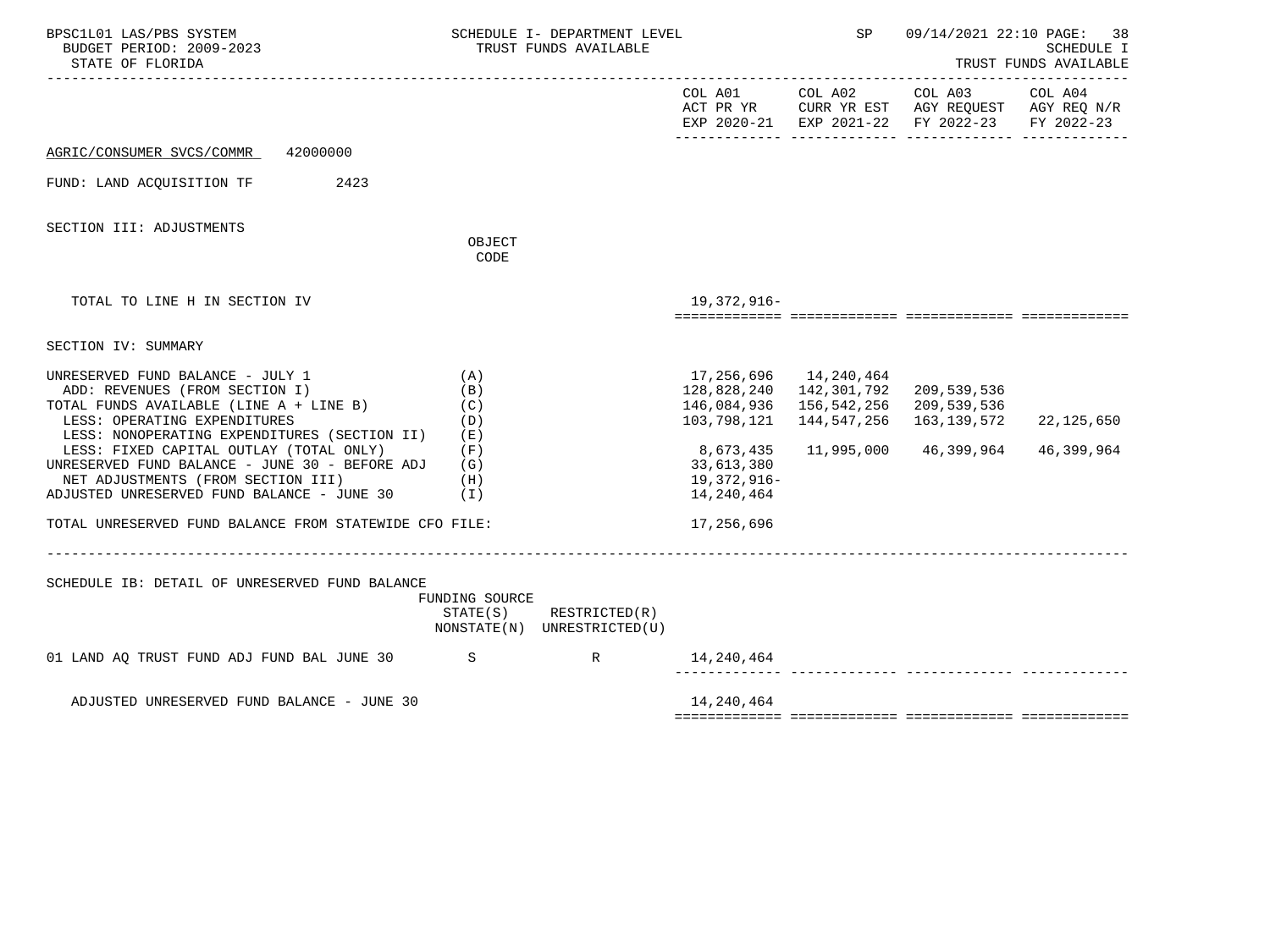| BPSC1L01 LAS/PBS SYSTEM<br>BUDGET PERIOD: 2009-2023<br>STATE OF FLORIDA                                                             |         |                                                | SCHEDULE I- DEPARTMENT LEVEL<br>TRUST FUNDS AVAILABLE |             |                                           | <b>SP</b>                    | 09/14/2021 22:10 PAGE: 39<br>SCHEDULE I<br>TRUST FUNDS AVAILABLE                                                       |            |
|-------------------------------------------------------------------------------------------------------------------------------------|---------|------------------------------------------------|-------------------------------------------------------|-------------|-------------------------------------------|------------------------------|------------------------------------------------------------------------------------------------------------------------|------------|
|                                                                                                                                     |         |                                                |                                                       |             |                                           |                              | COL A01 COL A02 COL A03 COL A04<br>ACT PR YR CURR YR EST AGY REQUEST AGY REQ N/R<br>EXP 2020-21 EXP 2021-22 FY 2022-23 | FY 2022-23 |
| AGRIC/CONSUMER SVCS/COMMR 42000000                                                                                                  |         |                                                |                                                       |             |                                           |                              |                                                                                                                        |            |
| FUND: MARKET IMP WKG CAP TF 2473                                                                                                    |         |                                                |                                                       |             |                                           |                              |                                                                                                                        |            |
| SECTION I: DETAIL OF REVENUES<br>REVENUE CAP SVC<br>CODE<br><b>CHG&amp;</b>                                                         |         |                                                | AUTH MATCHING %<br>ST I/C LOC I/C                     | CFDA<br>NO. |                                           |                              |                                                                                                                        |            |
| 01 RENT STATE FARMERS MARKETS<br>002101 NO 0.0                                                                                      | 570.07  | 0.00                                           |                                                       |             |                                           |                              |                                                                                                                        |            |
| 02 STATE FARMERS MARKET FEES                                                                                                        |         |                                                | 0.00                                                  |             | $3,710,645$ $3,550,000$ $3,550,000$       |                              |                                                                                                                        |            |
| 000100 YES 0.0<br>03 SALES TAXES                                                                                                    | 570.07  | 0.00                                           | 0.00                                                  |             | 154,535 160,000 160,000                   |                              |                                                                                                                        |            |
| 002500 NO 0.0<br>04 INTEREST ON INVESTMENTS                                                                                         | 212.054 | 0.00                                           | 0.00                                                  |             | 241,666 245,000                           |                              | 245,000                                                                                                                |            |
| 000502 NO 0.0<br>05 LEASES - OIL & GAS - JAY                                                                                        | 17.57   | 0.00                                           | 0.00                                                  |             |                                           | 23,413 25,000 25,000         |                                                                                                                        |            |
| 000115 NO 0.0<br>06 REFUNDS                                                                                                         | 253.51  | 0.00                                           | 0.00                                                  |             | $\sim$ 1                                  | 30,000                       | 30,000                                                                                                                 |            |
| 001800 NO 0.0                                                                                                                       | 215.31  | 0.00                                           | 0.00                                                  |             | 54,296                                    |                              | 33,200 33,200                                                                                                          |            |
| 07 SALE OF SURPLUS PROPERTY<br>001520 NO 0.0                                                                                        | 570.07  | 0.00                                           | 0.00                                                  |             | 702                                       |                              |                                                                                                                        |            |
| 08 PENALTIES<br>001202 NO 0.0                                                                                                       | 570.07  | 0.00                                           | 0.00                                                  |             | 4,910                                     |                              | 3,000 3,000                                                                                                            |            |
| 13 TRANSFERS FROM CITF (2093)<br>001500 NO 0.0                                                                                      | 215.31  | 0.00                                           | 0.00                                                  |             | 1,000,000                                 |                              |                                                                                                                        |            |
| 14 TRASNFERS FROM GITF (2321)<br>001500 NO 0.0                                                                                      | 215.31  | 0.00                                           | 0.00                                                  |             | $1,004,878$ $2,000,000$                   |                              |                                                                                                                        |            |
| 15 TRANSFER FROM DEM - DISASTER (2750) IRMA<br>001510 NO 0.0                                                                        | 570.07  | 0.00                                           | 0.00                                                  |             | 97.036 41,219                             |                              | 2, 211, 225                                                                                                            |            |
| 17 ANTICIPATED REVENUES FCO ENCUMBRANCES                                                                                            |         |                                                |                                                       |             |                                           |                              |                                                                                                                        |            |
| 001500 NO 0.0                                                                                                                       | 215.31  | 0.00                                           | 0.00                                                  |             |                                           | 1,646,630 1,646,630-         |                                                                                                                        |            |
| TOTAL TO LINE B IN SECTION IV                                                                                                       |         |                                                |                                                       |             | 7,882,895                                 | 4,399,570                    | 6,257,425                                                                                                              |            |
| SECTION II: DETAIL OF NONOPERATING EXPENDITURES                                                                                     |         |                                                |                                                       |             |                                           |                              |                                                                                                                        |            |
|                                                                                                                                     |         | CODE                                           | OBJECT TRANSFER CFDA<br>TO BE                         | NO.         |                                           |                              |                                                                                                                        |            |
| 01 TRANS TO ATF (2021)<br>02 TRANS TO GITF (2321) OATS<br>03 REFUND STATE REV<br>04 REFUND NON-STATE REV<br>05 PAYMENT OF SALES TAX |         | 810000<br>810000<br>860000<br>860000<br>810000 | 42010300<br>42120100                                  |             | 219,486<br>60,159<br>212<br>55<br>225,797 | 266,470<br>64,643<br>245,000 | 274,629<br>72,588<br>245,000                                                                                           |            |
| 06 ASSESSMENT ON INVESTMENTS<br>07 5% TRUST FUND RESERVE                                                                            |         | 830000<br>999000                               |                                                       |             | 1,593                                     | 1,701                        | 1,701<br>189,369                                                                                                       |            |
| 11 TRANSFERS TO GITF (2321) LOAN                                                                                                    |         | 999000                                         |                                                       |             | 1,000,000                                 |                              | 2,000,000                                                                                                              |            |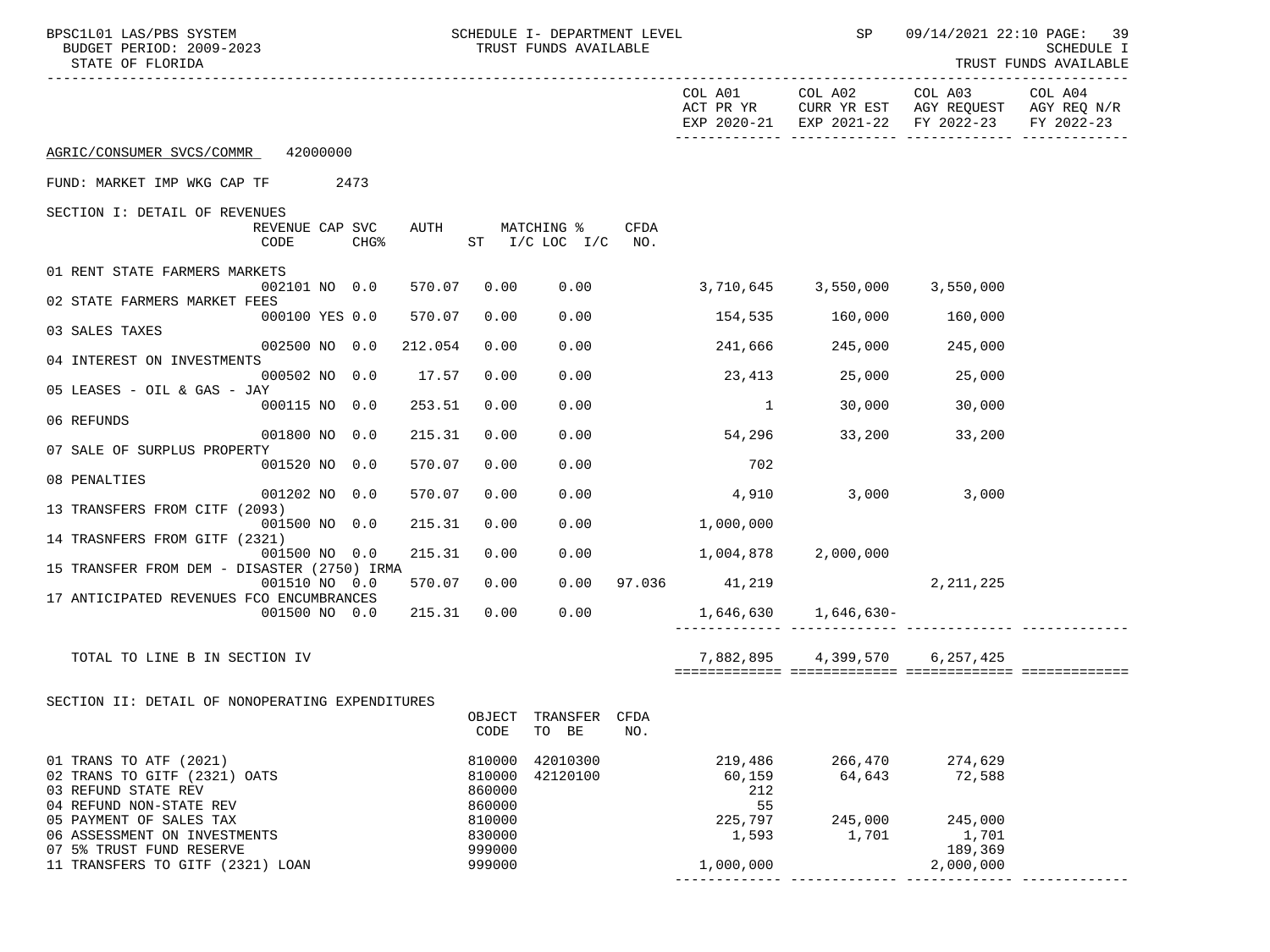| BPSC1L01 LAS/PBS SYSTEM<br>BUDGET PERIOD: 2009-2023<br>STATE OF FLORIDA                                                                                                                                                                                                                                                                                                        |                                                                              | SCHEDULE I- DEPARTMENT LEVEL<br>TRUST FUNDS AVAILABLE |                                                                                                                    | SP                                                                       | 09/14/2021 22:10 PAGE:<br>40<br>SCHEDULE I<br>TRUST FUNDS AVAILABLE                                          |                       |
|--------------------------------------------------------------------------------------------------------------------------------------------------------------------------------------------------------------------------------------------------------------------------------------------------------------------------------------------------------------------------------|------------------------------------------------------------------------------|-------------------------------------------------------|--------------------------------------------------------------------------------------------------------------------|--------------------------------------------------------------------------|--------------------------------------------------------------------------------------------------------------|-----------------------|
|                                                                                                                                                                                                                                                                                                                                                                                |                                                                              |                                                       | COL A01                                                                                                            | COL A02                                                                  | COL A03<br>ACT PR YR CURR YR EST AGY REQUEST AGY REQ N/R<br>EXP 2020-21 EXP 2021-22 FY 2022-23               | COL A04<br>FY 2022-23 |
| AGRIC/CONSUMER SVCS/COMMR<br>42000000                                                                                                                                                                                                                                                                                                                                          |                                                                              |                                                       |                                                                                                                    |                                                                          |                                                                                                              |                       |
| FUND: MARKET IMP WKG CAP TF<br>2473                                                                                                                                                                                                                                                                                                                                            |                                                                              |                                                       |                                                                                                                    |                                                                          |                                                                                                              |                       |
| SECTION II: DETAIL OF NONOPERATING EXPENDITURES                                                                                                                                                                                                                                                                                                                                | CODE                                                                         | OBJECT TRANSFER CFDA<br>TO BE<br>NO.                  |                                                                                                                    |                                                                          |                                                                                                              |                       |
| TOTAL TO LINE E IN SECTION IV                                                                                                                                                                                                                                                                                                                                                  |                                                                              |                                                       |                                                                                                                    | 1,507,302 577,814 2,783,287                                              |                                                                                                              |                       |
| SECTION III: ADJUSTMENTS                                                                                                                                                                                                                                                                                                                                                       | OBJECT<br>CODE                                                               |                                                       |                                                                                                                    |                                                                          |                                                                                                              |                       |
| 02 PY COMPENSATED ABSENCES INCL IN LINE A<br>03 PY CF ENC (B ITEMS) NOT INCL IN LINE A<br>04 CHANGE IN ALLOWANCE FOR DOUBTFUL ACCOUNTS<br>05 TR10/90 NOT INCL IN SECT I OR LINE D<br>06 REVERSIONS - SEP 2020<br>07 PY FCO EXP IN CY NOT INCL IN LINE D<br>08 PY FCO APPROVED CF NOT INCL IN LINE A<br>11 SWFS ADJUSTMENTS (POST CLOSING 12)                                   | 991000<br>991000<br>991000<br>991000<br>991000<br>991000<br>991000<br>991000 |                                                       | 1,981<br>$27,713-$<br>18,546<br>74,471<br>27,355<br>1,839,071–<br>1,466,630-<br>13,706-                            |                                                                          |                                                                                                              |                       |
| TOTAL TO LINE H IN SECTION IV                                                                                                                                                                                                                                                                                                                                                  |                                                                              |                                                       | $3,224,767-$                                                                                                       |                                                                          |                                                                                                              |                       |
| SECTION IV: SUMMARY                                                                                                                                                                                                                                                                                                                                                            |                                                                              |                                                       |                                                                                                                    |                                                                          |                                                                                                              |                       |
| UNRESERVED FUND BALANCE - JULY 1<br>ADD: REVENUES (FROM SECTION I)<br>TOTAL FUNDS AVAILABLE (LINE A + LINE B)<br>LESS: OPERATING EXPENDITURES<br>LESS: NONOPERATING EXPENDITURES (SECTION II)<br>LESS: FIXED CAPITAL OUTLAY (TOTAL ONLY)<br>UNRESERVED FUND BALANCE - JUNE 30 - BEFORE ADJ<br>NET ADJUSTMENTS (FROM SECTION III)<br>ADJUSTED UNRESERVED FUND BALANCE - JUNE 30 | (A)<br>(B)<br>(C)<br>(D)<br>(E)<br>(F)<br>(G)<br>(H)<br>( I )                |                                                       | 1,773,822<br>7,882,895<br>9,656,717<br>3,242,685<br>1,507,302<br>180,000<br>4,726,730<br>$3,224,767-$<br>1,501,963 | 1,501,963<br>4,399,570<br>5,901,533<br>3,466,489<br>577,814<br>1,857,230 | 1,857,230<br>6,257,425<br>8,114,655<br>3,520,097<br>2,783,287<br>731,000<br>1,857,230 1,080,271<br>1,080,271 | 53,608<br>731,000     |
| TOTAL UNRESERVED FUND BALANCE FROM STATEWIDE CFO FILE:                                                                                                                                                                                                                                                                                                                         |                                                                              |                                                       | 1,773,822                                                                                                          |                                                                          |                                                                                                              |                       |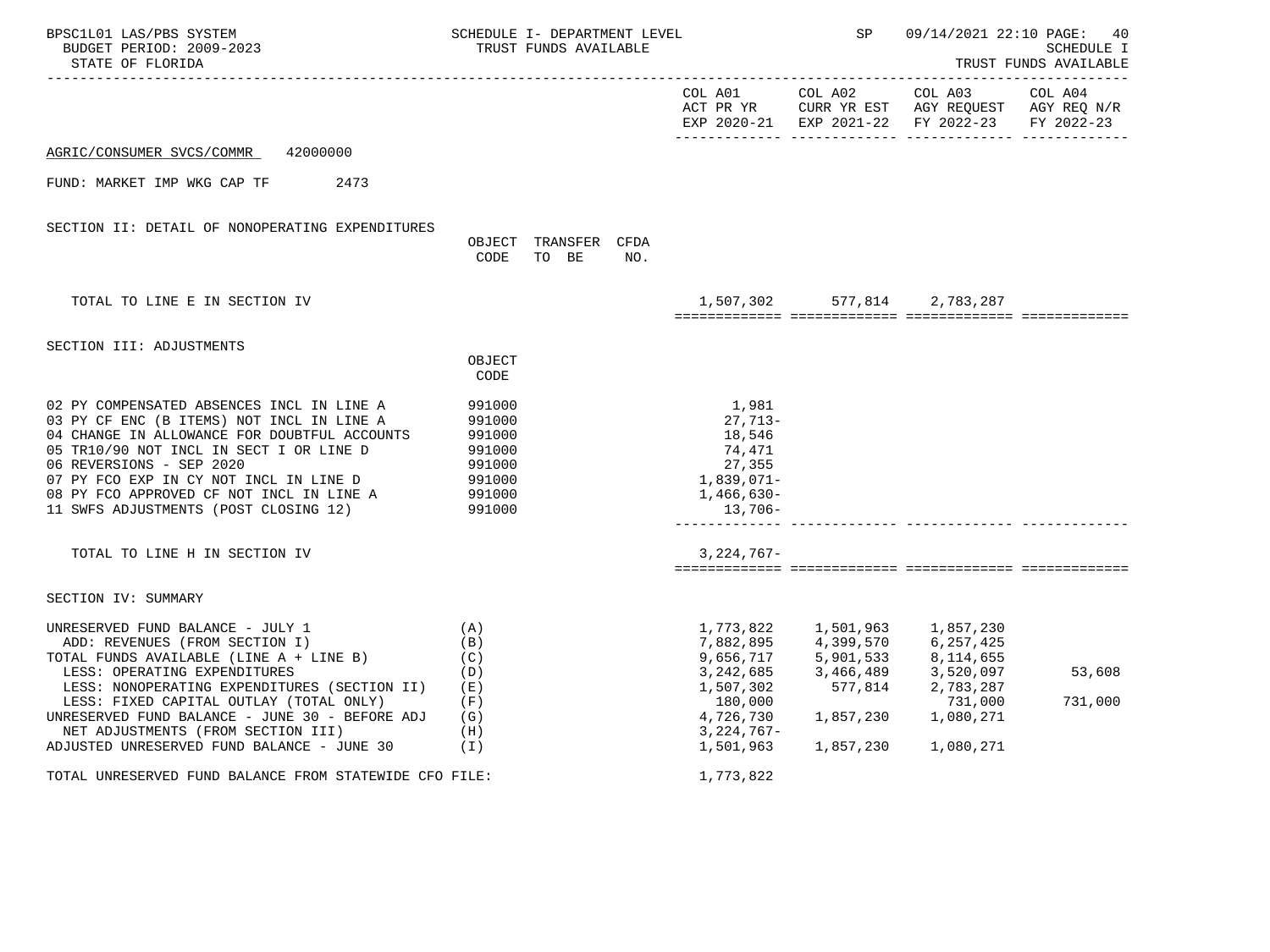| BPSC1L01 LAS/PBS SYSTEM<br>BUDGET PERIOD: 2009-2023<br>STATE OF FLORIDA |                                           | SCHEDULE I- DEPARTMENT LEVEL<br>TRUST FUNDS AVAILABLE |                                     | SP                                    | 09/14/2021 22:10 PAGE:               | 41<br>SCHEDULE I<br>TRUST FUNDS AVAILABLE |
|-------------------------------------------------------------------------|-------------------------------------------|-------------------------------------------------------|-------------------------------------|---------------------------------------|--------------------------------------|-------------------------------------------|
|                                                                         |                                           |                                                       | COL A01<br>ACT PR YR<br>EXP 2020-21 | COL A02<br>CURR YR EST<br>EXP 2021-22 | COL A03<br>AGY REQUEST<br>FY 2022-23 | COL A04<br>AGY REQ N/R<br>FY 2022-23      |
| 42000000<br>AGRIC/CONSUMER SVCS/COMMR                                   |                                           |                                                       |                                     |                                       |                                      |                                           |
| 2473<br>FUND: MARKET IMP WKG CAP TF                                     |                                           |                                                       |                                     |                                       |                                      |                                           |
|                                                                         |                                           |                                                       |                                     |                                       |                                      |                                           |
| SCHEDULE IB: DETAIL OF UNRESERVED FUND BALANCE                          | FUNDING SOURCE<br>STATE(S)<br>NONSTATE(N) | RESTRICTED(R)<br>UNRESTRICTED(U)                      |                                     |                                       |                                      |                                           |
| 01 MARKET IMPROVEMENTS STATE OPERATIONS                                 | -S                                        | U                                                     |                                     | 1,501,963 1,857,230 1,080,271         |                                      |                                           |
| ADJUSTED UNRESERVED FUND BALANCE - JUNE 30                              |                                           |                                                       |                                     | 1,501,963 1,857,230 1,080,271         |                                      |                                           |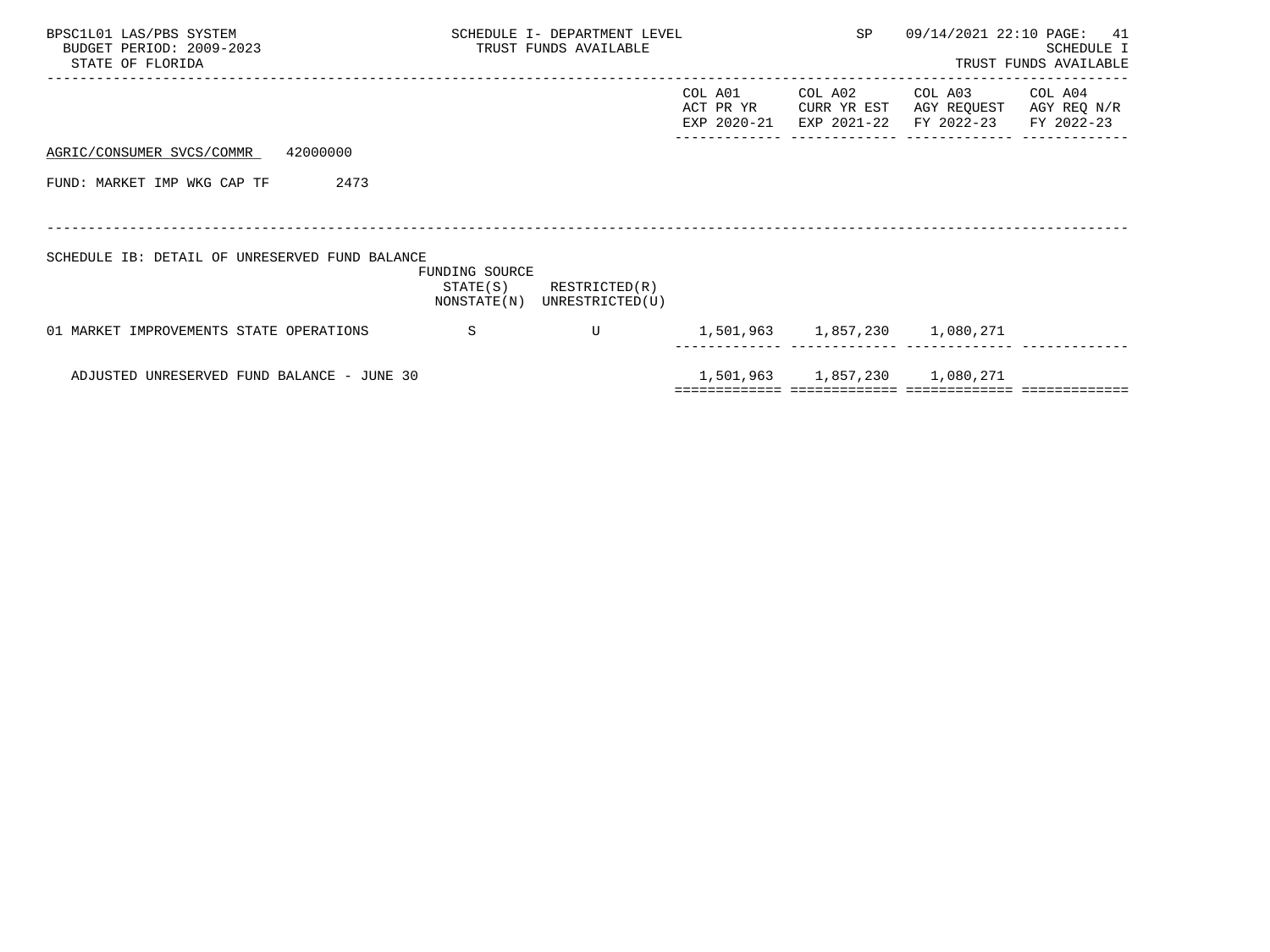| BPSC1L01 LAS/PBS SYSTEM<br>BUDGET PERIOD: 2009-2023<br>STATE OF FLORIDA |                         |                 |         |      | SCHEDULE I- DEPARTMENT LEVEL<br>TRUST FUNDS AVAILABLE |             |                      | SP<br>_____________________________________ | 09/14/2021 22:10 PAGE:                                       | 42<br><b>SCHEDULE I</b><br>TRUST FUNDS AVAILABLE |
|-------------------------------------------------------------------------|-------------------------|-----------------|---------|------|-------------------------------------------------------|-------------|----------------------|---------------------------------------------|--------------------------------------------------------------|--------------------------------------------------|
|                                                                         |                         |                 |         |      |                                                       |             | COL A01<br>ACT PR YR | COL A02<br>EXP 2020-21 EXP 2021-22          | COL A03<br>CURR YR EST AGY REQUEST AGY REQ N/R<br>FY 2022-23 | COL A04<br>FY 2022-23                            |
| AGRIC/CONSUMER SVCS/COMMR                                               | 42000000                |                 |         |      |                                                       |             |                      |                                             |                                                              |                                                  |
| FUND: PLANT INDUSTRY TF                                                 |                         | 2507            |         |      |                                                       |             |                      |                                             |                                                              |                                                  |
| SECTION I: DETAIL OF REVENUES                                           |                         |                 |         |      |                                                       |             |                      |                                             |                                                              |                                                  |
|                                                                         | REVENUE CAP SVC<br>CODE | <b>CHG&amp;</b> | AUTH    |      | MATCHING %<br>ST $I/C$ LOC $I/C$                      | CFDA<br>NO. |                      |                                             |                                                              |                                                  |
| 01 FRUIT FLY PROTOCOL CERTIFICATION                                     |                         |                 |         |      |                                                       |             |                      |                                             |                                                              |                                                  |
| 03 SPECIAL INSPECTIONS                                                  | 000100 YES 0.0          |                 | 581.031 | 0.00 | 0.00                                                  |             |                      | 298,716 330,755 330,755                     |                                                              |                                                  |
|                                                                         | 000100 YES 0.0          |                 | 581.031 | 0.00 | 0.00                                                  |             | 1,189,083            | 1,101,873                                   | 1,101,873                                                    |                                                  |
| 04 NURSERY INSPECTIONS                                                  |                         |                 |         |      |                                                       |             |                      |                                             |                                                              |                                                  |
| 05 BOLL WEEVIL ERADICATION ASSESSMENTS                                  | 000100 YES 0.0          |                 | 581.031 | 0.00 | 0.00                                                  |             | 602,833              | 647,453                                     | 647,453                                                      |                                                  |
|                                                                         | 000119 NO 0.0           |                 | 581.031 | 0.00 | 0.00                                                  |             | 148,217              | 263,961                                     | 263,961                                                      |                                                  |
| 07 NURSERY STOCKDEALER CERTIFICATES                                     |                         |                 |         |      |                                                       |             |                      |                                             |                                                              |                                                  |
| 08 TRANSFER FROM FWCC (2030) INVASIVE EXOTIC GAA                        | 000100 YES 0.0          |                 | 581.031 | 0.00 | 0.00                                                  |             | 249,335              | 227,007                                     | 227,007                                                      |                                                  |
|                                                                         | 001500 NO 0.0           |                 | 259.032 | 0.00 | 0.00                                                  |             | 595,140              | 633,128                                     | 633,128                                                      |                                                  |
| 09 INTRODUCTION PERMITS                                                 |                         |                 |         |      |                                                       |             |                      |                                             |                                                              |                                                  |
|                                                                         | 000200 YES 0.0          |                 | 581.083 | 0.00 | 0.00                                                  |             | 163                  | 500                                         | 500                                                          |                                                  |
| 11 CITRUS BUDWOOD REGISTRATION                                          |                         |                 |         |      |                                                       |             |                      |                                             |                                                              |                                                  |
| 12 SALE OF SURPLUS PROPERTY - NON-DMS                                   | 000100 YES 0.0          |                 | 581.031 | 0.00 | 0.00                                                  |             | 171,287              | 165,792                                     | 165,792                                                      |                                                  |
|                                                                         | 002900 NO 0.0           |                 | 581.031 | 0.00 | 0.00                                                  |             | 1,376                |                                             |                                                              |                                                  |
| 13 APIARY REGISTRATION                                                  |                         |                 |         |      |                                                       |             |                      |                                             |                                                              |                                                  |
|                                                                         | 000100 YES 0.0          |                 | 586.045 | 0.00 | 0.00                                                  |             | 118,739              |                                             | 123,867 123,867                                              |                                                  |
| 14 SALE OF SURPLUS PROPERTY - DMS (2510)                                |                         |                 |         | 0.00 |                                                       |             | 125,950              | 2,000                                       |                                                              |                                                  |
| 15 ADMINISTRATIVE FINES                                                 | 001520 NO 0.0           |                 | 570.07  |      | 0.00                                                  |             |                      |                                             | 2,000                                                        |                                                  |
|                                                                         | 001202 NO 0.0           |                 | 581.211 | 0.00 | 0.00                                                  |             | 78                   | 284                                         | 284                                                          |                                                  |
| 17 INTEREST ON INVESTMENTS                                              |                         |                 |         |      |                                                       |             |                      |                                             |                                                              |                                                  |
|                                                                         | 000502 NO 0.0           |                 | 17.57   | 0.00 | 0.00                                                  |             | 48,500               | 50,000                                      | 45,000                                                       |                                                  |
| 18 REFUNDS                                                              | 001800 NO 0.0           |                 | 215.31  | 0.00 | 0.00                                                  |             | 4                    | 1,406                                       | 1,406                                                        |                                                  |
| 19 INSURANCE RECOVERY                                                   |                         |                 |         |      |                                                       |             |                      |                                             |                                                              |                                                  |
|                                                                         | 002801 NO 0.0           |                 | 215.31  | 0.00 | 0.00                                                  |             | 19,968               |                                             | 15,743 15,743                                                |                                                  |
| 23 BIOMASS PERMIT APP FEE                                               |                         |                 |         |      |                                                       |             |                      |                                             |                                                              |                                                  |
|                                                                         | 000100 YES 0.0          |                 | 581.083 | 0.00 | 0.00                                                  |             | 50                   |                                             |                                                              |                                                  |
| 24 SALES OF GOODS AND SERV                                              | 001903 NO 0.0           |                 | 570.32  | 0.00 | 0.00                                                  |             | 38                   |                                             |                                                              |                                                  |
|                                                                         |                         |                 |         |      |                                                       |             |                      |                                             |                                                              |                                                  |
|                                                                         |                         |                 |         |      |                                                       |             |                      |                                             |                                                              |                                                  |

TOTAL TO LINE B IN SECTION IV 3,569,477 3,569,769 3,558,769 3,558,769 ============= ============= ============= =============

SECTION II: DETAIL OF NONOPERATING EXPENDITURES

 OBJECT TRANSFER CFDA CODE TO BE NO.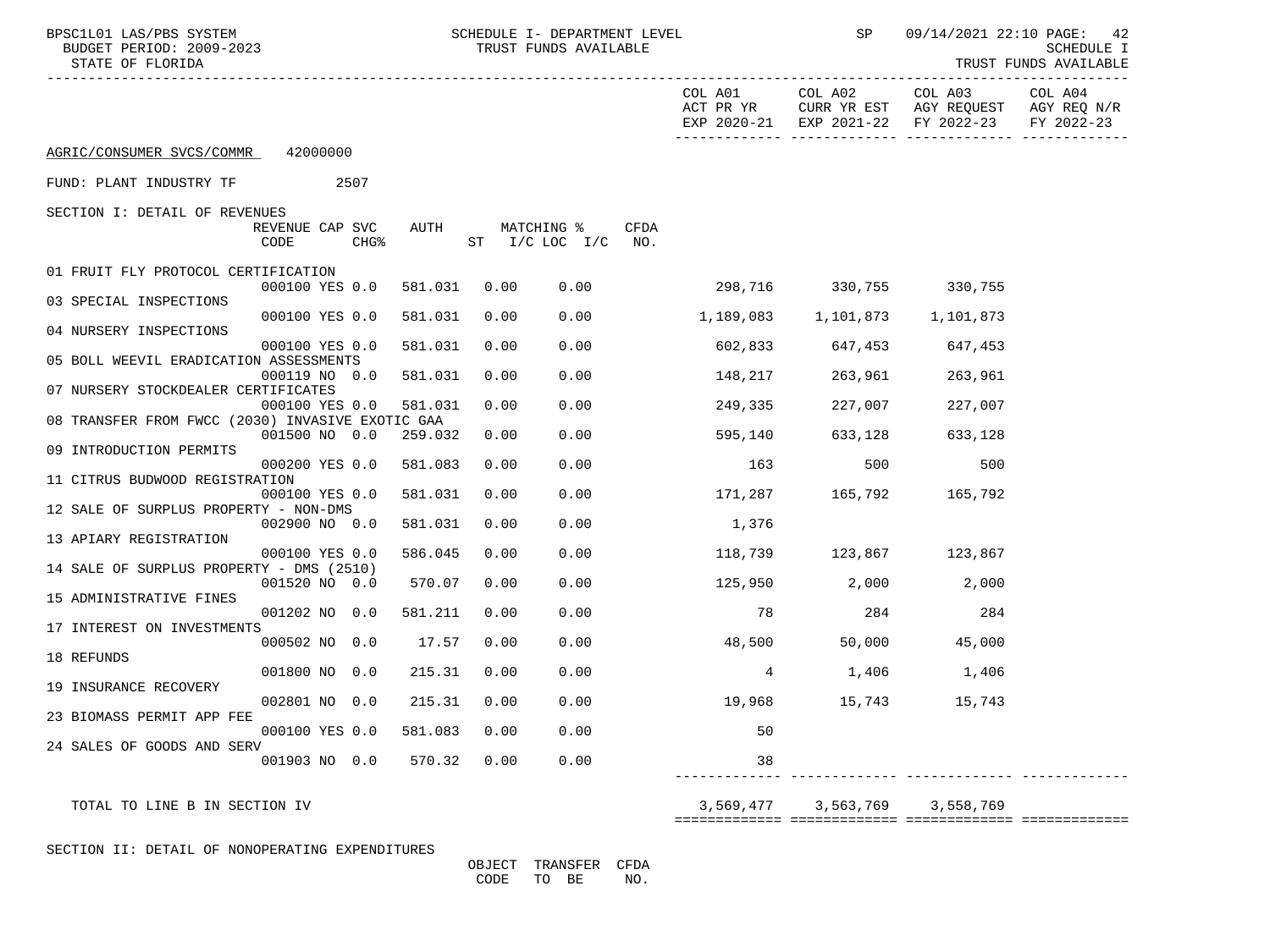| BPSC1L01 LAS/PBS SYSTEM<br>BUDGET PERIOD: 2009-2023<br>STATE OF FLORIDA                                                                                                                                                                                                                    |                                                                    | SCHEDULE I- DEPARTMENT LEVEL<br>TRUST FUNDS AVAILABLE |     |                                                                             | SP                                                                                                 |                                                                                                                        | 09/14/2021 22:10 PAGE: 43<br><b>SCHEDULE I</b><br>TRUST FUNDS AVAILABLE |
|--------------------------------------------------------------------------------------------------------------------------------------------------------------------------------------------------------------------------------------------------------------------------------------------|--------------------------------------------------------------------|-------------------------------------------------------|-----|-----------------------------------------------------------------------------|----------------------------------------------------------------------------------------------------|------------------------------------------------------------------------------------------------------------------------|-------------------------------------------------------------------------|
|                                                                                                                                                                                                                                                                                            |                                                                    |                                                       |     |                                                                             |                                                                                                    | COL A01 COL A02 COL A03 COL A04<br>ACT PR YR CURR YR EST AGY REQUEST AGY REQ N/R<br>EXP 2020-21 EXP 2021-22 FY 2022-23 | FY 2022-23                                                              |
| 42000000<br>AGRIC/CONSUMER SVCS/COMMR                                                                                                                                                                                                                                                      |                                                                    |                                                       |     |                                                                             |                                                                                                    |                                                                                                                        |                                                                         |
| 2507<br>FUND: PLANT INDUSTRY TF                                                                                                                                                                                                                                                            |                                                                    |                                                       |     |                                                                             |                                                                                                    |                                                                                                                        |                                                                         |
| SECTION II: DETAIL OF NONOPERATING EXPENDITURES                                                                                                                                                                                                                                            |                                                                    |                                                       |     |                                                                             |                                                                                                    |                                                                                                                        |                                                                         |
|                                                                                                                                                                                                                                                                                            | CODE                                                               | OBJECT TRANSFER CFDA<br>TO BE                         | NO. |                                                                             |                                                                                                    |                                                                                                                        |                                                                         |
| 01 TRANS TO ATF (2021)<br>02 TRANS TO GITF (2321) - OATS<br>03 REFUND STATE REV                                                                                                                                                                                                            | 810000<br>860000                                                   | 810000 42010300<br>42120100                           |     | 17,151                                                                      | 107,946 55,726 57,432<br>199,305 280,047 346,572                                                   |                                                                                                                        |                                                                         |
| 04 ASSESSMENT ON INVESTMENTS<br>06 5% TRUST FUND RESERVE                                                                                                                                                                                                                                   | 830000<br>999000                                                   |                                                       |     | 3,496                                                                       | 3,604 3,244                                                                                        | 158,366                                                                                                                |                                                                         |
| TOTAL TO LINE E IN SECTION IV                                                                                                                                                                                                                                                              |                                                                    |                                                       |     |                                                                             | 327,898 339,377 565,614                                                                            |                                                                                                                        |                                                                         |
| SECTION III: ADJUSTMENTS                                                                                                                                                                                                                                                                   | OBJECT<br>CODE                                                     |                                                       |     |                                                                             |                                                                                                    |                                                                                                                        |                                                                         |
| 02 PY COMPENSATED ABSENCES INCL IN LINE A<br>03 PY CF ENC (B ITEMS) NOT INCL IN LINE A<br>04 CHANGE IN ALLOWANCE FOR DOUBTFUL ACCOUNTS<br>05 TR10/TR90 NOT INCL IN SECT I OR LINE D<br>06 REVERSIONS - SEP 2020<br>07 ROUNDING<br>11 TR10 - CF ADJ PRIOR TO YEAR END CLOSE                 | 991000<br>991000<br>991000<br>991000<br>991000<br>991000<br>991000 |                                                       |     | 2,832<br>156,089-<br>123,532<br>119,940-<br>19,724<br>$\sim$ 1<br>1,600,737 |                                                                                                    |                                                                                                                        |                                                                         |
|                                                                                                                                                                                                                                                                                            |                                                                    |                                                       |     |                                                                             |                                                                                                    |                                                                                                                        |                                                                         |
| TOTAL TO LINE H IN SECTION IV                                                                                                                                                                                                                                                              |                                                                    |                                                       |     | 1,470,797                                                                   |                                                                                                    |                                                                                                                        |                                                                         |
| SECTION IV: SUMMARY                                                                                                                                                                                                                                                                        |                                                                    |                                                       |     |                                                                             |                                                                                                    |                                                                                                                        |                                                                         |
| UNRESERVED FUND BALANCE - JULY 1<br>ADD: REVENUES (FROM SECTION I)<br>TOTAL FUNDS AVAILABLE (LINE A + LINE B)<br>LESS: OPERATING EXPENDITURES<br>LESS: NONOPERATING EXPENDITURES (SECTION II)<br>LESS: FIXED CAPITAL OUTLAY (TOTAL ONLY)<br>UNRESERVED FUND BALANCE - JUNE 30 - BEFORE ADJ | (A)<br>(B)<br>(C)<br>(D)<br>(E)<br>(F)<br>(G)                      |                                                       |     | 3,569,477<br>6,711,837<br>4,382,212<br>327,898<br>2,001,727                 | 3, 142, 360 3, 472, 524 2, 214, 806<br>3,563,769<br>7,036,293<br>4,482,110<br>339,377<br>2,214,806 | 3,558,769<br>5,773,575<br>4,482,110<br>565,614<br>725,851                                                              |                                                                         |
| NET ADJUSTMENTS (FROM SECTION III)<br>ADJUSTED UNRESERVED FUND BALANCE - JUNE 30                                                                                                                                                                                                           | (H)<br>(I)                                                         |                                                       |     | 1,470,797<br>3,472,524                                                      | 2,214,806                                                                                          | 725,851                                                                                                                |                                                                         |
| TOTAL UNRESERVED FUND BALANCE FROM STATEWIDE CFO FILE:                                                                                                                                                                                                                                     |                                                                    |                                                       |     | 3,142,360                                                                   |                                                                                                    |                                                                                                                        |                                                                         |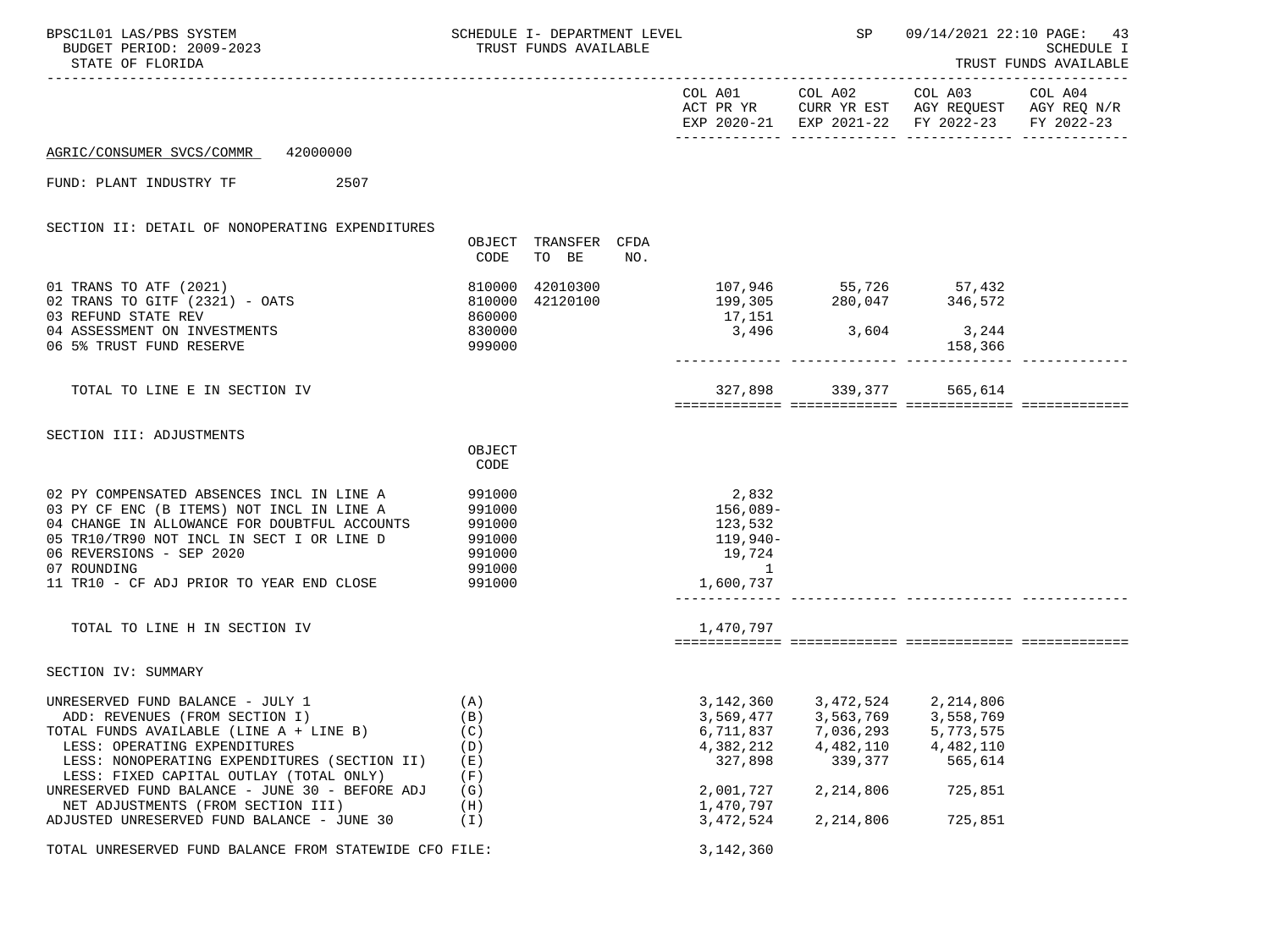| BPSC1L01 LAS/PBS SYSTEM<br>BUDGET PERIOD: 2009-2023<br>STATE OF FLORIDA |                | SCHEDULE I- DEPARTMENT LEVEL<br>TRUST FUNDS AVAILABLE      | SP                                  |                                       | 09/14/2021 22:10 PAGE: 44<br>SCHEDULE I<br>TRUST FUNDS AVAILABLE |                                      |
|-------------------------------------------------------------------------|----------------|------------------------------------------------------------|-------------------------------------|---------------------------------------|------------------------------------------------------------------|--------------------------------------|
|                                                                         |                |                                                            | COL A01<br>ACT PR YR<br>EXP 2020-21 | COL A02<br>CURR YR EST<br>EXP 2021-22 | COL A03<br>AGY REQUEST<br>FY 2022-23                             | COL A04<br>AGY REQ N/R<br>FY 2022-23 |
| 42000000<br>AGRIC/CONSUMER SVCS/COMMR                                   |                |                                                            |                                     |                                       |                                                                  |                                      |
| 2507<br>FUND: PLANT INDUSTRY TF                                         |                |                                                            |                                     |                                       |                                                                  |                                      |
|                                                                         |                |                                                            |                                     |                                       |                                                                  |                                      |
| SCHEDULE IB: DETAIL OF UNRESERVED FUND BALANCE                          | FUNDING SOURCE | $STATE(S)$ RESTRICTED $(R)$<br>NONSTATE(N) UNRESTRICTED(U) |                                     |                                       |                                                                  |                                      |
| 01 PLANT INDUSTRY STATE OPERATIONS                                      | S              | U                                                          |                                     | 3,472,524 2,214,806 725,851           |                                                                  |                                      |
| ADJUSTED UNRESERVED FUND BALANCE - JUNE 30                              |                |                                                            |                                     | 3,472,524 2,214,806 725,851           |                                                                  |                                      |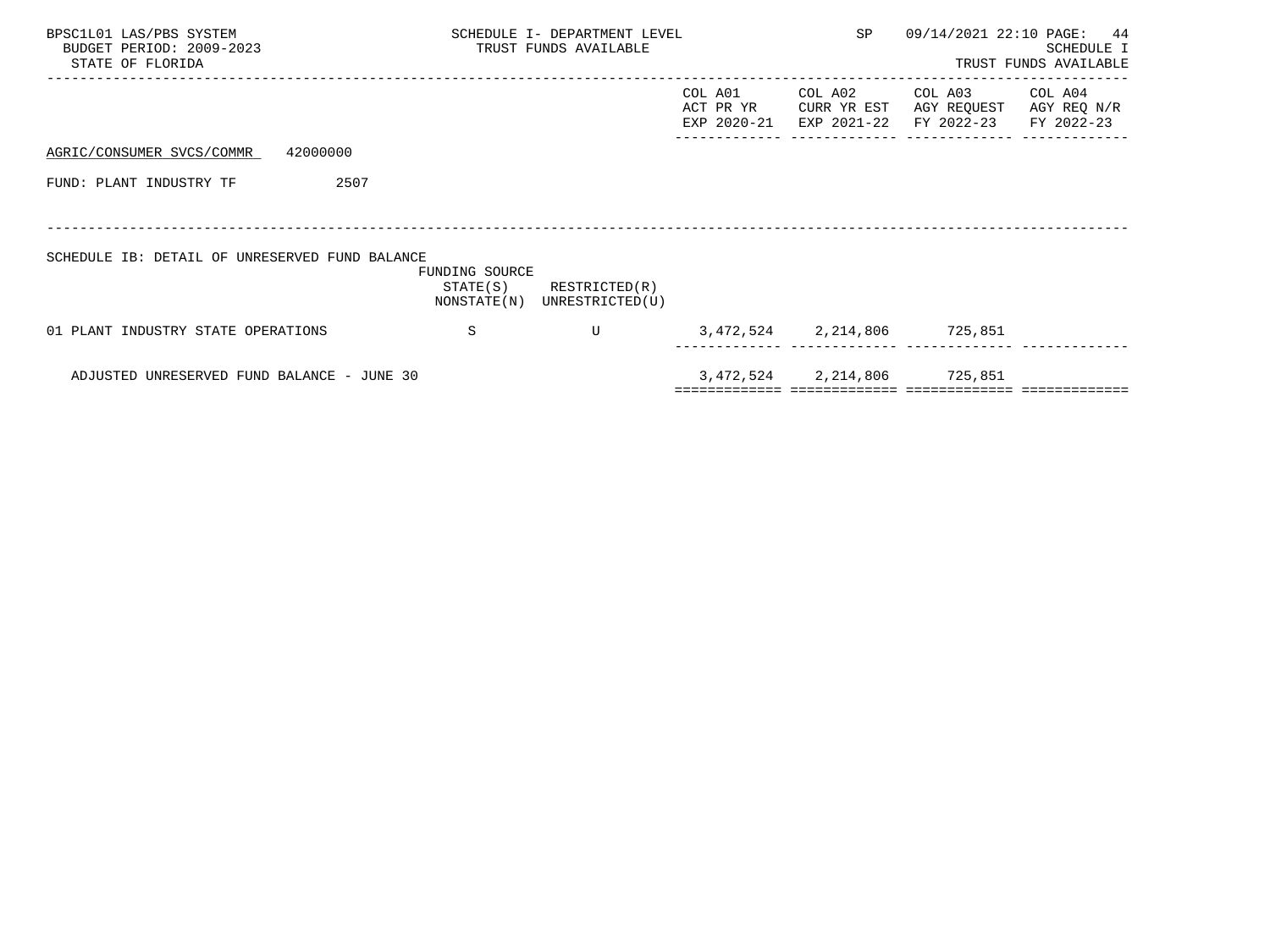| BPSC1L01 LAS/PBS SYSTEM<br>BUDGET PERIOD: 2009-2023<br>STATE OF FLORIDA                                                                  |                                             |         |                                                | SCHEDULE I- DEPARTMENT LEVEL<br>TRUST FUNDS AVAILABLE |                    |                                     | SP                                                           |                                       | 09/14/2021 22:10 PAGE:<br>45<br>SCHEDULE I<br>TRUST FUNDS AVAILABLE |
|------------------------------------------------------------------------------------------------------------------------------------------|---------------------------------------------|---------|------------------------------------------------|-------------------------------------------------------|--------------------|-------------------------------------|--------------------------------------------------------------|---------------------------------------|---------------------------------------------------------------------|
|                                                                                                                                          |                                             |         |                                                |                                                       |                    | COL A01<br>ACT PR YR                | COL A02<br>CURR YR EST<br>EXP 2020-21 EXP 2021-22 FY 2022-23 | COL A03                               | COL A04<br>AGY REQUEST AGY REQ N/R<br>FY 2022-23                    |
| AGRIC/CONSUMER SVCS/COMMR                                                                                                                | 42000000                                    |         |                                                |                                                       |                    |                                     |                                                              |                                       |                                                                     |
| FUND: PEST CONTROL TRUST FUND                                                                                                            | 2528                                        |         |                                                |                                                       |                    |                                     |                                                              |                                       |                                                                     |
| SECTION I: DETAIL OF REVENUES                                                                                                            | REVENUE CAP SVC<br>CODE<br>CHG <sup>8</sup> | AUTH    |                                                | MATCHING %<br>ST I/C LOC I/C                          | <b>CFDA</b><br>NO. |                                     |                                                              |                                       |                                                                     |
| 01 PEST CONTROL LICENSES                                                                                                                 | 000200 YES 0.0                              | 482.071 | 0.00                                           | 0.00                                                  |                    |                                     | 3, 215, 641 3, 227, 522                                      | 3,227,522                             |                                                                     |
| 02 EXAMINATIONS                                                                                                                          | 000100 YES 0.0                              | 482.141 | 0.00                                           | 0.00                                                  |                    | 416,076                             | 471,383                                                      | 471,383                               |                                                                     |
| 03 ADMIN FINE/PENALTIES                                                                                                                  | 001202 NO 0.0                               | 482.165 | 0.00                                           | 0.00                                                  |                    | 124,699                             | 275,531                                                      | 275,531                               |                                                                     |
| 04 EMERGENCY CERTIFICATES                                                                                                                | 000200 YES 0.0                              | 482.111 | 0.00                                           | 0.00                                                  |                    | 30,150                              | 29,300                                                       | 29,300                                |                                                                     |
| 05 INTEREST ON INVESTMENTS                                                                                                               | 000502 NO 0.0                               | 17.57   | 0.00                                           | 0.00                                                  |                    | 28,287                              | 35,000                                                       | 30,000                                |                                                                     |
| 06 REFUNDS                                                                                                                               | 001800 NO 0.0                               | 215.31  | 0.00                                           | 0.00                                                  |                    | 259                                 | 488                                                          | 488                                   |                                                                     |
| 08 LIMITED COMM LICENSES                                                                                                                 | 000200 YES 0.0                              | 482.156 | 0.00                                           | 0.00                                                  |                    | 69,025                              | 78,788                                                       | 78,788                                |                                                                     |
| 09 COMMERCIAL WILDLIFE FEE                                                                                                               | 000100 YES 0.0                              | 482.157 | 0.00                                           | 0.00                                                  |                    | 8,325                               | 4,100                                                        | 4,100                                 |                                                                     |
| 10 PEST CONTROL CUST CTR                                                                                                                 | 000200 YES 0.0                              | 482.072 | 0.00                                           | 0.00                                                  |                    |                                     | 8,700                                                        | 8,750<br>8,750                        |                                                                     |
| TOTAL TO LINE B IN SECTION IV                                                                                                            |                                             |         |                                                |                                                       |                    | 3,901,162                           | 4,130,862                                                    | 4,125,862                             |                                                                     |
| SECTION II: DETAIL OF NONOPERATING EXPENDITURES                                                                                          |                                             |         | OBJECT<br>CODE                                 | TRANSFER CFDA<br>TO BE                                | NO.                |                                     |                                                              |                                       |                                                                     |
| 01 TRANS TO ATF (2021)<br>02 TRANS TO GITF (2321) OATS<br>03 REFUND STATE REV<br>04 REFUND NON-STATE REV<br>05 ASSESSMENT ON INVESTMENTS |                                             |         | 810000<br>810000<br>860000<br>860000<br>830000 | 42010300<br>42120100                                  |                    | 209,687<br>15,068<br>4,975<br>1,927 | 323,220 379,222<br>224,664<br>15,000<br>2,385                | 390,833<br>253,410<br>15,000<br>2,044 |                                                                     |
| 06 5% TRUST FUND RESERVE                                                                                                                 |                                             |         | 999000                                         |                                                       |                    |                                     |                                                              | 174,819                               |                                                                     |
| TOTAL TO LINE E IN SECTION IV                                                                                                            |                                             |         |                                                |                                                       |                    | 554,877                             | 621,271                                                      | 836,106                               |                                                                     |
| CECTION TII' ADJICTMENTS                                                                                                                 |                                             |         |                                                |                                                       |                    |                                     |                                                              |                                       |                                                                     |

SECTION III: ADJUSTMENTS

 OBJECT **CODE**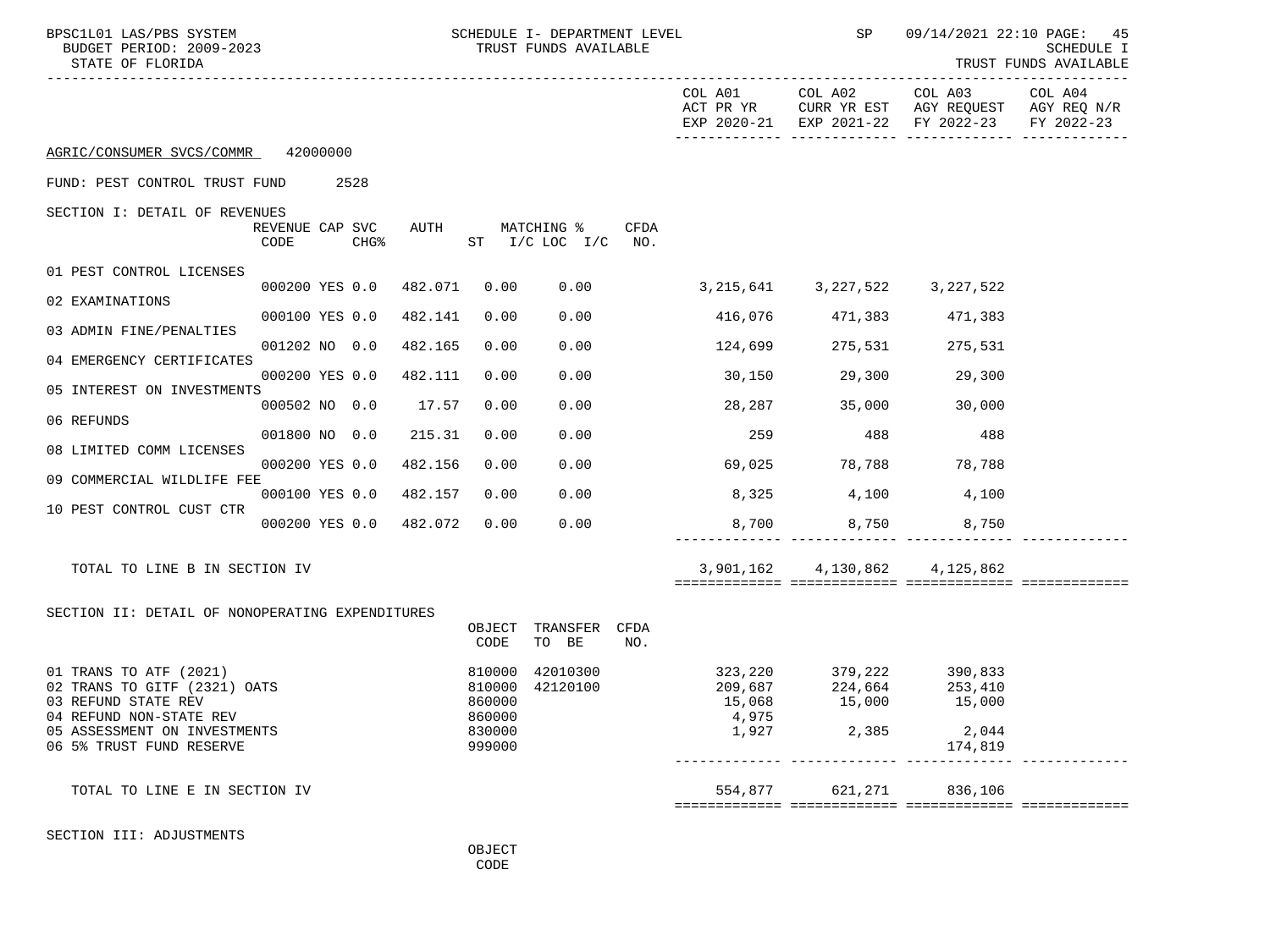| BPSC1L01 LAS/PBS SYSTEM<br>BUDGET PERIOD: 2009-2023<br>STATE OF FLORIDA                                                                                                                                                                                                                                                                                                                      | SCHEDULE I- DEPARTMENT LEVEL<br>TRUST FUNDS AVAILABLE                        |                                                                              |                                                                                                                                                                                            | SP 09/14/2021 22:10 PAGE: 46                                                                                              | SCHEDULE I<br>TRUST FUNDS AVAILABLE |
|----------------------------------------------------------------------------------------------------------------------------------------------------------------------------------------------------------------------------------------------------------------------------------------------------------------------------------------------------------------------------------------------|------------------------------------------------------------------------------|------------------------------------------------------------------------------|--------------------------------------------------------------------------------------------------------------------------------------------------------------------------------------------|---------------------------------------------------------------------------------------------------------------------------|-------------------------------------|
|                                                                                                                                                                                                                                                                                                                                                                                              |                                                                              |                                                                              |                                                                                                                                                                                            | COL A01 COL A02 COL A03<br>ACT PR YR CURR YR EST AGY REQUEST AGY REQ N/R<br>EXP 2020-21 EXP 2021-22 FY 2022-23 FY 2022-23 | COL A04                             |
| AGRIC/CONSUMER SVCS/COMMR 42000000                                                                                                                                                                                                                                                                                                                                                           |                                                                              |                                                                              |                                                                                                                                                                                            |                                                                                                                           |                                     |
| FUND: PEST CONTROL TRUST FUND 2528                                                                                                                                                                                                                                                                                                                                                           |                                                                              |                                                                              |                                                                                                                                                                                            |                                                                                                                           |                                     |
| SECTION III: ADJUSTMENTS                                                                                                                                                                                                                                                                                                                                                                     |                                                                              |                                                                              |                                                                                                                                                                                            |                                                                                                                           |                                     |
|                                                                                                                                                                                                                                                                                                                                                                                              | OBJECT<br>CODE                                                               |                                                                              |                                                                                                                                                                                            |                                                                                                                           |                                     |
| 01 PY A/P NOT CF INCL IN LINE A<br>02 PY COMPENSATED ABSENCES INCL IN LINE A<br>03 PY CF ENC (B ITEMS) NOT INCL IN LINE A<br>04 CHANGE IN ALLOWANCE FOR DOUBTFUL ACCOUNTS<br>05 TR10/TR90 NOT INCL IN SECT I OR LINE D<br>06 REVERSIONS - SEP 2020<br>08 SWFS ADJ (POST CLOSING 21)<br>12 TR10 - CF ADJ PRIOR TO YEAR END CLOSE                                                              | 991000<br>991000<br>991000<br>991000<br>991000<br>991000<br>991000<br>991000 | 120<br>81,777<br>122,109-<br>91,662-<br>94,679<br>43,519<br>3,500<br>365,523 |                                                                                                                                                                                            |                                                                                                                           |                                     |
| TOTAL TO LINE H IN SECTION IV                                                                                                                                                                                                                                                                                                                                                                |                                                                              | 375,347                                                                      |                                                                                                                                                                                            |                                                                                                                           |                                     |
| SECTION IV: SUMMARY                                                                                                                                                                                                                                                                                                                                                                          |                                                                              |                                                                              |                                                                                                                                                                                            |                                                                                                                           |                                     |
| UNRESERVED FUND BALANCE - JULY 1<br>ADD: REVENUES (FROM SECTION I)<br>TOTAL FUNDS AVAILABLE (LINE A + LINE B)<br>LESS: OPERATING EXPENDITURES<br>LESS: NONOPERATING EXPENDITURES (SECTION II) (E)<br>LESS: FIXED CAPITAL OUTLAY (TOTAL ONLY)<br>UNRESERVED FUND BALANCE - JUNE 30 - BEFORE ADJ $(G)$<br>NET ADJUSTMENTS (FROM SECTION III) (H)<br>ADJUSTED UNRESERVED FUND BALANCE - JUNE 30 | (A)<br>(B)<br>(C)<br>(D)<br>(F)<br>(1)                                       | 375,347<br>1,874,383                                                         | 2,073,604 1,874,383 1,148,626<br>3,901,162 4,130,862 4,125,862<br>5,974,766 6,005,245 5,274,488<br>3,920,853 4,235,348 4,235,348<br>554,877 621,271 836,106<br>1,499,036 1,148,626 203,034 | 1,148,626 203,034                                                                                                         |                                     |
| TOTAL UNRESERVED FUND BALANCE FROM STATEWIDE CFO FILE:                                                                                                                                                                                                                                                                                                                                       |                                                                              | 2,073,604                                                                    |                                                                                                                                                                                            |                                                                                                                           |                                     |
| SCHEDULE IB: DETAIL OF UNRESERVED FUND BALANCE                                                                                                                                                                                                                                                                                                                                               | FUNDING SOURCE<br>STATE(S)<br>RESTRICTED(R)<br>NONSTATE(N) UNRESTRICTED(U)   |                                                                              |                                                                                                                                                                                            |                                                                                                                           |                                     |
| 01 ENVIRON SERVICES - PEST CONTROL STATE OPS                                                                                                                                                                                                                                                                                                                                                 | S<br>U                                                                       |                                                                              | 1,874,383 1,148,626                                                                                                                                                                        | 203,034                                                                                                                   |                                     |
| ADJUSTED UNRESERVED FUND BALANCE - JUNE 30                                                                                                                                                                                                                                                                                                                                                   |                                                                              |                                                                              | 1,874,383 1,148,626                                                                                                                                                                        | 203,034                                                                                                                   |                                     |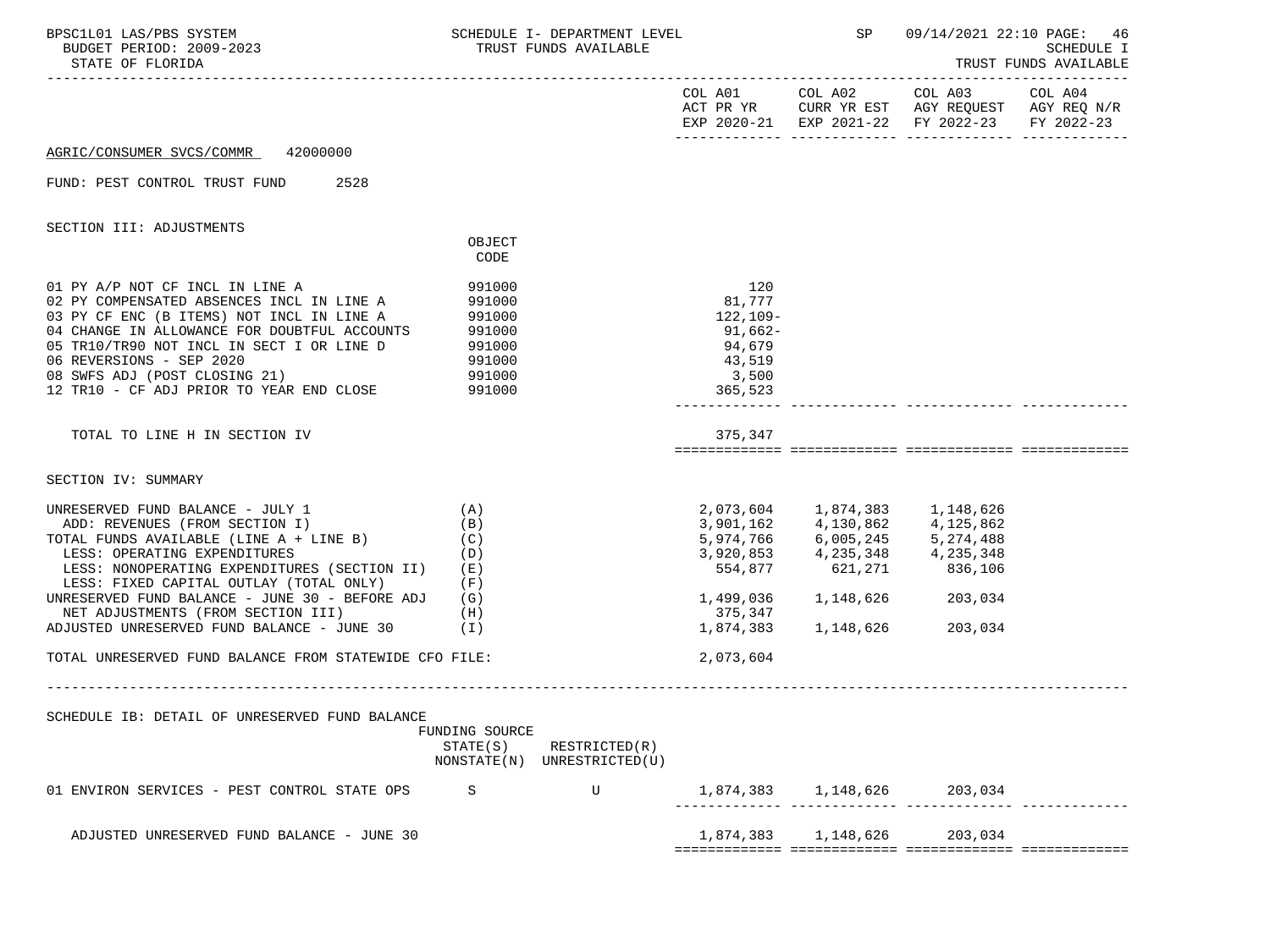| BPSC1L01 LAS/PBS SYSTEM<br>BUDGET PERIOD: 2009-2023<br>STATE OF FLORIDA                                                                                                    |                                                | SCHEDULE I- DEPARTMENT LEVEL<br>TRUST FUNDS AVAILABLE |      |                                                 | SP                      |                                                                                                                                 | 09/14/2021 22:10 PAGE: 47<br>SCHEDULE I<br>TRUST FUNDS AVAILABLE |
|----------------------------------------------------------------------------------------------------------------------------------------------------------------------------|------------------------------------------------|-------------------------------------------------------|------|-------------------------------------------------|-------------------------|---------------------------------------------------------------------------------------------------------------------------------|------------------------------------------------------------------|
|                                                                                                                                                                            |                                                |                                                       |      |                                                 | COL A01 COL A02         | COL A03 COL A04<br>ACT PR YR $\,$ CURR YR EST $\,$ AGY REQUEST $\,$ AGY REQ $\,$ N/R $\,$<br>EXP 2020-21 EXP 2021-22 FY 2022-23 | FY 2022-23                                                       |
| AGRIC/CONSUMER SVCS/COMMR<br>42000000                                                                                                                                      |                                                |                                                       |      |                                                 |                         |                                                                                                                                 |                                                                  |
| FUND: SALTWTR PRODUCTS PROM TF<br>2609                                                                                                                                     |                                                |                                                       |      |                                                 |                         |                                                                                                                                 |                                                                  |
| SECTION I: DETAIL OF REVENUES<br>REVENUE CAP SVC<br>CODE<br>$CHG\$                                                                                                         |                                                | AUTH MATCHING %<br>ST $I/C$ LOC $I/C$ NO.             | CFDA |                                                 |                         |                                                                                                                                 |                                                                  |
| 01 VESSEL REG TRANSFER - FWCC (2467)<br>001600 NO 0.0 328.76                                                                                                               | 0.00                                           | 0.00                                                  |      |                                                 | 223,827 250,000 250,000 |                                                                                                                                 |                                                                  |
| 02 LICENSES SALTWATER FWCC (2467)<br>000200 YES 4.0 379.362<br>04 INTEREST ON INVESTMENTS                                                                                  | 0.00                                           | 0.00                                                  |      | $1,304,572$ $1,125,000$ $1,100,000$             |                         |                                                                                                                                 |                                                                  |
| 000502 NO 4.0 17.57<br>05 REFUNDS                                                                                                                                          | 0.00                                           | 0.00                                                  |      |                                                 | 40,460 40,000 40,000    |                                                                                                                                 |                                                                  |
| 001800 NO 0.0                                                                                                                                                              | 215.31 0.00                                    | 0.00                                                  |      | 27                                              |                         |                                                                                                                                 |                                                                  |
| TOTAL TO LINE B IN SECTION IV                                                                                                                                              |                                                |                                                       |      |                                                 |                         | 1,568,886 1,415,000 1,390,000                                                                                                   |                                                                  |
| SECTION II: DETAIL OF NONOPERATING EXPENDITURES                                                                                                                            |                                                |                                                       |      |                                                 |                         |                                                                                                                                 |                                                                  |
|                                                                                                                                                                            | CODE                                           | OBJECT TRANSFER CFDA<br>TO BE                         | NO.  |                                                 |                         |                                                                                                                                 |                                                                  |
| 01 TRANS TO ATF (2021)<br>02 TRANS TO GITF (2321) OATS<br>03 GR SERVICE CHARGE 4%<br>04 ASSESSMENT ON INVESTMENTS<br>05 5% TRUST FUND RESERVE                              | 810000<br>810000<br>880400<br>830000<br>999000 | 42010300<br>42120100                                  |      | $14,689$ $15,784$ $17,724$<br>1,504<br>2,853    |                         | 95,806 119,772 123,439<br>46,600<br>2,821<br>2,821<br>2,821<br>61,048                                                           |                                                                  |
| TOTAL TO LINE E IN SECTION IV                                                                                                                                              |                                                |                                                       |      |                                                 |                         | 114,852 184,977 250,632                                                                                                         |                                                                  |
| SECTION III: ADJUSTMENTS                                                                                                                                                   | OBJECT<br>CODE                                 |                                                       |      |                                                 |                         |                                                                                                                                 |                                                                  |
| 02 PY COMPENSATED ABSENCES INCL IN LINE A<br>03 PY CF ENC (B ITEMS) NOT INCL IN LINE A<br>06 REVERSIONS - SEP 2020<br>07 ROUNDING<br>08 SWFS ADJUSTMENTS (POST CLOSING 10) | 991000<br>991000<br>991000<br>991000<br>991000 |                                                       |      | 5<br>$166, 121 -$<br>2,063<br>$4-$<br>1,026,208 |                         |                                                                                                                                 |                                                                  |
| TOTAL TO LINE H IN SECTION IV                                                                                                                                              |                                                |                                                       |      | 862,151                                         |                         |                                                                                                                                 |                                                                  |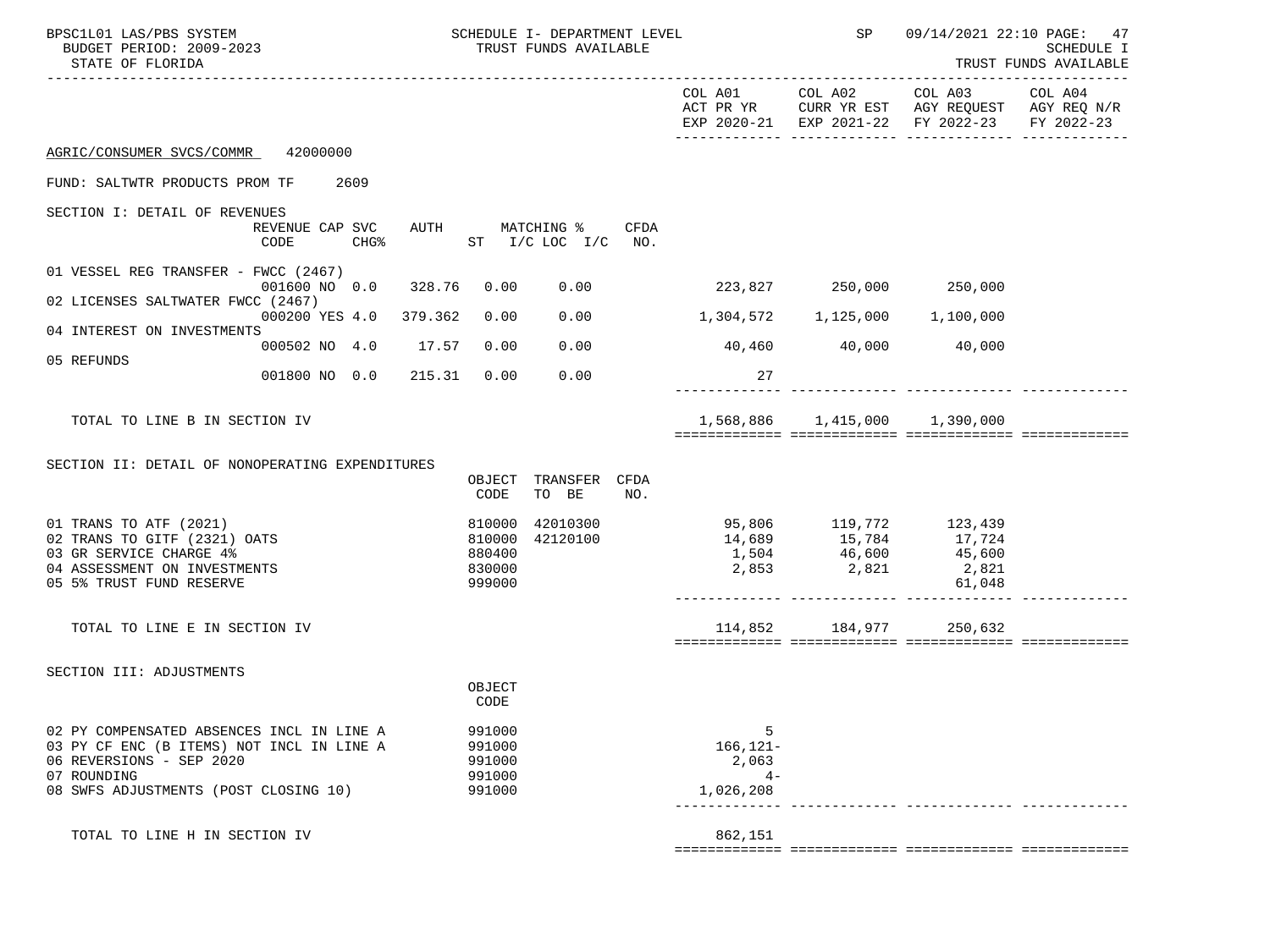| BPSC1L01 LAS/PBS SYSTEM<br>BUDGET PERIOD: 2009-2023<br>STATE OF FLORIDA                                                                                                                                                                                                                                                                                                                                                                                  | SCHEDULE I- DEPARTMENT LEVEL<br>TRUST FUNDS AVAILABLE |                                                            |                                                                  | <b>SP</b>                                                                 | 09/14/2021 22:10 PAGE:                                                                                                                                                                      | 48<br>SCHEDULE I<br>TRUST FUNDS AVAILABLE |
|----------------------------------------------------------------------------------------------------------------------------------------------------------------------------------------------------------------------------------------------------------------------------------------------------------------------------------------------------------------------------------------------------------------------------------------------------------|-------------------------------------------------------|------------------------------------------------------------|------------------------------------------------------------------|---------------------------------------------------------------------------|---------------------------------------------------------------------------------------------------------------------------------------------------------------------------------------------|-------------------------------------------|
|                                                                                                                                                                                                                                                                                                                                                                                                                                                          |                                                       |                                                            |                                                                  |                                                                           | COL A01 COL A02 COL A03 COL A04<br>ACT PR YR CURR YR EST AGY REQUEST AGY REQ N/R<br>EXP 2020-21 EXP 2021-22 FY 2022-23                                                                      | FY 2022-23                                |
| AGRIC/CONSUMER SVCS/COMMR 42000000                                                                                                                                                                                                                                                                                                                                                                                                                       |                                                       |                                                            |                                                                  |                                                                           |                                                                                                                                                                                             |                                           |
| FUND: SALTWTR PRODUCTS PROM TF<br>2609                                                                                                                                                                                                                                                                                                                                                                                                                   |                                                       |                                                            |                                                                  |                                                                           |                                                                                                                                                                                             |                                           |
| SECTION IV: SUMMARY                                                                                                                                                                                                                                                                                                                                                                                                                                      |                                                       |                                                            |                                                                  |                                                                           |                                                                                                                                                                                             |                                           |
| UNRESERVED FUND BALANCE - JULY 1<br>ADD: REVENUES (FROM SECTION I)<br>TOTAL FUNDS AVAILABLE (LINE A + LINE B)<br>LESS: OPERATING EXPENDITURES<br>LESS: NONOPERATING EXPENDITURES (SECTION II) (E)<br>LESS: FIXED CAPITAL OUTLAY (TOTAL ONLY)<br>UNRESERVED FUND BALANCE - JUNE 30 - BEFORE ADJ (G)<br>NET ADJUSTMENTS (FROM SECTION III) (H)<br>ADJUSTED UNRESERVED FUND BALANCE - JUNE 30 (I)<br>TOTAL UNRESERVED FUND BALANCE FROM STATEWIDE CFO FILE: | (A)<br>(B)<br>(C)<br>(D)<br>(F)                       |                                                            | 114,852<br>2,111,564 2,858,017 2,651,664<br>862,151<br>1,991,884 | 1,991,884 2,973,715 2,858,017<br>$184,977$ 250,632<br>2,973,715 2,858,017 | $\begin{array}{lllllll} 1, 568, 886 & & 1, 415, 000 & & 1, 390, 000 \\ 3, 560, 770 & & 4, 388, 715 & & 4, 248, 017 \\ 1, 334, 354 & & 1, 345, 721 & & 1, 345, 721 \end{array}$<br>2,651,664 |                                           |
| SCHEDULE IB: DETAIL OF UNRESERVED FUND BALANCE                                                                                                                                                                                                                                                                                                                                                                                                           | FUNDING SOURCE                                        | $STATE(S)$ RESTRICTED $(R)$<br>NONSTATE(N) UNRESTRICTED(U) |                                                                  |                                                                           |                                                                                                                                                                                             |                                           |
| 01 FL SALTWATER PRODUCTS MARKETING STATE OPS SSESS SURFALL TO A U                                                                                                                                                                                                                                                                                                                                                                                        |                                                       |                                                            |                                                                  |                                                                           | 2,973,715 2,858,017 2,651,664                                                                                                                                                               |                                           |
| ADJUSTED UNRESERVED FUND BALANCE - JUNE 30                                                                                                                                                                                                                                                                                                                                                                                                               |                                                       |                                                            |                                                                  |                                                                           | 2,973,715 2,858,017 2,651,664                                                                                                                                                               |                                           |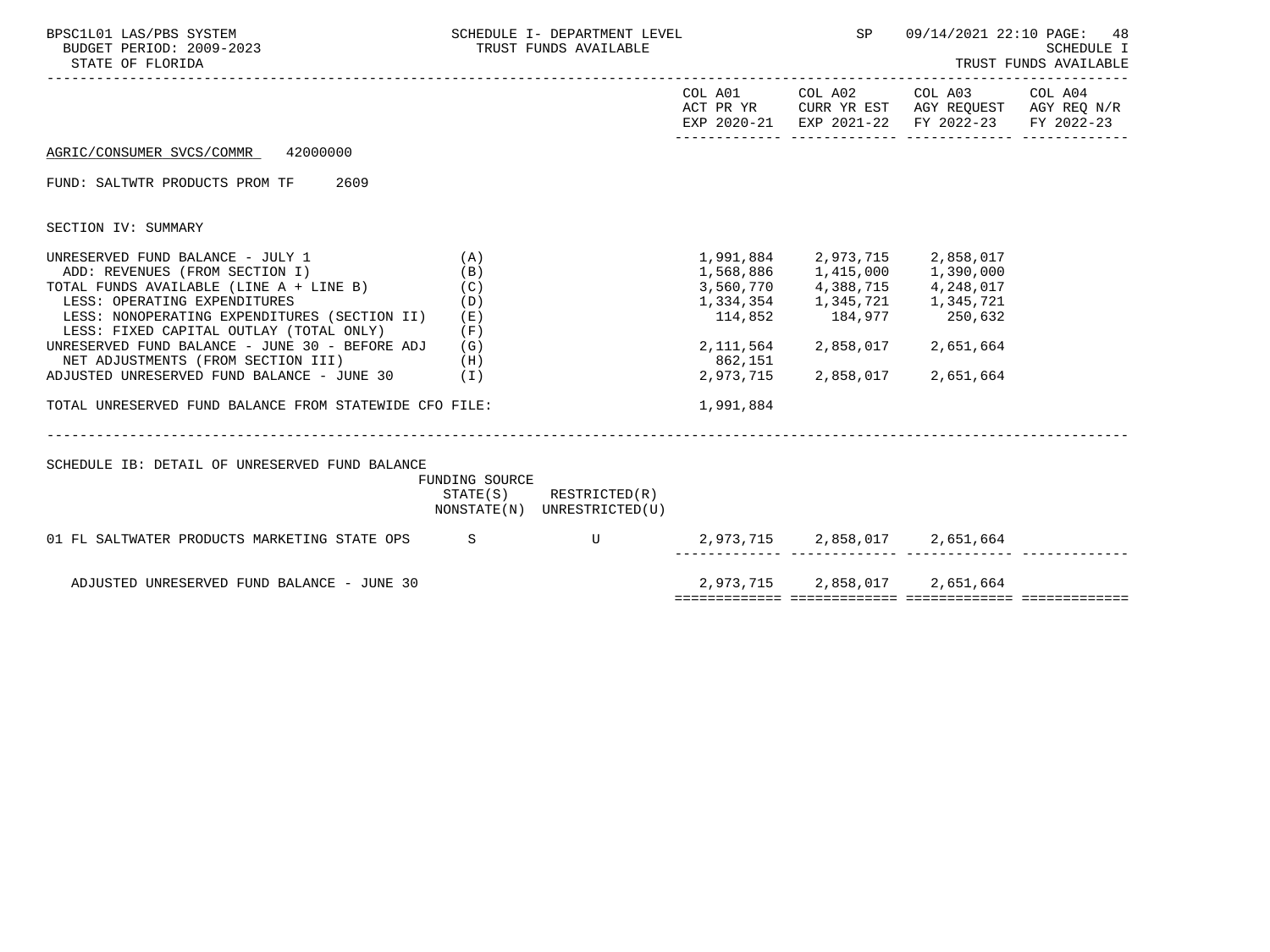| BPSC1L01 LAS/PBS SYSTEM<br>BUDGET PERIOD: 2009-2023<br>STATE OF FLORIDA                                                                                                                       | SCHEDULE I- DEPARTMENT LEVEL<br>TRUST FUNDS AVAILABLE |                     | SP                                          |                                                                                                | 09/14/2021 22:10 PAGE: 49<br><b>SCHEDULE I</b><br>TRUST FUNDS AVAILABLE |
|-----------------------------------------------------------------------------------------------------------------------------------------------------------------------------------------------|-------------------------------------------------------|---------------------|---------------------------------------------|------------------------------------------------------------------------------------------------|-------------------------------------------------------------------------|
|                                                                                                                                                                                               |                                                       | COL A01             | COL A02                                     | COL A03<br>ACT PR YR CURR YR EST AGY REQUEST AGY REQ N/R<br>EXP 2020-21 EXP 2021-22 FY 2022-23 | COL A04<br>FY 2022-23                                                   |
| AGRIC/CONSUMER SVCS/COMMR 42000000                                                                                                                                                            |                                                       |                     |                                             |                                                                                                |                                                                         |
| FUND: FED LAW ENFORCEMENT TF 2719                                                                                                                                                             |                                                       |                     |                                             |                                                                                                |                                                                         |
| SECTION I: DETAIL OF REVENUES<br>REVENUE CAP SVC<br>AUTH<br>CODE<br>CHG <sup>8</sup>                                                                                                          | MATCHING %<br>CFDA<br>$ST$ $I/C$ $LOC$ $I/C$ $NO$ .   |                     |                                             |                                                                                                |                                                                         |
| 02 INTEREST ON INVESTMENTS<br>000502 NO 0.0 17.57 0.00 0.00                                                                                                                                   |                                                       | 382                 | 424                                         | 40                                                                                             |                                                                         |
| TOTAL TO LINE B IN SECTION IV                                                                                                                                                                 |                                                       | 382                 | 424                                         | 40                                                                                             |                                                                         |
| SECTION II: DETAIL OF NONOPERATING EXPENDITURES                                                                                                                                               | OBJECT TRANSFER CFDA<br>CODE<br>TO BE<br>NO.          |                     |                                             |                                                                                                |                                                                         |
| 01 ASSESSMENT ON INVESTMENTS                                                                                                                                                                  | 830000                                                | 26                  | 29                                          | 3                                                                                              |                                                                         |
| TOTAL TO LINE E IN SECTION IV                                                                                                                                                                 |                                                       | 26                  | 29                                          | 3                                                                                              |                                                                         |
| SECTION III: ADJUSTMENTS                                                                                                                                                                      | OBJECT<br>CODE                                        |                     |                                             |                                                                                                |                                                                         |
| TOTAL TO LINE H IN SECTION IV                                                                                                                                                                 |                                                       |                     |                                             |                                                                                                |                                                                         |
| SECTION IV: SUMMARY                                                                                                                                                                           |                                                       |                     |                                             |                                                                                                |                                                                         |
| UNRESERVED FUND BALANCE - JULY 1<br>ADD: REVENUES (FROM SECTION I)<br>TOTAL FUNDS AVAILABLE (LINE A + LINE B)<br>LESS: OPERATING EXPENDITURES<br>LESS: NONOPERATING EXPENDITURES (SECTION II) | (A)<br>(B)<br>(C)<br>(D)<br>(E)                       | 382<br>26,216<br>26 | 25,834 26,190 26,585<br>424<br>26,614<br>29 | 40<br>26,625<br>24,300<br>3                                                                    | 24,300                                                                  |
| LESS: FIXED CAPITAL OUTLAY (TOTAL ONLY)<br>UNRESERVED FUND BALANCE - JUNE 30 - BEFORE ADJ<br>NET ADJUSTMENTS (FROM SECTION III)                                                               | (F)<br>(G)                                            | 26,190              | 26,585                                      | 2,322                                                                                          |                                                                         |
| ADJUSTED UNRESERVED FUND BALANCE - JUNE 30                                                                                                                                                    | (H)<br>(I)                                            | 26,190              | 26,585                                      | 2,322                                                                                          |                                                                         |
| TOTAL UNRESERVED FUND BALANCE FROM STATEWIDE CFO FILE:                                                                                                                                        |                                                       | 25,834              |                                             |                                                                                                |                                                                         |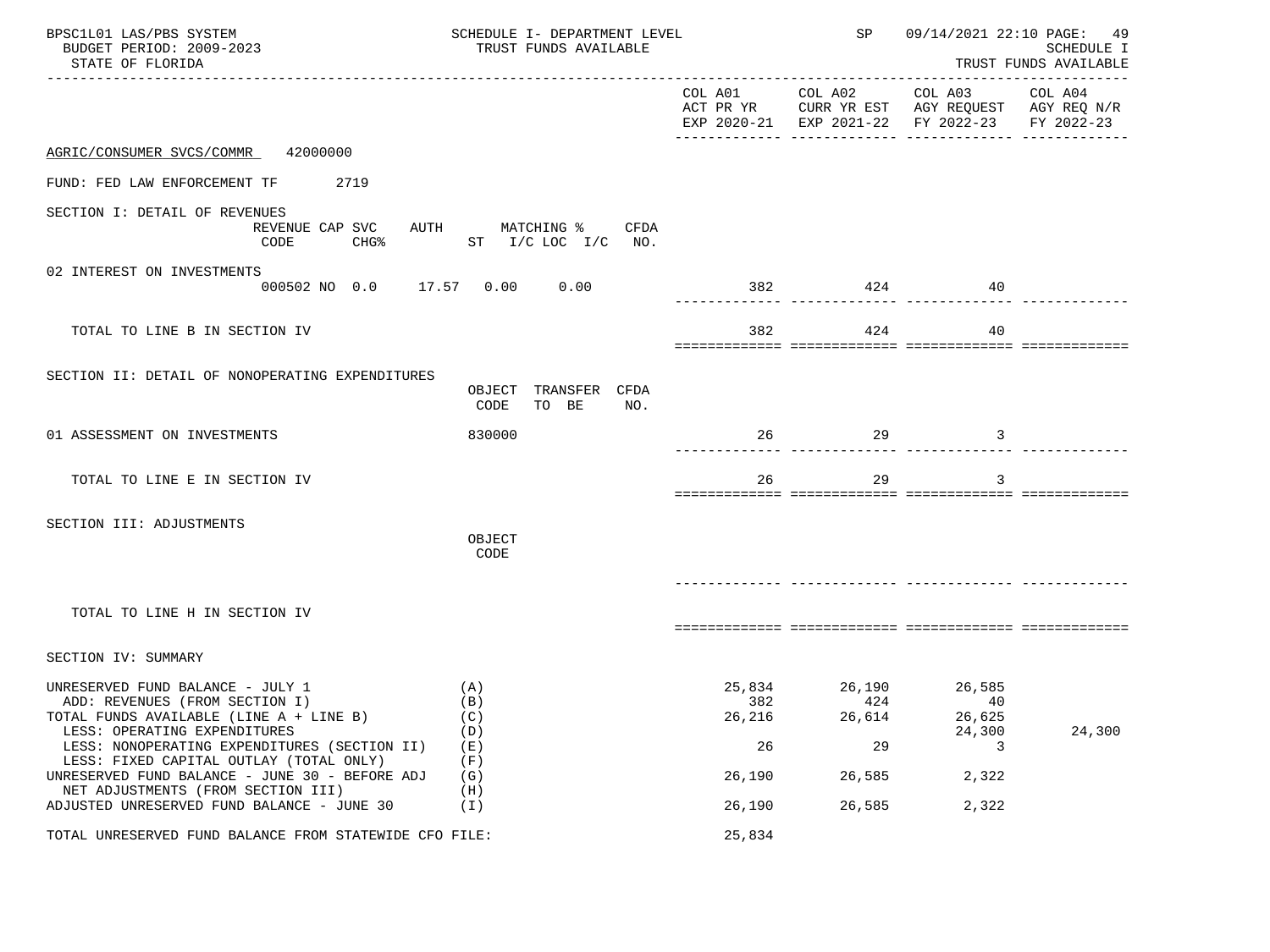| BPSC1L01 LAS/PBS SYSTEM<br>BUDGET PERIOD: 2009-2023<br>STATE OF FLORIDA |                            | SCHEDULE I- DEPARTMENT LEVEL<br>TRUST FUNDS AVAILABLE |                                     | SP                                    |                                      | 09/14/2021 22:10 PAGE: 50<br>SCHEDULE I<br>TRUST FUNDS AVAILABLE |
|-------------------------------------------------------------------------|----------------------------|-------------------------------------------------------|-------------------------------------|---------------------------------------|--------------------------------------|------------------------------------------------------------------|
|                                                                         |                            |                                                       | COL A01<br>ACT PR YR<br>EXP 2020-21 | COL A02<br>CURR YR EST<br>EXP 2021-22 | COL A03<br>AGY REQUEST<br>FY 2022-23 | COL A04<br>AGY REQ N/R<br>FY 2022-23                             |
| 42000000<br>AGRIC/CONSUMER SVCS/COMMR                                   |                            |                                                       |                                     |                                       |                                      |                                                                  |
| FUND: FED LAW ENFORCEMENT TF<br>2719                                    |                            |                                                       |                                     |                                       |                                      |                                                                  |
|                                                                         |                            |                                                       |                                     |                                       |                                      |                                                                  |
| SCHEDULE IB: DETAIL OF UNRESERVED FUND BALANCE                          | FUNDING SOURCE<br>STATE(S) | RESTRICTED(R)<br>NONSTATE(N) UNRESTRICTED(U)          |                                     |                                       |                                      |                                                                  |
| 01 FEDERAL LAW ENFORCEMENT OPERATIONS                                   | N                          | R                                                     |                                     | 26,190 26,585 2,322                   |                                      |                                                                  |
| ADJUSTED UNRESERVED FUND BALANCE - JUNE 30                              |                            |                                                       | 26,190                              | 26,585 2,322                          |                                      |                                                                  |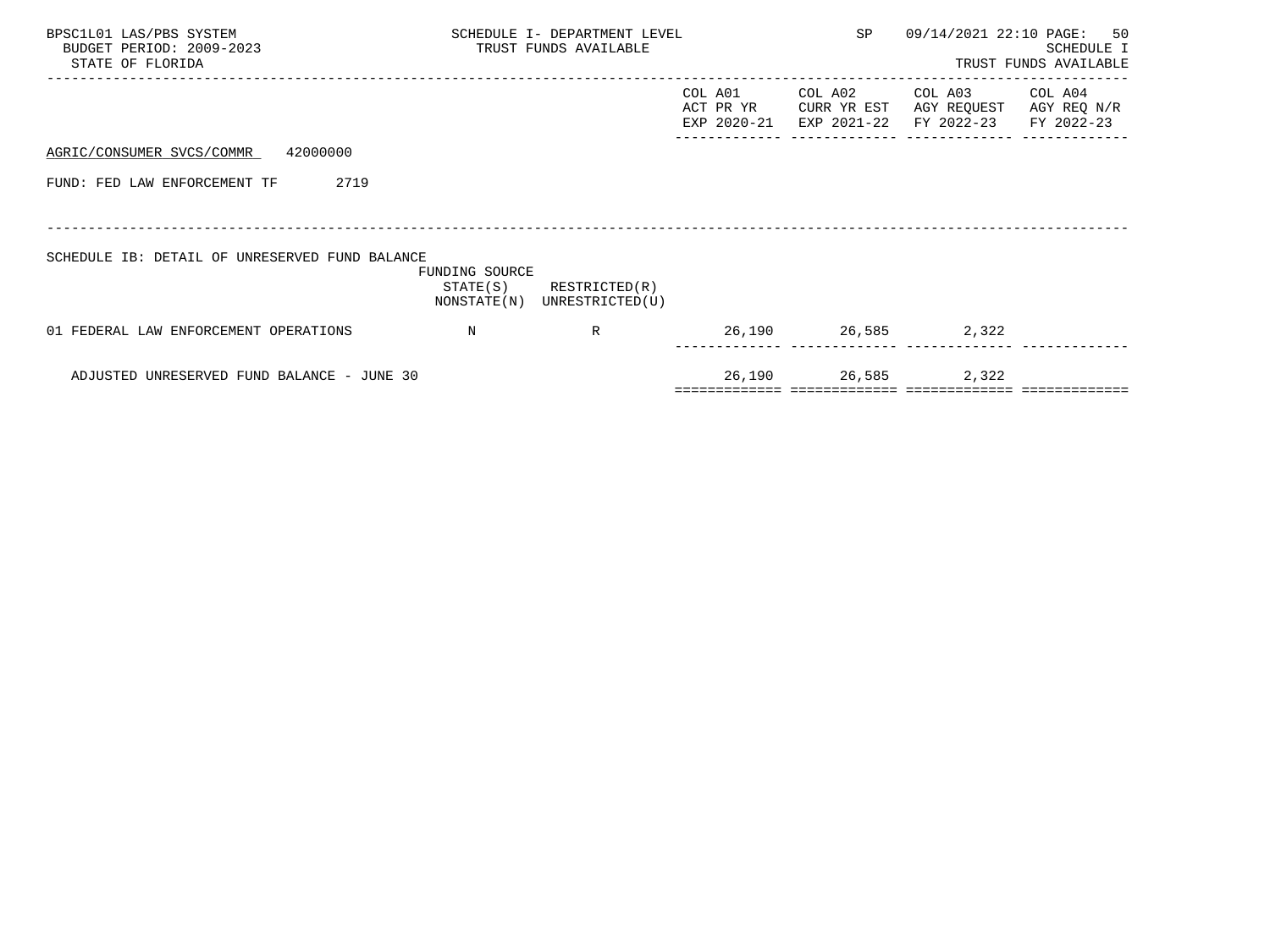| BPSC1L01 LAS/PBS SYSTEM<br>BUDGET PERIOD: 2009-2023<br>STATE OF FLORIDA | SCHEDULE I- DEPARTMENT LEVEL<br>TRUST FUNDS AVAILABLE |                               |      |                  | SP                |                                                                                                                   | 09/14/2021 22:10 PAGE: 51<br>SCHEDULE I<br>TRUST FUNDS AVAILABLE |
|-------------------------------------------------------------------------|-------------------------------------------------------|-------------------------------|------|------------------|-------------------|-------------------------------------------------------------------------------------------------------------------|------------------------------------------------------------------|
|                                                                         |                                                       |                               |      |                  | COL A01 COL A02   | COL A03 COL A04<br>ACT PR YR CURR YR EST AGY REQUEST AGY REQ N/R<br>EXP 2020-21 EXP 2021-22 FY 2022-23 FY 2022-23 |                                                                  |
| AGRIC/CONSUMER SVCS/COMMR 42000000                                      |                                                       |                               |      |                  |                   |                                                                                                                   |                                                                  |
| FUND: VITICULTURE TRUST FUND 2773                                       |                                                       |                               |      |                  |                   |                                                                                                                   |                                                                  |
| SECTION I: DETAIL OF REVENUES                                           |                                                       |                               |      |                  |                   |                                                                                                                   |                                                                  |
| REVENUE CAP SVC<br>CHG% ST I/C LOC I/C NO.<br>CODE                      |                                                       | AUTH MATCHING %               | CFDA |                  |                   |                                                                                                                   |                                                                  |
| 02 WINERY REGISTRATIONS                                                 |                                                       |                               |      |                  |                   |                                                                                                                   |                                                                  |
| 000100 YES 4.0 599.004<br>03 WINERY LOGO EMBL & SIGN                    | 0.00                                                  | 0.00                          |      |                  | 2,300 3,090 3,000 |                                                                                                                   |                                                                  |
| 000100 YES 4.0 599.004<br>04 INTEREST ON INVESTMENTS                    | 0.00                                                  | 0.00                          |      | 830              | 750               | 750                                                                                                               |                                                                  |
| 17.61<br>000502 NO 4.0                                                  | 0.00                                                  | 0.00                          |      |                  |                   | 14,760 15,000 14,000                                                                                              |                                                                  |
| 05 TRANSFER FROM DBPR (2022) EXCISE TAXES<br>001520 NO 4.0              | 564.06 0.00                                           | 0.00                          |      |                  |                   | 695,286 850,000 850,000                                                                                           |                                                                  |
| TOTAL TO LINE B IN SECTION IV                                           |                                                       |                               |      |                  |                   | 713,176 868,840 867,750                                                                                           |                                                                  |
| SECTION II: DETAIL OF NONOPERATING EXPENDITURES                         | CODE                                                  | OBJECT TRANSFER CFDA<br>TO BE | NO.  |                  |                   |                                                                                                                   |                                                                  |
| 01 GR SERVICE CHARGE 4%                                                 | 880400                                                |                               |      |                  |                   | 27,558 34,754 34,710<br>1,085 1,103 1,029                                                                         |                                                                  |
| 03 ASSESSMENT ON INVESTMENTS<br>04 5% TRUST FUND RESERVE                | 830000<br>999000                                      |                               |      |                  |                   | 41,649                                                                                                            |                                                                  |
| TOTAL TO LINE E IN SECTION IV                                           |                                                       |                               |      |                  |                   | 28,643 35,857 77,388                                                                                              |                                                                  |
|                                                                         |                                                       |                               |      |                  |                   |                                                                                                                   |                                                                  |
| SECTION III: ADJUSTMENTS                                                | OBJECT<br>CODE                                        |                               |      |                  |                   |                                                                                                                   |                                                                  |
| 01 PY CF ENC (B ITEMS) NOT INCL IN LINE A<br>03 ROUNDING                | 991000<br>991000                                      |                               |      | 19,992-<br>$1 -$ |                   |                                                                                                                   |                                                                  |
| TOTAL TO LINE H IN SECTION IV                                           |                                                       |                               |      | 19,993-          |                   |                                                                                                                   |                                                                  |
|                                                                         |                                                       |                               |      |                  |                   |                                                                                                                   |                                                                  |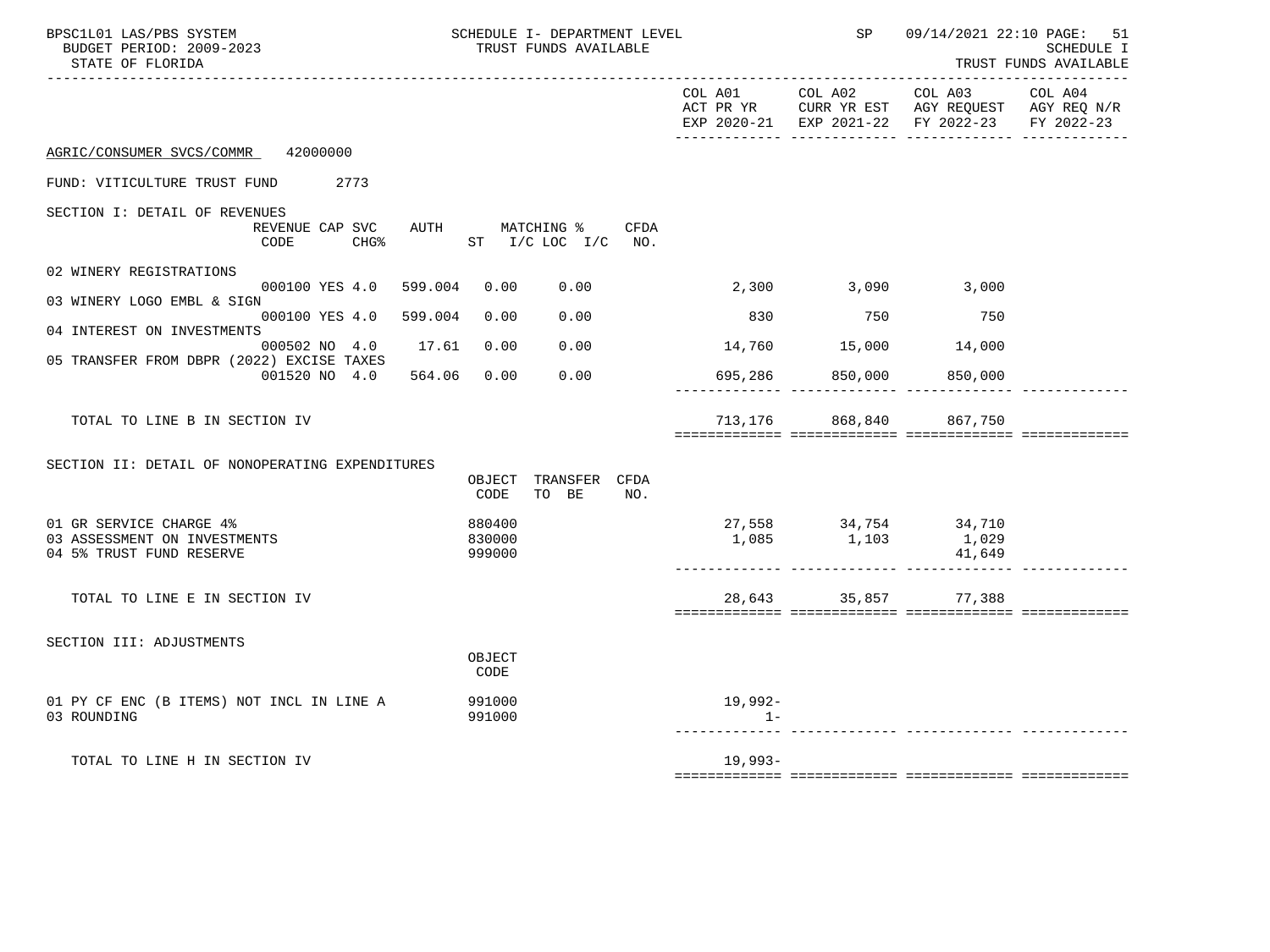| BPSC1L01 LAS/PBS SYSTEM<br>BUDGET PERIOD: 2009-2023<br>STATE OF FLORIDA                                                                                                                                                                  |                                        | SCHEDULE I- DEPARTMENT LEVEL<br>TRUST FUNDS AVAILABLE                                    |                                                                                                                                                                                                            | SP                         |                                                                                                        | 09/14/2021 22:10 PAGE: 52<br><b>SCHEDULE I</b><br>TRUST FUNDS AVAILABLE |
|------------------------------------------------------------------------------------------------------------------------------------------------------------------------------------------------------------------------------------------|----------------------------------------|------------------------------------------------------------------------------------------|------------------------------------------------------------------------------------------------------------------------------------------------------------------------------------------------------------|----------------------------|--------------------------------------------------------------------------------------------------------|-------------------------------------------------------------------------|
|                                                                                                                                                                                                                                          |                                        |                                                                                          |                                                                                                                                                                                                            | COL A01 COL A02            | COL A03 COL A04<br>ACT PR YR CURR YR EST AGY REQUEST AGY REQ N/R<br>EXP 2020-21 EXP 2021-22 FY 2022-23 | FY 2022-23                                                              |
| AGRIC/CONSUMER SVCS/COMMR 42000000                                                                                                                                                                                                       |                                        |                                                                                          |                                                                                                                                                                                                            |                            |                                                                                                        |                                                                         |
| FUND: VITICULTURE TRUST FUND<br>2773                                                                                                                                                                                                     |                                        |                                                                                          |                                                                                                                                                                                                            |                            |                                                                                                        |                                                                         |
| SECTION IV: SUMMARY                                                                                                                                                                                                                      |                                        |                                                                                          |                                                                                                                                                                                                            |                            |                                                                                                        |                                                                         |
| UNRESERVED FUND BALANCE - JULY 1<br>ADD: REVENUES (FROM SECTION I)<br>TOTAL FUNDS AVAILABLE (LINE A + LINE B)<br>LESS: OPERATING EXPENDITURES<br>LESS: NONOPERATING EXPENDITURES (SECTION II)<br>LESS: FIXED CAPITAL OUTLAY (TOTAL ONLY) | (A)<br>(B)<br>(C)<br>(D)<br>(E)<br>(F) |                                                                                          | $\begin{array}{cccc} 713\,, 176 & 868\,, 840 & 867\,, 750 \\ 1\,, 442\,, 591 & 1\,, 562\,, 795 & 1\,, 635\,, 108 \\ 700\,, 000 & 759\,, 580 & 759\,, 580 \\ 28\,, 643 & 35\,, 857 & 77\,, 388 \end{array}$ | 729,415 693,955 767,358    |                                                                                                        | 50,000                                                                  |
| UNRESERVED FUND BALANCE - JUNE 30 - BEFORE ADJ (G)<br>NET ADJUSTMENTS (FROM SECTION III)<br>(H)<br>ADJUSTED UNRESERVED FUND BALANCE - JUNE 30                                                                                            | (I)                                    |                                                                                          | 19,993-<br>693,955                                                                                                                                                                                         | 713,948 767,358<br>767,358 | 798,140<br>798,140                                                                                     |                                                                         |
| TOTAL UNRESERVED FUND BALANCE FROM STATEWIDE CFO FILE:                                                                                                                                                                                   |                                        |                                                                                          | 729,415                                                                                                                                                                                                    |                            |                                                                                                        |                                                                         |
| SCHEDULE IB: DETAIL OF UNRESERVED FUND BALANCE                                                                                                                                                                                           | FUNDING SOURCE                         | __________________________<br>$STATE(S)$ RESTRICTED $(R)$<br>NONSTATE(N) UNRESTRICTED(U) |                                                                                                                                                                                                            |                            |                                                                                                        |                                                                         |
| 01 VITICULTURE MARKETING STATE OPERATIONS S                                                                                                                                                                                              |                                        | <b>U</b>                                                                                 | $693,955$ $767,358$ 798,140                                                                                                                                                                                |                            |                                                                                                        |                                                                         |
| ADJUSTED UNRESERVED FUND BALANCE - JUNE 30                                                                                                                                                                                               |                                        |                                                                                          |                                                                                                                                                                                                            | 693,955 767,358 798,140    |                                                                                                        |                                                                         |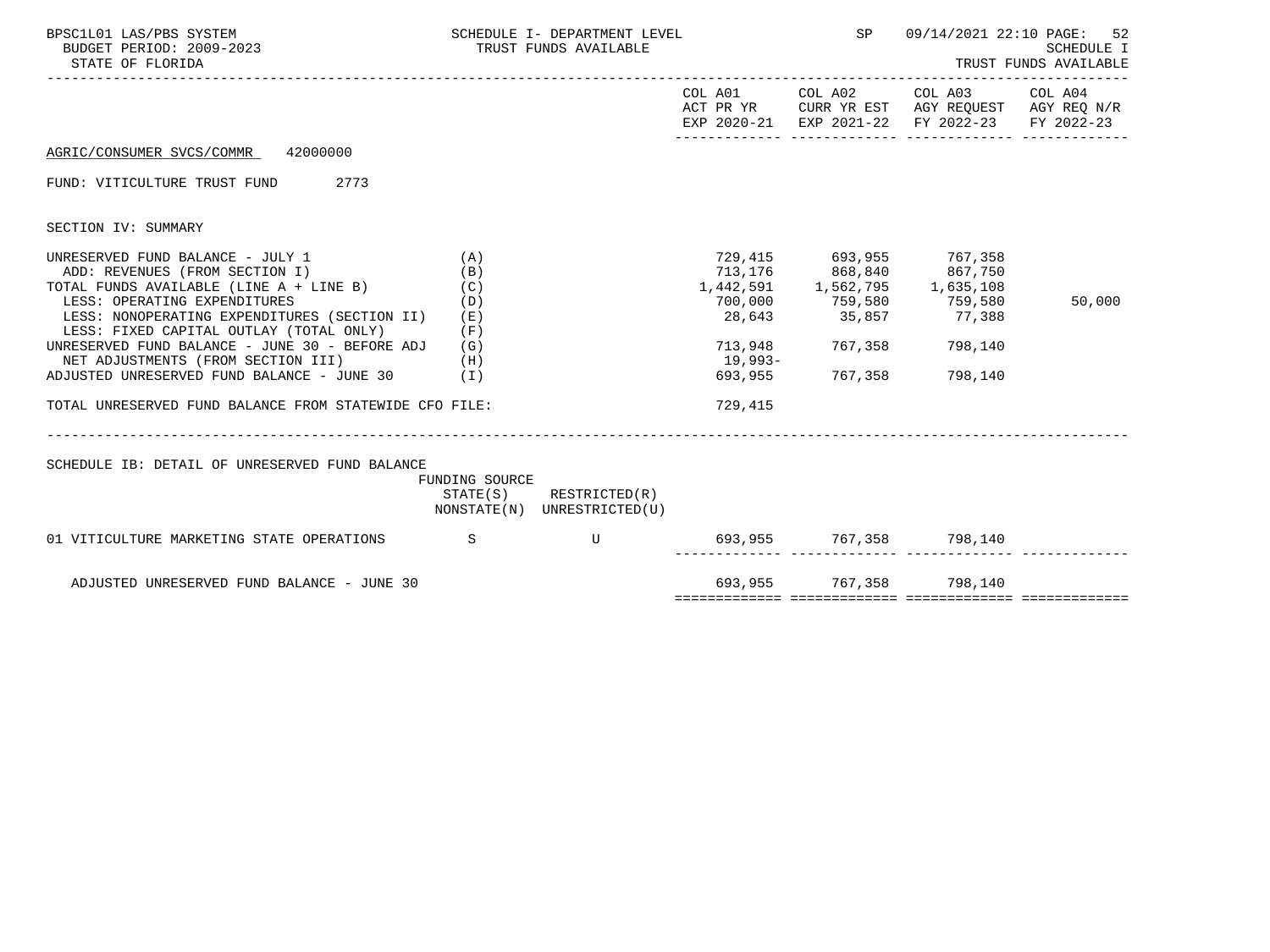| BPSC1L01 LAS/PBS SYSTEM<br>BUDGET PERIOD: 2009-2023<br>STATE OF FLORIDA                                                                                                                                         |                                                  | SCHEDULE I- DEPARTMENT LEVEL<br>TRUST FUNDS AVAILABLE |      |                                                 | SP                                           |                                                                                                | 09/14/2021 22:10 PAGE: 53<br><b>SCHEDULE I</b><br>TRUST FUNDS AVAILABLE |
|-----------------------------------------------------------------------------------------------------------------------------------------------------------------------------------------------------------------|--------------------------------------------------|-------------------------------------------------------|------|-------------------------------------------------|----------------------------------------------|------------------------------------------------------------------------------------------------|-------------------------------------------------------------------------|
|                                                                                                                                                                                                                 |                                                  |                                                       |      |                                                 | COL A01 COL A02                              | COL A03<br>ACT PR YR CURR YR EST AGY REQUEST AGY REQ N/R<br>EXP 2020-21 EXP 2021-22 FY 2022-23 | COL A04<br>FY 2022-23                                                   |
| 42000000<br>AGRIC/CONSUMER SVCS/COMMR                                                                                                                                                                           |                                                  |                                                       |      |                                                 |                                              |                                                                                                |                                                                         |
| FUND: FL AGRIC PROM CAMPAIGN TF<br>2920                                                                                                                                                                         |                                                  |                                                       |      |                                                 |                                              |                                                                                                |                                                                         |
| SECTION I: DETAIL OF REVENUES<br>REVENUE CAP SVC<br>CODE<br>CHG%                                                                                                                                                | AUTH MATCHING %<br>$ST$ $I/C$ $LOC$ $I/C$ $NO$ . |                                                       | CFDA |                                                 |                                              |                                                                                                |                                                                         |
| 01 FL AG PROMO CAMP REG<br>000100 YES 4.0 571.25                                                                                                                                                                | 0.00                                             | 0.00                                                  |      |                                                 | 40,416 35,000 35,000                         |                                                                                                |                                                                         |
| 06 SALES TAX<br>002500 NO 0.0                                                                                                                                                                                   | 212.054<br>0.00                                  | 0.00                                                  |      | 54                                              |                                              |                                                                                                |                                                                         |
| 08 INTEREST ON INVESTMENTS<br>000502 NO 4.0 17.57                                                                                                                                                               | 0.00                                             | 0.00                                                  |      |                                                 | 19,776 32,000 30,000                         |                                                                                                |                                                                         |
| 10 MARKET TRADE SHOW REIMB<br>001801 NO 0.0                                                                                                                                                                     | 570.07 0.00                                      | 0.00                                                  |      |                                                 | 18,000 212,000                               | 242,000                                                                                        |                                                                         |
| TOTAL TO LINE B IN SECTION IV                                                                                                                                                                                   |                                                  |                                                       |      |                                                 | 78,246 279,000                               | 307,000                                                                                        |                                                                         |
| SECTION II: DETAIL OF NONOPERATING EXPENDITURES                                                                                                                                                                 | OBJECT<br>CODE                                   | TRANSFER CFDA<br>TO BE                                | NO.  |                                                 |                                              |                                                                                                |                                                                         |
| 01 TRANS TO ATF (2021)<br>02 GR SERVICE CHARGE 4%<br>05 PAYMENT OF SALES TAX                                                                                                                                    | 810000<br>880400<br>810000                       | 42010300                                              |      | 92                                              | 4, 163 6, 137 6, 325<br>2, 354 2, 680 2, 600 |                                                                                                |                                                                         |
| 06 ASSESSMENT ON INVESTMENTS<br>07 5% TRUST FUND RESERVE                                                                                                                                                        | 830000<br>999000                                 |                                                       |      |                                                 | 1,363                                        | 2,206 2,068<br>13,389                                                                          |                                                                         |
| TOTAL TO LINE E IN SECTION IV                                                                                                                                                                                   |                                                  |                                                       |      |                                                 | 7,972 11,023 24,382                          |                                                                                                |                                                                         |
| SECTION III: ADJUSTMENTS                                                                                                                                                                                        | OBJECT<br>CODE                                   |                                                       |      |                                                 |                                              |                                                                                                |                                                                         |
| 02 PY CF ENC (B ITEMS) NOT INCL IN LINE A<br>03 CHANGE IN ALLOWANCE FOR DOUBTFUL ACCOUNTS<br>04 TR10/TR90 NOT INCL IN SECT I OR LINE D<br>05 REVERSIONS - SEP 2020<br>07 PY COMPENSATED ABSENCES INCL IN LINE A | 991000<br>991000<br>991000<br>991000<br>991000   |                                                       |      | 1,646-<br>60,610<br>$65,372-$<br>1,646<br>1,077 |                                              |                                                                                                |                                                                         |
| TOTAL TO LINE H IN SECTION IV                                                                                                                                                                                   |                                                  |                                                       |      | $3,685-$                                        |                                              |                                                                                                |                                                                         |